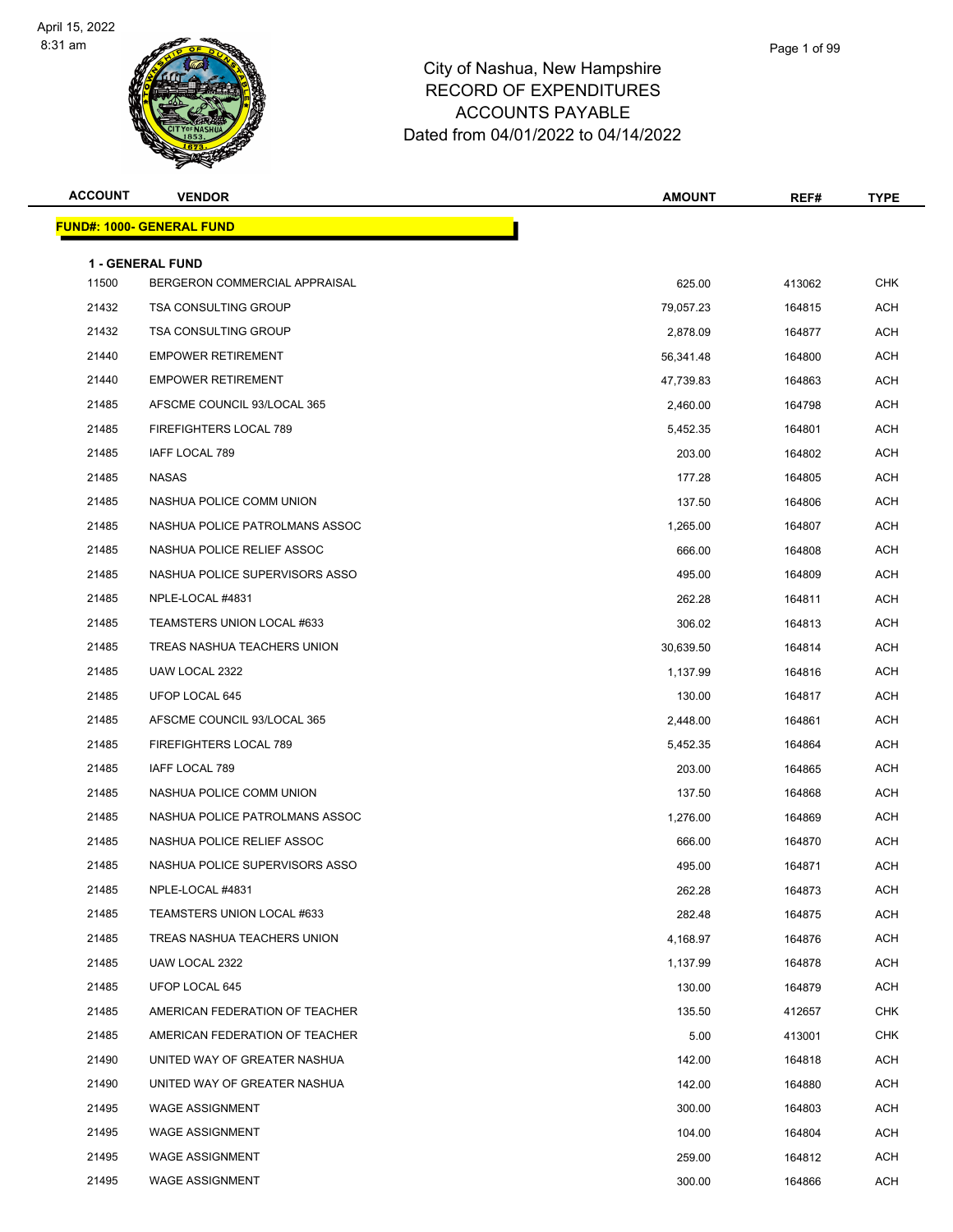

| <b>ACCOUNT</b> | <b>VENDOR</b>                        | <b>AMOUNT</b> | REF#   | <b>TYPE</b> |
|----------------|--------------------------------------|---------------|--------|-------------|
|                | <b>FUND#: 1000- GENERAL FUND</b>     |               |        |             |
|                | <b>1 - GENERAL FUND</b>              |               |        |             |
| 21495          | <b>WAGE ASSIGNMENT</b>               | 104.00        | 164867 | <b>ACH</b>  |
| 21495          | <b>WAGE ASSIGNMENT</b>               | 259.00        | 164874 | <b>ACH</b>  |
| 21495          | <b>WAGE ASSIGNMENT</b>               | 1,024.00      | 412658 | <b>CHK</b>  |
| 21495          | <b>WAGE ASSIGNMENT</b>               | 100.00        | 412659 | <b>CHK</b>  |
| 21495          | <b>WAGE ASSIGNMENT</b>               | 155.00        | 412660 | <b>CHK</b>  |
| 21495          | <b>WAGE ASSIGNMENT</b>               | 110.00        | 412661 | <b>CHK</b>  |
| 21495          | <b>WAGE ASSIGNMENT</b>               | 1,066.00      | 412662 | <b>CHK</b>  |
| 21495          | <b>WAGE ASSIGNMENT</b>               | 1,024.00      | 413002 | <b>CHK</b>  |
| 21495          | <b>WAGE ASSIGNMENT</b>               | 100.00        | 413003 | <b>CHK</b>  |
| 21495          | <b>WAGE ASSIGNMENT</b>               | 155.00        | 413004 | <b>CHK</b>  |
| 21495          | <b>WAGE ASSIGNMENT</b>               | 25.00         | 413005 | <b>CHK</b>  |
| 21495          | <b>WAGE ASSIGNMENT</b>               | 110.00        | 413006 | <b>CHK</b>  |
| 21495          | <b>WAGE ASSIGNMENT</b>               | 1,066.00      | 413007 | <b>CHK</b>  |
| 21538          | NASHUA TEACHERS UNION                | 2,307.61      | 164810 | <b>ACH</b>  |
| 21538          | NASHUA TEACHERS UNION                | 38.69         | 164872 | <b>ACH</b>  |
| 21780          | DELMORE, IRIS P                      | 877.75        | 413308 | <b>CHK</b>  |
| 21780          | <b>GARCIA, MABEL</b>                 | 989.00        | 413309 | <b>CHK</b>  |
| 21780          | GARCIA, MABEL                        | 1,800.00      | 413310 | <b>CHK</b>  |
| 21780          | GUILMAN, DANIEL J SR                 | 612.43        | 413311 | <b>CHK</b>  |
| 21780          | PERIMETER 99101 LLC                  | 11,531.80     | 413312 | <b>CHK</b>  |
| 21780          | WELLS FARGO LENDER SERVICES          | 519.42        | 413313 | <b>CHK</b>  |
| 21921          | STATE OF NH-MV                       | 18,071.38     | 164791 | <b>ACH</b>  |
| 21921          | STATE OF NH-MV                       | 22,447.52     | 164793 | <b>ACH</b>  |
| 21921          | STATE OF NH-MV                       | 19,073.31     | 164794 | <b>ACH</b>  |
| 21921          | STATE OF NH-MV                       | 16,669.55     | 164795 | <b>ACH</b>  |
| 21921          | STATE OF NH-MV                       | 12,305.71     | 164819 | <b>ACH</b>  |
| 21921          | STATE OF NH-MV                       | 14,393.09     | 164857 | <b>ACH</b>  |
| 21921          | STATE OF NH-MV                       | 14,556.63     | 164858 | <b>ACH</b>  |
| 21921          | STATE OF NH-MV                       | 25,804.21     | 164859 | <b>ACH</b>  |
| 21921          | STATE OF NH-MV                       | 16,389.87     | 164860 | <b>ACH</b>  |
| 21921          | STATE OF NH-MV                       | 36,741.22     | 164881 | <b>ACH</b>  |
|                | <b>TOTAL 1 - GENERAL FUND</b>        | \$468,447.81  |        |             |
|                | 102 - BOARD OF ALDERMEN              |               |        |             |
| 61100          | WB MASON CO INC                      | 6.01          | 412804 | CHK         |
| 61100          | STATE OF NH                          | 405.00        | 413039 | <b>CHK</b>  |
|                | <b>TOTAL 102 - BOARD OF ALDERMEN</b> | \$411.01      |        |             |

Page 2 of 99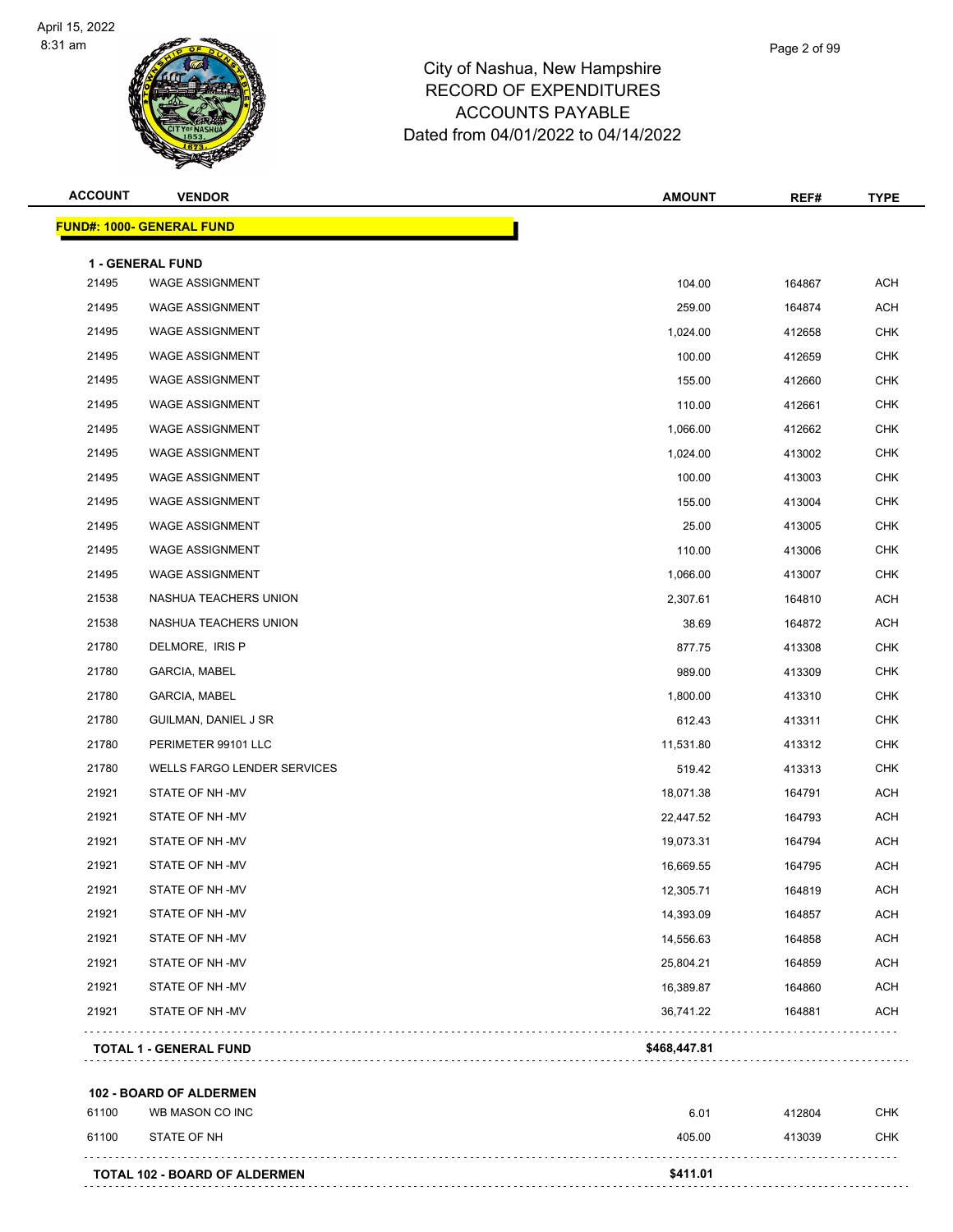

| <b>ACCOUNT</b>     | <b>VENDOR</b>                                       | <b>AMOUNT</b> | REF#   | <b>TYPE</b> |
|--------------------|-----------------------------------------------------|---------------|--------|-------------|
|                    | <b>FUND#: 1000- GENERAL FUND</b>                    |               |        |             |
| <b>103 - LEGAL</b> |                                                     |               |        |             |
| 55495              | AMANDA MAZEROLLE                                    | 53.78         | 412665 | <b>CHK</b>  |
| 55495              | OWL STAMP COMPANY INC                               | 30.90         | 413148 | <b>CHK</b>  |
| 55614              | HILLSBOROUGH COUNTY REGISTRY                        | 22.00         | 413103 | <b>CHK</b>  |
| 61100              | WB MASON CO INC                                     | 122.10        | 412804 | <b>CHK</b>  |
|                    | <b>TOTAL 103 - LEGAL</b>                            | \$228.78      |        |             |
|                    | <b>107 - CITY CLERK</b>                             |               |        |             |
| 55307              | <b>VICTORIA DASILVA</b>                             | 46.46         | 413080 | <b>CHK</b>  |
| 55421              | NH MUNICIPAL ASSOCIATION LLC                        | 130.00        | 413035 | <b>CHK</b>  |
| 61100              | AMAZON CAPITAL SERV (CITY ACH)                      | 249.90        | 164821 | <b>ACH</b>  |
| 61100              | WB MASON CO INC                                     | 93.44         | 412804 | <b>CHK</b>  |
| 61100              | WB MASON CO INC                                     | 28.99         | 413182 | CHK         |
|                    | <b>TOTAL 107 - CITY CLERK</b>                       | \$548.79      |        | .           |
|                    | <b>109 - CIVIC &amp; COMMUNITY ACTIVITIES</b>       |               |        |             |
| 56214              | HUMANE SOCIETY FOR GREATER                          | 8,256.75      | 412746 | <b>CHK</b>  |
|                    | <b>TOTAL 109 - CIVIC &amp; COMMUNITY ACTIVITIES</b> | \$8,256.75    |        |             |
|                    |                                                     |               |        |             |
|                    | <b>110 - ARLINGTON ST COMMUNITY CENTER</b>          |               |        |             |
| 61100              | <b>MEGAN CARON</b>                                  | 201.09        | 164885 | ACH         |
|                    | <b>TOTAL 110 - ARLINGTON ST COMMUNITY CENTER</b>    | \$201.09      |        |             |
|                    | <b>111 - HUMAN RESOURCES</b>                        |               |        |             |
| 55421              | ELIZABETH UX                                        | 125.00        | 412674 | <b>CHK</b>  |
| 55425              | PEOPLEFACTS LLC                                     | 14.09         | 412776 | <b>CHK</b>  |
| 61100              | WB MASON CO INC                                     | 174.41        | 413182 | <b>CHK</b>  |
|                    | <b>TOTAL 111 - HUMAN RESOURCES</b>                  | \$313.50      |        |             |
|                    | <b>120 - TELECOMMUNICATIONS</b>                     |               |        |             |
| 55109              | CONSOLIDATED COMMUNICATIONS                         | 1,105.70      | 412681 | <b>CHK</b>  |
| 55109              | <b>COMCAST</b>                                      | 481.72        | 413026 | <b>CHK</b>  |
| 55109              | CONSOLIDATED COMMUNICATIONS                         | 53.22         | 413027 | <b>CHK</b>  |
| 55109              | PACIFIC TELEMANAGEMENT SERVICE                      | 82.00         | 413149 | <b>CHK</b>  |
| 55118              | AT & T MOBILITY                                     | 129.69        | 413024 | <b>CHK</b>  |
| 55118              | <b>COMCAST</b>                                      | 337.96        | 413025 | <b>CHK</b>  |
|                    |                                                     | \$2,190.29    |        |             |
|                    | <b>TOTAL 120 - TELECOMMUNICATIONS</b>               |               |        |             |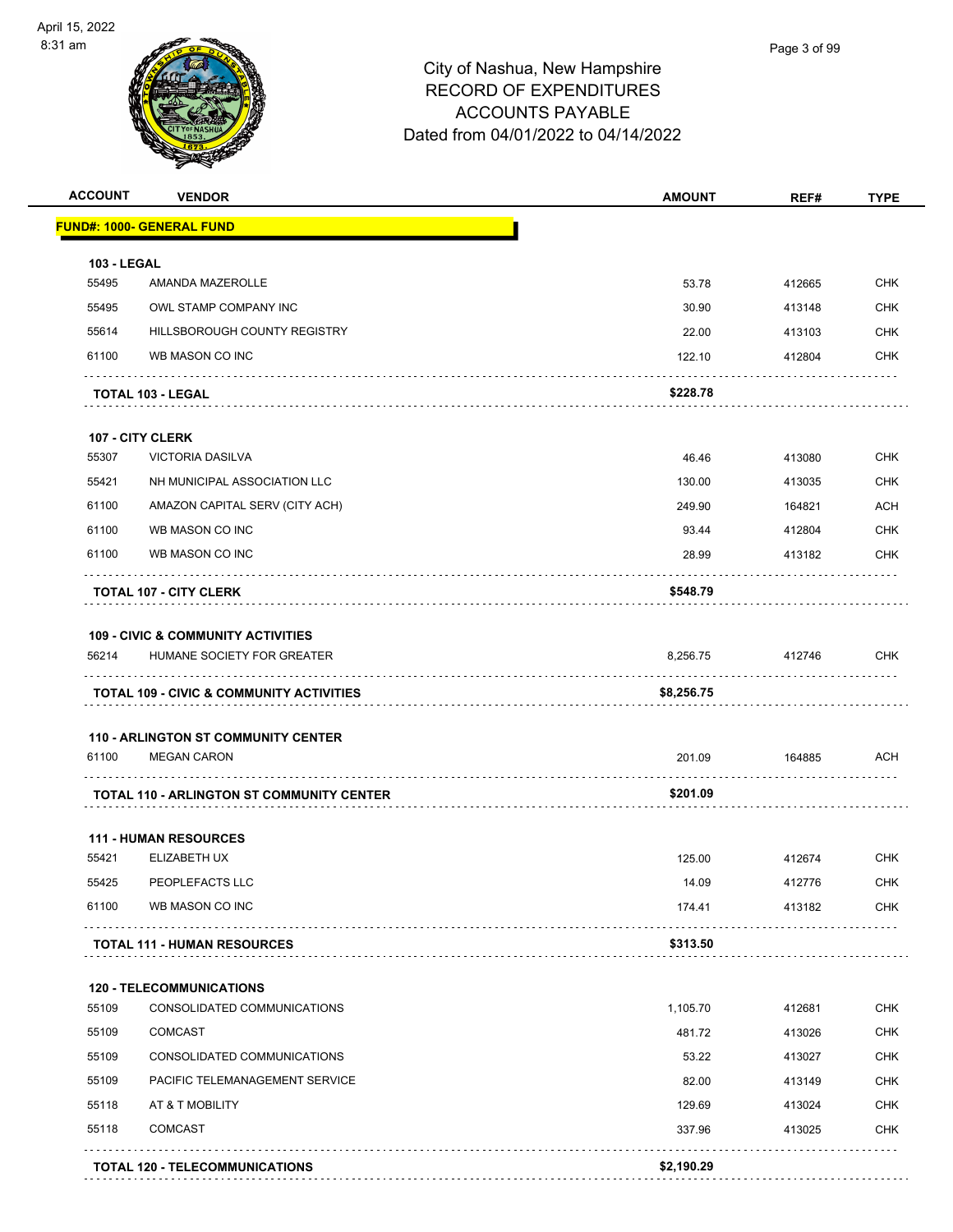

| <b>ACCOUNT</b> | <b>VENDOR</b>                             | AMOUNT      | REF#   | <b>TYPE</b> |
|----------------|-------------------------------------------|-------------|--------|-------------|
|                | <u> FUND#: 1000- GENERAL FUND</u>         |             |        |             |
|                | <b>122 - INFORMATION TECHNOLOGY</b>       |             |        |             |
| 54400          | MOUNT MAJOR TECH. LLC                     | 1,103.96    | 413136 | <b>CHK</b>  |
| 54407          | CITRIX SYSTEMS INC                        | 17,700.00   | 164886 | <b>ACH</b>  |
| 54407          | <b>IMAGETREND INC</b>                     | 1,030.00    | 413109 | <b>CHK</b>  |
| 54421          | CONWAY TECHNOLOGY GROUP                   | 2,157.80    | 413076 | <b>CHK</b>  |
| 54487          | <b>B &amp; S LOCKSMITHS INC</b>           | 34.00       | 413059 | <b>CHK</b>  |
| 54828          | US BANK EQUIPMENT FINANCE                 | 2,749.23    | 413179 | <b>CHK</b>  |
| 55118          | VERIZON WIRELESS-985557535                | 120.03      | 412698 | <b>CHK</b>  |
| 61100          | AMAZON CAPITAL SERV (CITY ACH)            | 29.94       | 164882 | <b>ACH</b>  |
| 71221          | AMAZON CAPITAL SERV (CITY ACH)            | 1,131.04    | 164882 | <b>ACH</b>  |
| 71221          | DELL MARKETING LP                         | 11,195.32   | 413083 | <b>CHK</b>  |
|                | <b>TOTAL 122 - INFORMATION TECHNOLOGY</b> | \$37,251.32 |        |             |
|                |                                           |             |        |             |
|                | <b>126 - FINANCIAL SERVICES</b>           |             |        |             |
| 41307          | HILLSBOROUGH COUNTY REGISTRY              | 20.53       | 412743 | <b>CHK</b>  |
| 42200          | DMV NATIONWIDE                            | 90.80       | 412722 | <b>CHK</b>  |
| 42200          | <b>AARON MISSNER</b>                      | 186.00      | 412766 | <b>CHK</b>  |
| 42200          | DEALERDOC LLC                             | 806.80      | 413082 | <b>CHK</b>  |
| 42200          | ALBERT E FOWLER IV                        | 26.20       | 413091 | <b>CHK</b>  |
| 42200          | <b>MARIELLEN S GALLAHER</b>               | 262.00      | 413093 | <b>CHK</b>  |
| 42200          | MICHAELA F MCGOWAN                        | 55.00       | 413132 | <b>CHK</b>  |
| 42200          | <b>SHAWN SHEEHAN</b>                      | 30.00       | 413166 | <b>CHK</b>  |
| 53467          | <b>MAILINGS UNLIMITED</b>                 | 1,539.38    | 164898 | <b>ACH</b>  |
| 55421          | <b>NHCTCA</b>                             | 50.00       | 413036 | <b>CHK</b>  |
| 55607          | MAILINGS UNLIMITED                        | (43.82)     | 164898 | <b>ACH</b>  |
| 55607          | UNITED PARCEL SERVICE                     | 10.55       | 412697 | <b>CHK</b>  |
| 55607          | UNITED PARCEL SERVICE                     | 33.64       | 413043 | <b>CHK</b>  |
| 61100          | AMAZON CAPITAL SERV (CITY ACH)            | 72.86       | 164882 | <b>ACH</b>  |
| 61100          | WB MASON CO INC                           | (4.41)      | 412804 | <b>CHK</b>  |
|                | <b>TOTAL 126 - FINANCIAL SERVICES</b>     | \$3,135.53  |        |             |
|                |                                           |             |        |             |

**129 - CITY BUILDINGS**

|       | <b>TOTAL 129 - CITY BUILDINGS</b> | \$2,234.95 |        |            |
|-------|-----------------------------------|------------|--------|------------|
| 54280 | STANLEY ELEVATOR CO INC           | 389.00     | 413171 | <b>CHK</b> |
| 54280 | NASHUA WALLPAPER CO INC           | 25.15      | 412767 | <b>CHK</b> |
| 54280 | GATE CITY FENCE CO INC            | 4.00       | 412734 | <b>CHK</b> |
| 54280 | <b>REXEL USA INC</b>              | 380.78     | 164908 | <b>ACH</b> |
| 54114 | LIBERTY UTILITIES - NH            | 1.436.02   | 412688 | <b>CHK</b> |
|       |                                   |            |        |            |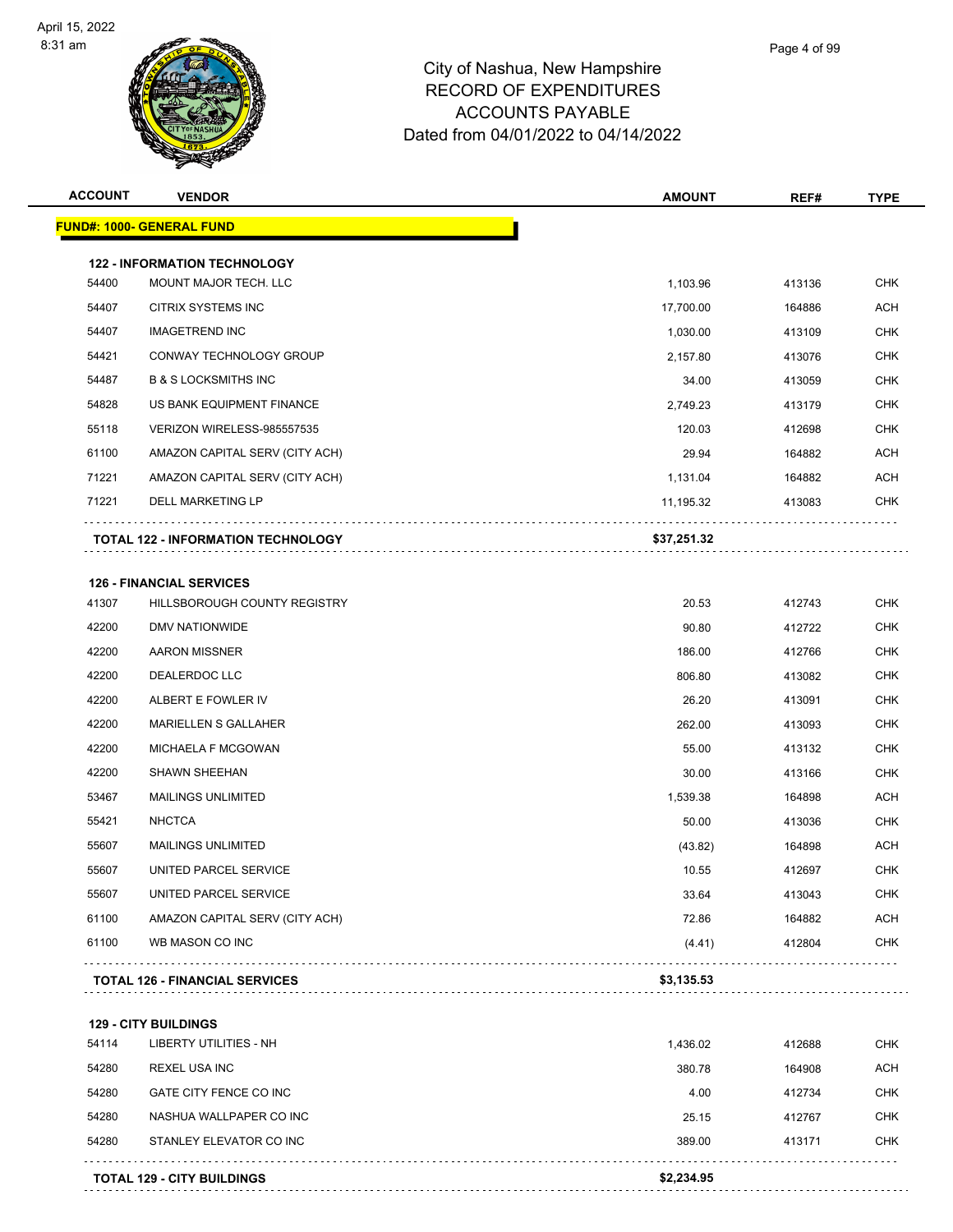

| <b>ACCOUNT</b> | <b>VENDOR</b>                                                    | <b>AMOUNT</b> | REF#   | <b>TYPE</b> |
|----------------|------------------------------------------------------------------|---------------|--------|-------------|
|                | <b>FUND#: 1000- GENERAL FUND</b>                                 |               |        |             |
|                | <b>130 - PURCHASING</b>                                          |               |        |             |
| 61100          | PRINT FACTORY                                                    | 184.75        | 413156 | <b>CHK</b>  |
| 61242          | PRINT FACTORY                                                    | 708.00        | 413156 | <b>CHK</b>  |
|                | <b>TOTAL 130 - PURCHASING</b>                                    | \$892.75      |        |             |
|                | 132 - ASSESSING                                                  |               |        |             |
| 55100          | VERIZON WIRELESS-342053899-004                                   | 200.05        | 413046 | <b>CHK</b>  |
| 55307          | <b>JESSICA MARCHANT</b>                                          | 86.29         | 164839 | <b>ACH</b>  |
| 61100          | PRINT FACTORY                                                    | 892.00        | 413156 | <b>CHK</b>  |
| 61830          | MARSHALL & SWIFT/ BOECKH LLC                                     | 379.95        | 413034 | <b>CHK</b>  |
| 61830          | <b>COSTAR REALTY INFORMATION</b>                                 | 398.59        | 413077 | <b>CHK</b>  |
| 61830          | LEXISNEXIS RISK DATA MGMT INC                                    | 130.00        | 413120 | <b>CHK</b>  |
|                | <b>TOTAL 132 - ASSESSING</b>                                     | \$2,086.88    |        |             |
|                |                                                                  |               |        |             |
| 71025          | <b>140 - PINEWOOD CEMETERY</b><br>AMAZON CAPITAL SERV (CITY ACH) | 132.37        | 164821 | <b>ACH</b>  |
| 71025          | AMAZON CAPITAL SERV (CITY ACH)                                   | 34.47         | 164882 | ACH         |
|                |                                                                  |               |        |             |
|                | <b>TOTAL 140 - PINEWOOD CEMETERY</b>                             | \$166.84      |        |             |
|                | <b>142 - WOODLAWN CEMETERY</b>                                   |               |        |             |
| 54280          | AMAZON CAPITAL SERV (CITY ACH)                                   | 53.12         | 164882 | ACH         |
| 54280          | NASHUA WALLPAPER CO INC                                          | 297.29        | 413140 | <b>CHK</b>  |
| 54399          | <b>MASI PLUMBING &amp; HEATING</b>                               | 1,395.00      | 413126 | <b>CHK</b>  |
| 54487          | <b>NITCO LLC</b>                                                 | 2,269.60      | 164905 | <b>ACH</b>  |
| 54600          | <b>BEST FORD</b>                                                 | 63.35         | 412710 | <b>CHK</b>  |
| 61300          | <b>GLOBAL MONTELLO GROUP CORP</b>                                | 444.74        | 412737 | <b>CHK</b>  |
| 61499          | SANEL NAPA                                                       | 11.80         | 412788 | <b>CHK</b>  |
| 61535          | ROBERT W CHAMPAGNE                                               | 1,000.00      | 413160 | <b>CHK</b>  |
| 61549          | AMAZON CAPITAL SERV (CITY ACH)                                   | 184.79        | 164882 | <b>ACH</b>  |
| 61549          | <b>FRIZZHOME GARDENS</b>                                         | 3,371.15      | 413092 | <b>CHK</b>  |
|                | TOTAL 142 - WOODLAWN CEMETERY                                    | \$9,090.84    |        |             |
|                |                                                                  |               |        |             |
|                | <b>144 - EDGEWOOD &amp; SUBURBAN CEMETERIES</b>                  |               |        |             |
| 54107          | SHATTUCK MALONE OIL CO                                           | 1,061.77      | 412791 | <b>CHK</b>  |
| 54141          | PENNICHUCK WATER WORKS INC                                       | 262.54        | 413038 | <b>CHK</b>  |
| 54280          | HOME DEPOT CREDIT SERVICE 3065                                   | 29.82         | 413105 | <b>CHK</b>  |
| 55699          | CANAL ART & FRAMING                                              | 124.00        | 413070 | <b>CHK</b>  |
| 61107          | MINT PRINTWORKS LLC                                              | 227.44        | 413135 | CHK         |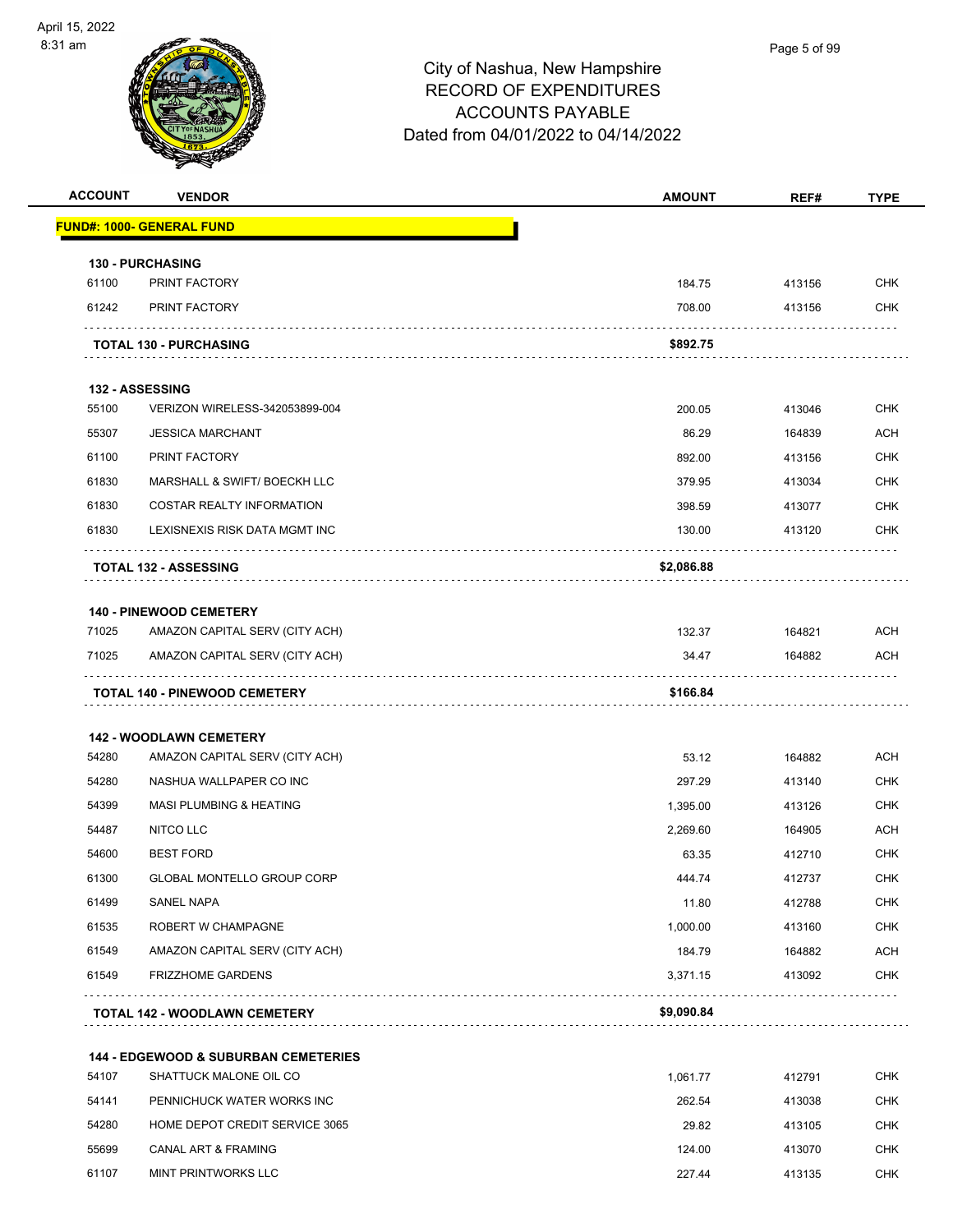

| <b>ACCOUNT</b> | <b>VENDOR</b>                                                            | <b>AMOUNT</b> | REF#   | <b>TYPE</b> |
|----------------|--------------------------------------------------------------------------|---------------|--------|-------------|
|                | <u> FUND#: 1000- GENERAL FUND</u>                                        |               |        |             |
|                |                                                                          |               |        |             |
| 61521          | <b>144 - EDGEWOOD &amp; SUBURBAN CEMETERIES</b><br>CRISP CONTRACTING LLC | 540.00        | 164824 | ACH         |
| 61799          | CARPARTS DISTRIBUTION CENTER,                                            | 42.64         | 413071 | <b>CHK</b>  |
| 61830          | TREASURER STATE OF NH                                                    | 28.00         | 412695 | CHK         |
|                |                                                                          |               |        |             |
|                | <b>TOTAL 144 - EDGEWOOD &amp; SUBURBAN CEMETERIES</b>                    | \$2,316.21    |        |             |
| 150 - POLICE   |                                                                          |               |        |             |
| 53999          | <b>HEARTLINE FITNESS SYSTEMS</b>                                         | 437.01        | 164892 | ACH         |
| 53999          | AAA CREDIT SCREENING SERV LLC                                            | 90.00         | 413048 | <b>CHK</b>  |
| 54141          | PENNICHUCK WATER WORKS INC                                               | 32.17         | 413038 | CHK         |
| 54280          | F W WEBB COMPANY                                                         | 322.32        | 412729 | CHK         |
| 54280          | SITEONE LANDSCAPE SUPPLY LLC                                             | 333.68        | 412792 | CHK         |
| 54280          | HOME DEPOT CREDIT SERVICE 3073                                           | 282.26        | 413106 | <b>CHK</b>  |
| 54407          | <b>RELX INC DBA LEXISNEXIS</b>                                           | 174.00        | 413158 | <b>CHK</b>  |
| 54414          | <b>GOVCONNECTION INC</b>                                                 | 1,211.00      | 164890 | ACH         |
| 54600          | <b>GRAPPONE AUTOMOTIVE GROUP</b>                                         | 441.83        | 413098 | <b>CHK</b>  |
| 54828          | US BANK EQUIPMENT FINANCE                                                | 1,180.25      | 413327 | CHK         |
| 54849          | CONSOLIDATED COMMUNICATIONS                                              | 337.68        | 412681 | <b>CHK</b>  |
| 54849          | CONSOLIDATED COMMUNICATIONS                                              | 43.51         | 412682 | <b>CHK</b>  |
| 54849          | VERIZON WIRELESS-286546928                                               | 1,680.46      | 412699 | <b>CHK</b>  |
| 55200          | TREASURER STATE OF NH                                                    | 75.00         | 412694 | <b>CHK</b>  |
| 55200          | ADAM ANDERSON                                                            | 100.00        | 413009 | CHK         |
| 55300          | <b>ADRIAN BEATO</b>                                                      | 359.36        | 412667 | CHK         |
| 55421          | <b>JAMES TESTAVERDE</b>                                                  | 139.23        | 413022 | <b>CHK</b>  |
| 55699          | ABSOLUTE DATA DESTRUCTION                                                | 312.70        | 413049 | <b>CHK</b>  |
| 55699          | ASCENTRIA COMMUNITY SERVICES                                             | 540.00        | 413055 | <b>CHK</b>  |
| 55699          | NASHUA MILLYARD ASSOC INC                                                | 388.46        | 413138 | CHK         |
| 55699          | <b>TRAUMA SERVICES</b>                                                   | 200.00        | 413176 | <b>CHK</b>  |
| 61100          | AMAZON CAPITAL SERV (CITY ACH)                                           | 1,494.76      | 164821 | ACH         |
| 61100          | AMAZON CAPITAL SERV (CITY ACH)                                           | 420.92        | 164882 | ACH         |
| 61100          | WB MASON CO INC                                                          | 184.02        | 412804 | <b>CHK</b>  |
| 61100          | WB MASON CO INC                                                          | 303.83        | 413182 | <b>CHK</b>  |
| 61107          | EAST COAST EMERGENCY OUTFITTER                                           | 536.87        | 412725 | <b>CHK</b>  |
| 61107          | ALECS SHOE STORE INC                                                     | 432.75        | 413052 | <b>CHK</b>  |
| 61107          | EAST COAST EMERGENCY OUTFITTER                                           | 21.99         | 413086 | <b>CHK</b>  |
| 61110          | <b>BEN'S UNIFORMS</b>                                                    | 362.00        | 412708 | <b>CHK</b>  |
| 61110          | EAST COAST EMERGENCY OUTFITTER                                           | 958.67        | 413086 | <b>CHK</b>  |
| 61110          | MACH V GROUP LLC                                                         | 249.75        | 413123 | <b>CHK</b>  |
| 61121          | DONALDSON COMPANY INC                                                    | 929.40        | 412723 | <b>CHK</b>  |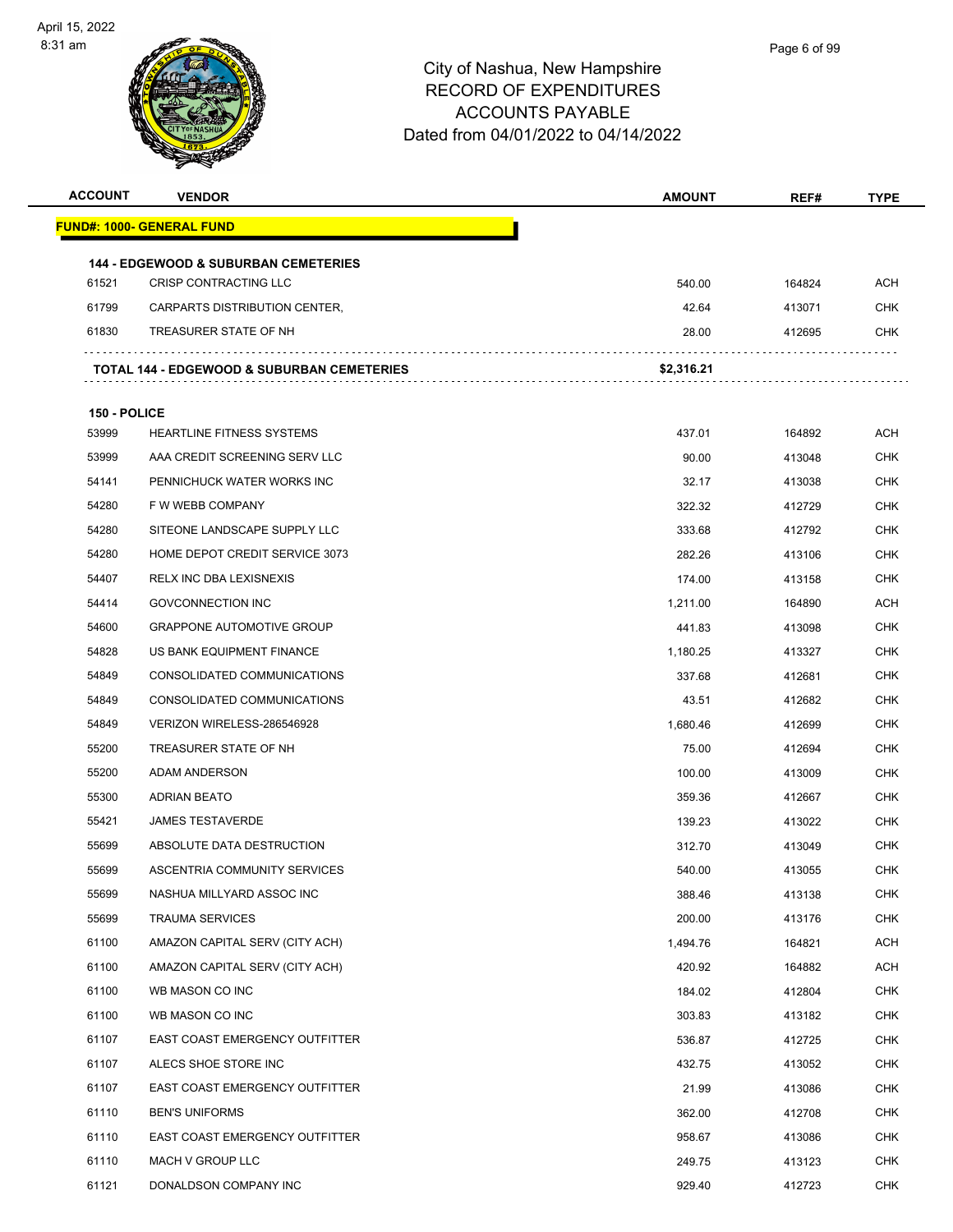

| <b>ACCOUNT</b>        | <b>VENDOR</b>                     | AMOUNT      | REF#   | <b>TYPE</b> |
|-----------------------|-----------------------------------|-------------|--------|-------------|
|                       | <u> FUND#: 1000- GENERAL FUND</u> |             |        |             |
|                       |                                   |             |        |             |
| 150 - POLICE<br>61185 | AMAZON CAPITAL SERV (CITY ACH)    | 1,017.59    | 164882 | <b>ACH</b>  |
| 61185                 | LAURUS SYSTEMS INC                | 168.00      | 413119 | <b>CHK</b>  |
| 61299                 | ADAM ANDERSON                     | 69.99       | 412666 | CHK         |
| 61300                 | <b>WEX BANK</b>                   | 2,602.28    | 413183 | <b>CHK</b>  |
| 61428                 | HOME DEPOT CREDIT SERVICE 3073    | 75.83       | 412745 | <b>CHK</b>  |
| 61428                 | PETTY CASH                        | 171.21      | 413021 | CHK         |
| 61607                 | <b>IDESCO CORPORATION</b>         | 54.05       | 412748 | <b>CHK</b>  |
| 61650                 | WB MASON CO INC                   | 449.90      | 412804 | CHK         |
| 61705                 | MAYNARD & LESIEUR INC             | 584.04      | 412760 | <b>CHK</b>  |
| 61799                 | <b>FACTORY MOTOR PARTS</b>        | (96.00)     | 164830 | ACH         |
| 61799                 | MHQ INC                           | 65.00       | 164844 | ACH         |
| 61799                 | <b>FACTORY MOTOR PARTS</b>        | 399.88      | 164888 | ACH         |
| 61799                 | CARPARTS DISTRIBUTION CENTER,     | 25.27       | 412716 | CHK         |
| 61799                 | FISHER AUTO PARTS INC             | 65.91       | 412731 | <b>CHK</b>  |
| 61799                 | HOME DEPOT CREDIT SERVICE 3073    | 16.88       | 412745 | <b>CHK</b>  |
| 61799                 | LENCO ARMORED VEHICLES            | 123.95      | 412755 | CHK         |
| 61799                 | NYTECH SUPPLY CO                  | 163.43      | 412772 | <b>CHK</b>  |
| 61799                 | <b>BEST FORD</b>                  | 177.31      | 413064 | CHK         |
| 61799                 | NASHUA MOTOR SPORT                | 48.49       | 413065 | <b>CHK</b>  |
| 61799                 | CARPARTS DISTRIBUTION CENTER,     | 321.31      | 413071 | <b>CHK</b>  |
| 61799                 | HOME DEPOT CREDIT SERVICE 3073    | 12.94       | 413106 | CHK         |
| 61799                 | MACMULKIN CHEVROLET INC           | 1,319.55    | 413124 | <b>CHK</b>  |
| 61799                 | MAYNARD & LESIEUR INC             | 72.65       | 413130 | CHK         |
| 61799                 | NORTHERN FOREIGN CAR PARTS INC    | 758.70      | 413146 | <b>CHK</b>  |
| 61799                 | O'REILLY AUTO PARTS               | 365.38      | 413147 | <b>CHK</b>  |
| 61799                 | SAM'S CLUB DIRECT-0860            | 71.26       | 413163 | CHK         |
| 71025                 | AMAZON CAPITAL SERV (CITY ACH)    | 169.00      | 164882 | <b>ACH</b>  |
| 71221                 | <b>DELL MARKETING LP</b>          | 303.17      | 413083 | <b>CHK</b>  |
| 71400                 | RAY ALLEN MANUFACTURING LLC       | 33.98       | 164849 | <b>ACH</b>  |
| 71414                 | W B HUNT CO INC                   | 285.00      | 412702 | <b>CHK</b>  |
|                       | <b>TOTAL 150 - POLICE</b>         | \$24,471.83 |        |             |
|                       |                                   |             |        |             |

**152 - FIRE**

| 53142 | BETTY E. WAXMAN, ESQ           | 2.400.00 | 412711 | <b>CHK</b> |
|-------|--------------------------------|----------|--------|------------|
| 54100 | EVERSOURCE                     | 886.97   | 412685 | <b>CHK</b> |
| 54114 | LIBERTY UTILITIES - NH         | 558.87   | 412690 | <b>CHK</b> |
| 54141 | PENNICHUCK WATER WORKS INC     | 793.49   | 413038 | <b>CHK</b> |
| 54280 | HOME DEPOT CREDIT SERVICE 3065 | 122.13   | 413105 | <b>CHK</b> |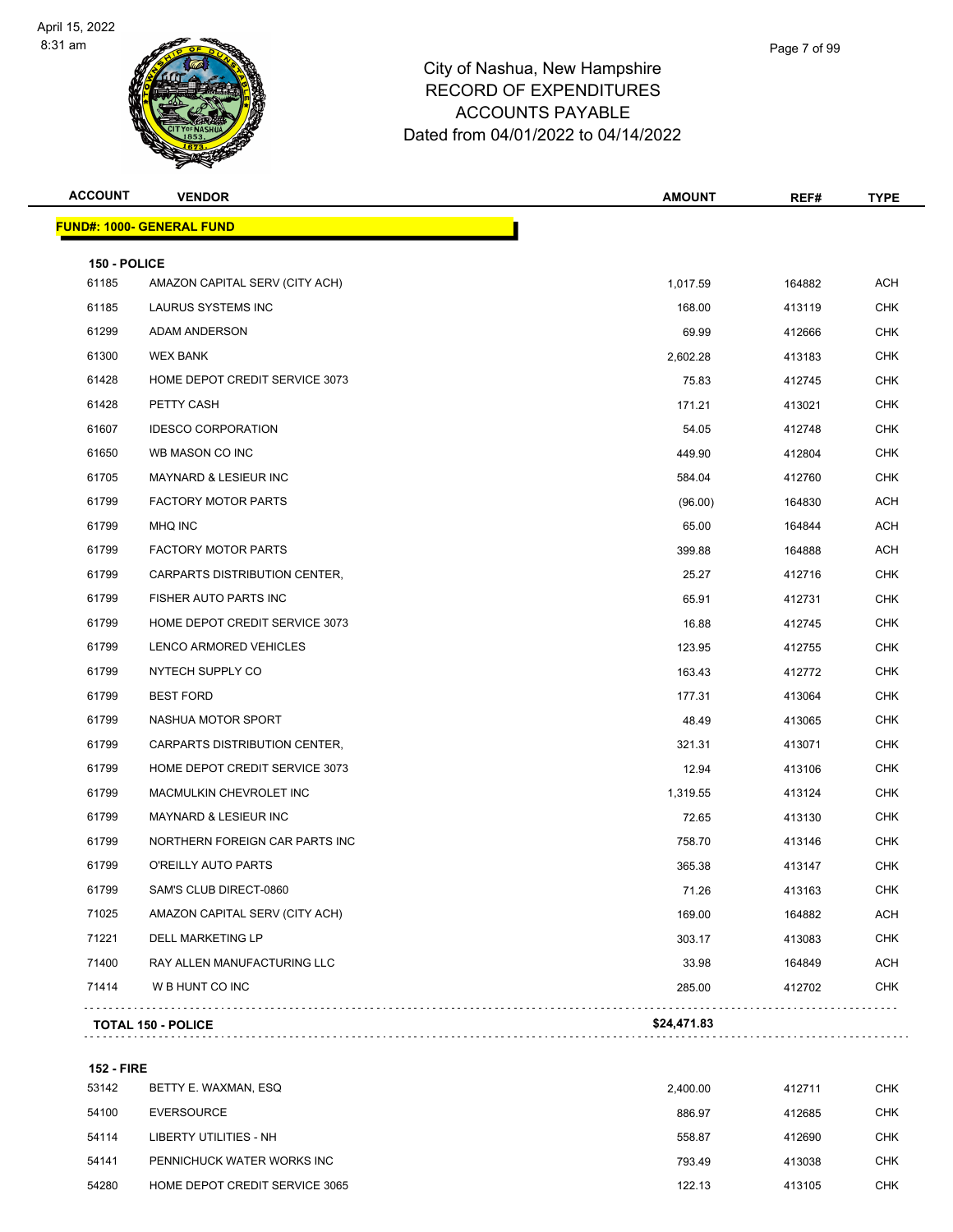

| Page 8 of 99 |
|--------------|
|              |

| <b>ACCOUNT</b>    | <b>VENDOR</b>                           | <b>AMOUNT</b> | REF#   | <b>TYPE</b> |
|-------------------|-----------------------------------------|---------------|--------|-------------|
|                   | <b>FUND#: 1000- GENERAL FUND</b>        |               |        |             |
| <b>152 - FIRE</b> |                                         |               |        |             |
| 54487             | <b>IMPACT FIRE SERVICES LLC</b>         | 385.00        | 412749 | <b>CHK</b>  |
| 54487             | SANEL NAPA                              | 174.67        | 412787 | <b>CHK</b>  |
| 54487             | DEPENDABLE LOCK SERVICE INC             | 75.00         | 413084 | <b>CHK</b>  |
| 54487             | L W BILLS / ALARM ENGINEERING           | 917.15        | 413117 | <b>CHK</b>  |
| 54487             | PINE MOTOR PARTS                        | 74.52         | 413153 | <b>CHK</b>  |
| 54600             | <b>FACTORY MOTOR PARTS</b>              | 422.51        | 164830 | <b>ACH</b>  |
| 54600             | AT NEW HAMPSHIRE LLC                    | 1,040.14      | 412704 | <b>CHK</b>  |
| 54600             | SANEL NAPA                              | 579.65        | 412787 | <b>CHK</b>  |
| 55200             | AUTOMATIC FIRE ALARM ASSOC              | 75.00         | 412705 | <b>CHK</b>  |
| 55200             | AUTOMATIC FIRE ALARM ASSOC              | 25.00         | 413057 | <b>CHK</b>  |
| 55699             | DAVE'S QUALITY DRY CLEANING             | 584.75        | 413081 | <b>CHK</b>  |
| 55699             | UNITED SITE SERVICES                    | 145.97        | 413178 | <b>CHK</b>  |
| 61100             | AMAZON CAPITAL SERV (CITY ACH)          | 64.13         | 164821 | <b>ACH</b>  |
| 61100             | WB MASON CO INC                         | 78.52         | 412804 | <b>CHK</b>  |
| 61110             | FIRE TECH & SAFETY OF NEW ENGL          | 1,035.00      | 164889 | <b>ACH</b>  |
| 61110             | BERGERON PROTECTIVE CLOTHING            | 502.20        | 412709 | <b>CHK</b>  |
| 61110             | INDUSTRIAL PROTECTION SERVICES          | 1,890.00      | 412751 | <b>CHK</b>  |
| 61110             | BERGERON PROTECTIVE CLOTHING            | 4,708.95      | 413063 | <b>CHK</b>  |
| 61307             | NEW ENGLAND KENWORTH                    | 90.78         | 413141 | <b>CHK</b>  |
| 61428             | COAST MAINTENANCE SUPPLY CO             | 217.41        | 412720 | <b>CHK</b>  |
| 61428             | WB MASON CO INC                         | 19.99         | 412804 | <b>CHK</b>  |
| 61428             | COAST MAINTENANCE SUPPLY CO             | 276.29        | 413075 | <b>CHK</b>  |
| 61709             | SANEL NAPA                              | 123.92        | 412787 | <b>CHK</b>  |
| 61799             | <b>CUSTOM TRUCK &amp; EQUIPMENT LLC</b> | 84.92         | 164825 | <b>ACH</b>  |
| 61799             | M & M ELECTRICAL SUPPLY CO INC          | 252.55        | 164837 | <b>ACH</b>  |
| 61799             | MINUTEMAN TRUCKS INC                    | 2,606.75      | 412765 | <b>CHK</b>  |
| 61799             | NEW ENGLAND KENWORTH                    | 219.36        | 412768 | <b>CHK</b>  |
| 61799             | <b>FASTENAL CO</b>                      | 54.66         | 413088 | <b>CHK</b>  |
| 61799             | <b>GRAINGER</b>                         | 16.02         | 413096 | <b>CHK</b>  |
| 61799             | <b>MIKES CUSTOM KANVAS</b>              | 199.98        | 413134 | <b>CHK</b>  |
| 61799             | NEW ENGLAND KENWORTH                    | 562.89        | 413141 | <b>CHK</b>  |
| 61900             | JAMES W KIRK                            | 46.37         | 413116 | <b>CHK</b>  |
| 71400             | FIRE TECH & SAFETY OF NEW ENGL          | 2,145.33      | 164831 | <b>ACH</b>  |
| 71400             | FIRE TECH & SAFETY OF NEW ENGL          | 304.50        | 164889 | <b>ACH</b>  |

**153 - BUILDING INSPECTION**

DAWN MICHAUD 215.28 412671 CHK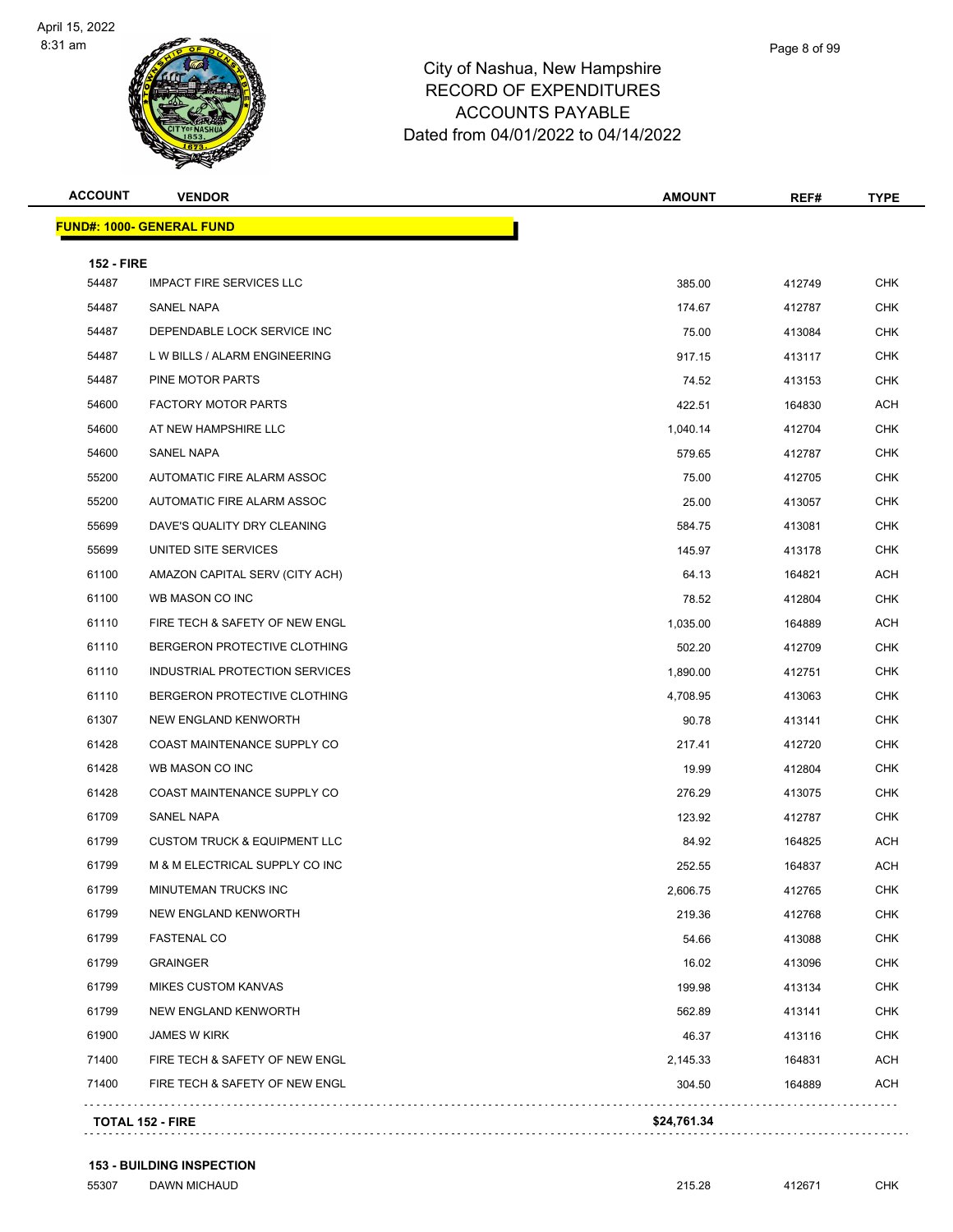

| <b>ACCOUNT</b> | <b>VENDOR</b>                                 | <b>AMOUNT</b> | REF#   | <b>TYPE</b> |
|----------------|-----------------------------------------------|---------------|--------|-------------|
|                | <u> FUND#: 1000- GENERAL FUND</u>             |               |        |             |
|                | <b>153 - BUILDING INSPECTION</b>              |               |        |             |
| 55307          | <b>JEFFREY RICHARD</b>                        | 380.84        | 412672 | <b>CHK</b>  |
| 55307          | <b>RUSS MARCUM</b>                            | 365.10        | 413017 | <b>CHK</b>  |
| 55421          | <b>EASTERN STATES BUILDING</b>                | 60.00         | 412683 | <b>CHK</b>  |
| 55421          | <b>ENVIRONMENTAL BUSINESS COUNCIL</b>         | 50.00         | 412727 | <b>CHK</b>  |
|                | <b>TOTAL 153 - BUILDING INSPECTION</b>        | \$1,071.22    |        |             |
|                | <b>155 - CODE ENFORCEMENT</b>                 |               |        |             |
| 55100          | VERIZON WIRELESS 542313821-001                | 120.03        | 412701 | <b>CHK</b>  |
|                | <b>TOTAL 155 - CODE ENFORCEMENT</b>           | \$120.03      |        |             |
|                | <b>157 - CITYWIDE COMMUNICATIONS</b>          |               |        |             |
| 54100          | <b>EVERSOURCE</b>                             | 393.67        | 412685 | <b>CHK</b>  |
| 55400          | <b>WILLIAM R MANSFIELD</b>                    | 364.43        | 413016 | <b>CHK</b>  |
| 71207          | <b>GOVCONNECTION INC</b>                      | 23.50         | 164890 | <b>ACH</b>  |
|                | <b>TOTAL 157 - CITYWIDE COMMUNICATIONS</b>    | \$781.60      |        |             |
|                | <b>158 - PARKING ENFORCEMENT</b>              |               |        |             |
| 45400          | <b>ADAM NOEL</b>                              | 10.00         | 413145 | <b>CHK</b>  |
| 55100          | VERIZON WIRELESS-242339465                    | 164.44        | 413045 | <b>CHK</b>  |
|                | <b>TOTAL 158 - PARKING ENFORCEMENT</b>        | \$174.44      |        |             |
|                | <b>160 - PW-ADMIN &amp; ENGINEERING</b>       |               |        |             |
| 55307          | <b>ROBERT MEUNIER</b>                         | 267.35        | 412670 | <b>CHK</b>  |
| 55307          | <b>WILLIAM TOOMEY</b>                         | 365.04        | 413023 | <b>CHK</b>  |
| 55400          | NEW ENGLAND CHAPTER APWA                      | 50.00         | 412663 | <b>CHK</b>  |
| 55699          | MINUTEMAN PRESS OF NASHUA                     | 613.18        | 412764 | <b>CHK</b>  |
| 55699          | RCL CLEANING SERVICES INC                     | 665.00        | 412782 | <b>CHK</b>  |
| 61100          | WB MASON CO INC                               | 96.32         | 412804 | <b>CHK</b>  |
| 61299          | <b>ALPHAGRAPHICS</b>                          | 170.20        | 413053 | <b>CHK</b>  |
|                | <b>TOTAL 160 - PW-ADMIN &amp; ENGINEERING</b> | \$2,227.09    |        |             |
| 161 - STREETS  |                                               |               |        |             |
| 54100          | <b>EVERSOURCE</b>                             | 494.17        | 412685 | <b>CHK</b>  |
| 54114          | AMERIGAS                                      | 4,610.91      | 412677 | <b>CHK</b>  |
| 54200          | RCL CLEANING SERVICES INC                     | 855.00        | 412782 | <b>CHK</b>  |
| 54280          | STEVE SHUMSKY UNLIMITED DOOR                  | 525.00        | 412795 | <b>CHK</b>  |
| 54600          | AMAZON CAPITAL SERV (CITY ACH)                | (30.57)       | 164821 | <b>ACH</b>  |
|                |                                               |               |        |             |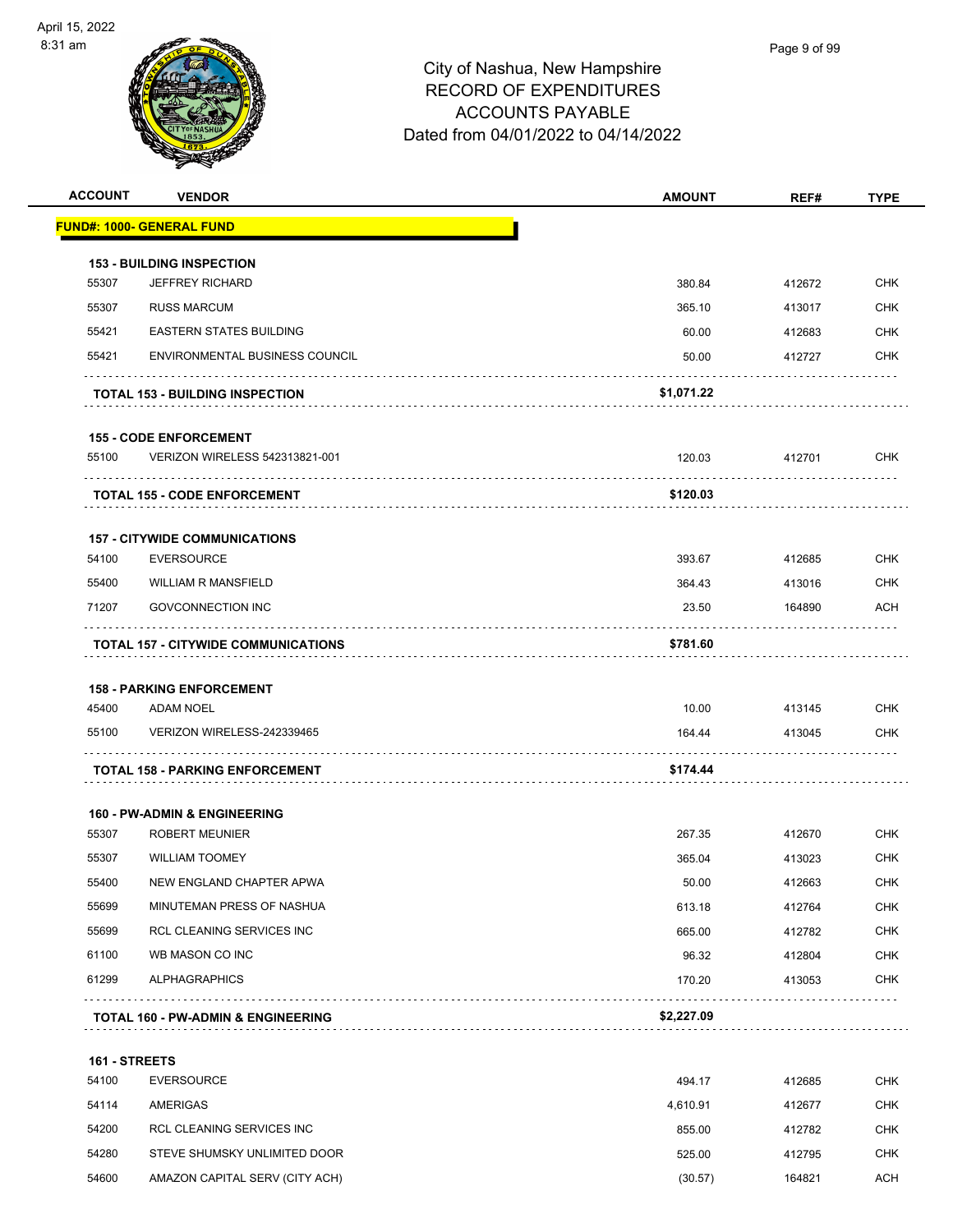

| Page 10 of 99 |  |
|---------------|--|
|               |  |
|               |  |

| <b>ACCOUNT</b>         | <b>VENDOR</b>                    | <b>AMOUNT</b> | REF#   | <b>TYPE</b> |
|------------------------|----------------------------------|---------------|--------|-------------|
|                        | <b>FUND#: 1000- GENERAL FUND</b> |               |        |             |
|                        |                                  |               |        |             |
| 161 - STREETS<br>54600 | <b>FACTORY MOTOR PARTS</b>       | 335.23        | 164830 | <b>ACH</b>  |
| 54600                  | HOWARD P FAIRFIELD LLC           | 389.89        | 164833 | ACH         |
| 54600                  | MCDEVITT TRUCKS INC              | 396.52        | 164841 | <b>ACH</b>  |
| 54600                  | AMAZON CAPITAL SERV (CITY ACH)   | 581.65        | 164882 | <b>ACH</b>  |
| 54600                  | HOWARD P FAIRFIELD LLC           | 697.73        | 164893 | <b>ACH</b>  |
| 54600                  | MCDEVITT TRUCKS INC              | 414.58        | 164900 | ACH         |
| 54600                  | AT NEW HAMPSHIRE LLC             | 6,195.39      | 412704 | <b>CHK</b>  |
| 54600                  | C <sub>2</sub> ALT FUELS         | 517.50        | 412715 | <b>CHK</b>  |
| 54600                  | CARPARTS DISTRIBUTION CENTER,    | (204.25)      | 412716 | CHK         |
| 54600                  | CHAPPELL TRACTOR SALES INC       | 78.99         | 412717 | <b>CHK</b>  |
| 54600                  | F W WEBB COMPANY                 | 44.58         | 412729 | <b>CHK</b>  |
| 54600                  | <b>GRAINGER</b>                  | 30.48         | 412738 | CHK         |
| 54600                  | O'REILLY AUTO PARTS              | 813.19        | 412773 | <b>CHK</b>  |
| 54600                  | <b>SANEL NAPA</b>                | 1,056.80      | 412786 | <b>CHK</b>  |
| 54600                  | SOUTHWORTH-MILTON INC            | 1,541.67      | 412793 | <b>CHK</b>  |
| 54600                  | USP OF NEW ENGLAND               | 251.68        | 412802 | <b>CHK</b>  |
| 54600                  | NASHUA MOTOR SPORT               | 432.55        | 413065 | <b>CHK</b>  |
| 54600                  | <b>CAMEROTA TRUCK PARTS</b>      | 980.28        | 413069 | <b>CHK</b>  |
| 54600                  | CARPARTS DISTRIBUTION CENTER,    | 2,443.03      | 413071 | CHK         |
| 54600                  | D & R TOWING INC                 | 437.50        | 413079 | <b>CHK</b>  |
| 54600                  | NEW ENGLAND KENWORTH             | 64.02         | 413143 | <b>CHK</b>  |
| 54600                  | O'REILLY AUTO PARTS              | 104.37        | 413147 | CHK         |
| 54600                  | SOUTHWORTH-MILTON INC            | 153.46        | 413169 | <b>CHK</b>  |
| 54600                  | TENNANT SALES & SERVICE CO       | 2,558.35      | 413174 | <b>CHK</b>  |
| 55699                  | K D WELDING AND FABRICATING      | 695.00        | 412753 | <b>CHK</b>  |
| 55699                  | LAKES REGION ENVIRONMENTAL       | 1,056.60      | 412754 | <b>CHK</b>  |
| 61107                  | ALECS SHOE STORE INC             | 110.00        | 413052 | <b>CHK</b>  |
| 61107                  | CINTAS #016                      | 298.29        | 413074 | <b>CHK</b>  |
| 61166                  | AIRGAS USA LLC                   | 449.76        | 412703 | CHK         |
| 61166                  | BOT L GAS INC                    | 48.49         | 412713 | <b>CHK</b>  |
| 61166                  | BOT L GAS INC                    | 139.28        | 413067 | <b>CHK</b>  |
| 61299                  | GATE CITY MONUMENT INC           | 162.00        | 412735 | CHK         |
| 61299                  | HOME DEPOT CREDIT SERVICE 3065   | (95.62)       | 412744 | <b>CHK</b>  |
| 61299                  | SWENSON GRANITE CO LLC LOCKBOX   | 258.00        | 412796 | CHK         |
| 61299                  | SYN-TECH SYSTEMS                 | 169.00        | 413172 | <b>CHK</b>  |
| 61300                  | GLOBAL MONTELLO GROUP CORP       | 26,662.07     | 412737 | <b>CHK</b>  |
| 61300                  | GLOBAL MONTELLO GROUP CORP       | 122.26        | 413095 | CHK         |
| 61307                  | SHATTUCK MALONE OIL CO           | 2,454.36      | 412791 | <b>CHK</b>  |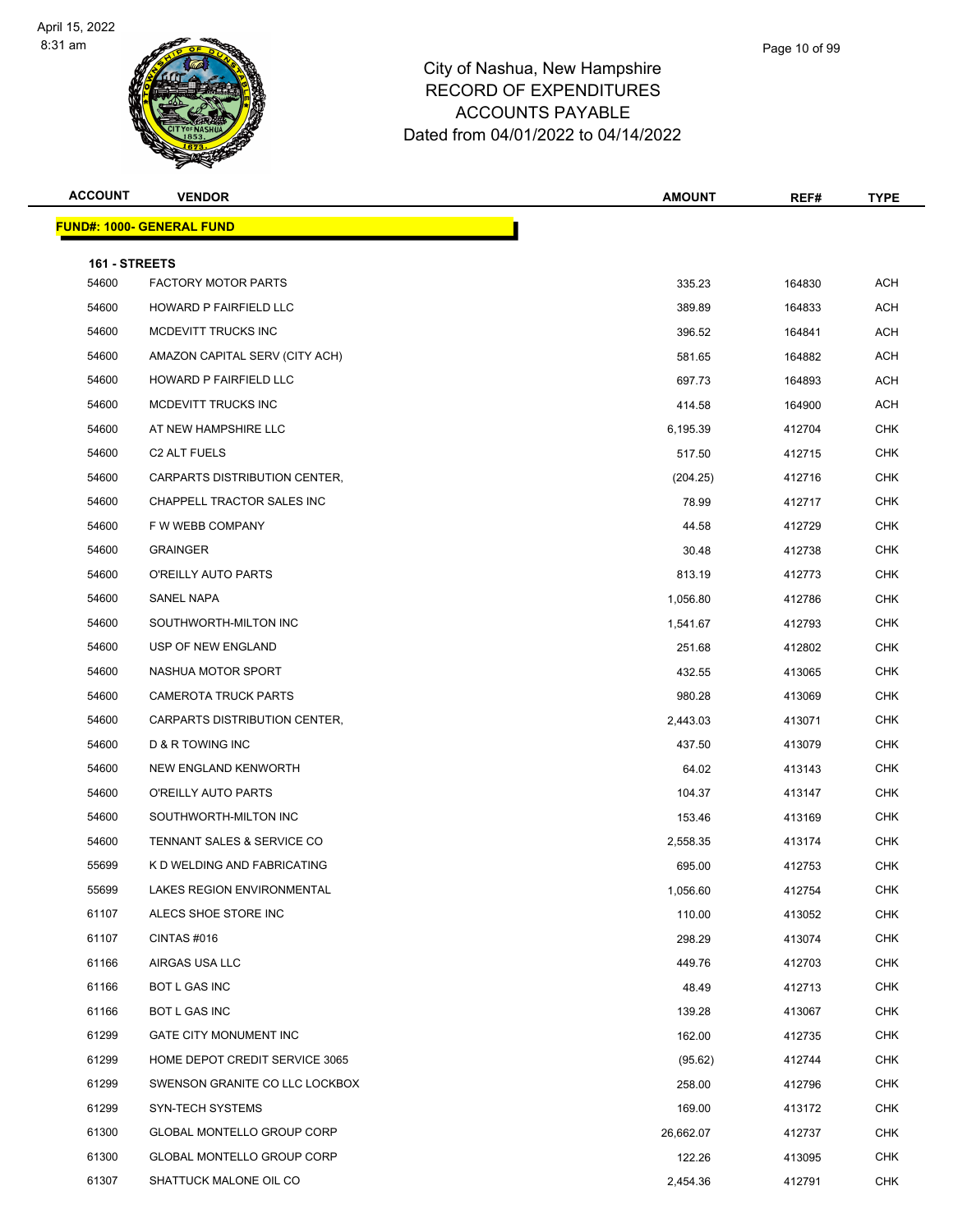

| <b>ACCOUNT</b> | <b>VENDOR</b>                                                    | <b>AMOUNT</b>   | REF#             | <b>TYPE</b>              |
|----------------|------------------------------------------------------------------|-----------------|------------------|--------------------------|
|                | <b>FUND#: 1000- GENERAL FUND</b>                                 |                 |                  |                          |
| 161 - STREETS  |                                                                  |                 |                  |                          |
| 61428          | AMAZON CAPITAL SERV (CITY ACH)                                   | 32.99           | 164882           | <b>ACH</b>               |
| 61507          | <b>BROX INDUSTRIES INC</b>                                       | 1,453.88        | 164823           | <b>ACH</b>               |
| 61507          | <b>BROX INDUSTRIES INC</b>                                       | 1,675.35        | 164884           | ACH                      |
| 61507          | FUTURE SUPPLY CO                                                 | 1,383.00        | 412733           | <b>CHK</b>               |
| 61514          | <b>EASTERN MINERALS INC</b>                                      | 2,377.44        | 164829           | ACH                      |
| 61514          | <b>EASTERN MINERALS INC</b>                                      | 19,337.76       | 164887           | <b>ACH</b>               |
| 61542          | PERMA LINE CORP OF NEW ENGLAND                                   | 134.87          | 412777           | <b>CHK</b>               |
| 61556          | NASHUA WALLPAPER CO INC                                          | 29.98           | 412767           | <b>CHK</b>               |
| 61556          | OCEAN STATE SIGNAL CO                                            | 1,400.00        | 412774           | <b>CHK</b>               |
| 61556          | NASHUA WALLPAPER CO INC                                          | 19.98           | 413140           | <b>CHK</b>               |
| 61560          | HOME DEPOT CREDIT SERVICE 3065                                   | 2,062.55        | 412744           | <b>CHK</b>               |
| 61705          | MAYNARD & LESIEUR INC                                            | 806.00          | 412761           | <b>CHK</b>               |
| 61799          | AMAZON CAPITAL SERV (CITY ACH)                                   | (15.58)         | 164821           | ACH                      |
| 61799          | POWER WASHER SALES LLC                                           | 391.00          | 412780           | <b>CHK</b>               |
| 61799          | JOHNSON SUPPLY CO INC                                            | 160.71          | 413113           | <b>CHK</b>               |
| 71025          | AMAZON CAPITAL SERV (CITY ACH)                                   | 56.96           | 164882           | <b>ACH</b>               |
| 71025          | <b>MATCO TOOLS</b>                                               | 99.85           | 412759           | CHK                      |
| 71025          | TURF DEPOT                                                       | 279.99          | 412799           | CHK                      |
| 71999          | AMAZON CAPITAL SERV (CITY ACH)                                   | 2,030.00        | 164882           | ACH                      |
|                | <b>TOTAL 161 - STREETS</b>                                       | \$93,015.92     |                  |                          |
|                | <b>162 - STREET LIGHTING</b>                                     |                 |                  |                          |
| 54100          | <b>EVERSOURCE</b>                                                | 394.79          | 412685           | <b>CHK</b>               |
| 54100          | EVERSOUCE-POWER SUPPLY                                           | 27,055.68       | 413032           | CHK                      |
| 54100          | <b>EVERSOURCE</b>                                                | 441.74          | 413033           | <b>CHK</b>               |
|                | <b>TOTAL 162 - STREET LIGHTING</b>                               | \$27,892.21     |                  |                          |
|                |                                                                  |                 |                  |                          |
|                | <b>166 - PARKING OPERATIONS</b>                                  |                 |                  |                          |
| 54100          | <b>EVERSOURCE</b>                                                | 248.66          | 412685           | CHK                      |
| 54600          | UNITED AG & TURF NE                                              | 584.39          | 412801           | <b>CHK</b>               |
| 55699          | POM INC                                                          | 100.00          | 412779           | <b>CHK</b>               |
| 61107          | <b>WORK N GEAR LLC</b>                                           | 178.45          | 413185           | <b>CHK</b>               |
| 61299          | HOME DEPOT CREDIT SERVICE 3065                                   | 40.54           | 413105           | <b>CHK</b>               |
| 61299          | NASHUA WALLPAPER CO INC                                          | 1.99            | 413140           | <b>CHK</b>               |
| 61428<br>71025 | HOME DEPOT CREDIT SERVICE 3065<br>HOME DEPOT CREDIT SERVICE 3065 | 155.18<br>71.45 | 413105<br>413105 | <b>CHK</b><br><b>CHK</b> |
|                |                                                                  |                 |                  |                          |
|                | <b>TOTAL 166 - PARKING OPERATIONS</b>                            | \$1,380.66      |                  |                          |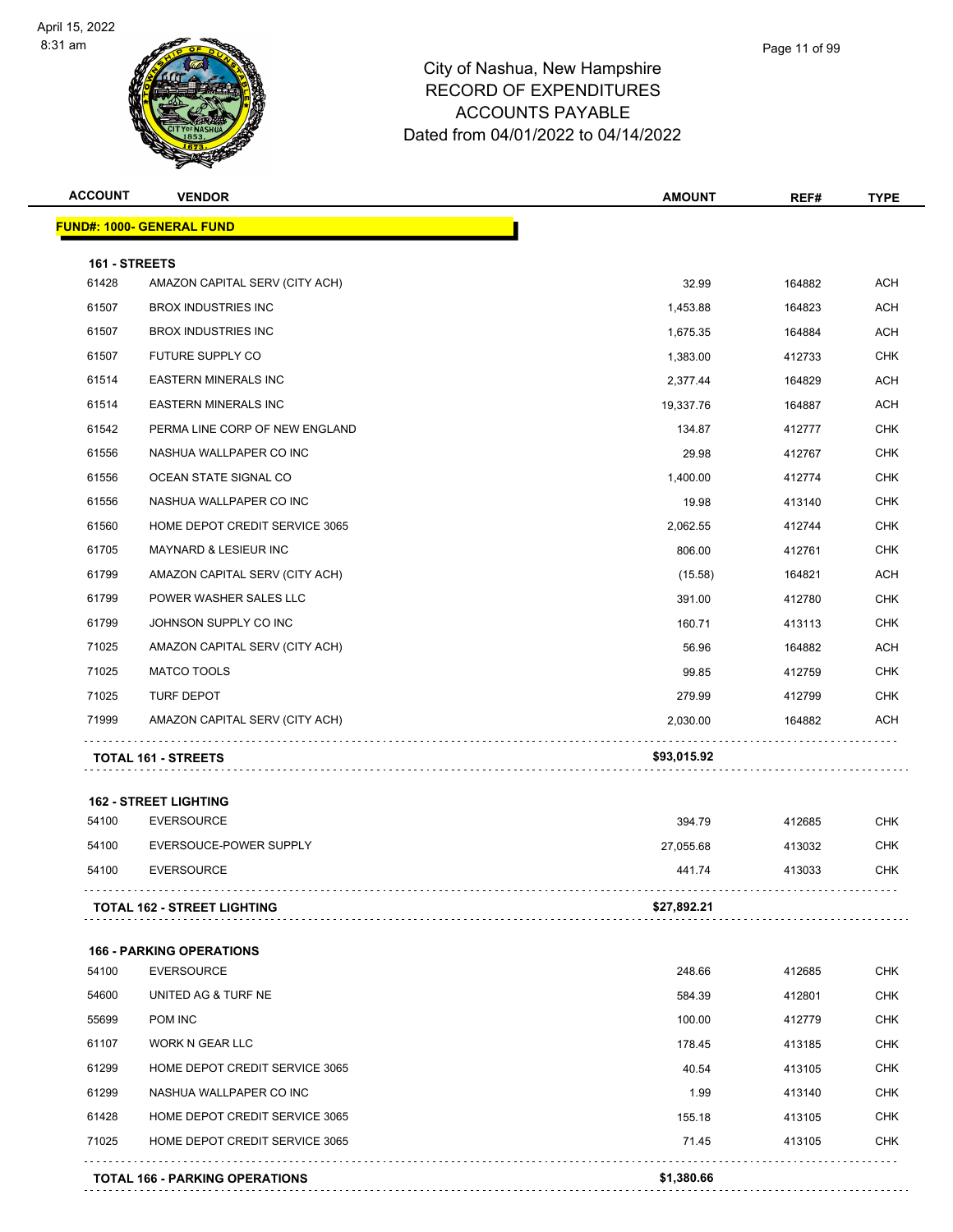

| <b>ACCOUNT</b> | <b>VENDOR</b>                               | <b>AMOUNT</b> | REF#   | <b>TYPE</b> |
|----------------|---------------------------------------------|---------------|--------|-------------|
|                | <u> FUND#: 1000- GENERAL FUND</u>           |               |        |             |
|                | <b>170 - HYDROELECTRIC OPERATIONS</b>       |               |        |             |
| 54100          | EVERSOUCE-POWER SUPPLY                      | 324.10        | 412684 | <b>CHK</b>  |
| 54221          | WM CORPORATE SERVICES INC                   | 99.56         | 413047 | <b>CHK</b>  |
| 54807          | NASHUA RIVER HOLDING CO                     | 9,150.29      | 413139 | <b>CHK</b>  |
| 54821          | TRIANGLE PORTABLE SERVICES INC              | 266.00        | 412798 | <b>CHK</b>  |
| 55109          | <b>COMCAST</b>                              | 129.89        | 412678 | <b>CHK</b>  |
| 55109          | CONSOLIDATED COMMUNICATIONS                 | 117.02        | 412679 | <b>CHK</b>  |
| 55109          | CONSOLIDATED COMMUNICATIONS                 | 94.09         | 412680 | <b>CHK</b>  |
|                | <b>TOTAL 170 - HYDROELECTRIC OPERATIONS</b> | \$10,180.95   |        |             |
|                | <b>171 - COMMUNITY SERVICES</b>             |               |        |             |
| 55400          | <b>APHN</b>                                 | 275.00        | 413054 | <b>CHK</b>  |
| 55421          | NICOLE CHUTE                                | 99.00         | 412770 | <b>CHK</b>  |
| 61100          | AMAZON CAPITAL SERV (CITY ACH)              | 119.13        | 164882 | <b>ACH</b>  |
| 61100          | WB MASON CO INC                             | 89.46         | 413182 | <b>CHK</b>  |
| 61250          | <b>ALPHAGRAPHICS</b>                        | 282.28        | 413053 | <b>CHK</b>  |
| 61250          | LISA VASQUEZ                                | 79.12         | 413181 | CHK         |
| 61299          | NICOLE CHUTE                                | 82.02         | 413144 | <b>CHK</b>  |
|                | <b>TOTAL 171 - COMMUNITY SERVICES</b>       | \$1,026.01    |        |             |
|                | <b>172 - COMMUNITY HEALTH</b>               |               |        |             |
| 54600          | RON'S TOY SHOP USED CARS                    | 2,357.64      | 413162 | <b>CHK</b>  |
|                | TOTAL 172 - COMMUNITY HEALTH                | \$2,357.64    |        |             |
|                | <b>173 - ENVIRONMENTAL HEALTH</b>           |               |        |             |
| 61100          | WB MASON CO INC                             | 61.29         | 413182 | <b>CHK</b>  |
| 61149          | <b>TAYLOR TECHNOLOGIES INC</b>              | 301.97        | 412797 | <b>CHK</b>  |
| 61299          | LINDA ALUKONIS                              | 19.99         | 412664 | <b>CHK</b>  |
|                | TOTAL 173 - ENVIRONMENTAL HEALTH            | \$383.25      |        |             |
|                | <b>175 - WELFARE ASSISTANCE</b>             |               |        |             |
| 55810          | 188 CONCORD ST LLC                          | 412.90        | 412975 | <b>CHK</b>  |
| 55810          | M325 REAL ESTATE LLC                        | 550.00        | 412976 | <b>CHK</b>  |
| 55810          | 188 CONCORD ST LLC                          | 412.90        | 413315 | <b>CHK</b>  |
| 55810          | <b>HUTZ LLC</b>                             | 675.00        | 413316 | <b>CHK</b>  |
| 55814          | <b>EVERSOURCE</b>                           | 375.00        | 412974 | CHK         |
| 55814          | <b>EVERSOURCE</b>                           | 462.00        | 413314 | <b>CHK</b>  |
|                |                                             |               |        |             |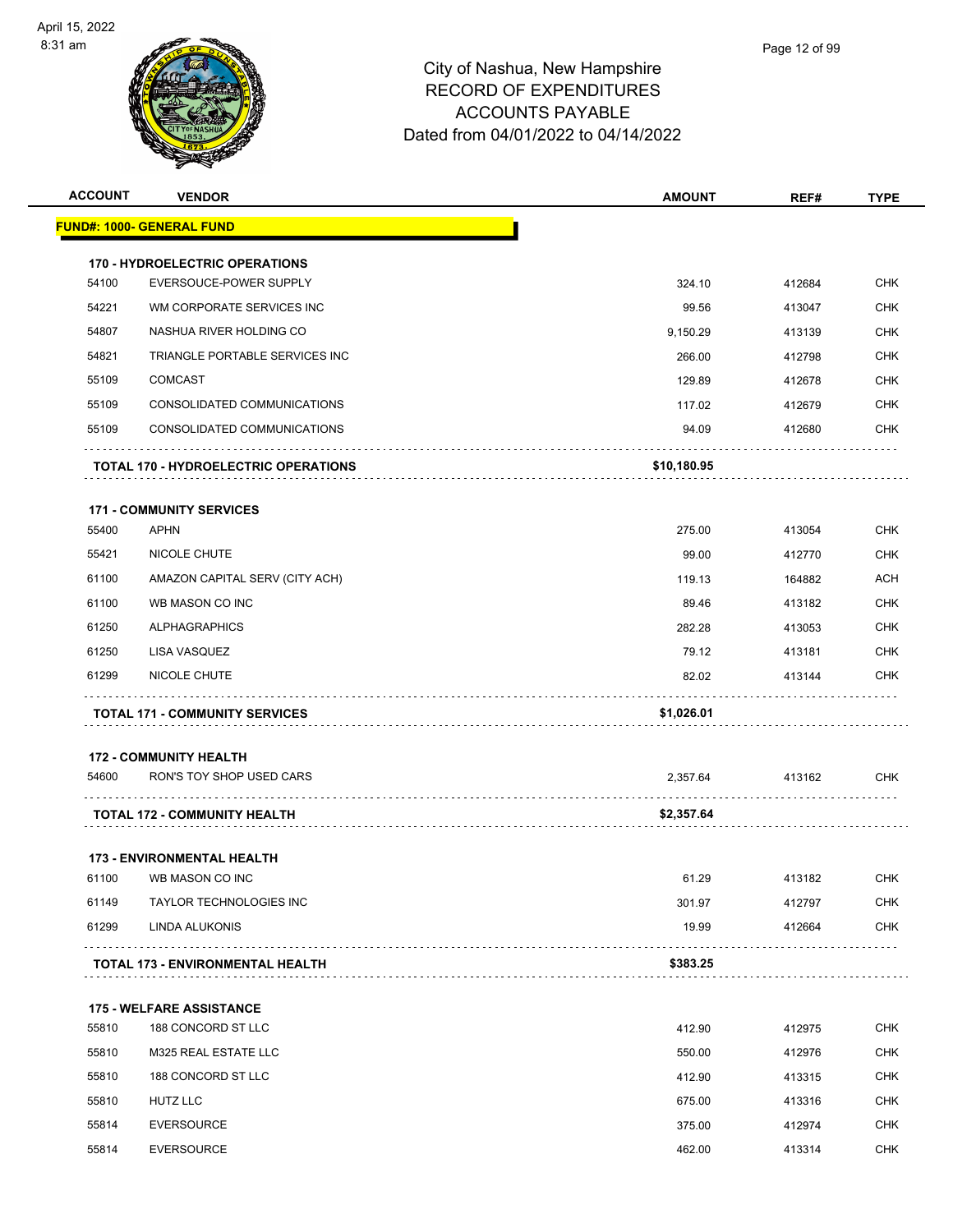

| <b>ACCOUNT</b> | <b>VENDOR</b>                           | <b>AMOUNT</b> | REF#   | <b>TYPE</b> |
|----------------|-----------------------------------------|---------------|--------|-------------|
|                | <u> FUND#: 1000- GENERAL FUND</u>       |               |        |             |
|                | <b>TOTAL 175 - WELFARE ASSISTANCE</b>   | \$2,887.80    |        |             |
|                |                                         |               |        |             |
|                | <b>177 - PARKS &amp; RECREATION</b>     |               |        |             |
| 54100          | EVERSOUCE-POWER SUPPLY                  | 6,557.74      | 412684 | CHK         |
| 54100          | <b>EVERSOURCE</b>                       | 164.05        | 412685 | <b>CHK</b>  |
| 54100          | <b>EVERSOURCE</b>                       | 341.39        | 413033 | <b>CHK</b>  |
| 54114          | LIBERTY UTILITIES - NH                  | 57.06         | 412687 | <b>CHK</b>  |
| 54114          | LIBERTY UTILITIES - NH                  | 888.75        | 412691 | <b>CHK</b>  |
| 54141          | PENNICHUCK WATER WORKS INC              | 1,353.14      | 413038 | CHK         |
| 54280          | AMAZON CAPITAL SERV (CITY ACH)          | 615.03        | 164882 | <b>ACH</b>  |
| 54280          | JP PEST SERVICES LLC                    | 192.60        | 164895 | <b>ACH</b>  |
| 54280          | <b>MARSHALL SIGNS INC</b>               | 108.00        | 412758 | <b>CHK</b>  |
| 54280          | NASHUA WALLPAPER CO INC                 | 47.97         | 412767 | <b>CHK</b>  |
| 54280          | RCL CLEANING SERVICES INC               | 450.00        | 412782 | CHK         |
| 54280          | AFFILIATED HVAC SERVICES LLC            | 165.00        | 413051 | <b>CHK</b>  |
| 54280          | FASTENAL CO                             | 223.49        | 413088 | <b>CHK</b>  |
| 54280          | GATE CITY FENCE CO INC                  | 77.00         | 413094 | <b>CHK</b>  |
| 54280          | <b>HAJOCA CORPORATION</b>               | 103.52        | 413100 | CHK         |
| 54280          | HAMPSHIRE FIRE PROTECTION CO            | 850.00        | 413101 | <b>CHK</b>  |
| 54280          | SITEONE LANDSCAPE SUPPLY LLC            | 1,231.18      | 413167 | <b>CHK</b>  |
| 54821          | UNITED SITE SERVICES                    | 1,885.00      | 413178 | CHK         |
| 55699          | <b>JP PEST SERVICES LLC</b>             | 28.00         | 164895 | ACH         |
| 61107          | ALECS SHOE STORE INC                    | 110.00        | 413052 | <b>CHK</b>  |
| 61107          | <b>MAVERICKS STITCH &amp; SCREEN</b>    | 2,181.00      | 413128 | CHK         |
| 61114          | AMAZON CAPITAL SERV (CITY ACH)          | 236.39        | 164821 | <b>ACH</b>  |
| 61114          | AMAZON CAPITAL SERV (CITY ACH)          | 77.44         | 164882 | <b>ACH</b>  |
| 61128          | MAVERICKS STITCH & SCREEN               | 838.95        | 413128 | <b>CHK</b>  |
| 61705          | MAYNARD & LESIEUR INC                   | 247.10        | 413131 | <b>CHK</b>  |
| 61799          | <b>CUSTOM TRUCK &amp; EQUIPMENT LLC</b> | 586.25        | 164825 | ACH         |
| 61799          | AT NEW HAMPSHIRE LLC                    | 2,553.03      | 412704 | <b>CHK</b>  |
| 61799          | CARPARTS DISTRIBUTION CENTER,           | 113.31        | 412716 | CHK         |
| 61799          | CHAPPELL TRACTOR SALES INC              | 88.59         | 412717 | <b>CHK</b>  |
| 61799          | DONOVAN EQUIPMENT CO INC                | 515.22        | 412724 | CHK         |
| 61799          | SOUTHWORTH-MILTON INC                   | 401.49        | 412793 | CHK         |
| 61799          | USP OF NEW ENGLAND                      | 125.84        | 412802 | <b>CHK</b>  |
| 61799          | C2 ALT FUELS                            | 678.25        | 413068 | CHK         |
| 61799          | CARPARTS DISTRIBUTION CENTER,           | 298.67        | 413071 | <b>CHK</b>  |
| 61799          | CHAPPELL TRACTOR SALES INC              | 31.92         | 413072 | <b>CHK</b>  |
| 61799          | DONOVAN EQUIPMENT CO INC                | 853.28        | 413085 | <b>CHK</b>  |
|                |                                         |               |        |             |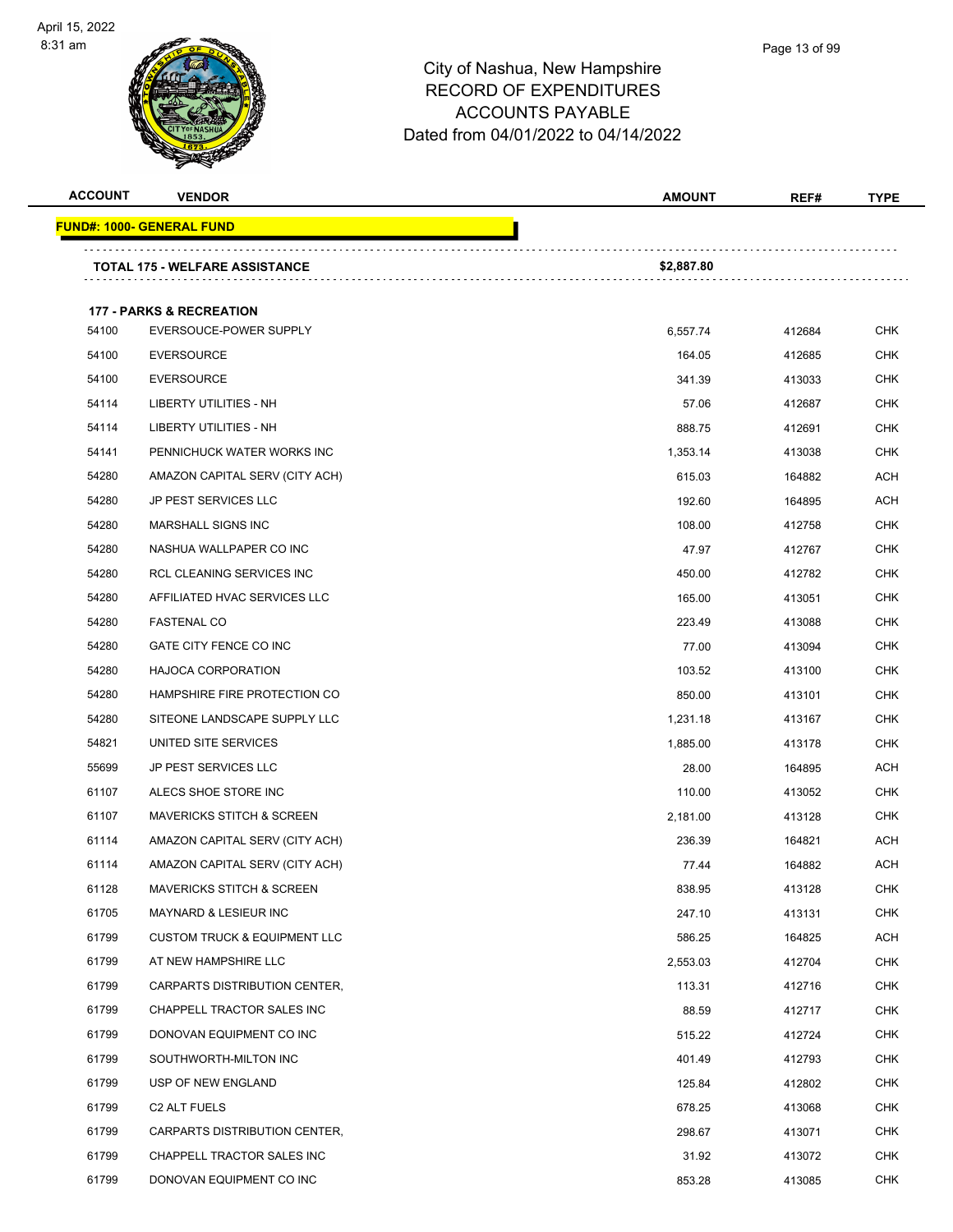

| <b>ACCOUNT</b> | <b>VENDOR</b>                       | <b>AMOUNT</b> | REF#   | <b>TYPE</b> |
|----------------|-------------------------------------|---------------|--------|-------------|
|                | <b>FUND#: 1000- GENERAL FUND</b>    |               |        |             |
|                | <b>177 - PARKS &amp; RECREATION</b> |               |        |             |
| 61799          | O'REILLY AUTO PARTS                 | 665.76        | 413147 | <b>CHK</b>  |
| 61799          | <b>TURF DEPOT</b>                   | 546.75        | 413177 | CHK         |
| 71625          | AMAZON CAPITAL SERV (CITY ACH)      | 48.95         | 164882 | ACH         |
|                | TOTAL 177 - PARKS & RECREATION      | \$26,537.11   |        |             |
| 179 - LIBRARY  |                                     |               |        |             |
| 54100          | EVERSOUCE-POWER SUPPLY              | 6,280.40      | 412684 | <b>CHK</b>  |
| 54243          | PALMER & SICARD INC                 | 4,885.70      | 413150 | <b>CHK</b>  |
| 54428          | <b>GOVCONNECTION INC</b>            | 1,900.00      | 164890 | ACH         |
| 61100          | AMAZON CAPITAL SERV (CITY ACH)      | 53.98         | 164821 | <b>ACH</b>  |
| 61100          | <b>JENNIFER MCCORMACK</b>           | 91.44         | 164840 | <b>ACH</b>  |
| 61100          | <b>OWLSTAMP VISUAL SOLUTIONS</b>    | 29.45         | 412775 | <b>CHK</b>  |
| 61299          | AMAZON CAPITAL SERV (CITY ACH)      | 38.48         | 164821 | <b>ACH</b>  |
| 61299          | <b>BALL CHAIN MANUFACTURING</b>     | 220.00        | 412707 | <b>CHK</b>  |
| 61299          | DEMCO INC                           | 2,361.48      | 412721 | CHK         |
| 61299          | <b>GENERAL BOOK COVERS</b>          | 503.00        | 412736 | <b>CHK</b>  |
| 61299          | <b>BIGRAPHICS INC</b>               | 918.00        | 413066 | <b>CHK</b>  |
| 61299          | <b>CREDIBLE TRANSLATIONS &amp;</b>  | 249.48        | 413078 | <b>CHK</b>  |
| 61428          | AMAZON CAPITAL SERV (CITY ACH)      | 21.48         | 164821 | ACH         |
| 61428          | WB MASON CO INC                     | 114.90        | 412804 | CHK         |
| 61807          | INGRAM LIBRARY SERVICES LLC         | 1,698.31      | 164834 | <b>ACH</b>  |
| 61807          | INGRAM LIBRARY SERVICES LLC         | 706.37        | 164894 | <b>ACH</b>  |
| 61807          | <b>BAKER &amp; TAYLOR</b>           | 348.67        | 413061 | <b>CHK</b>  |
| 61807          | DANIEL SZCZESNY                     | 14.00         | 413173 | <b>CHK</b>  |
| 61814          | MIDWEST TAPE LLC                    | 401.78        | 164845 | ACH         |
| 61814          | INGRAM LIBRARY SERVICES LLC         | 185.21        | 164894 | <b>ACH</b>  |
| 61814          | <b>MIDWEST TAPE LLC</b>             | 297.88        | 164904 | <b>ACH</b>  |
| 61814          | <b>BAKER &amp; TAYLOR</b>           | 27.48         | 412706 | <b>CHK</b>  |
| 61814          | <b>BAKER &amp; TAYLOR</b>           | 24.74         | 413061 | CHK         |
| 61830          | VALUE LINE PUBLISHING LLC           | 3,290.00      | 413180 | CHK         |
| 68322          | AMAZON CAPITAL SERV (CITY ACH)      | 138.39        | 164821 | ACH         |
| 68322          | <b>BABSON COLLEGE</b>               | 240.00        | 413010 | <b>CHK</b>  |
|                | <b>TOTAL 179 - LIBRARY</b>          | \$25,040.62   |        |             |
|                | <b>181 - COMMUNITY DEVELOPMENT</b>  |               |        |             |
| 61100          | WB MASON CO INC                     | 33.75         | 412804 | <b>CHK</b>  |
| 61100          | WB MASON CO INC                     | 60.97         | 413182 | <b>CHK</b>  |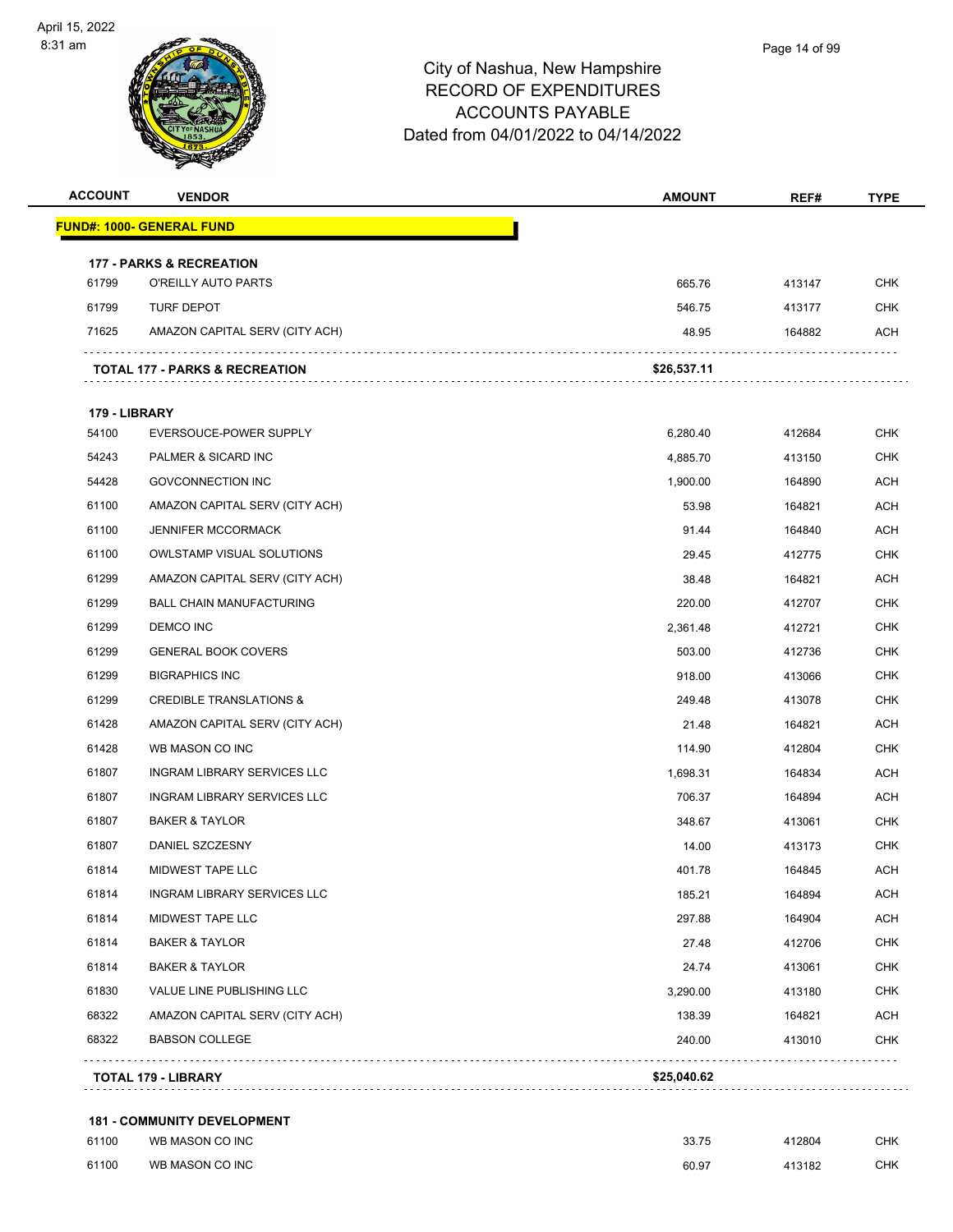

| <b>ACCOUNT</b>      | <b>VENDOR</b>                             | <b>AMOUNT</b> | REF#   | <b>TYPE</b> |
|---------------------|-------------------------------------------|---------------|--------|-------------|
|                     | <b>FUND#: 1000- GENERAL FUND</b>          |               |        |             |
|                     | <b>TOTAL 181 - COMMUNITY DEVELOPMENT</b>  | \$94.72       |        |             |
|                     | <b>182 - PLANNING AND ZONING</b>          |               |        |             |
| 55307               | DONALD SCOTT MCPHIE                       | 44.46         | 413018 | <b>CHK</b>  |
| 55614               | HILLSBOROUGH COUNTY REGISTRY              | 62.53         | 413103 | <b>CHK</b>  |
| 71900               | <b>SPILLERS</b>                           | 654.13        | 413170 | <b>CHK</b>  |
|                     | <b>TOTAL 182 - PLANNING AND ZONING</b>    | \$761.12      |        |             |
|                     | <b>183 - ECONOMIC DEVELOPMENT</b>         |               |        |             |
| 55200               | NASHUA MILLYARD ASSOC INC                 | 373.13        | 413138 | <b>CHK</b>  |
| 61830               | <b>COSTAR REALTY INFORMATION</b>          | 398.59        | 413077 | CHK         |
|                     | <b>TOTAL 183 - ECONOMIC DEVELOPMENT</b>   | \$771.72      |        |             |
| <b>191 - SCHOOL</b> |                                           |               |        |             |
| 53128               | <b>JACKSON LEWIS LLP</b>                  | 4,000.00      | 164912 | ACH         |
| 53128               | <b>MATTHEW &amp; LEAH DONAHUE</b>         | 1,495.87      | 412859 | <b>CHK</b>  |
| 53600               | NASHUA ADULT LEARNING CENTER              | 33,000.00     | 412817 | CHK         |
| 53614               | AMY MCCARTNEY                             | 12,027.00     | 164854 | <b>ACH</b>  |
| 53628               | STATE OF NH CRIMINAL RECORDS              | 256.75        | 412814 | <b>CHK</b>  |
| 53628               | <b>BAYSTATE INTERPRETING</b>              | 281.75        | 412825 | CHK         |
| 53628               | FIRE PROTECTION TESTING LLC               | 3,148.42      | 412864 | <b>CHK</b>  |
| 53628               | <b>GRANITE STATE SEWER &amp; DRAIN CL</b> | 260.00        | 412877 | CHK         |
| 53628               | PERFORMANCE REHAB INC                     | 5,928.54      | 412923 | <b>CHK</b>  |
| 53628               | PEST-END INC                              | 630.00        | 412925 | <b>CHK</b>  |
| 53628               | UNITED SITE SERVICES                      | 99.00         | 412952 | CHK         |
| 53628               | STATE OF NH CRIMINAL RECORDS              | 245.50        | 413194 | <b>CHK</b>  |
| 53628               | ALLIED UNIVERSAL TECHNOLOGY               | 5,910.00      | 413197 | <b>CHK</b>  |
| 53628               | <b>BRENT M KINCAID</b>                    | 280.00        | 413250 | <b>CHK</b>  |
| 53628               | MAS MEDICAL STAFFING                      | 2,275.00      | 413256 | <b>CHK</b>  |
| 53628               | MAXIM HEALTHCARE SERVICES INC             | 2,100.00      | 413259 | <b>CHK</b>  |
| 53628               | PEST-END INC                              | 704.00        | 413273 | <b>CHK</b>  |
| 53628               | PROCARE THERAPY                           | 5,578.65      | 413278 | <b>CHK</b>  |
| 54100               | <b>EVERSOURCE</b>                         | 39,058.20     | 412808 | <b>CHK</b>  |
| 54100               | MENH SOLAR HOLDINGS LLC                   | 6,761.79      | 412911 | <b>CHK</b>  |
| 54100               | <b>EVERSOURCE</b>                         | 71,341.17     | 413187 | <b>CHK</b>  |
| 54114               | SPRAGUE RESOURCES LP                      | 45,212.38     | 164856 | ACH         |
| 54114               | CONSOLIDATED COMMUNICATIONS               | 468.96        | 412806 | <b>CHK</b>  |
| 54114               | LIBERTY UTILITIES - NH                    | 4,267.68      | 412809 | <b>CHK</b>  |
| 54114               | LIBERTY UTILITIES - NH                    | 1,886.69      | 412810 | <b>CHK</b>  |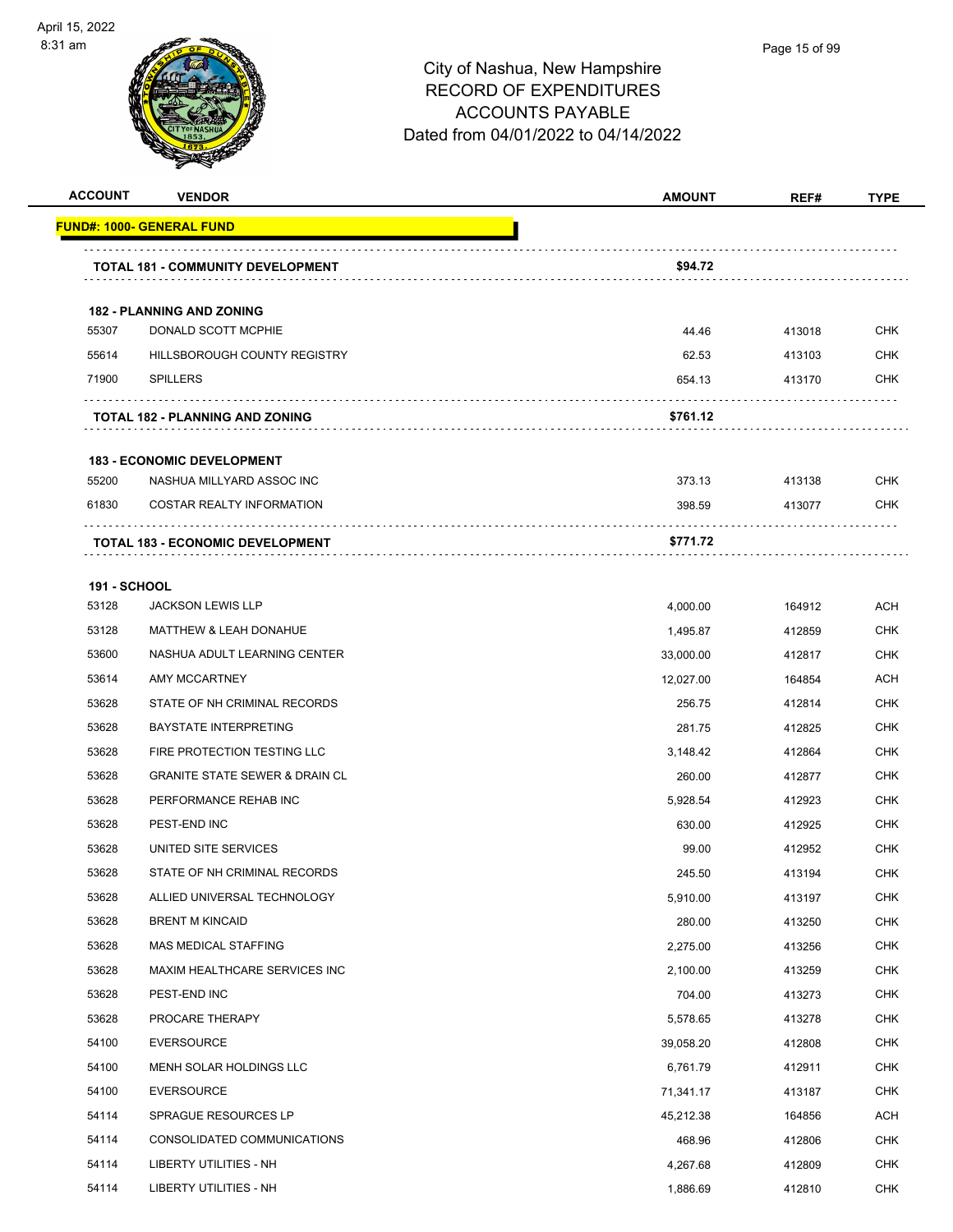

| <b>ACCOUNT</b>               | <b>VENDOR</b>                     | <b>AMOUNT</b> | REF#   | <b>TYPE</b> |
|------------------------------|-----------------------------------|---------------|--------|-------------|
|                              | <u> FUND#: 1000- GENERAL FUND</u> |               |        |             |
|                              |                                   |               |        |             |
| <b>191 - SCHOOL</b><br>54114 | <b>LIBERTY UTILITIES - NH</b>     | 1,792.01      | 412811 | <b>CHK</b>  |
| 54114                        | <b>LIBERTY UTILITIES - NH</b>     | 1,724.85      | 412812 | <b>CHK</b>  |
| 54114                        | LIBERTY UTILITIES - NH            | 1,435.70      | 413188 | <b>CHK</b>  |
| 54114                        | LIBERTY UTILITIES - NH            | 2,072.02      | 413189 | <b>CHK</b>  |
| 54114                        | LIBERTY UTILITIES - NH            | 142.33        | 413190 | <b>CHK</b>  |
| 54114                        | LIBERTY UTILITIES - NH            | 140.99        | 413191 | <b>CHK</b>  |
| 54114                        | LIBERTY UTILITIES - NH            | 154.53        | 413192 | <b>CHK</b>  |
| 54114                        | AMERIGAS                          | 1,420.68      | 413198 | <b>CHK</b>  |
| 54141                        | PENNICHUCK WATER WORKS INC        | 5,883.62      | 413193 | <b>CHK</b>  |
| 54243                        | CONTROLLED BUILDING SOLUTIONS     | 1,125.00      | 412847 | <b>CHK</b>  |
| 54280                        | DH PACE COMPANY                   | 1,200.48      | 412858 | <b>CHK</b>  |
| 54280                        | <b>GRAINGER</b>                   | 329.86        | 412876 | <b>CHK</b>  |
| 54280                        | MARVELL PLATE GLASS INC           | 166.00        | 412907 | <b>CHK</b>  |
| 54280                        | NASHUA WALLPAPER CO INC           | 11.95         | 413265 | <b>CHK</b>  |
| 54280                        | STANLEY ELEVATOR CO INC           | 50.00         | 413291 | <b>CHK</b>  |
| 54487                        | (SCHOOL ACH) AMAZON CAPITAL SE    | 43.54         | 164851 | <b>ACH</b>  |
| 54487                        | DAVID BAILEY                      | 280.00        | 412823 | <b>CHK</b>  |
| 54487                        | BOYER'S AUTO BODY & SALES INC     | 85.00         | 412831 | <b>CHK</b>  |
| 54487                        | <b>CARA-KRISTEN MCINTIRE</b>      | 432.96        | 412837 | <b>CHK</b>  |
| 54487                        | PIANOARTS INC                     | 110.00        | 412927 | <b>CHK</b>  |
| 54487                        | STADIUM SYSTEM INC                | 5,602.48      | 412943 | <b>CHK</b>  |
| 54487                        | <b>TURF DEPOT</b>                 | 2,592.71      | 412949 | <b>CHK</b>  |
| 54487                        | UNITED AG & TURF NE               | 786.10        | 412951 | <b>CHK</b>  |
| 54487                        | CLEAN-O-RAMA                      | 2,301.50      | 413215 | <b>CHK</b>  |
| 54487                        | <b>FRANKLIN PAINT CO INC</b>      | 2,331.32      | 413232 | <b>CHK</b>  |
| 54600                        | CARPARTS DISTRIBUTION CENTER,     | 666.32        | 412839 | <b>CHK</b>  |
| 54600                        | D & R TOWING INC                  | 150.00        | 412851 | <b>CHK</b>  |
| 54600                        | FORD OF LONDONDERRY               | 767.59        | 412869 | <b>CHK</b>  |
| 54600                        | LIONEL'S ALIGNMENT                | 421.47        | 412900 | <b>CHK</b>  |
| 54600                        | <b>MAYNARD &amp; LESIEUR INC</b>  | 829.02        | 412908 | <b>CHK</b>  |
| 54600                        | <b>SANEL NAPA</b>                 | 826.49        | 412934 | <b>CHK</b>  |
| 54600                        | NASHUA MOTOR SPORT                | 1,058.37      | 413203 | <b>CHK</b>  |
| 54600                        | CARPARTS DISTRIBUTION CENTER,     | 1,065.38      | 413211 | <b>CHK</b>  |
| 55109                        | CONSOLIDATED COMMUNICATIONS       | 1,207.02      | 412681 | <b>CHK</b>  |
| 55109                        | CONSOLIDATED COMMUNICATIONS       | 43.51         | 412807 | <b>CHK</b>  |
| 55109                        | <b>FIRSTLIGHT FIBER</b>           | 6,156.77      | 412866 | CHK         |
| 55109                        | CONSOLIDATED COMMUNICATIONS       | 68.00         | 413186 | <b>CHK</b>  |
| 55109                        | WINDSTREAM                        | 964.51        | 413195 | <b>CHK</b>  |

Page 16 of 99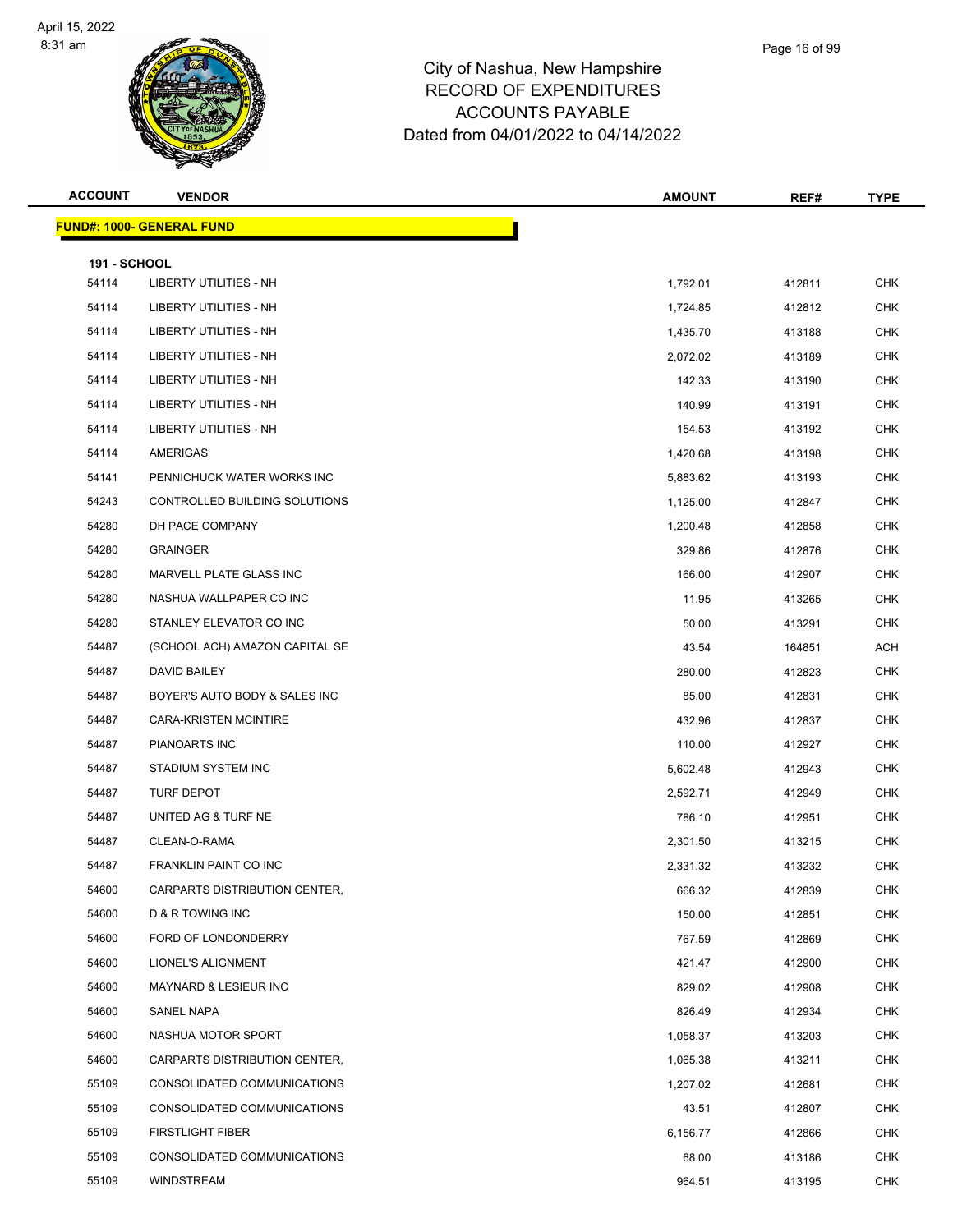

| <b>ACCOUNT</b>      | <b>VENDOR</b>                    | <b>AMOUNT</b> | REF#   | <b>TYPE</b> |
|---------------------|----------------------------------|---------------|--------|-------------|
|                     | <b>FUND#: 1000- GENERAL FUND</b> |               |        |             |
| <b>191 - SCHOOL</b> |                                  |               |        |             |
| 55200               | ACTFL.ORG                        | 45.00         | 412816 | <b>CHK</b>  |
| 55200               | <b>NHASP</b>                     | 2,375.00      | 412916 | <b>CHK</b>  |
| 55300               | <b>NHAEOP</b>                    | 149.00        | 413268 | <b>CHK</b>  |
| 55300               | <b>NHAEOP</b>                    | 1,043.00      | 413269 | <b>CHK</b>  |
| 55307               | <b>MARCIA BAGLEY</b>             | 123.04        | 412822 | <b>CHK</b>  |
| 55307               | DANIEL DONOVAN                   | 26.03         | 412860 | <b>CHK</b>  |
| 55307               | <b>CHELSEY GILLIS</b>            | 56.30         | 412872 | <b>CHK</b>  |
| 55307               | LISA GINGRAS                     | 227.26        | 412874 | <b>CHK</b>  |
| 55307               | <b>JUDITH LOFTUS</b>             | 189.83        | 412901 | <b>CHK</b>  |
| 55307               | <b>ALISON MARTINEZ</b>           | 62.01         | 412906 | <b>CHK</b>  |
| 55307               | <b>ANTHONY PARKER</b>            | 39.78         | 412920 | <b>CHK</b>  |
| 55307               | RAQUEL TOMIC-BEARD               | 19.16         | 412947 | <b>CHK</b>  |
| 55307               | <b>CERISE BIENVENUE-BOSTON</b>   | 78.39         | 413204 | <b>CHK</b>  |
| 55307               | <b>LYNNE BROWN</b>               | 10.53         | 413208 | <b>CHK</b>  |
| 55307               | DONNA GRADY                      | 178.86        | 413236 | <b>CHK</b>  |
| 55307               | ANGELA PETERSON                  | 54.70         | 413274 | <b>CHK</b>  |
| 55400               | (SCHOOL ACH) AMAZON CAPITAL SE   | 103.98        | 164911 | ACH         |
| 55400               | NICOLE BELANGER                  | 125.00        | 413201 | <b>CHK</b>  |
| 55400               | <b>MATHCOUNTS FOUNDATION</b>     | 120.00        | 413258 | <b>CHK</b>  |
| 55400               | <b>NESPRA</b>                    | 65.00         | 413267 | <b>CHK</b>  |
| 55607               | PITNEY BOWES GLOBAL FINANCIAL    | 174.75        | 412813 | <b>CHK</b>  |
| 55607               | UNITED PARCEL SERVICE            | 12.81         | 412815 | <b>CHK</b>  |
| 55607               | PETTY CASH                       | 27.73         | 412926 | <b>CHK</b>  |
| 55642               | <b>KEVIN BOLDUC</b>              | 70.00         | 412829 | <b>CHK</b>  |
| 55642               | <b>MARK T LORDEN</b>             | 70.00         | 412902 | <b>CHK</b>  |
| 55642               | DANIEL JAMES VALAVANE            | 70.00         | 412953 | <b>CHK</b>  |
| 55642               | <b>EDWARD PETERSON</b>           | 70.00         | 413275 | <b>CHK</b>  |
| 55642               | JOHN WOOD                        | 70.00         | 413301 | <b>CHK</b>  |
| 55650               | MICHELLE KEYWORTH                | 15.98         | 412896 | <b>CHK</b>  |
| 55650               | <b>GREG WARREN</b>               | 184.37        | 412957 | <b>CHK</b>  |
| 55690               | FIRST STUDENT INC                | 638.08        | 412865 | <b>CHK</b>  |
| 55690               | FIRST STUDENT INC                | 379.33        | 413229 | <b>CHK</b>  |
| 55691               | CARING HANDS TRANSPORTATION LL   | 4,465.00      | 413210 | <b>CHK</b>  |
| 55691               | DANIELLE PONTI                   | 11.20         | 413276 | <b>CHK</b>  |
| 55694               | NASHUA CHILDRENS HOME            | 11,491.58     | 164855 | ACH         |
| 55694               | NASHUA ADULT LEARNING CENTER     | 29,400.00     | 412817 | <b>CHK</b>  |
| 55694               | <b>CEDARCREST INC</b>            | 7,100.10      | 412841 | <b>CHK</b>  |
| 55694               | <b>CREST COLLABORATIVE</b>       | 59,862.00     | 412849 | <b>CHK</b>  |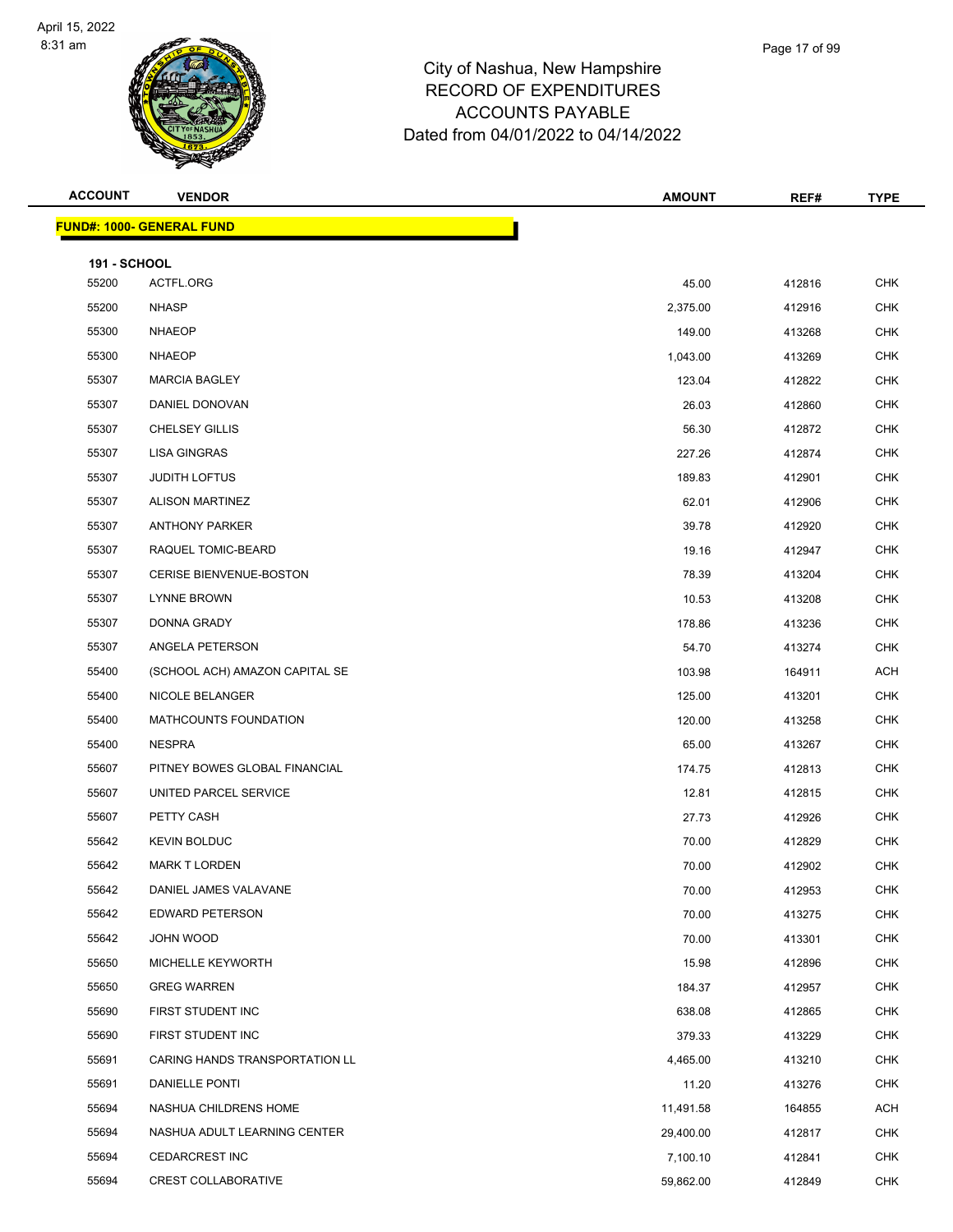

| Page 18 of 99 |  |
|---------------|--|
|               |  |

| <b>ACCOUNT</b>      | <b>VENDOR</b>                            | <b>AMOUNT</b> | REF#   | <b>TYPE</b> |
|---------------------|------------------------------------------|---------------|--------|-------------|
|                     | <u> FUND#: 1000- GENERAL FUND</u>        |               |        |             |
| <b>191 - SCHOOL</b> |                                          |               |        |             |
| 55694               | LIGHTHOUSE SCHOOL INC                    | 135,942.40    | 412899 | <b>CHK</b>  |
| 55694               | MELMARK NEW ENGLAND                      | 104,120.81    | 412910 | <b>CHK</b>  |
| 55694               | <b>MARLENE S MORGAN</b>                  | 300.00        | 412913 | <b>CHK</b>  |
| 55694               | <b>REGIONAL SERVICES &amp; EDUCATION</b> | 32,994.36     | 412931 | <b>CHK</b>  |
| 55694               | SCHOOLS FOR CHILDREN INC                 | 11,669.51     | 412939 | CHK         |
| 55694               | YOUTH OPPORTUNITY INVESTMENTS            | 4,350.00      | 412961 | <b>CHK</b>  |
| 55694               | <b>BOOTHBY THERAPY SERVICES LLC</b>      | 930.00        | 413206 | <b>CHK</b>  |
| 55694               | DUNSTAN PEDIATRIC SERVICES               | 143.75        | 413222 | <b>CHK</b>  |
| 55694               | <b>EASTER SEALS OF NEW HAMPSHIRE</b>     | 6,138.00      | 413223 | <b>CHK</b>  |
| 55694               | HILLCREST EDUCATIONAL CENTERS            | 6,476.36      | 413243 | <b>CHK</b>  |
| 55694               | <b>REGIONAL SERVICES &amp; EDUCATION</b> | 262.50        | 413281 | <b>CHK</b>  |
| 55694               | ST ANNS HOME INC                         | 2,892.90      | 413290 | <b>CHK</b>  |
| 55694               | VALLEY COLLABORATIVE                     | 41,292.50     | 413295 | <b>CHK</b>  |
| 55699               | <b>AUDREY VARGA</b>                      | 630.00        | 412955 | <b>CHK</b>  |
| 55699               | AUDREY VARGA                             | 630.00        | 413296 | CHK         |
| 61100               | (SCHOOL ACH) AMAZON CAPITAL SE           | 240.80        | 164851 | <b>ACH</b>  |
| 61100               | (SCHOOL ACH) AMAZON CAPITAL SE           | 69.27         | 164911 | ACH         |
| 61100               | AMSTERDAM PRINTING & LITHO               | 273.90        | 412818 | <b>CHK</b>  |
| 61100               | WB MASON CO INC                          | 1,047.39      | 412958 | <b>CHK</b>  |
| 61100               | AIA CORPORATION                          | 522.50        | 413196 | <b>CHK</b>  |
| 61100               | <b>VERONICA CHOUINARD</b>                | 47.40         | 413213 | <b>CHK</b>  |
| 61100               | WB MASON CO INC                          | 6,002.09      | 413298 | <b>CHK</b>  |
| 61135               | (SCHOOL ACH) AMAZON CAPITAL SE           | 6,941.60      | 164851 | <b>ACH</b>  |
| 61135               | (SCHOOL ACH) AMAZON CAPITAL SE           | 4,940.59      | 164911 | <b>ACH</b>  |
| 61135               | <b>BAILEY POTTERY EQUIP CORP</b>         | 981.01        | 412824 | <b>CHK</b>  |
| 61135               | LYNNE BROWN                              | 32.50         | 412833 | <b>CHK</b>  |
| 61135               | CAROLINA BIOLOGICAL SUPPLY CO            | 130.09        | 412838 | <b>CHK</b>  |
| 61135               | CARPARTS DISTRIBUTION CENTER,            | 70.34         | 412839 | <b>CHK</b>  |
| 61135               | <b>CENGAGE LEARNING INC</b>              | 51.15         | 412843 | <b>CHK</b>  |
| 61135               | DEMCO INC                                | 74.77         | 412856 | CHK         |
| 61135               | <b>MARY FORAN</b>                        | 88.82         | 412868 | <b>CHK</b>  |
| 61135               | <b>GENERAL LINEN SERVICE INC</b>         | 434.31        | 412871 | CHK         |
| 61135               | <b>GOPHER</b>                            | 591.25        | 412875 | <b>CHK</b>  |
| 61135               | <b>HANNAFORD</b>                         | 214.71        | 412880 | <b>CHK</b>  |
| 61135               | HOME DEPOT CREDIT SERVICES               | 1,095.42      | 412885 | CHK         |
| 61135               | J W PEPPER & SON INC                     | 176.96        | 412891 | <b>CHK</b>  |
| 61135               | MARKET BASKET ACCT 2589096               | 126.20        | 412905 | <b>CHK</b>  |
| 61135               | <b>MUSIC IN MOTION</b>                   | 166.87        | 412914 | <b>CHK</b>  |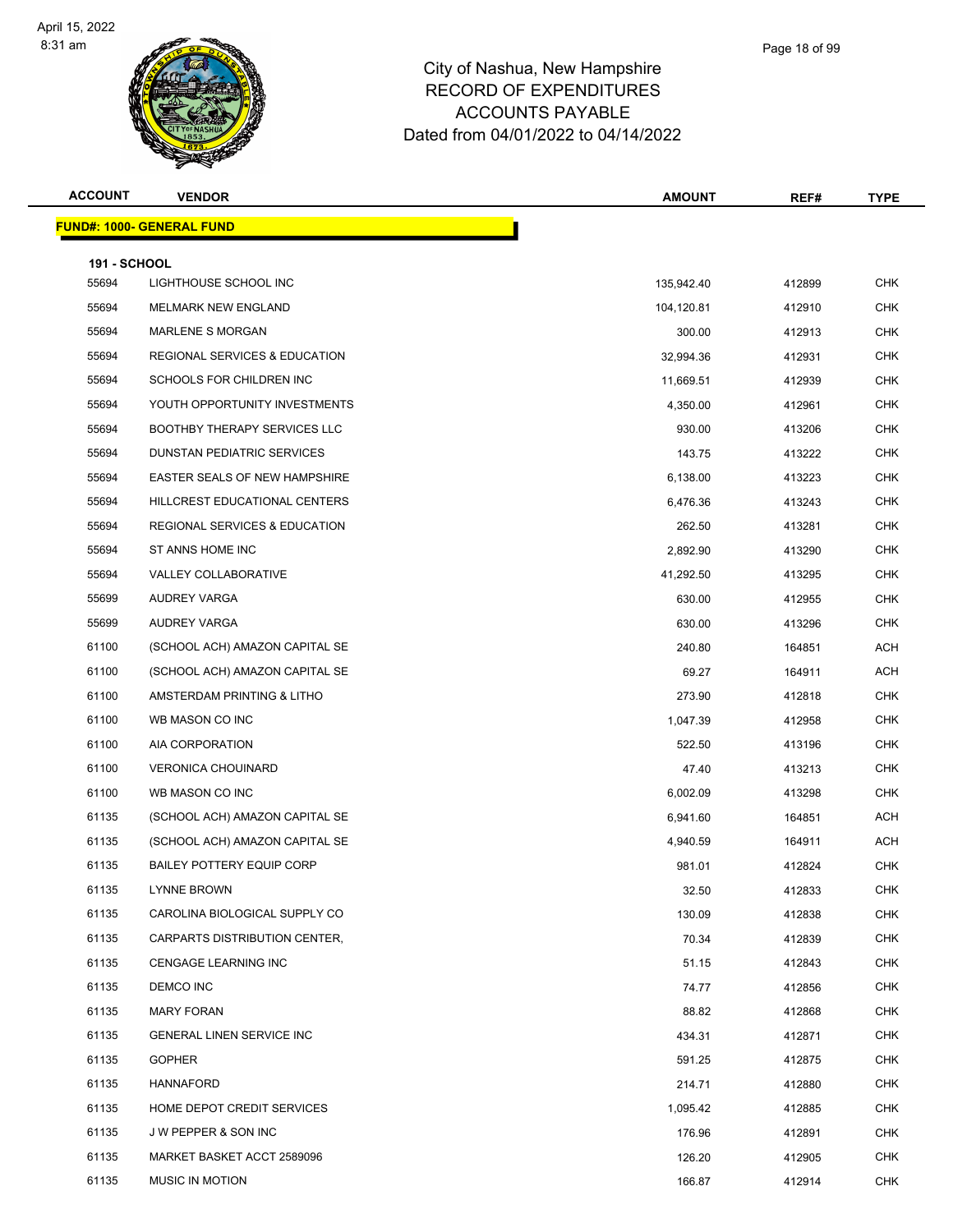

| Page 19 of 99 |
|---------------|
|               |

| <b>ACCOUNT</b>               | <b>VENDOR</b>                    | <b>AMOUNT</b> | REF#   | <b>TYPE</b> |
|------------------------------|----------------------------------|---------------|--------|-------------|
|                              | <b>FUND#: 1000- GENERAL FUND</b> |               |        |             |
|                              |                                  |               |        |             |
| <b>191 - SCHOOL</b><br>61135 | <b>CATHERINE PARSONS</b>         | 135.99        | 412921 | <b>CHK</b>  |
| 61135                        | DAVID QUIMBY                     | 30.54         | 412929 | <b>CHK</b>  |
| 61135                        | SCHOOL SPECIALTY LLC             | 6,061.38      | 412937 | <b>CHK</b>  |
| 61135                        | <b>TEACHERS DISCOVERY</b>        | 56.96         | 412944 | <b>CHK</b>  |
| 61135                        | TRIM & TASSELS                   | 1,844.04      | 412948 | <b>CHK</b>  |
| 61135                        | WALMART                          | 42.10         | 412956 | <b>CHK</b>  |
| 61135                        | WB MASON CO INC                  | 4,194.55      | 412958 | <b>CHK</b>  |
| 61135                        | <b>WILSON LANGUAGE</b>           | 11,872.00     | 412959 | <b>CHK</b>  |
| 61135                        | WOODWIND & BRASSWIND             | 116.00        | 412960 | <b>CHK</b>  |
| 61135                        | <b>BUCCI GRINDING GROUP LLC</b>  | 70.00         | 413209 | <b>CHK</b>  |
| 61135                        | DEMCO INC                        | 76.89         | 413221 | <b>CHK</b>  |
| 61135                        | <b>ESSENTRA</b>                  | 242.28        | 413226 | <b>CHK</b>  |
| 61135                        | FLINN SCIENTIFIC INC             | 137.95        | 413230 | <b>CHK</b>  |
| 61135                        | <b>GENERAL LINEN SERVICE INC</b> | 284.69        | 413233 | <b>CHK</b>  |
| 61135                        | <b>HANNAFORD</b>                 | 462.77        | 413240 | <b>CHK</b>  |
| 61135                        | J W PEPPER & SON INC             | 486.98        | 413249 | <b>CHK</b>  |
| 61135                        | KONICA MINOLTA BUSINESS          | 48.23         | 413251 | <b>CHK</b>  |
| 61135                        | LAKESHORE LEARNING MATERIALS     | 686.55        | 413252 | <b>CHK</b>  |
| 61135                        | LITERACY RESOURCES LLC           | 259.17        | 413253 | <b>CHK</b>  |
| 61135                        | MARKET BASKET ACCT 2589096       | 750.81        | 413255 | <b>CHK</b>  |
| 61135                        | <b>NCS PEARSON</b>               | 191.22        | 413266 | <b>CHK</b>  |
| 61135                        | RED HOT SPORTS PROMOTIONS        | 846.70        | 413280 | <b>CHK</b>  |
| 61135                        | <b>SCHOOL HEALTH</b>             | 313.38        | 413285 | <b>CHK</b>  |
| 61135                        | SCHOOL SPECIALTY LLC             | 742.16        | 413287 | <b>CHK</b>  |
| 61135                        | STEPHANIE SEWHUK-THOMAS          | 127.17        | 413288 | <b>CHK</b>  |
| 61135                        | SUPER DUPER INC                  | 79.90         | 413292 | <b>CHK</b>  |
| 61135                        | US FOODS INC                     | 629.63        | 413294 | <b>CHK</b>  |
| 61135                        | WALMART                          | 71.76         | 413297 | <b>CHK</b>  |
| 61135                        | WB MASON CO INC                  | 439.11        | 413298 | CHK         |
| 61135                        | WOODWIND & BRASSWIND             | 144.00        | 413302 | CHK         |
| 61142                        | (SCHOOL ACH) AMAZON CAPITAL SE   | 223.11        | 164851 | ACH         |
| 61142                        | <b>SCHOOL HEALTH</b>             | 277.51        | 412935 | <b>CHK</b>  |
| 61142                        | SCHOOL NURSE SUPPLY INC          | 245.16        | 412936 | <b>CHK</b>  |
| 61142                        | <b>SCHOOL HEALTH</b>             | 558.27        | 413285 | CHK         |
| 61142                        | WILLIAM V MACGILL & CO           | 327.31        | 413299 | <b>CHK</b>  |
| 61299                        | (SCHOOL ACH) AMAZON CAPITAL SE   | 69.16         | 164851 | ACH         |
| 61299                        | (SCHOOL ACH) AMAZON CAPITAL SE   | 57.43         | 164911 | ACH         |
| 61299                        | <b>B &amp; S LOCKSMITHS INC</b>  | 118.90        | 412821 | <b>CHK</b>  |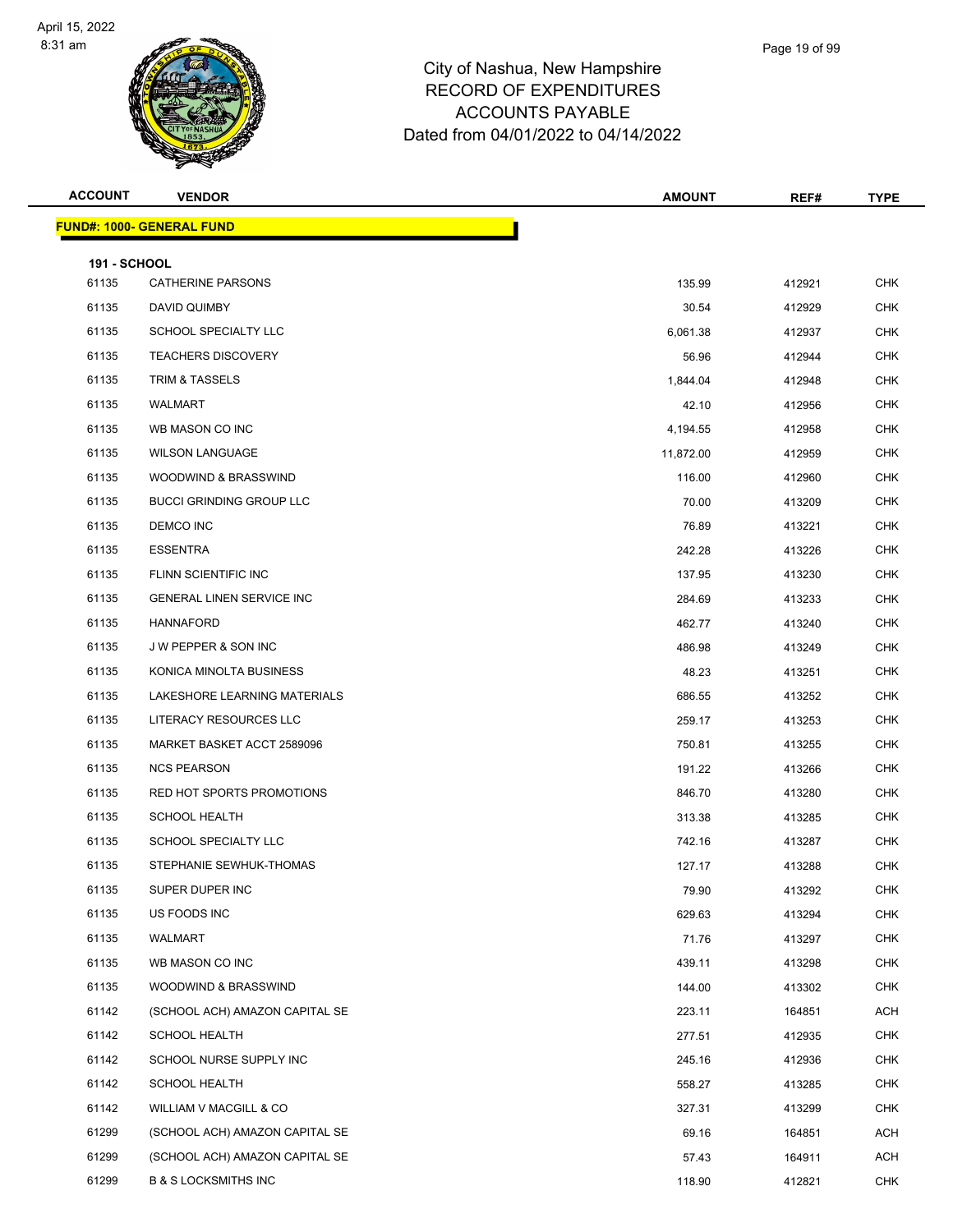

| Page 20 of 99 |  |
|---------------|--|
|               |  |

| <b>ACCOUNT</b>               | <b>VENDOR</b>                        | <b>AMOUNT</b> | REF#   | <b>TYPE</b> |
|------------------------------|--------------------------------------|---------------|--------|-------------|
|                              | <b>FUND#: 1000- GENERAL FUND</b>     |               |        |             |
|                              |                                      |               |        |             |
| <b>191 - SCHOOL</b><br>61299 | BUDGET 1 HR. SIGN CTR., INC.         | 250.00        | 412834 | <b>CHK</b>  |
| 61299                        | <b>FASTENAL CO</b>                   | 41.60         | 412863 | <b>CHK</b>  |
| 61299                        | HOME DEPOT CREDIT SERVICES           | 845.95        | 412885 | <b>CHK</b>  |
| 61299                        | HOME DEPT PRO                        | 281.50        | 412886 | <b>CHK</b>  |
| 61299                        | <b>MICHELLE KEYWORTH</b>             | 52.80         | 412896 | <b>CHK</b>  |
| 61299                        | MCMASTER-CARR                        | 30.59         | 412909 | <b>CHK</b>  |
| 61299                        | PETTY CASH                           | 151.90        | 412926 | <b>CHK</b>  |
| 61299                        | SCHOOLMASTERS SAFETY                 | 239.00        | 412938 | <b>CHK</b>  |
| 61299                        | WB MASON CO INC                      | 18.81         | 412958 | <b>CHK</b>  |
| 61299                        | <b>WILSON LANGUAGE</b>               | 3.41          | 412959 | <b>CHK</b>  |
| 61299                        | <b>B &amp; S LOCKSMITHS INC</b>      | 154.00        | 413199 | <b>CHK</b>  |
| 61299                        | <b>FASTENAL CO</b>                   | 209.31        | 413227 | <b>CHK</b>  |
| 61299                        | HAMPSHIRE PEWTER COMPANY             | 830.26        | 413239 | <b>CHK</b>  |
| 61299                        | HOME DEPOT CREDIT SERVICES           | 177.25        | 413244 | <b>CHK</b>  |
| 61299                        | <b>MASTER TEACHER</b>                | 2,191.75      | 413257 | <b>CHK</b>  |
| 61299                        | <b>MONADNOCK MTN SPRING WATER</b>    | 134.50        | 413262 | <b>CHK</b>  |
| 61407                        | M & M ELECTRICAL SUPPLY CO INC       | 1,185.50      | 164853 | ACH         |
| 61407                        | M & M ELECTRICAL SUPPLY CO INC       | 39.42         | 164913 | ACH         |
| 61407                        | CEN-COM                              | 600.75        | 412842 | <b>CHK</b>  |
| 61407                        | <b>GRAINGER</b>                      | 1,292.98      | 412876 | <b>CHK</b>  |
| 61407                        | INTERSTATE ALL BATTERY CENTER        | 435.60        | 412889 | <b>CHK</b>  |
| 61407                        | CED                                  | 1,956.00      | 413212 | <b>CHK</b>  |
| 61407                        | <b>GRAINGER</b>                      | 214.91        | 413237 | <b>CHK</b>  |
| 61407                        | <b>INTERSTATE ALL BATTERY CENTER</b> | 2,375.00      | 413247 | <b>CHK</b>  |
| 61414                        | FW WEBB COMPANY                      | 36.17         | 412870 | <b>CHK</b>  |
| 61414                        | <b>HAJOCA CORPORATION</b>            | 3,537.78      | 412879 | <b>CHK</b>  |
| 61414                        | <b>HAJOCA CORPORATION</b>            | 5,715.07      | 413238 | <b>CHK</b>  |
| 61421                        | CAPP INC                             | 702.00        | 412836 | <b>CHK</b>  |
| 61421                        | SIEMENS INDUSTRY INC                 | 516.25        | 412940 | <b>CHK</b>  |
| 61421                        | CONTROL TECHNOLOGIES INC             | 4,477.62      | 413217 | <b>CHK</b>  |
| 61428                        | (SCHOOL ACH) AMAZON CAPITAL SE       | 373.18        | 164911 | ACH         |
| 61428                        | NASHUA WALLPAPER CO INC              | 160.92        | 412915 | <b>CHK</b>  |
| 61428                        | CLEAN-O-RAMA                         | 3,555.11      | 413215 | <b>CHK</b>  |
| 61428                        | NASHUA WALLPAPER CO INC              | 62.57         | 413265 | <b>CHK</b>  |
| 61607                        | (SCHOOL ACH) AMAZON CAPITAL SE       | 1,793.16      | 164911 | ACH         |
| 61607                        | COMPUTER HUT dba IT INSIDERS         | 777.00        | 412890 | <b>CHK</b>  |
| 61607                        | COMPUTER HUT dba IT INSIDERS         | 412.50        | 413248 | <b>CHK</b>  |
| 61650                        | KONICA MINOLTA BUSINESS              | 124.19        | 413251 | <b>CHK</b>  |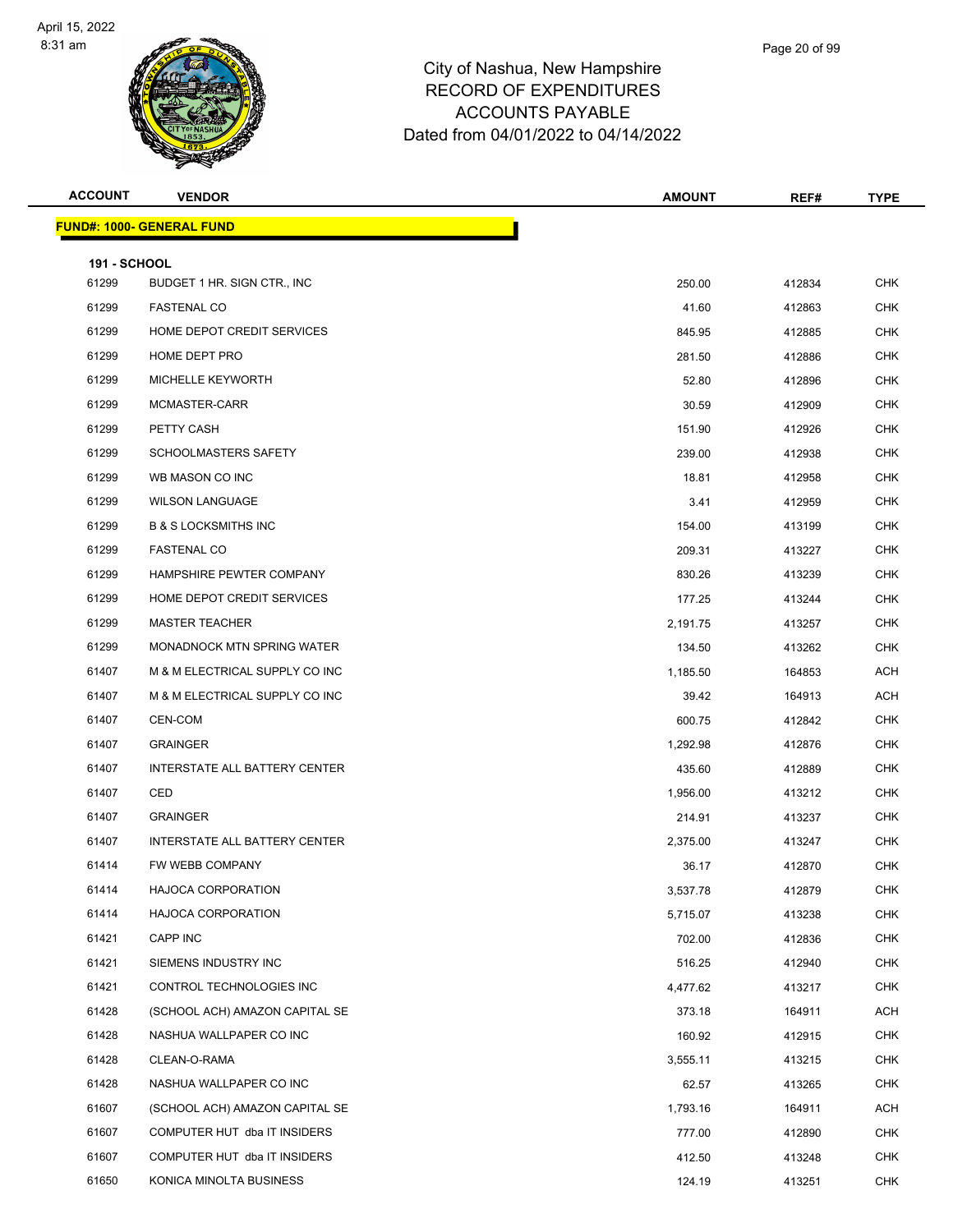**FUND#: 1000- GEN** 



### City of Nashua, New Hampshire RECORD OF EXPENDITURES ACCOUNTS PAYABLE Dated from 04/01/2022 to 04/14/2022

|                     | $\mathbf{z}$<br>ॼ                |               |        |             |
|---------------------|----------------------------------|---------------|--------|-------------|
| <b>ACCOUNT</b>      | <b>VENDOR</b>                    | <b>AMOUNT</b> | REF#   | <b>TYPE</b> |
|                     | <u> IND#: 1000- GENERAL FUND</u> |               |        |             |
|                     |                                  |               |        |             |
| <b>191 - SCHOOL</b> |                                  |               |        |             |
| 61814               | FOLLETT SCHOOL SOLUTIONS INC     | 1,249.35      | 412867 | <b>CHK</b>  |
| 61814               | <b>JUNIOR LIBRARY GUILD</b>      | 130.00        | 412895 | <b>CHK</b>  |
| 61814               | PERMA-BOUND                      | 76.03         | 412924 | <b>CHK</b>  |
| 61814               | <b>TOADSTOOL BOOKSHOP</b>        | 10.39         | 412946 | <b>CHK</b>  |
| 61814               | FOLLETT SCHOOL SOLUTIONS INC     | 489.36        | 413231 | <b>CHK</b>  |
| 61814               | PERMA-BOUND                      | 1,651.94      | 413272 | <b>CHK</b>  |
| 61821               | <b>JUMP! INC</b>                 | 284.25        | 412894 | <b>CHK</b>  |
| 61821               | <b>COUGHLIN COMPANIES LLC</b>    | 1,058.78      | 413218 | <b>CHK</b>  |
| 61875               | (SCHOOL ACH) AMAZON CAPITAL SE   | 559.15        | 164851 | <b>ACH</b>  |
| 61875               | (SCHOOL ACH) AMAZON CAPITAL SE   | 160.48        | 164911 | <b>ACH</b>  |
| 61875               | <b>SANDRA LAROCHELLE</b>         | 84.00         | 412898 | <b>CHK</b>  |
| 61875               | <b>MACMILLAN HOLDING LLC</b>     | 10,778.07     | 412904 | <b>CHK</b>  |
| 61875               | <b>BARNES &amp; NOBLE INC</b>    | 38.34         | 413200 | <b>CHK</b>  |
| 71221               | (SCHOOL ACH) AMAZON CAPITAL SE   | 97.97         | 164851 | <b>ACH</b>  |

The SCHOOL ACH) AMAZON CAPITAL SE CONSUMING SAND CONSUMING SAND ACH CHOOL SERVICE SERVICE SERVICE SERVICE SERVICE SERVICE SERVICE SERVICE SERVICE SERVICE SERVICE SERVICE SERVICE SERVICE SERVICE SERVICE SERVICE SERVICE SERV The SCHOOL ACH) AMAZON CAPITAL SE THE SERIES OF STREET SERIES AND THE SERIES OF STREET SERIES AND ACH The State of the State of the State of the State of the State of the State of the State of the State of the State of the State of the State of the State of the State of the State of the State of the State of the State of t 71999 MFAC, LLC 930.15 413260 CHK 71999 GREGORY RODRIGUEZ 269.98 413283 CHK **TOTAL 191 - SCHOOL \$878,926.61**

 PRO AV SYSTEMS INC 2,492.00 412928 CHK COMPUTER HUT dba IT INSIDERS 1,239.00 413248 CHK PRO AV SYSTEMS INC 215.50 413277 CHK The Superintend COMPUTER HUT dba IT INSIDERS 152.50 152.50 413248 CHK WB MASON CO INC 27.98 412958 CHK The SCHOOL NURSE SUPPLY INC CONTROL CONTROL CONTROL CONTROL CONTROL CONTROL CONTROL CONTROL CONTROL CONTROL CONTROL CONTROL CONTROL CONTROL CONTROL CONTROL CONTROL CONTROL CONTROL CONTROL CONTROL CONTROL CONTROL CONTROL CO

#### **TOTAL FUND 1000 - GENERAL FUND \$1,662,637.23**

#### **FUND#: 1010- GENERAL FUND PY ESCROWS**

| <b>101 - MAYOR</b> |                          |         |        |     |
|--------------------|--------------------------|---------|--------|-----|
| 61299              | WB MASON CO INC          | 43.23   | 413182 | CHK |
|                    |                          |         |        |     |
|                    | <b>TOTAL 101 - MAYOR</b> | \$43.23 |        |     |
|                    |                          |         |        |     |

### **107 - CITY CLERK**

| 53435 | WB MASON CO INC | 20.20 | 412804 | CHK |
|-------|-----------------|-------|--------|-----|
| 53435 | WB MASON CO INC | 87.99 | 413182 | CHK |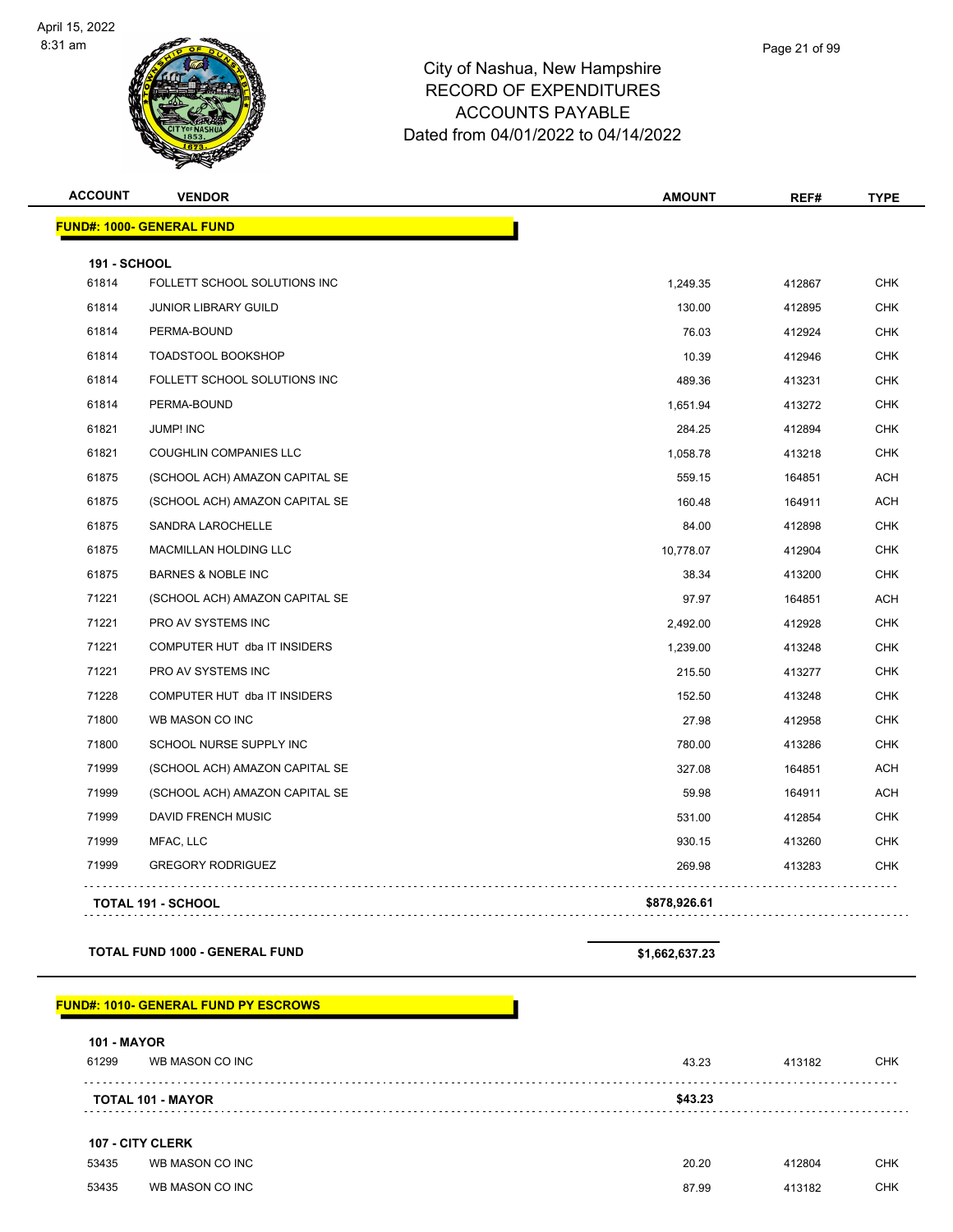

| <b>ACCOUNT</b>      | <b>VENDOR</b>                                            | <b>AMOUNT</b>             | REF#   | <b>TYPE</b> |
|---------------------|----------------------------------------------------------|---------------------------|--------|-------------|
|                     | <b>FUND#: 1010- GENERAL FUND PY ESCROWS</b>              |                           |        |             |
|                     | <b>TOTAL 107 - CITY CLERK</b>                            | \$108.19                  |        |             |
|                     |                                                          |                           |        |             |
| 53142               | <b>122 - INFORMATION TECHNOLOGY</b><br><b>RICK PEARL</b> | 3,390.00                  | 412784 | <b>CHK</b>  |
| 54407               | INCEPTION TECHNOLOGIES INC                               | 3,380.00                  | 413110 | <b>CHK</b>  |
|                     | <b>TOTAL 122 - INFORMATION TECHNOLOGY</b>                | \$6,770.00                |        |             |
|                     | 132 - ASSESSING                                          |                           |        |             |
| 53142               | INCEPTION TECHNOLOGIES INC                               | 609.94                    | 412750 | <b>CHK</b>  |
|                     | <b>TOTAL 132 - ASSESSING</b>                             | \$609.94                  |        |             |
| 150 - POLICE        |                                                          |                           |        |             |
| 55421               | <b>JAMES TESTAVERDE</b>                                  | 69.77                     | 413022 | <b>CHK</b>  |
|                     | <b>TOTAL 150 - POLICE</b>                                | \$69.77                   |        |             |
|                     | <b>171 - COMMUNITY SERVICES</b>                          |                           |        |             |
| 68318               | EPIPATH CONSULTING LLC                                   | 375.00                    | 412728 | <b>CHK</b>  |
|                     | <b>TOTAL 171 - COMMUNITY SERVICES</b>                    | \$375.00                  |        |             |
|                     | <b>172 - COMMUNITY HEALTH</b>                            |                           |        |             |
| 54600               | RON'S TOY SHOP USED CARS                                 | 2,644.00                  | 413162 | CHK         |
|                     | <b>TOTAL 172 - COMMUNITY HEALTH</b>                      | \$2,644.00                |        |             |
|                     | <b>177 - PARKS &amp; RECREATION</b>                      |                           |        |             |
| 55400               | UNH COOPERATIVE EXTENSION                                | 80.00                     | 412696 | <b>CHK</b>  |
|                     | <b>TOTAL 177 - PARKS &amp; RECREATION</b>                | \$80.00                   |        |             |
|                     | 183 - ECONOMIC DEVELOPMENT                               |                           |        |             |
| 53142               | ICON ARCHITECTURE INC                                    | 5,144.00                  | 412747 | CHK         |
| 53142               | MARVEL ARCHITECTS PLLC                                   | 14,772.50                 | 413125 | <b>CHK</b>  |
|                     | <b>TOTAL 183 - ECONOMIC DEVELOPMENT</b>                  | \$19,916.50               |        |             |
| <b>191 - SCHOOL</b> |                                                          |                           |        |             |
| 81200               | M & M ELECTRICAL SUPPLY CO INC                           | 1075.91.21.30<br>39.40    | 164853 | <b>ACH</b>  |
| 81200               | DH PACE COMPANY                                          | 1075.91.21.30<br>4,643.84 | 412858 | <b>CHK</b>  |
|                     | <b>TOTAL 191 - SCHOOL</b>                                | \$4,683.24                |        |             |
|                     |                                                          |                           |        |             |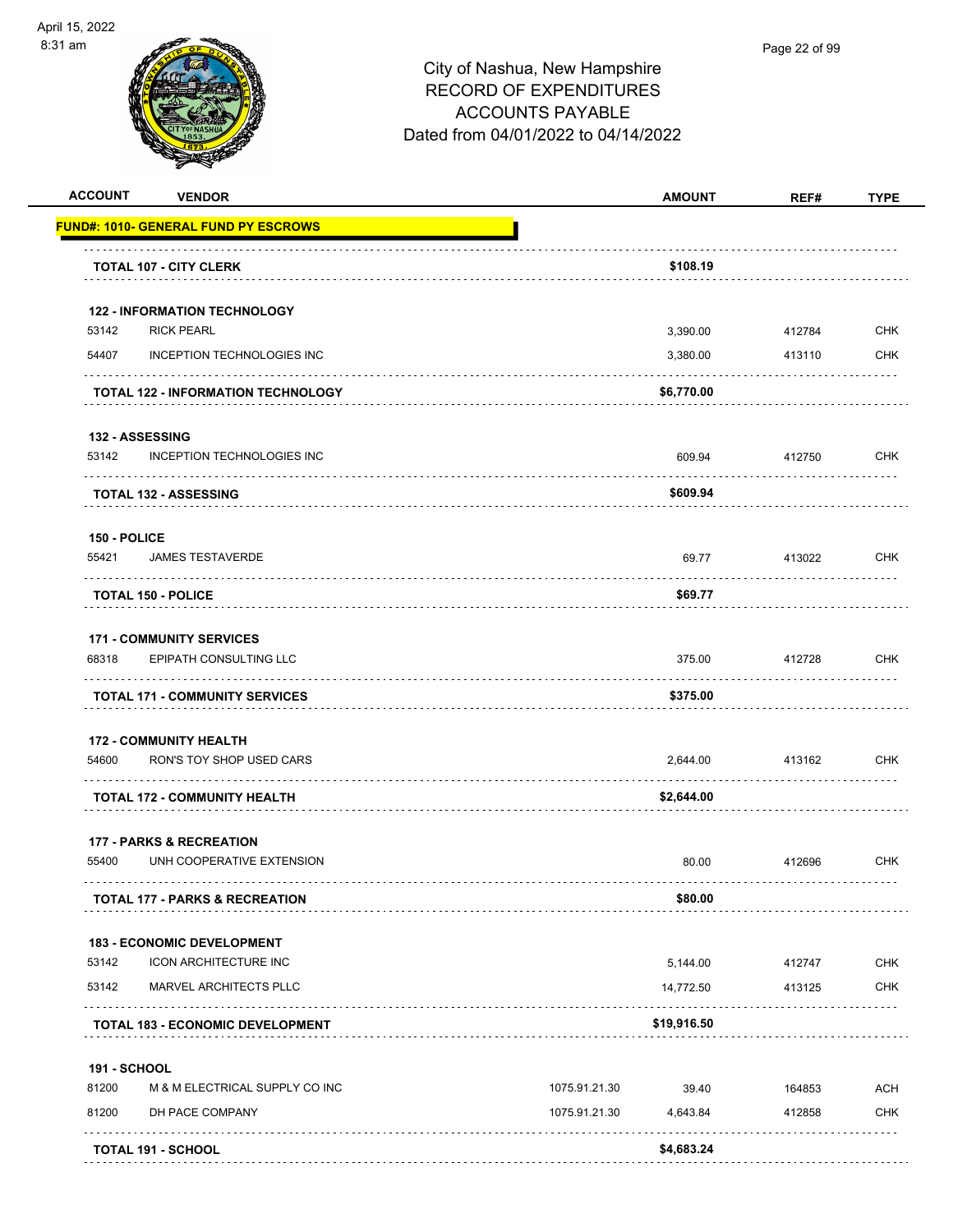$\overline{\phantom{0}}$ 

| <b>ACCOUNT</b>      | <b>VENDOR</b>                                         | <b>AMOUNT</b> | REF#   | <b>TYPE</b> |
|---------------------|-------------------------------------------------------|---------------|--------|-------------|
|                     | <b>TOTAL FUND 1010 - GENERAL FUND PY ESCROWS</b>      | \$35,299.87   |        |             |
|                     | <b>FUND#: 1020- GENERAL FUND-PY ENCUMBRANCES</b>      |               |        |             |
|                     | <b>166 - PARKING OPERATIONS</b>                       |               |        |             |
| 54280               | DEPENDABLE LOCK SERVICE INC                           | 9,993.00      | 413084 | <b>CHK</b>  |
|                     | <b>TOTAL 166 - PARKING OPERATIONS</b>                 | \$9,993.00    |        |             |
| <b>191 - SCHOOL</b> |                                                       |               |        |             |
| 53628               | MSB CONSULTING GROUP LLC                              | 11,090.43     | 413264 | CHK         |
| 53628               | <b>TELEPHONE &amp; NETWORK</b>                        | 650.70        | 413293 | <b>CHK</b>  |
| 61875               | MACMILLAN HOLDING LLC                                 | (1,829.06)    | 412904 | CHK         |
|                     | <b>TOTAL 191 - SCHOOL</b>                             | \$9,912.07    |        |             |
|                     |                                                       |               |        |             |
|                     | <b>TOTAL FUND 1020 - GENERAL FUND-PY ENCUMBRANCES</b> | \$19,905.07   |        |             |
|                     | <b>FUND#: 2100- FOOD SERVICES FUND</b>                |               |        |             |
| 44503               | <b>BETH ROY</b>                                       | 17.30         | 412932 | <b>CHK</b>  |
| 53628               | ASAP FIRE & SAFETY CORP                               | 1,000.00      | 412820 | <b>CHK</b>  |
| 53628               | HW STAFFING SOLUTIONS                                 | 775.20        | 412887 | CHK         |
| 53628               | HW STAFFING SOLUTIONS                                 | 775.20        | 413245 | <b>CHK</b>  |
| 55307               | <b>DOREEN BURGESS</b>                                 | 25.30         | 412835 | <b>CHK</b>  |
| 55307               | PAMELA CORREA                                         | 76.78         | 412848 | <b>CHK</b>  |
| 55307               | <b>KAREN GUSTIN</b>                                   | 40.07         | 412878 | <b>CHK</b>  |
| 55307               | PAULE RALPH                                           | 58.79         | 412930 | CHK         |
| 55400               | PAULE RALPH                                           | 80.00         | 413279 | CHK         |
| 61100               | (SCHOOL ACH) AMAZON CAPITAL SE                        | 336.52        | 164851 | <b>ACH</b>  |
| 61100               | PAMELA CORREA                                         | 8.49          | 412848 | <b>CHK</b>  |
| 61100               | WB MASON CO INC                                       | 938.15        | 412958 | <b>CHK</b>  |
| 61100               | DAHLIA DAIGLE                                         | 149.90        | 413219 | <b>CHK</b>  |
| 61214               | BELLAVANCE BEVERAGE CO INC                            | 946.15        | 412826 | CHK         |
| 61214               | <b>BIMBO BAKERIES USA</b>                             | 1,016.01      | 412827 | <b>CHK</b>  |
| 61214               | COCA COLA BOTTLING CO                                 | 2,014.32      | 412845 | <b>CHK</b>  |
| 61214               | DEAN FOODS COMPANY                                    | 22,211.84     | 412855 | <b>CHK</b>  |
| 61214               | GILLS PIZZA CO                                        | 4,941.40      | 412873 | CHK         |
| 61214               | HERSHEY'S ICE CREAM                                   | 487.74        | 412884 | <b>CHK</b>  |
| 61214               | M SAUNDERS INC                                        | 3,714.61      | 412903 | <b>CHK</b>  |
| 61214               | NORTHCENTER FOODS                                     | 31,675.77     | 412917 | CHK         |
| 61214               | BELLAVANCE BEVERAGE CO INC                            | 1,559.34      | 413202 | <b>CHK</b>  |
| 61214               | <b>BIMBO BAKERIES USA</b>                             | 1,024.55      | 413205 | <b>CHK</b>  |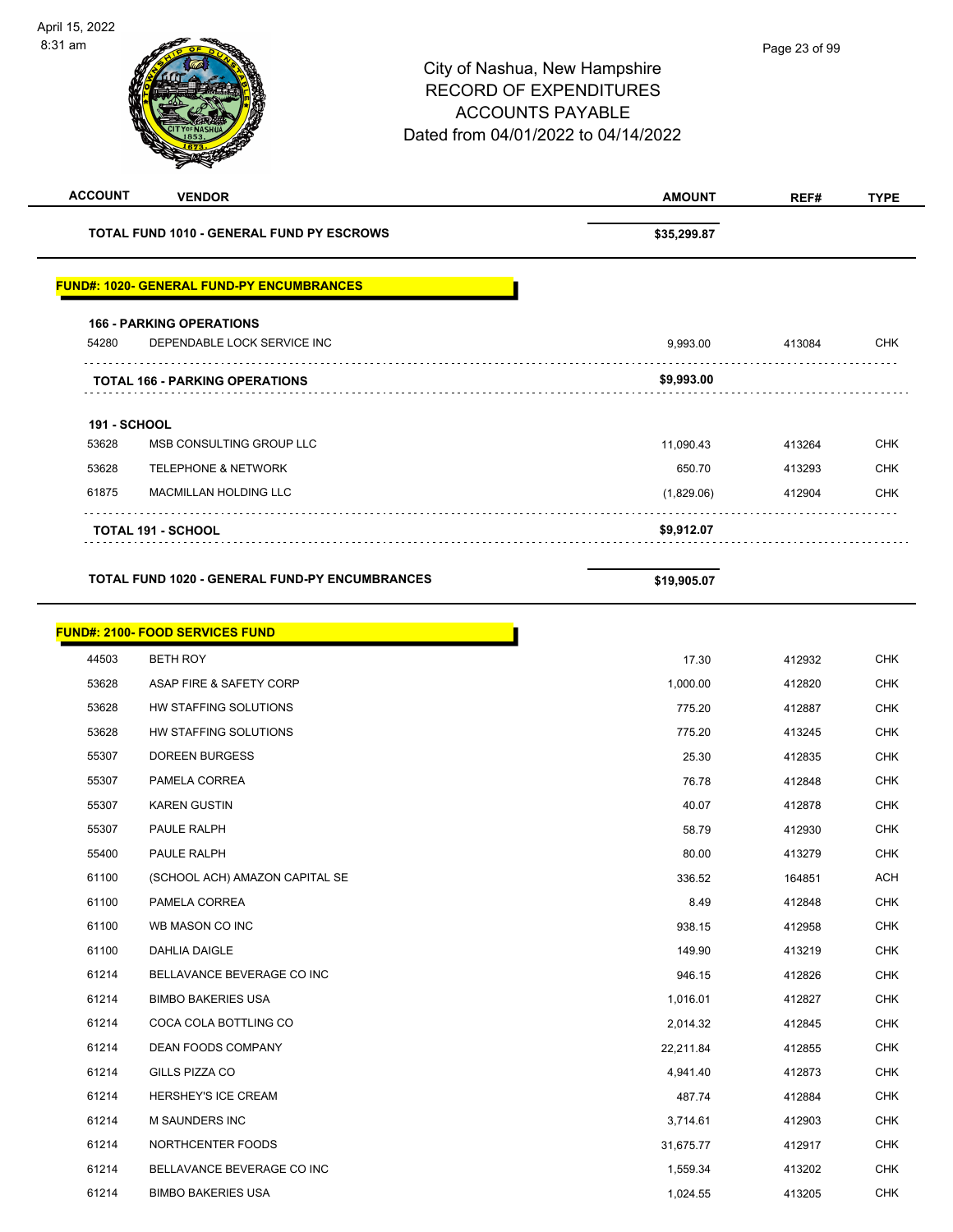

| <b>ACCOUNT</b>               | <b>VENDOR</b>                                          | <b>AMOUNT</b> | REF#   | <b>TYPE</b> |
|------------------------------|--------------------------------------------------------|---------------|--------|-------------|
|                              | <b>FUND#: 2100- FOOD SERVICES FUND</b>                 |               |        |             |
| 61214                        | COCA COLA BOTTLING CO                                  | 185.88        | 413216 | <b>CHK</b>  |
| 61214                        | DEAN FOODS COMPANY                                     | 9,184.19      | 413220 | <b>CHK</b>  |
| 61214                        | GILLS PIZZA CO                                         | 4,767.80      | 413235 | <b>CHK</b>  |
| 61214                        | <b>M SAUNDERS INC</b>                                  | 3,002.26      | 413254 | <b>CHK</b>  |
| 61214                        | NORTHCENTER FOODS                                      | 26,543.83     | 413270 | <b>CHK</b>  |
| 61299                        | <b>IMPERIAL DADE</b>                                   | 12,325.16     | 412888 | CHK         |
| 61299                        | WB MASON CO INC                                        | 1,258.48      | 412958 | <b>CHK</b>  |
|                              | <b>TOTAL FUND 2100 - FOOD SERVICES FUND</b>            | \$131,141.03  |        |             |
|                              | <b>FUND#: 2207- ADULT ED/CONTINUING ED</b>             |               |        |             |
| 44600                        | <b>JEFFREY BROWN</b>                                   | 155.00        | 412832 | <b>CHK</b>  |
| 61135                        | <b>JOSTENS INC</b>                                     | 11.70         | 412893 | <b>CHK</b>  |
| 61299                        | <b>WALMART</b>                                         | 208.98        | 412956 | <b>CHK</b>  |
|                              | <b>TOTAL FUND 2207 - ADULT ED/CONTINUING ED</b>        | \$375.68      |        |             |
|                              |                                                        |               |        |             |
| <b>FUND#: 2252- DAY CARE</b> |                                                        |               |        |             |
| 61135                        | MARKET BASKET ACCT 2589096                             | 217.07        | 412905 | <b>CHK</b>  |
|                              | <b>TOTAL FUND 2252 - DAY CARE</b>                      | \$217.07      |        |             |
|                              | <b>FUND#: 2503- PARKS &amp; REC PROGRAMS FUND</b>      |               |        |             |
| 44549                        | <b>RYAN BARRY</b>                                      | 110.00        | 413303 | <b>CHK</b>  |
| 44549                        | <b>LAURIE PRIMEAU</b>                                  | 180.00        | 413304 | <b>CHK</b>  |
| 44549                        | <b>KSHAMA SRINIVAS</b>                                 | 200.00        | 413306 | <b>CHK</b>  |
| 44549                        | <b>IHUI TSAI</b>                                       | 360.00        | 413307 | <b>CHK</b>  |
| 53600                        | SETH DICHARD GOLF SCHOOL GROUP                         | 2,779.00      | 412790 | <b>CHK</b>  |
|                              | <b>TOTAL FUND 2503 - PARKS &amp; REC PROGRAMS FUND</b> | \$3,629.00    |        |             |
|                              | <b>FUND#: 2504- HOLMAN STADIUM EVENTS FUND</b>         |               |        |             |
| 44550                        | DEANNA ROCHETTE                                        | 150.00        | 413305 | <b>CHK</b>  |
|                              | <b>TOTAL FUND 2504 - HOLMAN STADIUM EVENTS FUND</b>    | \$150.00      |        |             |
|                              | <b>FUND#: 2505- PEG ACCESS CHANNELS FUND</b>           |               |        |             |
| 55699                        | <b>COMCAST</b>                                         | 10.40         | 412678 | <b>CHK</b>  |
| 61428                        | <b>B&amp;H PHOTO-VIDEO</b>                             | 265.77        | 413060 | <b>CHK</b>  |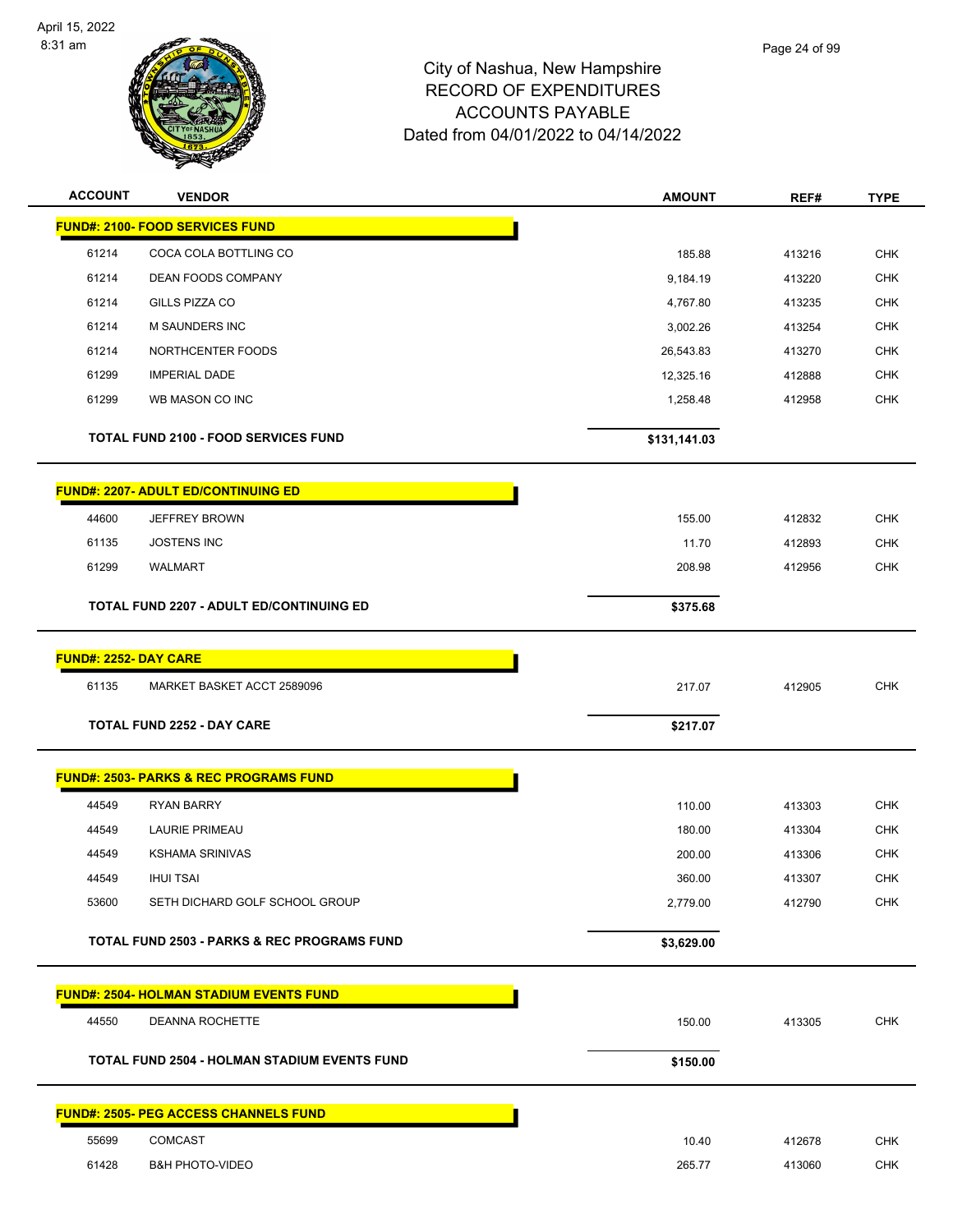| <b>ACCOUNT</b> | <b>VENDOR</b>                                        |               | <b>AMOUNT</b> | REF#   | <b>TYPE</b> |
|----------------|------------------------------------------------------|---------------|---------------|--------|-------------|
|                | <b>TOTAL FUND 2505 - PEG ACCESS CHANNELS FUND</b>    |               | \$276.17      |        |             |
|                | <b>FUND#: 2506- HUNT BLDG FACILITY RENTAL FUND</b>   |               |               |        |             |
| 54114          | LIBERTY UTILITIES - NH                               |               | 487.41        | 412686 | <b>CHK</b>  |
| 54200          | <b>HOMEPLUS CLEANING</b>                             |               | 375.00        | 413107 | <b>CHK</b>  |
| 54200          | PALMERS CLEANERS INC                                 |               | 17.50         | 413151 | <b>CHK</b>  |
| 54280          | M & M ELECTRICAL SUPPLY CO INC                       |               | 39.38         | 164897 | ACH         |
| 54280          | SOUTHERN NH PEST CONTROL                             |               | 53.00         | 413168 | <b>CHK</b>  |
|                | TOTAL FUND 2506 - HUNT BLDG FACILITY RENTAL FUND     |               | \$972.29      |        |             |
|                | <b>FUND#: 3035- FEMA DISASTER ASSIST GRANTS</b>      |               |               |        |             |
| 55699          | INCEPTION TECHNOLOGIES INC                           | 20.1010.106   | 7.392.97      | 412750 | <b>CHK</b>  |
|                | <b>TOTAL FUND 3035 - FEMA DISASTER ASSIST GRANTS</b> |               | \$7,392.97    |        |             |
|                | <b>FUND#: 3050- POLICE GRANTS FUND</b>               |               |               |        |             |
| 55400          | <b>KYLE INGERSOLL</b>                                | 50.1001.21.01 | 265.50        | 413013 | <b>CHK</b>  |
| 55400          | <b>MICHAEL KEKEJIAN</b>                              | 50.1001.21.01 | 265.50        | 413014 | <b>CHK</b>  |
| 55400          | DANIEL KINNON                                        | 50.1001.21.01 | 265.50        | 413015 | <b>CHK</b>  |
| 55400          | <b>JEFFREY PAGE</b>                                  | 50.1001.21.01 | 265.50        | 413020 | <b>CHK</b>  |
| 55699          | <b>JANITECH INC</b>                                  | 50.1001.22.09 | 3,486.00      | 413112 | <b>CHK</b>  |
|                | <b>TOTAL FUND 3050 - POLICE GRANTS FUND</b>          |               | \$4,548.00    |        |             |
|                | <b>FUND#: 3068- COMMUNITY SERVICES GRANTS FUND</b>   |               |               |        |             |
| 55100          | VERIZON - 342053899-005                              | 71.1004.22.01 | 241.20        | 413044 | СНК         |
| 55300          | EVENSON PIERRE JEUDY                                 | 71.1005.22.01 | 52.30         | 164820 | <b>ACH</b>  |
| 55300          | <b>NELLY GACHOHU</b>                                 | 71.1005.22.01 | 27.73         | 412669 | <b>CHK</b>  |
| 55421          | FOQIA IJAZ                                           | 71.1099.21.02 | 403.45        | 413012 | <b>CHK</b>  |
| 55607          | <b>HEALTH PROMOTIONS</b>                             | 71.1004.22.05 | 36.11         | 413102 | <b>CHK</b>  |
| 55699          | <b>HARBOR HOMES INC</b>                              | 71.1006.20.02 | 964.00        | 412741 | <b>CHK</b>  |
| 55699          | <b>HARBOR HOMES INC</b>                              | 71.1006.21.01 | 7,705.00      | 412741 | <b>CHK</b>  |
| 55810          | <b>HARBOR HOMES INC</b>                              | 71.1006.21.01 | 35,066.00     | 412741 | <b>CHK</b>  |
| 61100          | LISA VASQUEZ                                         | 71.1004.22.05 | 34.99         | 412803 | <b>CHK</b>  |
| 61135          | <b>HEALTH PROMOTIONS</b>                             | 71.1004.22.02 | 450.00        | 413102 | <b>CHK</b>  |
| 61135          | <b>HEALTH PROMOTIONS</b>                             | 71.1004.22.05 | 500.00        | 413102 | CHK         |
| 61250          | <b>HEALTH PROMOTIONS</b>                             | 71.1004.22.03 | 1,445.54      | 413102 | <b>CHK</b>  |
| 61250          | NICOLE CHUTE                                         | 71.1004.22.03 | 340.74        | 413144 | <b>CHK</b>  |
| 61299          | <b>HEALTH PROMOTIONS</b>                             | 71.1004.22.02 | 13.00         | 413102 | <b>CHK</b>  |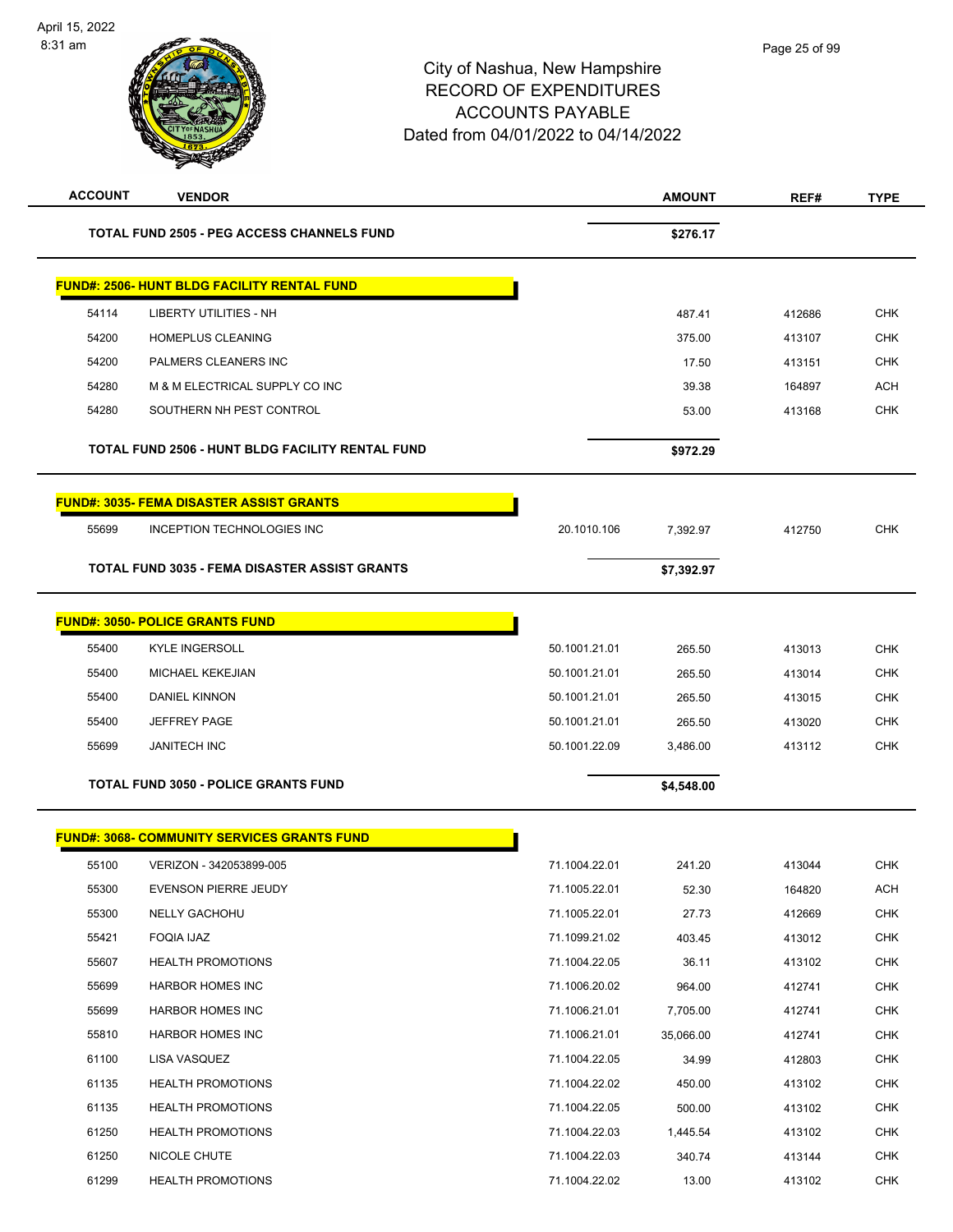

| <b>ACCOUNT</b> | <b>VENDOR</b>                                           |                | <b>AMOUNT</b> | REF#   | <b>TYPE</b> |
|----------------|---------------------------------------------------------|----------------|---------------|--------|-------------|
|                | <b>FUND#: 3068- COMMUNITY SERVICES GRANTS FUND</b>      |                |               |        |             |
| 68235          | <b>HARBOR HOMES INC</b>                                 | 71.1006.20.02  | 67.00         | 412741 | <b>CHK</b>  |
| 68235          | <b>HARBOR HOMES INC</b>                                 | 71.1006.21.01  | 2,994.00      | 412741 | <b>CHK</b>  |
|                | <b>TOTAL FUND 3068 - COMMUNITY SERVICES GRANTS FUND</b> |                | \$50,341.06   |        |             |
|                | <b>FUND#: 3070- COMMUNITY HEALTH GRANTS FUND</b>        |                |               |        |             |
| 55421          | REVIVE RECOVERY INC                                     | 72.1020.22.01  | 50.00         | 164907 | <b>ACH</b>  |
| 55600          | <b>ALPHAGRAPHICS</b>                                    | 72.1009.22.01  | 221.29        | 413053 | <b>CHK</b>  |
| 61149          | R & S PHARMACEUTICAL WHOLESALE                          | 72.1020.22.01  | 66.00         | 164906 | <b>ACH</b>  |
|                | TOTAL FUND 3070 - COMMUNITY HEALTH GRANTS FUND          |                | \$337.29      |        |             |
|                | <b>FUND#: 3090- URBAN PROGRAM GRANTS FUND</b>           |                |               |        |             |
| 54210          | DAD'S ABATEMENT LLC                                     | 1092.20.15.20  | 26,000.00     | 164826 | <b>ACH</b>  |
| 54210          | <b>DAD'S ABATEMENT LLC</b>                              | 1092.20.15.21  | 50,000.00     | 164827 | <b>ACH</b>  |
| 54210          | DAD'S ABATEMENT LLC                                     | 1092.20.30.20  | 7,000.00      | 164826 | <b>ACH</b>  |
| 54210          | DAD'S ABATEMENT LLC                                     | 1092.20.30.21  | 14,000.00     | 164827 | <b>ACH</b>  |
| 54210          | <b>GREATER NASHUA HABITAT</b>                           | 8410.20.40.401 | 22,431.73     | 164832 | ACH         |
| 55307          | LAWRENCE PHILLIPS JR                                    | 1092.20.10.20  | 356.27        | 164847 | <b>ACH</b>  |
| 55307          | MICHAEL JUNGERS                                         | 8400.22.50.500 | 26.91         | 164896 | <b>ACH</b>  |
| 68345          | <b>CRIS CHAMBERLAIN</b>                                 | 1092.20.10.50  | 350.00        | 412668 | <b>CHK</b>  |
| 68345          | <b>EMELINA RIOS</b>                                     | 1092.20.10.50  | 350.00        | 412673 | <b>CHK</b>  |
| 68345          | ALEIGHSHA JANE WELCH                                    | 1092.20.10.50  | 350.00        | 412675 | <b>CHK</b>  |
| 68345          | <b>MANDI WHITAKER</b>                                   | 1092.20.10.50  | 350.00        | 412676 | <b>CHK</b>  |
| 68345          | MELANIE DUTCH-TURCOTTE                                  | 1092.20.10.50  | 350.00        | 413011 | <b>CHK</b>  |
| 69075          | ADULT LEARNING CENTER                                   | 8400.22.30.305 | 6,250.00      | 413050 | <b>CHK</b>  |
| 69075          | MARGUERITES PLACE INC                                   | 8400.22.30.312 | 6,116.76      | 164899 | <b>ACH</b>  |
|                | <b>TOTAL FUND 3090 - URBAN PROGRAM GRANTS FUND</b>      |                | \$133,931.67  |        |             |
|                | <b>FUND#: 3120- TRANSIT GRANTS FUND</b>                 |                |               |        |             |
| 54114          | <b>LIBERTY UTILITIES - NH</b>                           | 5307.22.10.19  | 179.82        | 412689 | <b>CHK</b>  |
| 55600          | ROLL-TICKETS.com                                        | 5307.22.10.30  | 223.59        | 413161 | <b>CHK</b>  |
| 61299          | AMAZON CAPITAL SERV (CITY ACH)                          | 5307.22.10.30  | 11.76         | 164821 | <b>ACH</b>  |
| 61299          | SANEL NAPA                                              | 5307.22.10.30  | 97.72         | 412785 | CHK         |
| 61299          | HOME DEPOT CREDIT SERVICE 3065                          | 5307.22.40.20  | 51.62         | 413105 | <b>CHK</b>  |
| 61299          | KAMCO SUPPLY CORP OF BOSTON                             | 5307.22.40.20  | 95.00         | 413115 | <b>CHK</b>  |
| 61299          | <b>GRAINGER</b>                                         | 5307.22.40.50  | 33.41         | 412738 | CHK         |
| 61428          | WB MASON CO INC                                         | 5307.22.10.30  | 56.14         | 412804 | <b>CHK</b>  |
| 61709          | PETRO-CANANDA AMERICA                                   | 5307.22.10.30  | 431.86        | 412778 | <b>CHK</b>  |
|                |                                                         |                |               |        |             |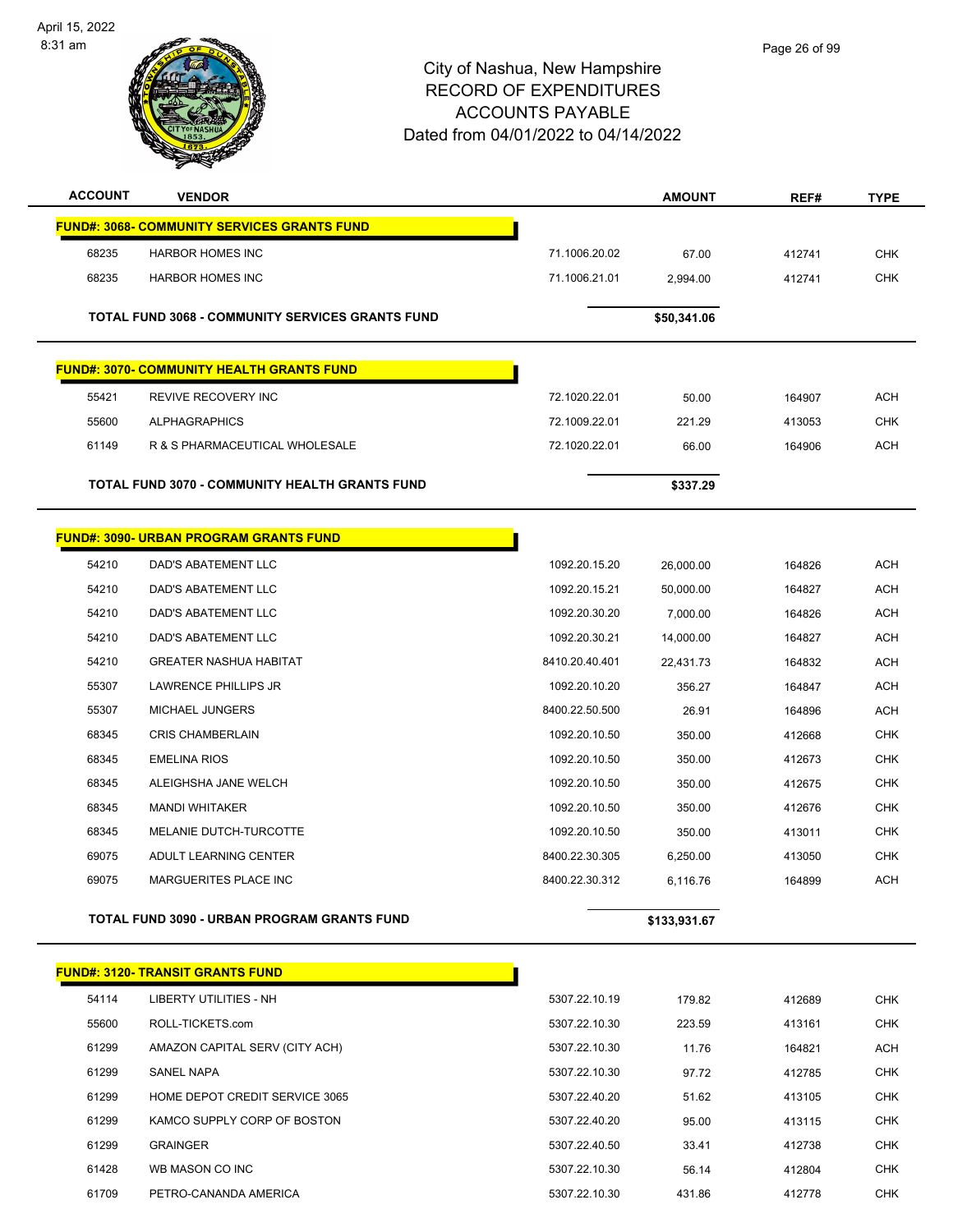

| <b>ACCOUNT</b> | <b>VENDOR</b>                                |                 | <b>AMOUNT</b> | REF#   | <b>TYPE</b> |
|----------------|----------------------------------------------|-----------------|---------------|--------|-------------|
|                | <b>FUND#: 3120- TRANSIT GRANTS FUND</b>      |                 |               |        |             |
| 61799          | NEW ENGLAND KENWORTH                         | 5307.22.40.35   | 245.95        | 412769 | <b>CHK</b>  |
| 61799          | <b>SANEL NAPA</b>                            | 5307.22.40.35   | 590.76        | 412785 | <b>CHK</b>  |
| 61799          | NEW ENGLAND KENWORTH                         | 5307.22.40.35   | 49.19         | 413142 | <b>CHK</b>  |
| 61799          | AMAZON CAPITAL SERV (CITY ACH)               | 5307.22.40.40   | 305.85        | 164821 | <b>ACH</b>  |
| 61799          | <b>SANEL NAPA</b>                            | 5307.22.40.40   | 300.17        | 412785 | <b>CHK</b>  |
| 61799          | SANEL NAPA                                   | 5307.22.40.50   | 24.89         | 412785 | CHK         |
| 81300          | <b>REVISION ENERGY INC</b>                   | 5339.21.90.02   | 9,500.00      | 413159 | <b>CHK</b>  |
|                | <b>TOTAL FUND 3120 - TRANSIT GRANTS FUND</b> |                 | \$12,197.73   |        |             |
|                | <b>FUND#: 3300- LIBRARY GRANTS FUND</b>      |                 |               |        |             |
| 71000          | LAKESHORE LEARNING MATERIALS                 | 79.1003.22.02   | 1,115.83      | 413118 | <b>CHK</b>  |
|                | <b>TOTAL FUND 3300 - LIBRARY GRANTS FUND</b> |                 | \$1,115.83    |        |             |
|                | <b>FUND#: 3800- SCHOOL GRANTS FUND</b>       |                 |               |        |             |
| 53628          | <b>JESSICA MINAHAN</b>                       | 91.34921.992210 | 1,800.00      | 412912 | <b>CHK</b>  |
| 53628          | <b>CHRISTOPHER MILLETT</b>                   | 91.35020.411500 | 4,690.00      | 413214 | <b>CHK</b>  |
| 53628          | <b>STEVE BLUNT</b>                           | 91.37622.232200 | 200.00        | 412828 | <b>CHK</b>  |
| 53628          | <b>BOYS &amp; GIRLS CLUB OF</b>              | 91.37622.991249 | 1,044.49      | 413207 | <b>CHK</b>  |
| 53628          | <b>HEAR TO LEARN LLC</b>                     | 91.39521.022190 | 424.20        | 413241 | <b>CHK</b>  |
| 53628          | NURSES PRN INC                               | 91.39521.022190 | 62.00         | 413289 | <b>CHK</b>  |
| 53628          | HEAVEN SENT HOME CARE LLC                    | 91.39822.991100 | 945.00        | 413242 | CHK         |
| 53628          | <b>MAS MEDICAL STAFFING</b>                  | 91.39822.991100 | 2,373.75      | 413256 | <b>CHK</b>  |
| 53628          | TEACHING AND LEARNING ALLIANCE               | 91.39822.992212 | 9,700.00      | 412945 | <b>CHK</b>  |
| 53628          | <b>CONFIANZA LLC</b>                         | 91.39823.991260 | 2,500.00      | 412846 | <b>CHK</b>  |
| 55200          | <b>ESCO INSTITUTE</b>                        | 91.39022.041300 | 250.00        | 413225 | <b>CHK</b>  |
| 55300          | <b>MEGAN DANIELS</b>                         | 91.37622.991244 | 78.62         | 412852 | <b>CHK</b>  |
| 55300          | AMRA ELEZOVIC                                | 91.39822.991100 | 47.38         | 413224 | <b>CHK</b>  |
| 55400          | <b>MOLLY DESMOND</b>                         | 91.34522.992490 | 181.42        | 412857 | <b>CHK</b>  |
| 55400          | ELIZABETH SPAIN                              | 91.34522.992490 | 119.81        | 412941 | <b>CHK</b>  |
| 55400          | AUTUMN ANDERSON FIRMIN                       | 91.34622.992200 | 89.35         | 412819 | <b>CHK</b>  |
| 55400          | <b>DIANE BOSTEELS</b>                        | 91.34622.992200 | 159.64        | 412830 | <b>CHK</b>  |
| 55400          | <b>GAIL CASEY</b>                            | 91.34622.992200 | 136.97        | 412840 | <b>CHK</b>  |
| 55400          | MICHELLE CIARDELLI                           | 91.34622.992200 | 162.68        | 412844 | CHK         |
| 55400          | YURI JAYNES                                  | 91.34622.992200 | 81.73         | 412892 | <b>CHK</b>  |
| 55690          | <b>CHADWICK EVANS</b>                        | 91.37622.991244 | 205.32        | 412862 | <b>CHK</b>  |
| 55690          | DANA OLSON                                   | 91.37622.991244 | 65.99         | 412918 | <b>CHK</b>  |
| 55690          | <b>ELISHA PAYNE</b>                          | 91.37622.991244 | 169.65        | 412922 | <b>CHK</b>  |
| 55690          | CARING HANDS TRANSPORTATION LL               | 91.37622.991244 | 4,465.00      | 413210 | <b>CHK</b>  |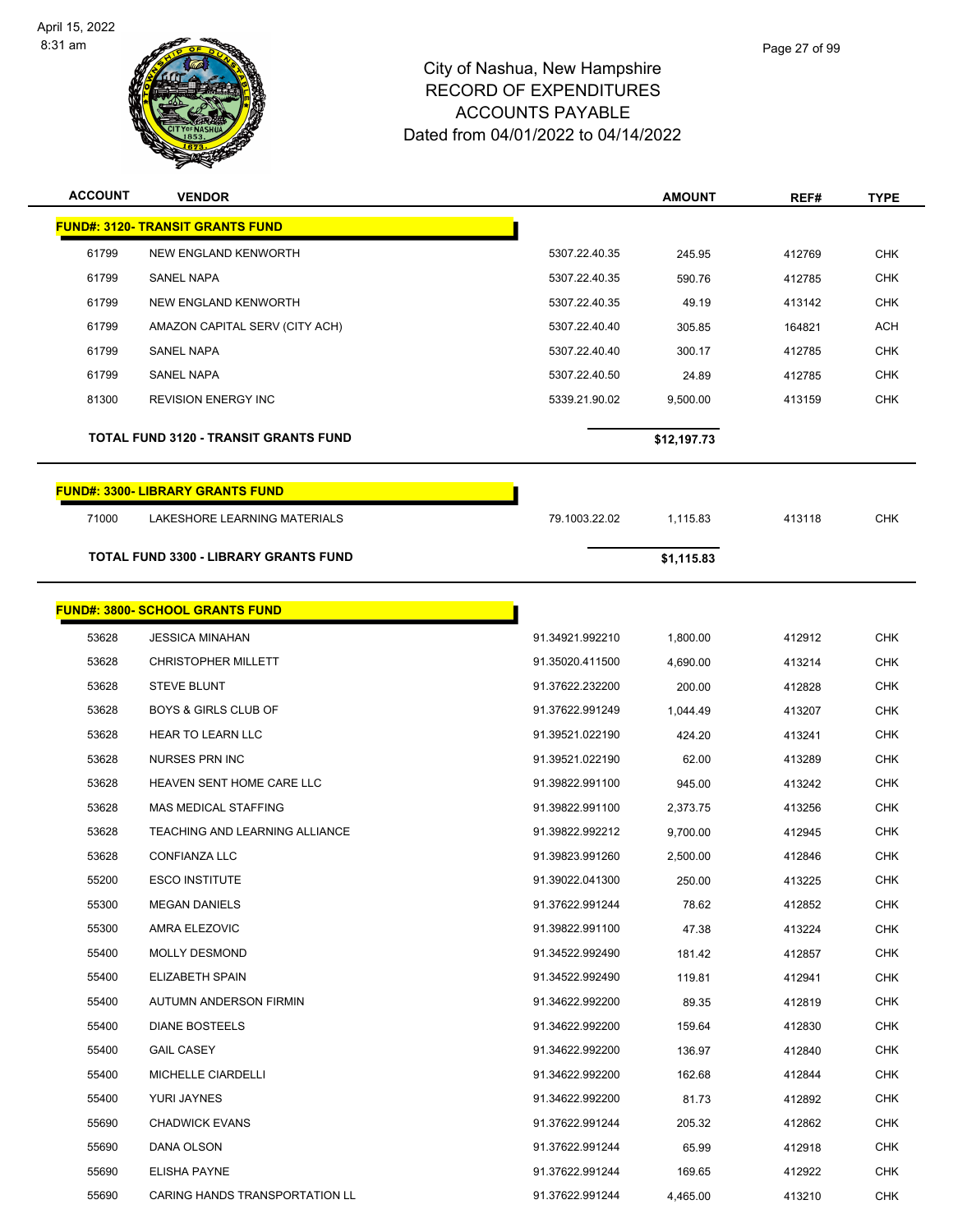

| <b>ACCOUNT</b> | <b>VENDOR</b>                           |                 | <b>AMOUNT</b> | REF#   | <b>TYPE</b> |
|----------------|-----------------------------------------|-----------------|---------------|--------|-------------|
|                | <u> FUND#: 3800- SCHOOL GRANTS FUND</u> |                 |               |        |             |
| 55690          | <b>GENTLE CARE RIDE LLC</b>             | 91.37622.991244 | 7,000.00      | 413234 | <b>CHK</b>  |
| 55690          | MILFORD SCHOOL DISTRICT                 | 91.37622.991244 | 1,120.00      | 413261 | <b>CHK</b>  |
| 55690          | NRT BUS INC                             | 91.37622.991244 | 501.96        | 413271 | <b>CHK</b>  |
| 55690          | FIRST STUDENT INC                       | 91.39022.042700 | 103.50        | 413229 | <b>CHK</b>  |
| 61135          | (SCHOOL ACH) AMAZON CAPITAL SE          | 91.34920.992212 | 79.90         | 164851 | <b>ACH</b>  |
| 61135          | (SCHOOL ACH) AMAZON CAPITAL SE          | 91.37622.231249 | (358.41)      | 164911 | <b>ACH</b>  |
| 61135          | LUCIE L CROWDER                         | 91.37622.231249 | 55.91         | 412850 | <b>CHK</b>  |
| 61299          | SCHOOL SPECIALTY LLC                    | 91.03950.021210 | 326.39        | 413287 | CHK         |
| 61299          | SCHOOL SPECIALTY LLC                    | 91.03959.021210 | 93.86         | 412937 | <b>CHK</b>  |
| 61299          | (SCHOOL ACH) AMAZON CAPITAL SE          | 91.34522.991490 | 106.89        | 164851 | <b>ACH</b>  |
| 61299          | (SCHOOL ACH) AMAZON CAPITAL SE          | 91.34522.991490 | 568.55        | 164911 | <b>ACH</b>  |
| 61299          | SPEED STACKS INC                        | 91.34522.991490 | 3,087.50      | 412942 | <b>CHK</b>  |
| 61299          | WALMART                                 | 91.34522.991490 | 123.48        | 413297 | <b>CHK</b>  |
| 61299          | (SCHOOL ACH) AMAZON CAPITAL SE          | 91.34622.991490 | 1.630.88      | 164911 | ACH         |
| 61299          | SPEED STACKS INC                        | 91.34622.991490 | 1,235.00      | 412942 | <b>CHK</b>  |
| 61299          | WB MASON CO INC                         | 91.34622.991490 | (24.00)       | 412958 | CHK         |
| 61299          | WALMART                                 | 91.34622.991490 | 167.41        | 413297 | <b>CHK</b>  |
| 61299          | WB MASON CO INC                         | 91.34622.991490 | 347.17        | 413298 | CHK         |
| 61299          | (SCHOOL ACH) AMAZON CAPITAL SE          | 91.37622.092210 | 1,272.06      | 164851 | ACH         |
| 61299          | (SCHOOL ACH) AMAZON CAPITAL SE          | 91.37622.092210 | 318.40        | 164911 | <b>ACH</b>  |
| 61299          | (SCHOOL ACH) AMAZON CAPITAL SE          | 91.37622.141100 | 147.58        | 164851 | <b>ACH</b>  |
| 61299          | (SCHOOL ACH) AMAZON CAPITAL SE          | 91.37622.141241 | 553.38        | 164851 | <b>ACH</b>  |
| 61299          | (SCHOOL ACH) AMAZON CAPITAL SE          | 91.37622.161100 | 63.06         | 164851 | <b>ACH</b>  |
| 61299          | <b>SCHOOL SPECIALTY LLC</b>             | 91.37622.161241 | 1,392.47      | 412937 | CHK         |
| 61299          | <b>WILSON LANGUAGE</b>                  | 91.37622.161241 | 3,166.56      | 413300 | <b>CHK</b>  |
| 61299          | WB MASON CO INC                         | 91.37622.231240 | 110.11        | 413298 | <b>CHK</b>  |
| 61299          | (SCHOOL ACH) AMAZON CAPITAL SE          | 91.37622.231249 | 29.80         | 164911 | ACH         |
| 61299          | (SCHOOL ACH) AMAZON CAPITAL SE          | 91.37622.491500 | 377.26        | 164911 | <b>ACH</b>  |
| 61299          | COMPUTER HUT dba IT INSIDERS            | 91.39521.021210 | 839.30        | 413248 | <b>CHK</b>  |
| 61299          | CHERYL MOREAU                           | 91.39521.021210 | 195.23        | 413263 | <b>CHK</b>  |
| 61875          | <b>WILSON LANGUAGE</b>                  | 91.03959.021210 | 85.09         | 412959 | <b>CHK</b>  |
| 61875          | (SCHOOL ACH) AMAZON CAPITAL SE          | 91.37622.091100 | 2,381.19      | 164851 | ACH         |
| 61875          | (SCHOOL ACH) AMAZON CAPITAL SE          | 91.37622.091100 | 285.83        | 164911 | <b>ACH</b>  |
| 61875          | (SCHOOL ACH) AMAZON CAPITAL SE          | 91.37622.141100 | 628.80        | 164851 | <b>ACH</b>  |
| 71228          | <b>ESGI</b>                             | 91.34921.992210 | 428.75        | 412861 | <b>CHK</b>  |
| 71228          | HEARTLAND PAYMENT SYSTEMS LLC           | 91.39822.992190 | 925.00        | 412883 | <b>CHK</b>  |
| 71999          | (SCHOOL ACH) AMAZON CAPITAL SE          | 91.39022.041300 | 8,365.08      | 164851 | ACH         |
| 71999          | <b>SARGENT WELCH</b>                    | 91.39022.041300 | 7,201.44      | 413284 | <b>CHK</b>  |
| 71999          | FILTER SALES & SERVICE INC              | 91.39822.992690 | 2,482.11      | 413228 | <b>CHK</b>  |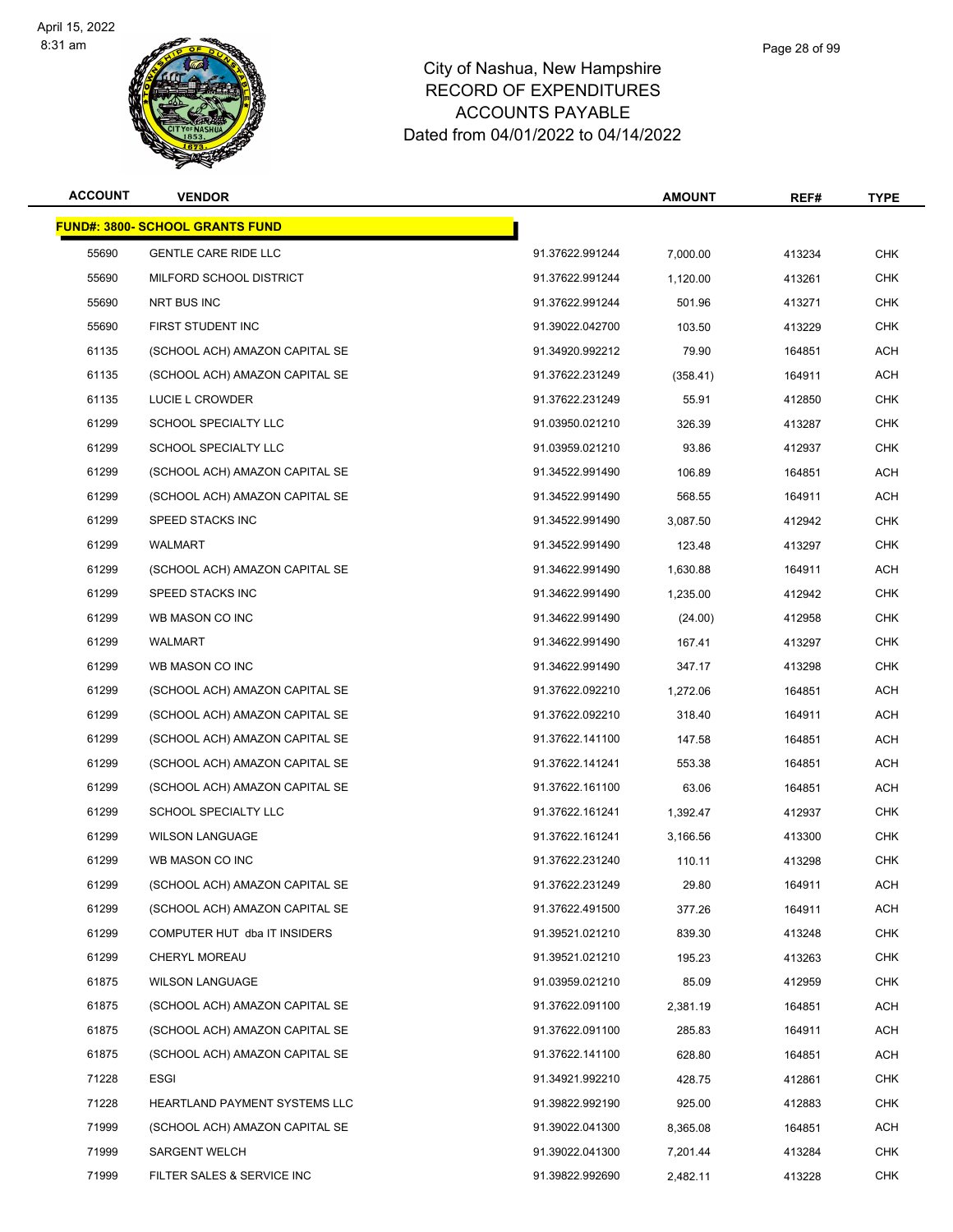| <b>ACCOUNT</b> | <b>VENDOR</b>                                     |                 | <b>AMOUNT</b> | REF#   | <b>TYPE</b> |
|----------------|---------------------------------------------------|-----------------|---------------|--------|-------------|
|                | <b>TOTAL FUND 3800 - SCHOOL GRANTS FUND</b>       |                 | \$77,367.49   |        |             |
|                | <b>FUND#: 3810- FOOD SERVICE GRANTS FUND</b>      |                 |               |        |             |
| 61214          | M SAUNDERS INC                                    | 91.30922.093120 | 508.70        | 412903 | <b>CHK</b>  |
| 61214          | <b>M SAUNDERS INC</b>                             | 91.30922.093120 | 608.60        | 413254 | <b>CHK</b>  |
| 61214          | <b>M SAUNDERS INC</b>                             | 91.30922.113120 | 663.00        | 412903 | CHK         |
| 61214          | <b>IMPERIAL DADE</b>                              | 91.30922.113120 | 266.52        | 413246 | CHK         |
| 61214          | M SAUNDERS INC                                    | 91.30922.113120 | 691.65        | 413254 | <b>CHK</b>  |
| 61214          | M SAUNDERS INC                                    | 91.30922.123120 | 384.40        | 412903 | CHK         |
| 61214          | M SAUNDERS INC                                    | 91.30922.123120 | 520.00        | 413254 | <b>CHK</b>  |
| 61214          | M SAUNDERS INC                                    | 91.30922.143120 | 844.85        | 412903 | <b>CHK</b>  |
| 61214          | <b>M SAUNDERS INC</b>                             | 91.30922.153120 | 372.55        | 412903 | CHK         |
| 61214          | M SAUNDERS INC                                    | 91.30922.163120 | 877.30        | 412903 | <b>CHK</b>  |
| 61214          | M SAUNDERS INC                                    | 91.30922.163120 | 410.40        | 413254 | CHK         |
| 61214          | <b>M SAUNDERS INC</b>                             | 91.30922.203120 | 321.60        | 412903 | <b>CHK</b>  |
| 61299          | NORTHCENTER FOODS                                 | 91.30922.093120 | 99.60         | 413270 | <b>CHK</b>  |
| 61299          | NORTHCENTER FOODS                                 | 91.30922.113120 | 66.40         | 412917 | CHK         |
| 61299          | <b>IMPERIAL DADE</b>                              | 91.30922.113120 | 400.00        | 413246 | <b>CHK</b>  |
| 61299          | NORTHCENTER FOODS                                 | 91.30922.123120 | 33.20         | 413270 | CHK         |
| 61299          | NORTHCENTER FOODS                                 | 91.30922.143120 | 49.80         | 412917 | <b>CHK</b>  |
| 61299          | NORTHCENTER FOODS                                 | 91.30922.143120 | 66.40         | 413270 | CHK         |
| 61299          | NORTHCENTER FOODS                                 | 91.30922.163120 | 66.40         | 412917 | CHK         |
| 61299          | NORTHCENTER FOODS                                 | 91.30922.163120 | 66.40         | 413270 | <b>CHK</b>  |
|                | <b>TOTAL FUND 3810 - FOOD SERVICE GRANTS FUND</b> |                 | \$7,317.77    |        |             |
|                |                                                   |                 |               |        |             |
|                | <b>FUND#: 4020- POLICE DRUG ENFORCEMENT FUND</b>  |                 |               |        |             |
| 55400          | NEW ENGLAND NARCOTIC                              |                 | 3,200.00      | 413019 | <b>CHK</b>  |
|                | TOTAL FUND 4020 - POLICE DRUG ENFORCEMENT FUND    |                 | \$3,200.00    |        |             |
|                | <b>FUND#: 4025- DOJ DRUG FORFEITURE FUND</b>      |                 |               |        |             |
| 54100          | <b>EVERSOURCE</b>                                 |                 | 169.29        | 412685 | <b>CHK</b>  |
| 54899          | LITCHFIELD VANTAGE LLC                            |                 | 1,958.33      | 413121 | <b>CHK</b>  |
| 55400          | <b>CONFERENCES AND SEMINARS</b>                   |                 | 990.00        | 412794 | <b>CHK</b>  |
| 55699          | <b>COMCAST</b>                                    |                 | 376.05        | 412678 | <b>CHK</b>  |
| 55699          | <b>TRANSUNION RISK &amp; ALTERNATIVE</b>          |                 | 251.60        | 413175 | <b>CHK</b>  |
| 56315          | <b>GRANITE STATE CHILDREN'S</b>                   |                 | 4,750.00      | 413097 | <b>CHK</b>  |
| 61799          | CARPARTS DISTRIBUTION CENTER,                     |                 | 7.84          | 412716 | <b>CHK</b>  |
| 61799          | <b>GRANITE STATE GLASS</b>                        |                 | 912.00        | 412739 | <b>CHK</b>  |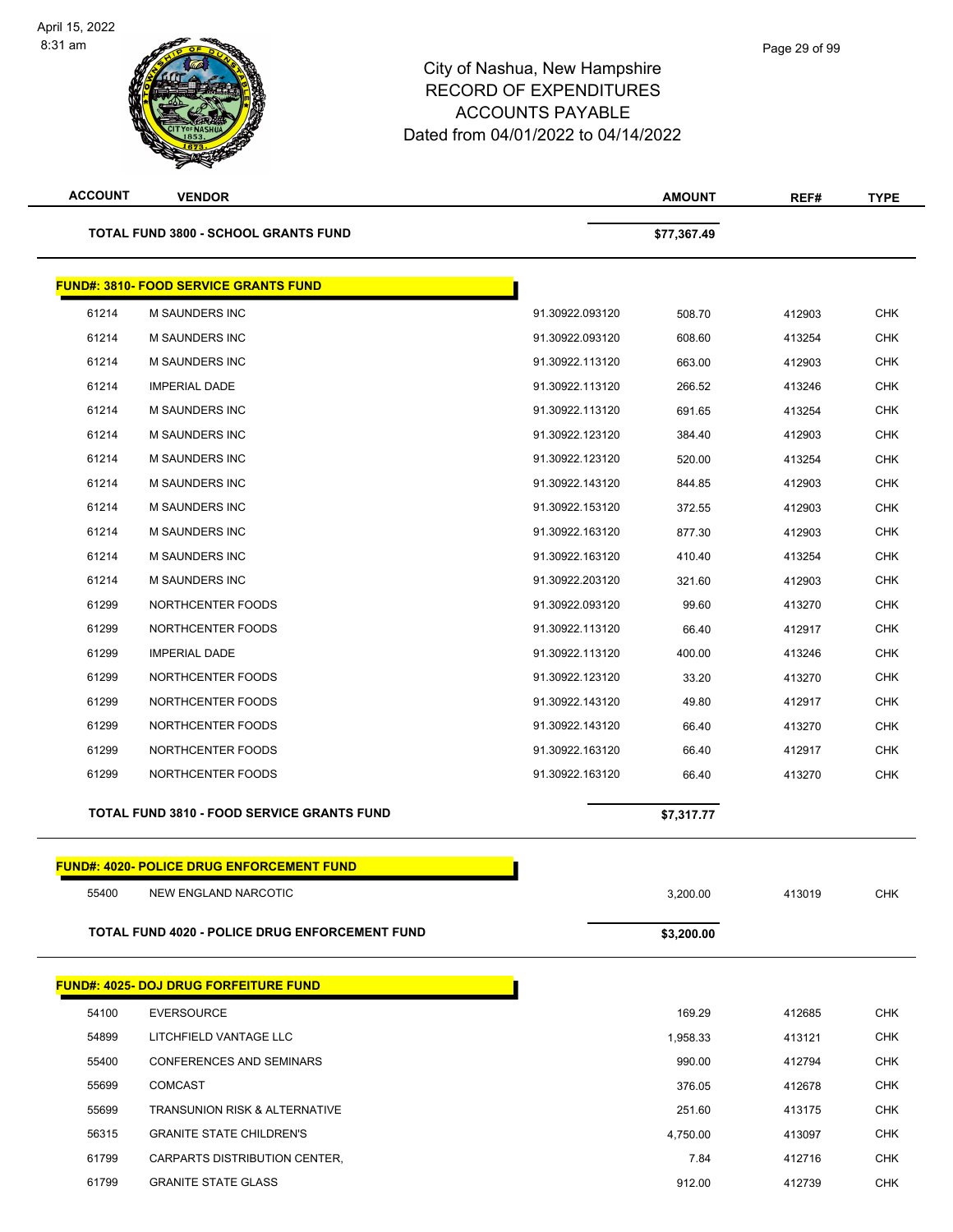

| <b>ACCOUNT</b> | <b>VENDOR</b>                                         |               | <b>AMOUNT</b> | REF#   | <b>TYPE</b> |
|----------------|-------------------------------------------------------|---------------|---------------|--------|-------------|
|                | <b>FUND#: 4025- DOJ DRUG FORFEITURE FUND</b>          |               |               |        |             |
| 61799          | MACMULKIN CHEVROLET INC                               |               | 189.71        | 412757 | <b>CHK</b>  |
| 61799          | <b>MAYNARD &amp; LESIEUR INC</b>                      |               | 198.80        | 412760 | <b>CHK</b>  |
| 61799          | <b>GRAPPONE AUTOMOTIVE GROUP</b>                      |               | 279.08        | 413098 | <b>CHK</b>  |
| 61799          | MAYNARD & LESIEUR INC                                 |               | 858.00        | 413130 | <b>CHK</b>  |
|                |                                                       |               |               |        |             |
|                | <b>TOTAL FUND 4025 - DOJ DRUG FORFEITURE FUND</b>     |               | \$10,940.70   |        |             |
|                | <b>FUND#: 4035- POLICE OVERTIME BILLING FUND</b>      |               |               |        |             |
| 54814          | AVIS RENT A CAR SYSTEMS INC                           |               | 739.44        | 413058 | <b>CHK</b>  |
|                |                                                       |               |               |        |             |
|                | <b>TOTAL FUND 4035 - POLICE OVERTIME BILLING FUND</b> |               | \$739.44      |        |             |
|                | <b>FUND#: 4053- FIRE REGIONAL HAZMAT FUND</b>         |               |               |        |             |
| 71000          | MCKESSON MEDICAL-SURGICAL                             |               | 97.35         | 164842 | <b>ACH</b>  |
| 71000          | BOUND TREE MEDICAL, LLC                               |               | 271.98        | 412714 | <b>CHK</b>  |
| 71000          | FIREMATIC SUPPLY CO INC                               |               | 684.89        | 413089 | <b>CHK</b>  |
|                | TOTAL FUND 4053 - FIRE REGIONAL HAZMAT FUND           |               | \$1,054.22    |        |             |
|                |                                                       |               |               |        |             |
|                | <b>FUND#: 4085- NASHUA RIVERWALK TIF DISTRICT</b>     |               |               |        |             |
| 55699          | TREASURER STATE OF NH                                 |               | 19,602.80     | 412996 | <b>CHK</b>  |
|                | TOTAL FUND 4085 - NASHUA RIVERWALK TIF DISTRICT       |               | \$19,602.80   |        |             |
|                |                                                       |               |               |        |             |
|                | <b>FUND#: 5000- CAP PROJECTS-GEN GOVT BLDGS</b>       |               |               |        |             |
| 81200          | SCOTT WOODBURY CONTRACTOR                             | 2215.29.22.45 | 3,650.00      | 413164 | <b>CHK</b>  |
|                | TOTAL FUND 5000 - CAP PROJECTS-GEN GOVT BLDGS         |               | \$3,650.00    |        |             |
|                |                                                       |               |               |        |             |
|                | FUND#: 5010- CAP PROJECTS-INFO TECHNOLOGY             |               |               |        |             |
| 81342          | TYLER TECHNOLOGIES INC                                | 1010.22.01.30 | 3,700.00      | 412800 | <b>CHK</b>  |
|                | TOTAL FUND 5010 - CAP PROJECTS-INFO TECHNOLOGY        |               | \$3,700.00    |        |             |
|                |                                                       |               |               |        |             |
|                | <b>FUND#: 5050- CAP PROJECTS-COMMUNICATIONS</b>       |               |               |        |             |
| 81300          | GATE CITY FENCE CO INC                                | 2008.57.15.01 | 144.00        | 412734 | <b>CHK</b>  |
| 81300          | MICROWAVE NETWORKS INC                                | 2008.57.15.01 | 867.00        | 412763 | <b>CHK</b>  |
|                | TOTAL FUND 5050 - CAP PROJECTS-COMMUNICATIONS         |               | \$1,011.00    |        |             |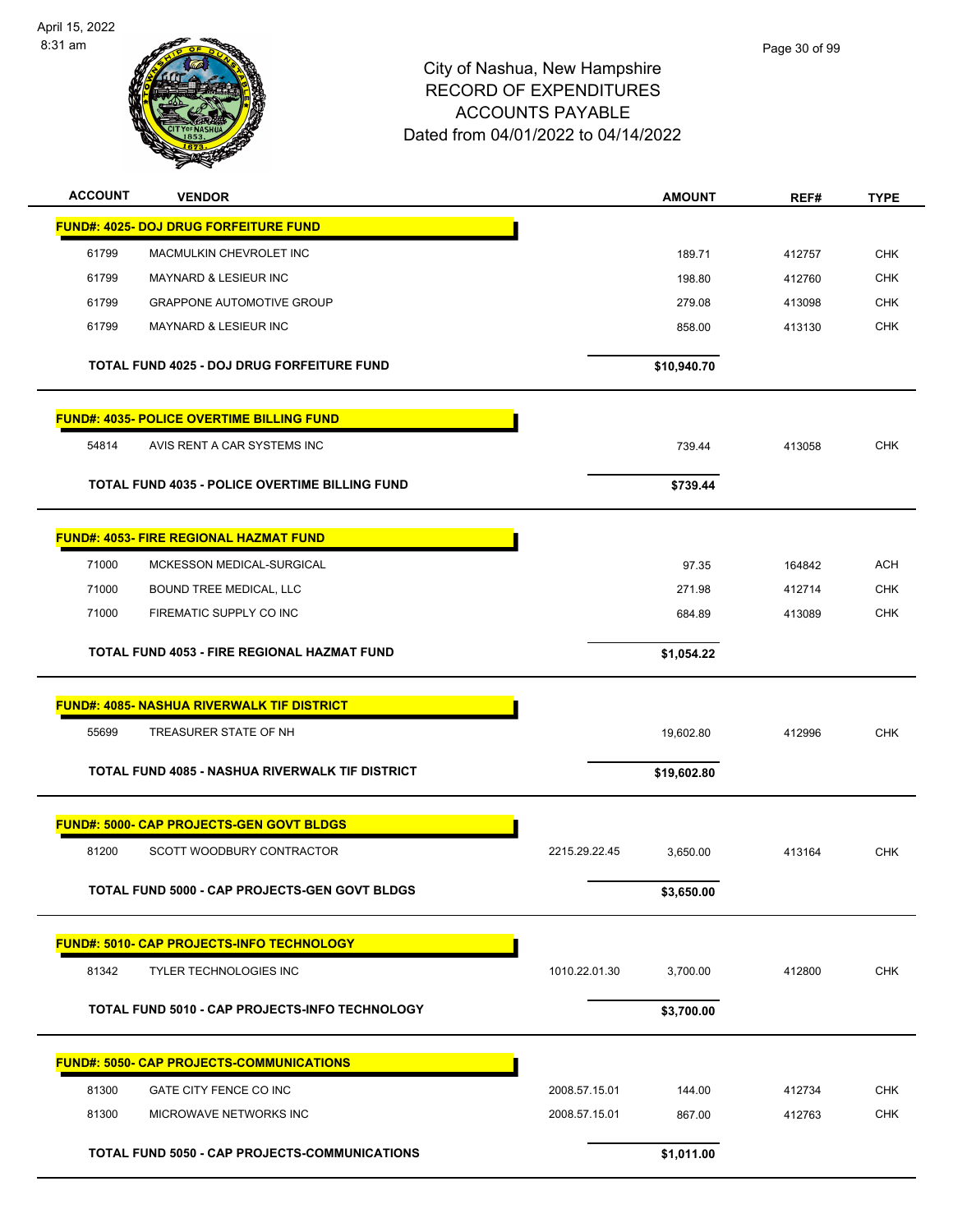

| <b>ACCOUNT</b> | <b>VENDOR</b>                                     |               | <b>AMOUNT</b>  | REF#   | <b>TYPE</b> |
|----------------|---------------------------------------------------|---------------|----------------|--------|-------------|
|                | FUND#: 5090- CAPITAL PROJECTS-HYDROELECTRIC       |               |                |        |             |
| 81200          | NORMANDEAU ASSOCIATES INC                         | 2201.70.20.30 | 280.00         | 164846 | <b>ACH</b>  |
|                |                                                   |               |                |        |             |
|                | TOTAL FUND 5090 - CAPITAL PROJECTS-HYDROELECTRIC  |               | \$280.00       |        |             |
|                |                                                   |               |                |        |             |
|                | <b>FUND#: 5200- CAPITAL PROJECTS-PUBLIC WORKS</b> |               |                |        |             |
| 53107          | HKT ARCHITECTS INC                                | 2076.60.20.30 | 30,118.47      | 413104 | <b>CHK</b>  |
|                | TOTAL FUND 5200 - CAPITAL PROJECTS-PUBLIC WORKS   |               | \$30,118.47    |        |             |
|                | <b>FUND#: 5700- CAP PROJECTS-BROAD ST PARKWAY</b> |               |                |        |             |
| 81700          | HILLSBOROUGH COUNTY REGISTRY                      | 1061.60.05.65 | 41.26          | 413103 | <b>CHK</b>  |
| 81700          | LIBERTY UTILITIES - NH                            | 1061.60.11.10 | 1,187.99       | 412692 | <b>CHK</b>  |
|                |                                                   |               |                |        |             |
|                | TOTAL FUND 5700 - CAP PROJECTS-BROAD ST PARKWAY   |               | \$1,229.25     |        |             |
|                | <b>FUND#: 5800- SCHOOL CAPITAL PROJECTS FUND</b>  |               |                |        |             |
| 81200          | <b>HARRIMAN ASSOCIATES</b>                        | 1175.91.19.31 | 25,870.68      | 412881 | <b>CHK</b>  |
| 81200          | HARVEY CONSTRUCTION CORP                          | 1175.91.19.31 | 718,655.00     | 412882 | <b>CHK</b>  |
| 81200          | PAGE STREET LEASING LLC                           | 1175.91.19.31 | 95.00          | 412919 | <b>CHK</b>  |
| 81200          | TURNER BUILDING SCIENCE LLC                       | 1175.91.19.31 | 921.01         | 412950 | <b>CHK</b>  |
| 81200          | VANASSE & ASSOCIATES                              | 1175.91.19.31 | 349.34         | 412954 | <b>CHK</b>  |
| 81200          | HARVEY CONSTRUCTION CORP                          | 1175.91.19.32 | 18,406.39      | 412882 | <b>CHK</b>  |
| 81200          | RPF ENVIRONMENTAL INC                             | 1175.91.19.32 | 7,165.00       | 412933 | CHK         |
| 81200          | HAYNER / SWANSON INC                              | 1175.91.19.33 | 1,410.00       | 164852 | <b>ACH</b>  |
| 81200          | <b>HARRIMAN ASSOCIATES</b>                        | 1175.91.19.33 | 50,250.40      | 412881 | <b>CHK</b>  |
| 81200          | HARVEY CONSTRUCTION CORP                          | 1175.91.19.33 | 1,061,242.39   | 412882 | <b>CHK</b>  |
|                | TOTAL FUND 5800 - SCHOOL CAPITAL PROJECTS FUND    |               | \$1,884,365.21 |        |             |
|                | FUND#: 6000- SOLID WASTE FUND                     |               |                |        |             |
| 53107          | TRC ENVIROMENTAL CORPORATION                      |               | 7,700.00       | 164909 | ACH         |
| 53107          | CHEMSERVE ENVIRONMENTAL ANALYS                    |               | 4,270.20       | 413073 | <b>CHK</b>  |
| 54100          | <b>EVERSOURCE</b>                                 |               | 372.30         | 412685 | <b>CHK</b>  |
| 54200          | BILLS WORLD CLASS CLEANING SER                    |               | 780.00         | 412712 | <b>CHK</b>  |
| 54280          | <b>GRANITE STATE SEWER &amp; DRAIN CL</b>         |               | 455.00         | 412740 | <b>CHK</b>  |
| 54280          | HOME DEPOT CREDIT SERVICE 3065                    |               | 228.58         | 413105 | <b>CHK</b>  |
| 54280          | <b>ISCO INDUSTRIES</b>                            |               | 800.80         | 413111 | <b>CHK</b>  |
| 54600          | <b>FACTORY MOTOR PARTS</b>                        |               | 165.41         | 164830 | ACH         |
| 54600          | MCNEILUS TRUCK & MANUFACTURING                    |               | 443.27         | 164843 | <b>ACH</b>  |
| 54600          | MCNEILUS TRUCK & MANUFACTURING                    |               | 395.43         | 164902 | ACH         |
|                |                                                   |               |                |        |             |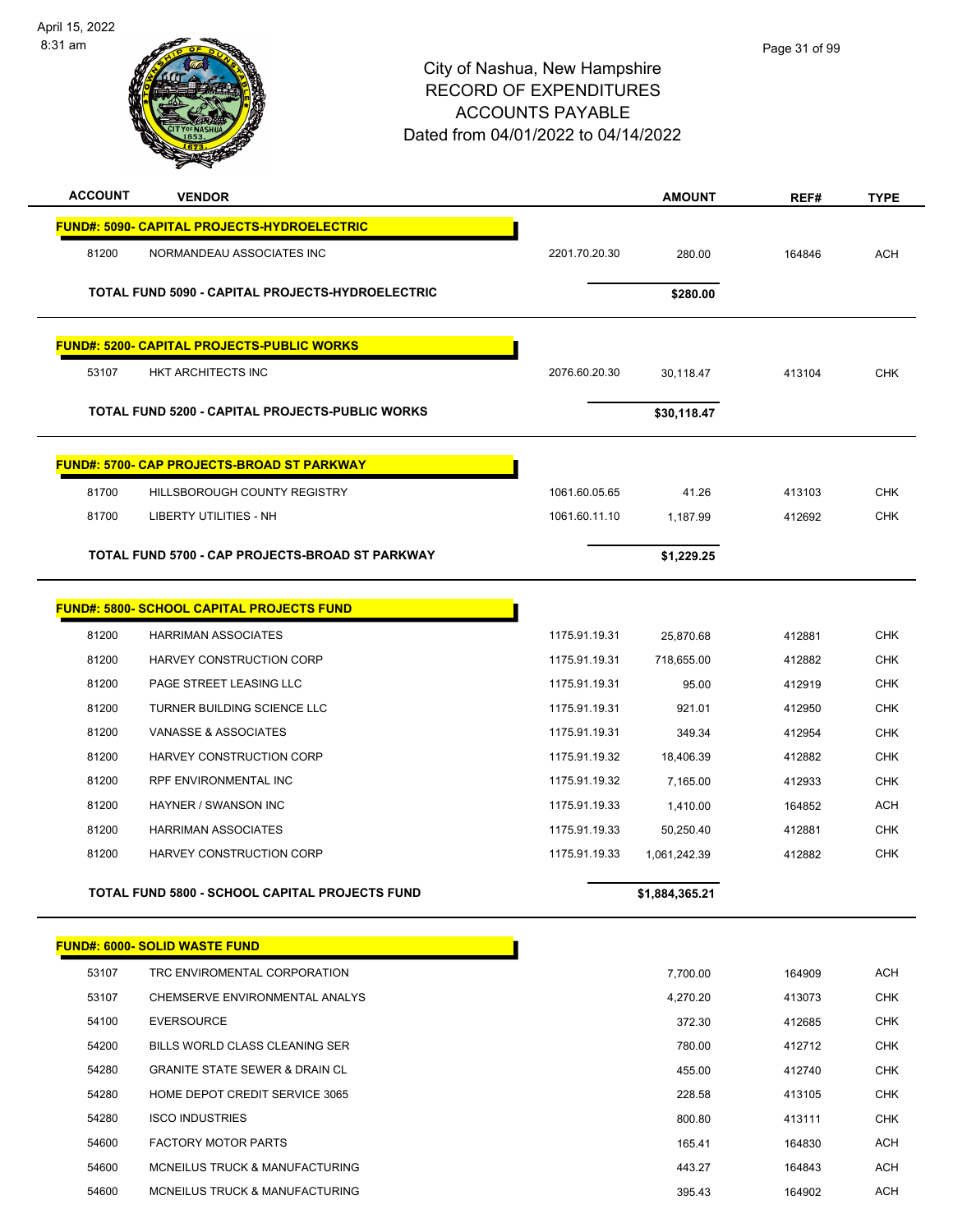

| <b>FUND#: 6000- SOLID WASTE FUND</b><br>54600<br>AT NEW HAMPSHIRE LLC<br>258.74<br>54600<br>C2 ALT FUELS<br>2,155.00<br>54600<br>CARPARTS DISTRIBUTION CENTER,<br>267.37<br>54600<br>SANEL NAPA<br>901.74<br>54600<br>SOUTHWORTH-MILTON INC<br>42.15<br>54600<br>USP OF NEW ENGLAND<br>251.68<br>54600<br>720.00<br>K D WELDING AND FABRICATING<br>54600<br>NEW ENGLAND KENWORTH<br>367.34<br>54600<br>O'REILLY AUTO PARTS<br>161.98<br>54600<br>PM SERVICES OF NH<br>650.00<br>54625<br>WELDON TRANSPORT LLC<br>600.00<br>54828<br>97.26<br>US BANK EQUIPMENT FINANCE<br>55109<br>CONSOLIDATED COMMUNICATIONS<br>43.49<br>55200<br>NORTHEAST RESOURCE RECOVERY<br>1,800.00<br>55400<br>NORTHEAST RESOURCE RECOVERY<br>485.00<br>55421<br>TREASURER STATE OF NH<br>50.00<br>55500<br>MASSACHUSETTS MUNICIPAL ASSOC<br>250.00<br>55514<br>NH DEPT OF ENVIRONMENTAL SERV.<br>27,252.50<br>55607<br>UNITED PARCEL SERVICE<br>15.50<br>55607<br>UNITED PARCEL SERVICE<br>15.50<br>55699<br>NORTH COAST SERVICES LLC<br>1,338.49<br>55699<br>SOUTHWORTH-MILTON INC<br>20,940.68<br>61107<br>CINTAS #016<br>106.45<br>61192<br>AMAZON CAPITAL SERV (CITY ACH)<br>566.26<br>61307<br>SHATTUCK MALONE OIL CO<br>2,369.90<br>61307<br>SHATTUCK MALONE OIL CO<br>2,031.58<br>61705<br>MAYNARD & LESIEUR INC<br>3,345.00<br>61705<br>PETE'S TIRE BARNS INC<br>1,605.00<br>75100<br>US BANK N.A. (091000022)<br>425,000.00<br>75200<br>US BANK N.A. (091000022)<br>22,578.13<br>TOTAL FUND 6000 - SOLID WASTE FUND<br>\$531,877.73 | <b>ACCOUNT</b> | <b>VENDOR</b> | <b>AMOUNT</b> | REF#   | <b>TYPE</b> |
|------------------------------------------------------------------------------------------------------------------------------------------------------------------------------------------------------------------------------------------------------------------------------------------------------------------------------------------------------------------------------------------------------------------------------------------------------------------------------------------------------------------------------------------------------------------------------------------------------------------------------------------------------------------------------------------------------------------------------------------------------------------------------------------------------------------------------------------------------------------------------------------------------------------------------------------------------------------------------------------------------------------------------------------------------------------------------------------------------------------------------------------------------------------------------------------------------------------------------------------------------------------------------------------------------------------------------------------------------------------------------------------------------------------------------------------------------------------------------------------------------------------------|----------------|---------------|---------------|--------|-------------|
|                                                                                                                                                                                                                                                                                                                                                                                                                                                                                                                                                                                                                                                                                                                                                                                                                                                                                                                                                                                                                                                                                                                                                                                                                                                                                                                                                                                                                                                                                                                        |                |               |               |        |             |
|                                                                                                                                                                                                                                                                                                                                                                                                                                                                                                                                                                                                                                                                                                                                                                                                                                                                                                                                                                                                                                                                                                                                                                                                                                                                                                                                                                                                                                                                                                                        |                |               |               | 412704 | <b>CHK</b>  |
|                                                                                                                                                                                                                                                                                                                                                                                                                                                                                                                                                                                                                                                                                                                                                                                                                                                                                                                                                                                                                                                                                                                                                                                                                                                                                                                                                                                                                                                                                                                        |                |               |               | 412715 | <b>CHK</b>  |
|                                                                                                                                                                                                                                                                                                                                                                                                                                                                                                                                                                                                                                                                                                                                                                                                                                                                                                                                                                                                                                                                                                                                                                                                                                                                                                                                                                                                                                                                                                                        |                |               |               | 412716 | CHK         |
|                                                                                                                                                                                                                                                                                                                                                                                                                                                                                                                                                                                                                                                                                                                                                                                                                                                                                                                                                                                                                                                                                                                                                                                                                                                                                                                                                                                                                                                                                                                        |                |               |               | 412786 | <b>CHK</b>  |
|                                                                                                                                                                                                                                                                                                                                                                                                                                                                                                                                                                                                                                                                                                                                                                                                                                                                                                                                                                                                                                                                                                                                                                                                                                                                                                                                                                                                                                                                                                                        |                |               |               | 412793 | <b>CHK</b>  |
|                                                                                                                                                                                                                                                                                                                                                                                                                                                                                                                                                                                                                                                                                                                                                                                                                                                                                                                                                                                                                                                                                                                                                                                                                                                                                                                                                                                                                                                                                                                        |                |               |               | 412802 | <b>CHK</b>  |
|                                                                                                                                                                                                                                                                                                                                                                                                                                                                                                                                                                                                                                                                                                                                                                                                                                                                                                                                                                                                                                                                                                                                                                                                                                                                                                                                                                                                                                                                                                                        |                |               |               | 413114 | <b>CHK</b>  |
|                                                                                                                                                                                                                                                                                                                                                                                                                                                                                                                                                                                                                                                                                                                                                                                                                                                                                                                                                                                                                                                                                                                                                                                                                                                                                                                                                                                                                                                                                                                        |                |               |               | 413143 | CHK         |
|                                                                                                                                                                                                                                                                                                                                                                                                                                                                                                                                                                                                                                                                                                                                                                                                                                                                                                                                                                                                                                                                                                                                                                                                                                                                                                                                                                                                                                                                                                                        |                |               |               | 413147 | <b>CHK</b>  |
|                                                                                                                                                                                                                                                                                                                                                                                                                                                                                                                                                                                                                                                                                                                                                                                                                                                                                                                                                                                                                                                                                                                                                                                                                                                                                                                                                                                                                                                                                                                        |                |               |               | 413154 | CHK         |
|                                                                                                                                                                                                                                                                                                                                                                                                                                                                                                                                                                                                                                                                                                                                                                                                                                                                                                                                                                                                                                                                                                                                                                                                                                                                                                                                                                                                                                                                                                                        |                |               |               | 412805 | <b>CHK</b>  |
|                                                                                                                                                                                                                                                                                                                                                                                                                                                                                                                                                                                                                                                                                                                                                                                                                                                                                                                                                                                                                                                                                                                                                                                                                                                                                                                                                                                                                                                                                                                        |                |               |               | 413179 | <b>CHK</b>  |
|                                                                                                                                                                                                                                                                                                                                                                                                                                                                                                                                                                                                                                                                                                                                                                                                                                                                                                                                                                                                                                                                                                                                                                                                                                                                                                                                                                                                                                                                                                                        |                |               |               | 413030 | CHK         |
|                                                                                                                                                                                                                                                                                                                                                                                                                                                                                                                                                                                                                                                                                                                                                                                                                                                                                                                                                                                                                                                                                                                                                                                                                                                                                                                                                                                                                                                                                                                        |                |               |               | 413037 | <b>CHK</b>  |
|                                                                                                                                                                                                                                                                                                                                                                                                                                                                                                                                                                                                                                                                                                                                                                                                                                                                                                                                                                                                                                                                                                                                                                                                                                                                                                                                                                                                                                                                                                                        |                |               |               | 413037 | CHK         |
|                                                                                                                                                                                                                                                                                                                                                                                                                                                                                                                                                                                                                                                                                                                                                                                                                                                                                                                                                                                                                                                                                                                                                                                                                                                                                                                                                                                                                                                                                                                        |                |               |               | 413042 | <b>CHK</b>  |
|                                                                                                                                                                                                                                                                                                                                                                                                                                                                                                                                                                                                                                                                                                                                                                                                                                                                                                                                                                                                                                                                                                                                                                                                                                                                                                                                                                                                                                                                                                                        |                |               |               | 413127 | <b>CHK</b>  |
|                                                                                                                                                                                                                                                                                                                                                                                                                                                                                                                                                                                                                                                                                                                                                                                                                                                                                                                                                                                                                                                                                                                                                                                                                                                                                                                                                                                                                                                                                                                        |                |               |               | 413008 | CHK         |
|                                                                                                                                                                                                                                                                                                                                                                                                                                                                                                                                                                                                                                                                                                                                                                                                                                                                                                                                                                                                                                                                                                                                                                                                                                                                                                                                                                                                                                                                                                                        |                |               |               | 412697 | <b>CHK</b>  |
|                                                                                                                                                                                                                                                                                                                                                                                                                                                                                                                                                                                                                                                                                                                                                                                                                                                                                                                                                                                                                                                                                                                                                                                                                                                                                                                                                                                                                                                                                                                        |                |               |               | 413043 | <b>CHK</b>  |
|                                                                                                                                                                                                                                                                                                                                                                                                                                                                                                                                                                                                                                                                                                                                                                                                                                                                                                                                                                                                                                                                                                                                                                                                                                                                                                                                                                                                                                                                                                                        |                |               |               | 412771 | <b>CHK</b>  |
|                                                                                                                                                                                                                                                                                                                                                                                                                                                                                                                                                                                                                                                                                                                                                                                                                                                                                                                                                                                                                                                                                                                                                                                                                                                                                                                                                                                                                                                                                                                        |                |               |               | 413169 | <b>CHK</b>  |
|                                                                                                                                                                                                                                                                                                                                                                                                                                                                                                                                                                                                                                                                                                                                                                                                                                                                                                                                                                                                                                                                                                                                                                                                                                                                                                                                                                                                                                                                                                                        |                |               |               | 413074 | CHK         |
|                                                                                                                                                                                                                                                                                                                                                                                                                                                                                                                                                                                                                                                                                                                                                                                                                                                                                                                                                                                                                                                                                                                                                                                                                                                                                                                                                                                                                                                                                                                        |                |               |               | 164882 | ACH         |
|                                                                                                                                                                                                                                                                                                                                                                                                                                                                                                                                                                                                                                                                                                                                                                                                                                                                                                                                                                                                                                                                                                                                                                                                                                                                                                                                                                                                                                                                                                                        |                |               |               | 412791 | CHK         |
|                                                                                                                                                                                                                                                                                                                                                                                                                                                                                                                                                                                                                                                                                                                                                                                                                                                                                                                                                                                                                                                                                                                                                                                                                                                                                                                                                                                                                                                                                                                        |                |               |               | 413165 | CHK         |
|                                                                                                                                                                                                                                                                                                                                                                                                                                                                                                                                                                                                                                                                                                                                                                                                                                                                                                                                                                                                                                                                                                                                                                                                                                                                                                                                                                                                                                                                                                                        |                |               |               | 413129 | CHK         |
|                                                                                                                                                                                                                                                                                                                                                                                                                                                                                                                                                                                                                                                                                                                                                                                                                                                                                                                                                                                                                                                                                                                                                                                                                                                                                                                                                                                                                                                                                                                        |                |               |               | 413152 | <b>CHK</b>  |
|                                                                                                                                                                                                                                                                                                                                                                                                                                                                                                                                                                                                                                                                                                                                                                                                                                                                                                                                                                                                                                                                                                                                                                                                                                                                                                                                                                                                                                                                                                                        |                |               |               | 164914 | <b>ACH</b>  |
|                                                                                                                                                                                                                                                                                                                                                                                                                                                                                                                                                                                                                                                                                                                                                                                                                                                                                                                                                                                                                                                                                                                                                                                                                                                                                                                                                                                                                                                                                                                        |                |               |               | 164914 | <b>ACH</b>  |
|                                                                                                                                                                                                                                                                                                                                                                                                                                                                                                                                                                                                                                                                                                                                                                                                                                                                                                                                                                                                                                                                                                                                                                                                                                                                                                                                                                                                                                                                                                                        |                |               |               |        |             |

|       | <b>FUND#: 6200- WASTEWATER FUND</b> |        |
|-------|-------------------------------------|--------|
| 21775 | <b>ADAM MILES</b>                   | 103.42 |
| 21775 | CARA COMM'L PROPERTY                | 419.64 |
| 21775 | <b>COHEN CLOSING \$ TITLE</b>       | 111.91 |
| 21775 | COLINBROOKE HOMES LLC               | 38.33  |
| 21775 | DONALD BERNARD                      | 46.82  |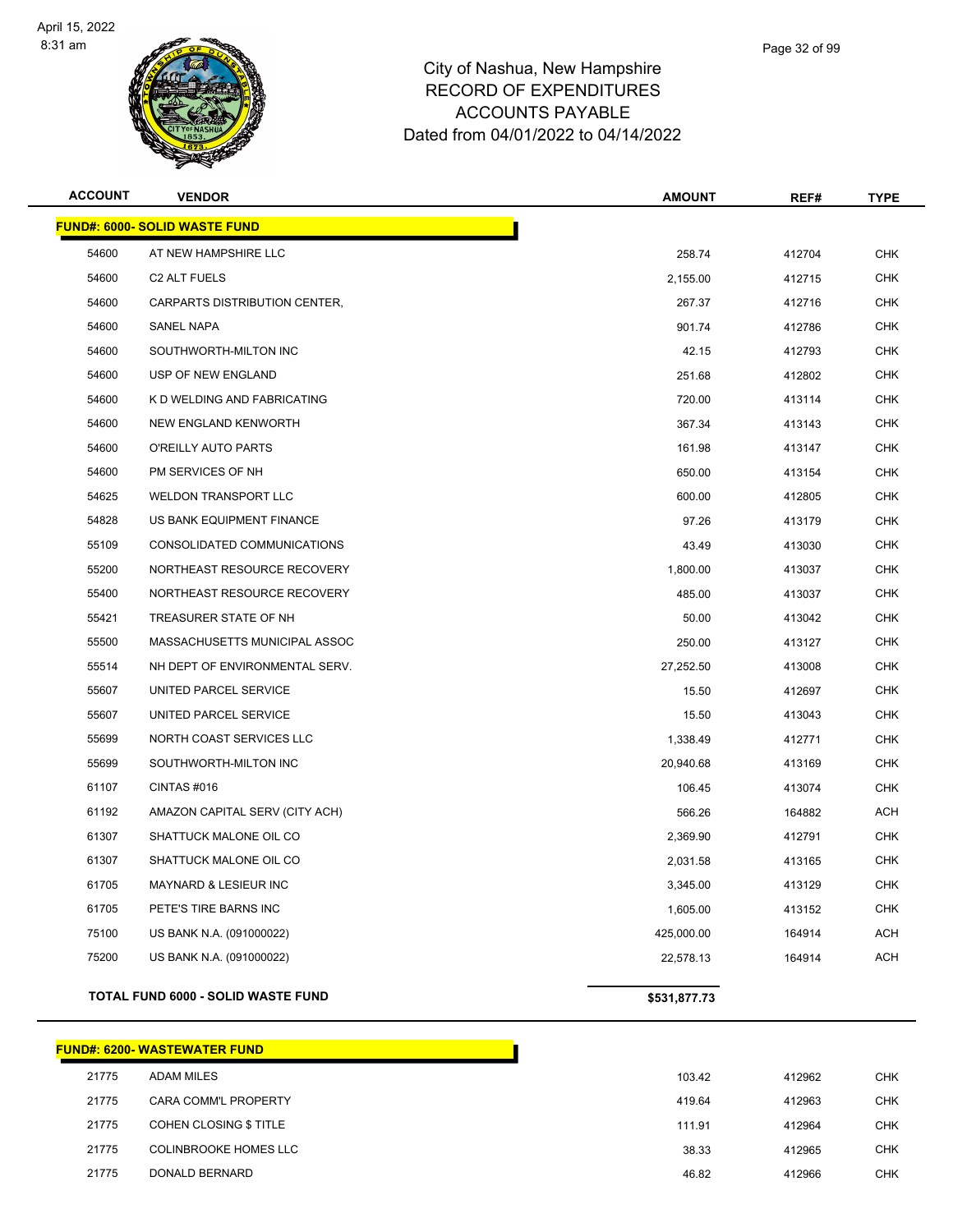

|    | Page 33 of 99 |  |
|----|---------------|--|
| re |               |  |
| ٠c |               |  |

| <b>ACCOUNT</b> | <b>VENDOR</b>                       | <b>AMOUNT</b> | REF#   | <b>TYPE</b> |
|----------------|-------------------------------------|---------------|--------|-------------|
|                | <b>FUND#: 6200- WASTEWATER FUND</b> |               |        |             |
| 21775          | <b>ICA PROPERTIES LLC</b>           | 171.34        | 412967 | <b>CHK</b>  |
| 21775          | <b>KENNETH BOYLAN</b>               | 66.63         | 412968 | <b>CHK</b>  |
| 21775          | <b>MARIE BARNES</b>                 | 55.31         | 412969 | <b>CHK</b>  |
| 21775          | <b>RENE HALLMARK</b>                | 206.16        | 412970 | <b>CHK</b>  |
| 21775          | ROBERT LONG                         | 97.76         | 412971 | <b>CHK</b>  |
| 21775          | SRI BALASINGAM                      | 101.73        | 412972 | <b>CHK</b>  |
| 21775          | <b>THOMAS DYER</b>                  | 75.12         | 412973 | <b>CHK</b>  |
| 44597          | HILLSBOROUGH COUNTY REGISTRY        | 123.71        | 412743 | <b>CHK</b>  |
| 53107          | EASTERN ANALYTICAL INC              | 364.00        | 412726 | <b>CHK</b>  |
| 53107          | FLOW ASSESSMENT SERVICES LLC        | 4,400.00      | 412732 | <b>CHK</b>  |
| 53107          | FLOW ASSESSMENT SERVICES LLC        | 2,600.00      | 413090 | <b>CHK</b>  |
| 53467          | <b>MAILINGS UNLIMITED</b>           | 7,900.00      | 164838 | ACH         |
| 54100          | <b>EVERSOURCE</b>                   | 110.71        | 412685 | <b>CHK</b>  |
| 54141          | PENNICHUCK WATER WORKS INC          | 160.87        | 413038 | <b>CHK</b>  |
| 54221          | <b>RESOURCE MANAGEMENT INC</b>      | 34,103.47     | 412783 | <b>CHK</b>  |
| 54300          | <b>HUDSON QUARRY CORP</b>           | 1,075.31      | 413108 | <b>CHK</b>  |
| 54487          | M & M ELECTRICAL SUPPLY CO INC      | 319.45        | 164837 | ACH         |
| 54487          | F W WEBB COMPANY                    | 1,718.70      | 412729 | <b>CHK</b>  |
| 54487          | <b>FASTENAL CO</b>                  | 151.33        | 412730 | <b>CHK</b>  |
| 54487          | <b>GRAINGER</b>                     | 359.85        | 412738 | <b>CHK</b>  |
| 54487          | LUBRICATION TECHNOLOGIES INC        | 117.94        | 412756 | <b>CHK</b>  |
| 54487          | MCMASTER-CARR                       | 311.04        | 412762 | <b>CHK</b>  |
| 54487          | <b>FASTENAL CO</b>                  | 2.28          | 413088 | <b>CHK</b>  |
| 54487          | <b>GRAINGER</b>                     | 309.08        | 413096 | <b>CHK</b>  |
| 54487          | MCMASTER-CARR                       | 146.57        | 413133 | <b>CHK</b>  |
| 54600          | HOWARD P FAIRFIELD LLC              | 5,079.43      | 164893 | ACH         |
| 54600          | USP OF NEW ENGLAND                  | 125.84        | 412802 | <b>CHK</b>  |
| 54600          | CARPARTS DISTRIBUTION CENTER,       | 2.03          | 413071 | <b>CHK</b>  |
| 54828          | US BANK EQUIPMENT FINANCE           | 168.04        | 413179 | <b>CHK</b>  |
| 55109          | CONSOLIDATED COMMUNICATIONS         | 511.75        | 412681 | <b>CHK</b>  |
| 55109          | CONSOLIDATED COMMUNICATIONS         | 46.98         | 413028 | <b>CHK</b>  |
| 55109          | CONSOLIDATED COMMUNICATIONS         | 46.98         | 413029 | <b>CHK</b>  |
| 55118          | VERIZON WIRELESS-342053899-003      | 120.03        | 412700 | <b>CHK</b>  |
| 55400          | NEW ENGLAND CHAPTER APWA            | 50.00         | 412663 | <b>CHK</b>  |
| 55421          | NEIWPCC TRAINING                    | 75.00         | 412693 | <b>CHK</b>  |
| 55421          | TREASURER STATE OF NH               | 50.00         | 413041 | <b>CHK</b>  |
| 55699          | JOHNSON CONTROLS INC                | 1,641.96      | 164835 | <b>ACH</b>  |
| 55699          | <b>CINTAS FIRE PROTECTION</b>       | 133.89        | 412719 | <b>CHK</b>  |
| 55699          | INGERSOLL RAND CO                   | 882.00        | 412752 | <b>CHK</b>  |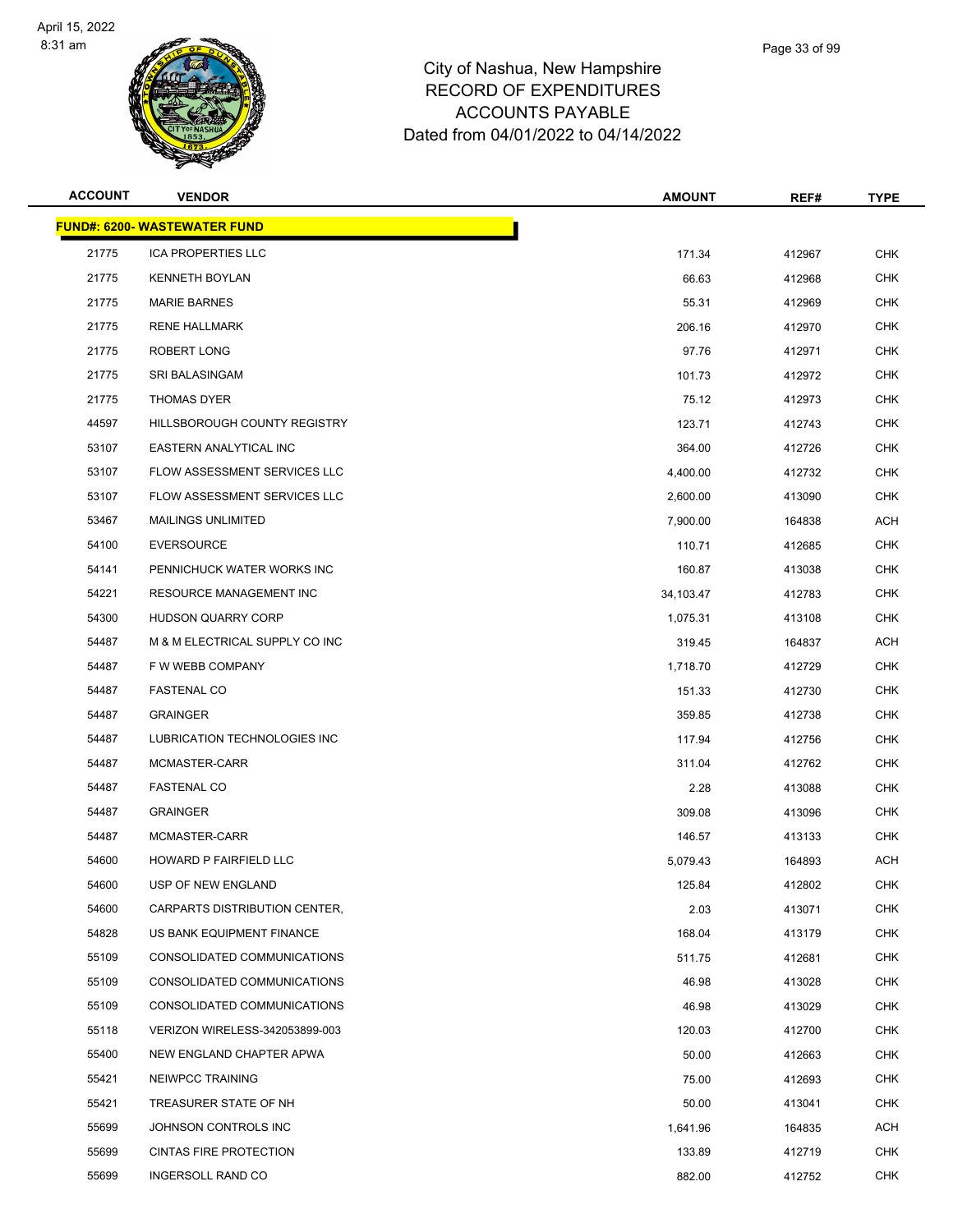

| <b>ACCOUNT</b> | <b>VENDOR</b>                                    |               | <b>AMOUNT</b> | REF#   | <b>TYPE</b> |
|----------------|--------------------------------------------------|---------------|---------------|--------|-------------|
|                | <b>FUND#: 6200- WASTEWATER FUND</b>              |               |               |        |             |
| 55699          | PROGRESSIVE ALARM SERVICES INC                   |               | 540.00        | 412781 | <b>CHK</b>  |
| 55699          | <b>CRYSTAL ROCK</b>                              |               | 214.19        | 413031 | <b>CHK</b>  |
| 55699          | ATLAS COPCO COMPRESSORS LLC                      |               | 472.50        | 413056 | <b>CHK</b>  |
| 55699          | <b>M B MAINTENANCE INC</b>                       |               | 1,450.00      | 413122 | <b>CHK</b>  |
| 55699          | STANLEY ELEVATOR CO INC                          |               | 389.00        | 413171 | <b>CHK</b>  |
| 55699          | WIND RIVER ENVIRONMENTAL LLC                     |               | 1,700.00      | 413184 | <b>CHK</b>  |
| 61100          | WB MASON CO INC                                  |               | 199.95        | 412804 | <b>CHK</b>  |
| 61100          | WB MASON CO INC                                  |               | 185.57        | 413182 | <b>CHK</b>  |
| 61107          | CINTAS #016                                      |               | 268.39        | 412718 | <b>CHK</b>  |
| 61149          | <b>HACH COMPANY</b>                              |               | 497.70        | 413099 | <b>CHK</b>  |
| 61156          | PVS CHEMICAL SOLUTIONS INC                       |               | 5,034.75      | 164848 | <b>ACH</b>  |
| 61156          | <b>BORDEN &amp; REMINGTON CORP</b>               |               | 3,510.86      | 164883 | <b>ACH</b>  |
| 61156          | POLYDYNE INC                                     |               | 52,373.20     | 413155 | <b>CHK</b>  |
| 61299          | <b>ULINE</b>                                     |               | 2,149.53      | 164850 | <b>ACH</b>  |
| 61299          | <b>FASTENAL CO</b>                               |               | 33.08         | 413088 | <b>CHK</b>  |
| 61299          | <b>GRAINGER</b>                                  |               | 530.98        | 413096 | <b>CHK</b>  |
| 61428          | <b>FASTENAL CO</b>                               |               | 390.93        | 412730 | <b>CHK</b>  |
| 71025          | <b>GRAINGER</b>                                  |               | 148.96        | 413096 | <b>CHK</b>  |
| 81300          | F W WEBB COMPANY                                 | 2043.69.18.30 | 1,645.22      | 412729 | <b>CHK</b>  |
| 81700          | <b>WRIGHT-PIERCE</b>                             | 2035.69.21.30 | 27,477.98     | 164910 | <b>ACH</b>  |
| 81700          | <b>HAZEN AND SAWYER</b>                          | 2038.69.22.30 | 12,953.04     | 164891 | <b>ACH</b>  |
| 81700          | <b>WRIGHT-PIERCE</b>                             | 2507.69.21.30 | 18,646.39     | 164910 | <b>ACH</b>  |
|                | TOTAL FUND 6200 - WASTEWATER FUND                |               | \$195,514.63  |        |             |
|                | <b>FUND#: 6201-WERF-WASTEWATER EQUIP RESERVE</b> |               |               |        |             |
| 81300          | M & M ELECTRICAL SUPPLY CO INC                   |               | 1,673.73      | 164897 | <b>ACH</b>  |
| 81300          | EMD MILLIPORE CORPORATION                        |               | 18,064.94     | 413087 | <b>CHK</b>  |
|                | TOTAL FUND 6201 - WERF-WASTEWATER EQUIP RESERVE  |               | \$19,738.67   |        |             |
|                | <b>FUND#: 6500- PROPERTY &amp; CASUALTY FUND</b> |               |               |        |             |
| 54267          | SECURITY MONITORING SERVICES                     |               | 50.00         | 412789 | <b>CHK</b>  |
| 54267          | TREASURER STATE OF NH                            |               | 200.00        | 413040 | <b>CHK</b>  |
| 55307          | ROSS DUGAS                                       |               | 22.82         | 164828 | <b>ACH</b>  |
| 59207          | AFC URGENT CARE CHELMSFORD                       |               | 303.00        | 412978 | <b>CHK</b>  |
| 59207          | AMRAMP NH & ME                                   |               | 125.00        | 412979 | <b>CHK</b>  |
| 59207          | APPLE NASHUA LLC                                 |               | 1,940.35      | 412980 | <b>CHK</b>  |
| 59207          | CENTERS FOR PAIN SOLUTIONS LLC                   |               | 2,550.00      | 412981 | <b>CHK</b>  |
| 59207          | DARTMOUTH HITCHCOCK CLINIC                       |               | 425.00        | 412982 | <b>CHK</b>  |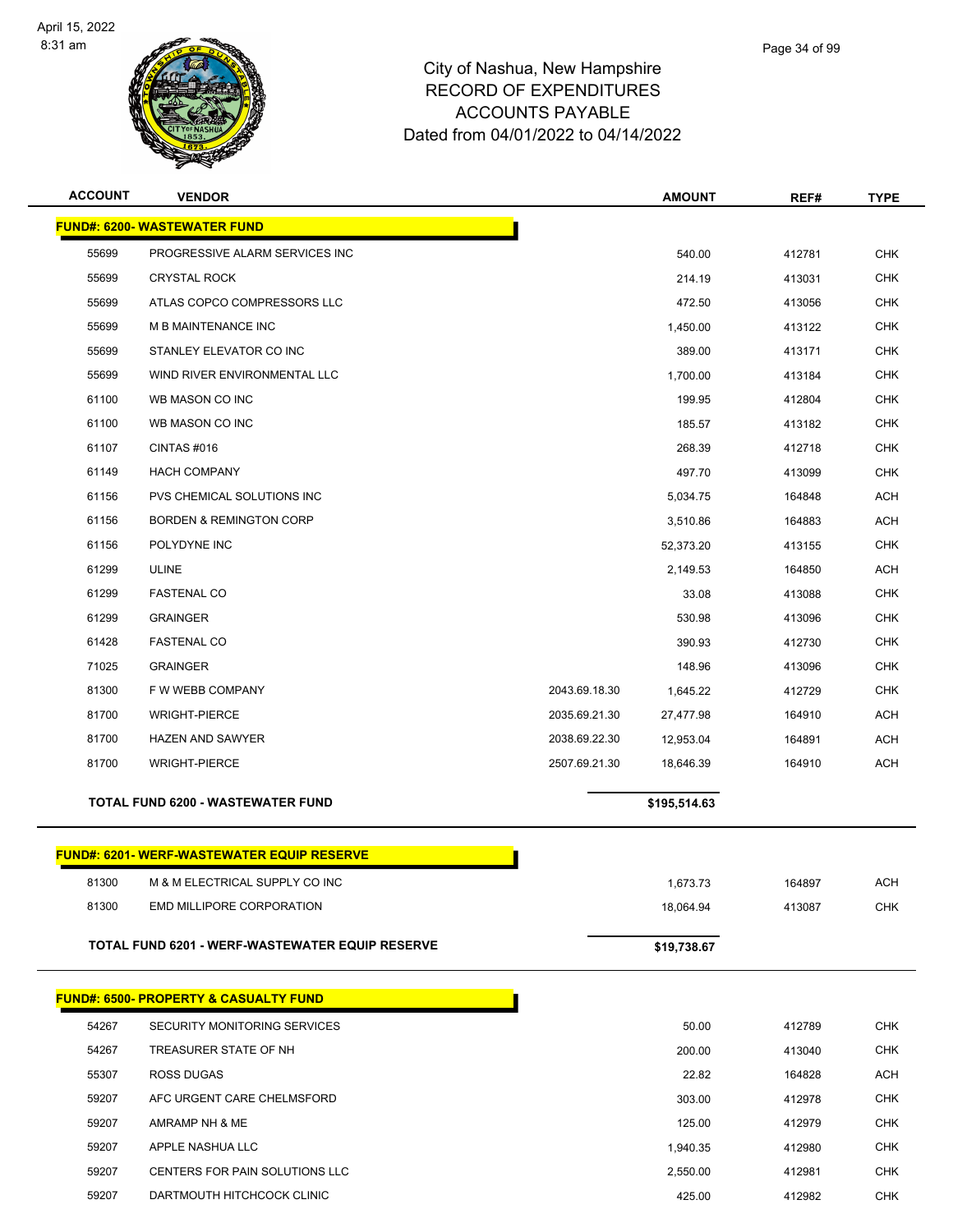

**FUND#: 6500- PROPERTY & CASUALTY FUND**

# City of Nashua, New Hampshire RECORD OF EXPENDITURES ACCOUNTS PAYABLE

|                | W                                                | Dated from 04/01/2022 to 04/14/2022 |        |             |  |
|----------------|--------------------------------------------------|-------------------------------------|--------|-------------|--|
| <b>ACCOUNT</b> | <b>VENDOR</b>                                    | <b>AMOUNT</b>                       | REF#   | <b>TYPE</b> |  |
|                | <u> IND#: 6500- PROPERTY &amp; CASUALTY FUND</u> |                                     |        |             |  |
| 59207          | FOUNDATION MEDICAL PARTNERS                      | 538.00                              | 412984 | <b>CHK</b>  |  |
| 59207          | INJURED WORKERS PHARMACY LLC                     | 2,288.65                            | 412986 | <b>CHK</b>  |  |
|                |                                                  |                                     |        |             |  |

| 59207 | INJURED WORKERS PHARMACY LLC        | 2,288.65  | 412986 | <b>CHK</b> |
|-------|-------------------------------------|-----------|--------|------------|
| 59207 | NASHUA RADIOLOGY PA                 | 55.00     | 412988 | <b>CHK</b> |
| 59207 | NH NEUROSPINE INSTITUTE             | 185.00    | 412989 | <b>CHK</b> |
| 59207 | PAIN SOLUTIONS PLLC                 | 2,150.00  | 412990 | <b>CHK</b> |
| 59207 | SO NH REGIONAL MEDICAL CENTER       | 1,088.50  | 412992 | <b>CHK</b> |
| 59207 | ST JOSEPH HOSPITAL                  | 735.00    | 412993 | <b>CHK</b> |
| 59207 | VRS DISABILITY MANAGEMENT           | 326.90    | 412994 | <b>CHK</b> |
| 59207 | ZYNEX MEDICAL INC                   | 831.96    | 412995 | <b>CHK</b> |
| 59207 | BOROFSKY AMODEO-VICKERY &           | 7,265.40  | 412997 | <b>CHK</b> |
| 59207 | <b>GERARD ROBICHAUD</b>             | 7,861.20  | 412998 | <b>CHK</b> |
| 59207 | <b>GERARD ROBICHAUD</b>             | 8,000.00  | 412999 | <b>CHK</b> |
| 59207 | <b>GERARD ROBICHAUD</b>             | 11,873.40 | 413000 | <b>CHK</b> |
| 59207 | FOUNDATION MEDICAL PARTNERS         | 2,344.44  | 413317 | <b>CHK</b> |
| 59207 | APPLE NASHUA LLC                    | 430.47    | 413318 | <b>CHK</b> |
| 59207 | <b>CONVENIENTMD LLC</b>             | 662.86    | 413319 | <b>CHK</b> |
| 59207 | FOUNDATION MEDICAL PARTNERS         | 500.00    | 413320 | <b>CHK</b> |
| 59207 | FOUR SEASONS ORTHOPEDIC CENTER      | 2,987.25  | 413321 | <b>CHK</b> |
| 59207 | <b>HEALTHLIFE PHARMACY SERVICES</b> | 15,256.74 | 413323 | <b>CHK</b> |
| 59207 | NASHUA RADIOLOGY PA                 | 80.00     | 413324 | <b>CHK</b> |
| 59207 | UNITY SURVEILLANCE &                | 2,893.40  | 413325 | <b>CHK</b> |
| 59207 | VRS DISABILITY MANAGEMENT           | 139.27    | 413326 | CHK        |
| 59250 | <b>ENVIROVANTAGE INC</b>            | 5,680.00  | 412983 | <b>CHK</b> |
| 59275 | ST JOSEPH HOSPITAL                  | 6.50      | 412977 | <b>CHK</b> |
| 59275 | GOTMAN, SCHULTHESS & STEERE PA      | 304.00    | 412985 | <b>CHK</b> |
| 59275 | NASHUA EYE ASSOC PA                 | 15.00     | 412987 | <b>CHK</b> |
| 59275 | RADICAL AUTO COLLISION              | 650.00    | 412991 | <b>CHK</b> |
| 59275 | <b>GRAPPONE AUTOMOTIVE GROUP</b>    | 881.78    | 413322 | <b>CHK</b> |
|       |                                     |           |        |            |

| <b>TOTAL FUND 6500 - PROPERTY &amp; CASUALTY FUND</b> | \$81.646.89 |
|-------------------------------------------------------|-------------|
|                                                       |             |

|       | FUND#: 6600- BENEFITS SELF INSURANCE FUND_ |             |        |
|-------|--------------------------------------------|-------------|--------|
| 21500 | <b>ITT HARTFORD</b>                        | 37.924.97   | 164796 |
| 21503 | <b>ITT HARTFORD</b>                        | 9,418.67    | 164796 |
| 21504 | <b>ITT HARTFORD</b>                        | 3.113.06    | 164796 |
| 21516 | BOSTON MUTUAL LIFE INSURANCE               | 3,942.92    | 164822 |
| 21520 | COLONIAL LIFE AND ACCIDENT INS             | 1,434.81    | 164799 |
| 21520 | COLONIAL LIFE AND ACCIDENT INS             | 900.67      | 164862 |
| 45676 | ANTHEM BCBS OF NE                          | (65,743.80) | 164792 |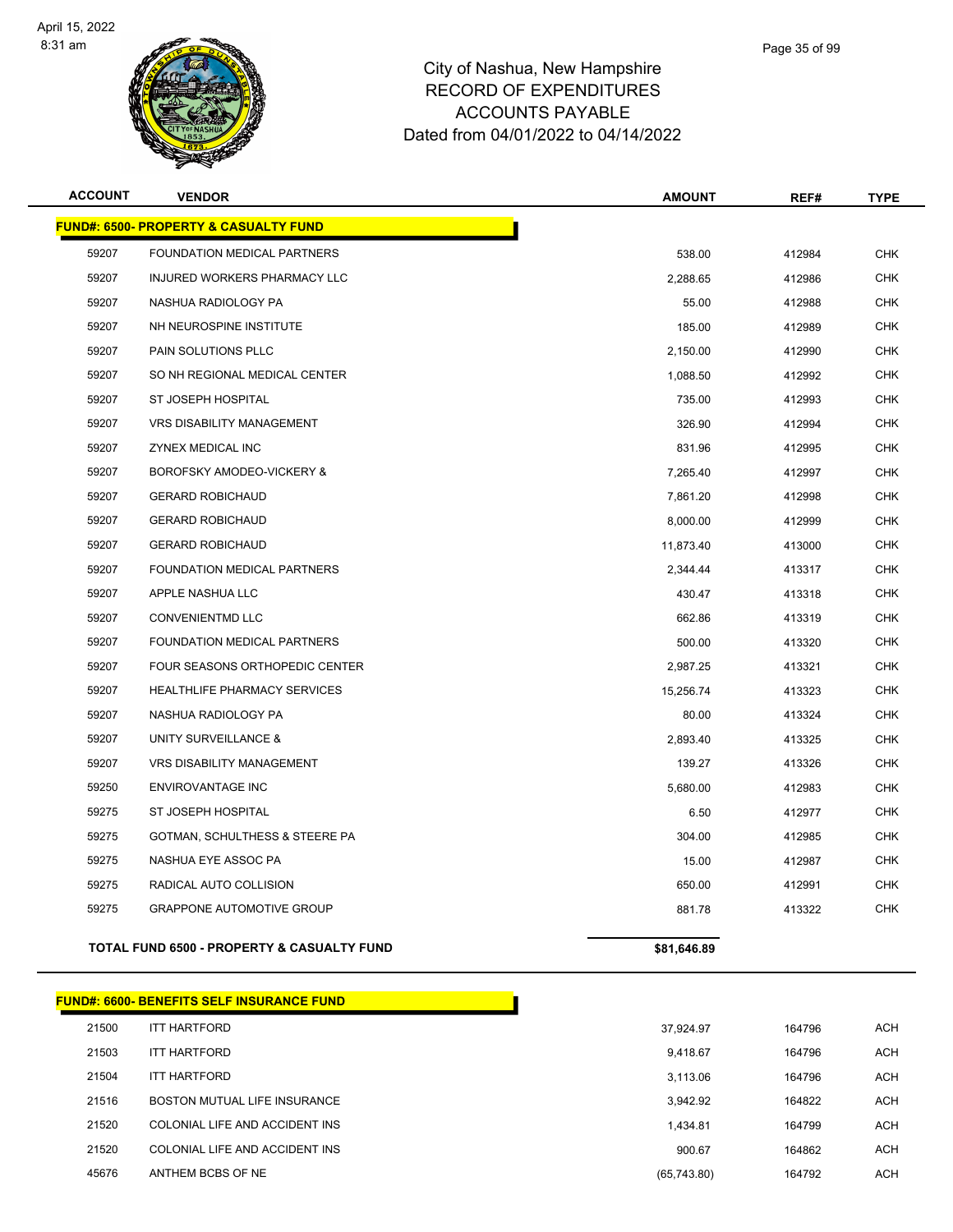

| <b>ACCOUNT</b><br><b>VENDOR</b>                    |                                                         | <b>AMOUNT</b>  | REF#   | <b>TYPE</b> |
|----------------------------------------------------|---------------------------------------------------------|----------------|--------|-------------|
| <b>FUND#: 6600- BENEFITS SELF INSURANCE FUND</b>   |                                                         |                |        |             |
| 52809<br>PROMOTIONS NOW                            |                                                         | 1,763.65       | 413157 | <b>CHK</b>  |
| 53452<br><b>LEDDY GROUP</b>                        |                                                         | 367.20         | 164836 | <b>ACH</b>  |
| 59500                                              | NORTHEAST DELTA DENTAL                                  | 24,368.95      | 164797 | <b>ACH</b>  |
| 59507<br>ANTHEM BCBS OF NE                         |                                                         | 426,840.86     | 164792 | <b>ACH</b>  |
| 59507<br>ANTHEM BCBS OF NE                         |                                                         | 634,680.40     | 164792 | <b>ACH</b>  |
| 59507<br>ANTHEM BCBS OF NE                         |                                                         | 16,595.67      | 164792 | <b>ACH</b>  |
| 59525                                              | NORTHEAST DELTA DENTAL                                  | 134,638.73     | 164797 | <b>ACH</b>  |
| 59600<br>MDX MEDICAL INC                           |                                                         | 4,309.79       | 164903 | <b>ACH</b>  |
| 61100<br>WB MASON CO INC                           |                                                         | 95.95          | 413182 | <b>CHK</b>  |
|                                                    | TOTAL FUND 6600 - BENEFITS SELF INSURANCE FUND          | \$1,234,652.50 |        |             |
| <b>FUND#: 7050- HOLMAN STADIUM IMPROVEMNTS ETF</b> |                                                         |                |        |             |
| 61299<br>UNITED SITE SERVICES                      |                                                         | 169.00         | 413178 | <b>CHK</b>  |
|                                                    | <b>TOTAL FUND 7050 - HOLMAN STADIUM IMPROVEMNTS ETF</b> | \$169.00       |        |             |
| <b>FUND#: 7052- MINE FALLS PARK ETF</b>            |                                                         |                |        |             |
| 54280<br>UNITED SITE SERVICES                      |                                                         | 238.00         | 413178 | <b>CHK</b>  |
| 61699<br><b>MUTT MITT</b>                          |                                                         | 2,099.20       | 413137 | <b>CHK</b>  |
| <b>TOTAL FUND 7052 - MINE FALLS PARK ETF</b>       |                                                         | \$2,337.20     |        |             |
| <b>FUND#: 7054- DAVID W. DEANE SKATEBOARD PARK</b> |                                                         |                |        |             |
| 54280<br>UNITED SITE SERVICES                      |                                                         | 119.00         | 413178 | <b>CHK</b>  |
|                                                    | TOTAL FUND 7054 - DAVID W. DEANE SKATEBOARD PARK        | \$119.00       |        |             |
| <b>FUND#: 7082- DOWNTOWN IMPROVEMENTS ETF</b>      |                                                         |                |        |             |
| 53142                                              | <b>ICON ARCHITECTURE INC</b>                            | 2,216.00       | 412747 | <b>CHK</b>  |
|                                                    | <b>TOTAL FUND 7082 - DOWNTOWN IMPROVEMENTS ETF</b>      | \$2,216.00     |        |             |
| <b>FUND#: 7506- ETF CONTRIB-WOODLAWN CEMETERY</b>  |                                                         |                |        |             |
| 61299<br><b>HARDY DORIC INC</b>                    |                                                         | 585.00         | 412742 | <b>CHK</b>  |
|                                                    | TOTAL FUND 7506 - ETF CONTRIB-WOODLAWN CEMETERY         | \$585.00       |        |             |
| <b>FUND#: 7563- SCHOOL ATHLETIC ETF</b>            |                                                         |                |        |             |
| 71999                                              | RESTAURANT SUPPLY LLC                                   | 4,240.00       | 413282 | <b>CHK</b>  |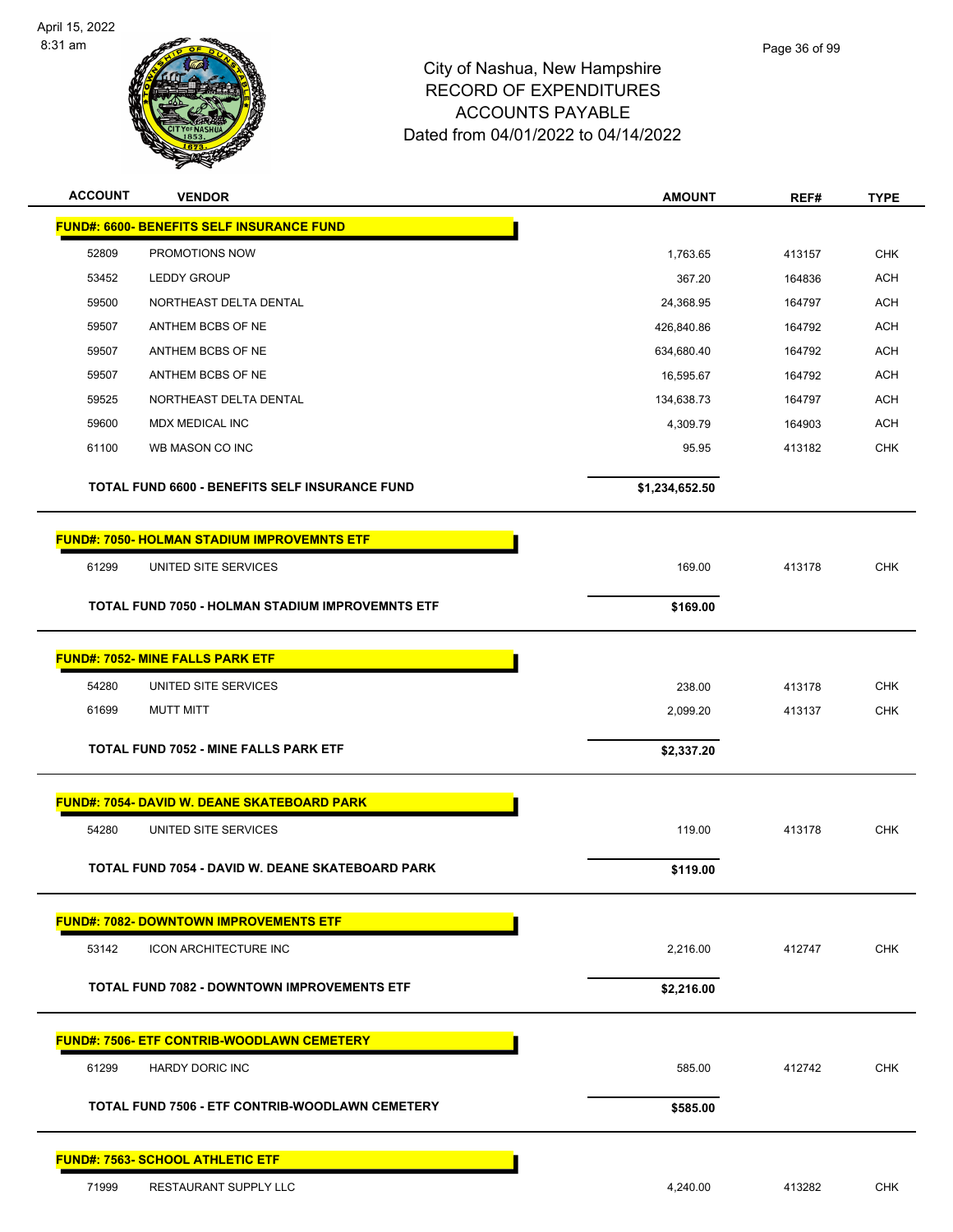### City of Nashua, New Hampshire RECORD OF EXPENDITURES ACCOUNTS PAYABLE Dated from 04/01/2022 to 04/14/2022

| <b>ACCOUNT</b> | <b>VENDOR</b>                                       | <b>AMOUNT</b> | REF#   | <b>TYPE</b> |
|----------------|-----------------------------------------------------|---------------|--------|-------------|
|                | <b>TOTAL FUND 7563 - SCHOOL ATHLETIC ETF</b>        | \$4,240.00    |        |             |
|                | <b>FUND#: 7565- SCHOOL RELATED PROGRAMS-ETF</b>     |               |        |             |
| 55699          | <b>DAVE &amp; BUSTER'S</b>                          | 562.96        | 412853 | <b>CHK</b>  |
| 61135          | <b>KT CLEANERS</b>                                  | 891.95        | 412897 | <b>CHK</b>  |
| 61135          | WB MASON CO INC                                     | 69.52         | 412958 | <b>CHK</b>  |
|                | TOTAL FUND 7565 - SCHOOL RELATED PROGRAMS-ETF       | \$1,524.43    |        |             |
|                | <b>FUND#: 8063- LIBRARY-HENRY STEARNS FUND</b>      |               |        |             |
| 61807          | <b>INGRAM LIBRARY SERVICES LLC</b>                  | 16.40         | 164834 | <b>ACH</b>  |
| 61807          | <b>INGRAM LIBRARY SERVICES LLC</b>                  | 234.83        | 164894 | <b>ACH</b>  |
| 61807          | <b>BAKER &amp; TAYLOR</b>                           | 38.99         | 413061 | <b>CHK</b>  |
|                | <b>TOTAL FUND 8063 - LIBRARY-HENRY STEARNS FUND</b> | \$290.22      |        |             |
|                | <b>FUND#: 8200- BPW PENSION FUND</b>                |               |        |             |
| 53142          | <b>MCLANE MIDDLETON</b>                             | 4,869.00      | 164901 | <b>ACH</b>  |
|                | <b>TOTAL FUND 8200 - BPW PENSION FUND</b>           | \$4,869.00    |        |             |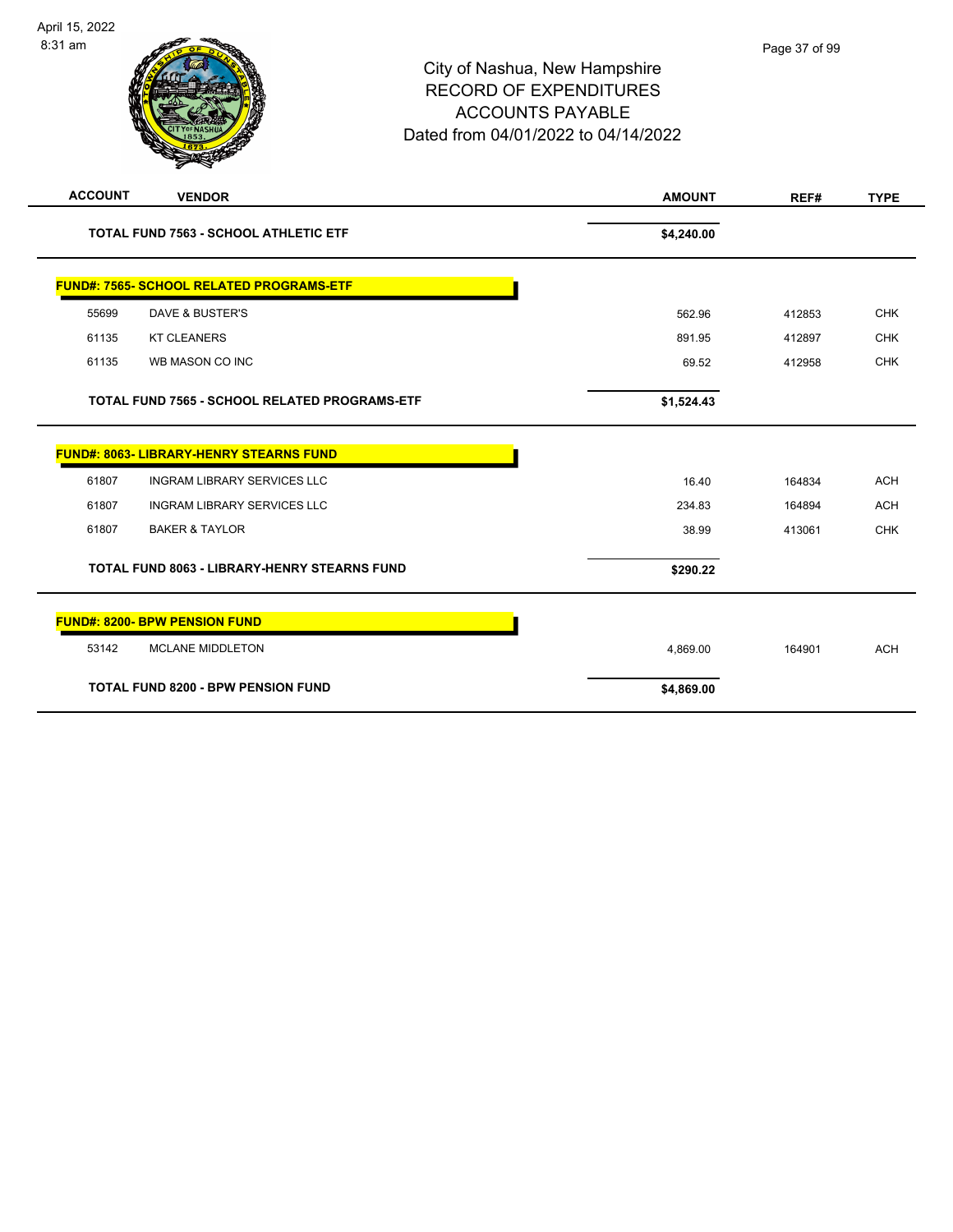

# City of Nashua, New Hampshire RECORD OF EXPENDITURES ACCOUNTS PAYABLE Dated from 04/01/2022 to 04/14/2022

| ACCOUNT | <b>VENDOR</b> |                                      | <b>AMOUNT</b><br>REF# | <b>TYPE</b> |
|---------|---------------|--------------------------------------|-----------------------|-------------|
|         |               | <b>SUMMARY BY FUND</b>               | <b>AMOUNT</b>         |             |
|         | 1000          | <b>GENERAL FUND</b>                  | 1,662,637.23          |             |
|         | 1010          | <b>GENERAL FUND PY ESCROWS</b>       | 35,299.87             |             |
|         | 1020          | <b>GENERAL FUND-PY ENCUMBRANCES</b>  | 19,905.07             |             |
|         | 2100          | <b>FOOD SERVICES FUND</b>            | 131,141.03            |             |
|         | 2207          | ADULT ED/CONTINUING ED               | 375.68                |             |
|         | 2252          | DAY CARE                             | 217.07                |             |
|         | 2503          | <b>PARKS &amp; REC PROGRAMS FUND</b> | 3,629.00              |             |
|         | 2504          | HOLMAN STADIUM EVENTS FUND           | 150.00                |             |
|         | 2505          | PEG ACCESS CHANNELS FUND             | 276.17                |             |
|         | 2506          | HUNT BLDG FACILITY RENTAL FUND       | 972.29                |             |
|         | 3035          | FEMA DISASTER ASSIST GRANTS          | 7,392.97              |             |
|         | 3050          | POLICE GRANTS FUND                   | 4,548.00              |             |
|         | 3068          | COMMUNITY SERVICES GRANTS FUND       | 50,341.06             |             |
|         | 3070          | COMMUNITY HEALTH GRANTS FUND         | 337.29                |             |
|         | 3090          | URBAN PROGRAM GRANTS FUND            | 133,931.67            |             |
|         | 3120          | TRANSIT GRANTS FUND                  | 12,197.73             |             |
|         | 3300          | LIBRARY GRANTS FUND                  | 1,115.83              |             |
|         | 3800          | <b>SCHOOL GRANTS FUND</b>            | 77,367.49             |             |
|         | 3810          | FOOD SERVICE GRANTS FUND             | 7,317.77              |             |
|         | 4020          | POLICE DRUG ENFORCEMENT FUND         | 3,200.00              |             |
|         | 4025          | DOJ DRUG FORFEITURE FUND             | 10,940.70             |             |
|         | 4035          | POLICE OVERTIME BILLING FUND         | 739.44                |             |
|         | 4053          | FIRE REGIONAL HAZMAT FUND            | 1,054.22              |             |
|         | 4085          | NASHUA RIVERWALK TIF DISTRICT        | 19,602.80             |             |
|         | 5000          | CAP PROJECTS-GEN GOVT BLDGS          | 3,650.00              |             |
|         | 5010          | CAP PROJECTS-INFO TECHNOLOGY         | 3,700.00              |             |
|         | 5050          | CAP PROJECTS-COMMUNICATIONS          | 1,011.00              |             |
|         | 5090          | CAPITAL PROJECTS-HYDROELECTRIC       | 280.00                |             |
|         | 5200          | CAPITAL PROJECTS-PUBLIC WORKS        | 30,118.47             |             |
|         | 5700          | CAP PROJECTS-BROAD ST PARKWAY        | 1,229.25              |             |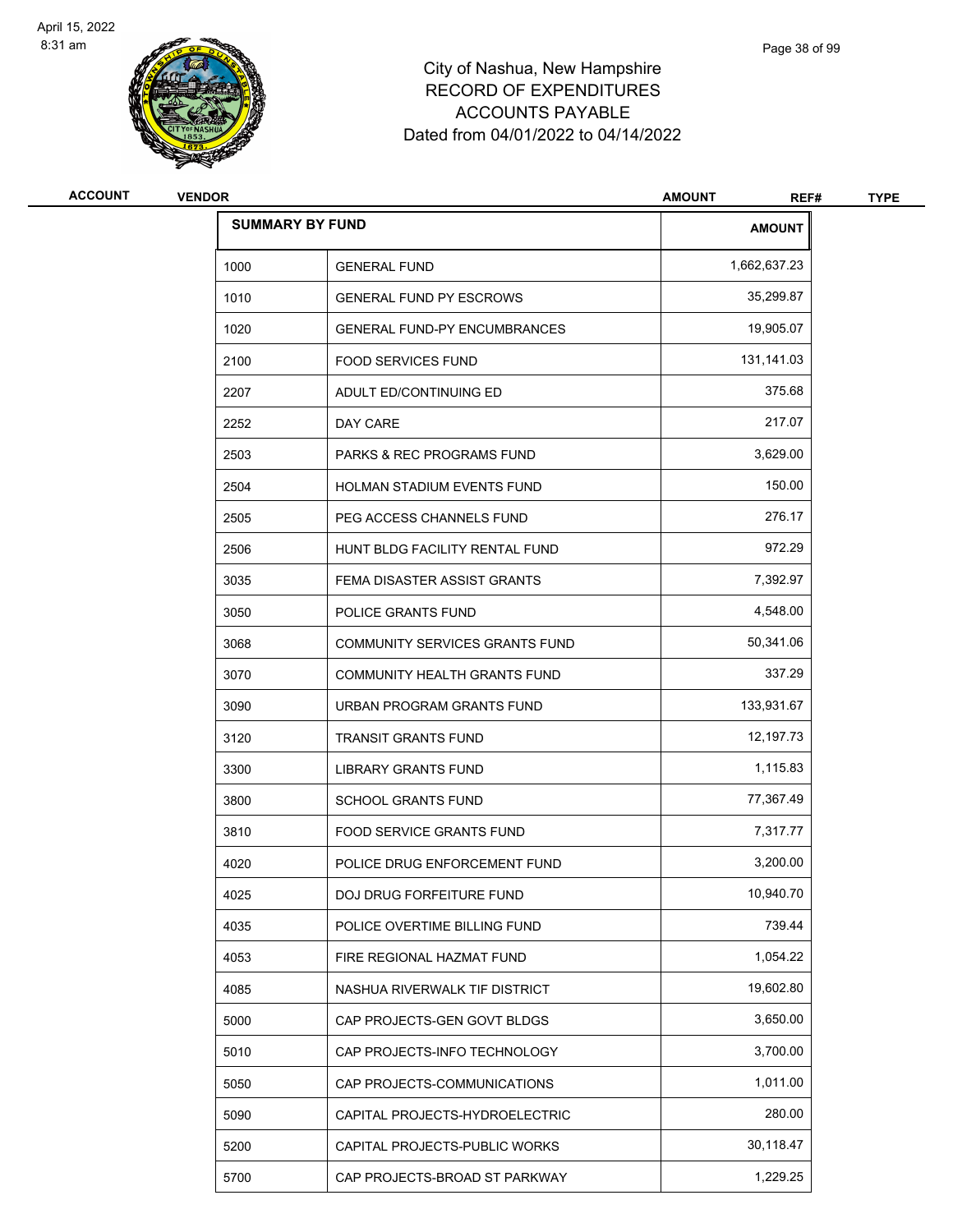

# City of Nashua, New Hampshire RECORD OF EXPENDITURES ACCOUNTS PAYABLE Dated from 04/01/2022 to 04/14/2022

| ACCOUNT | <b>VENDOR</b> | <b>AMOUNT</b><br>REF#                 |               |
|---------|---------------|---------------------------------------|---------------|
|         |               |                                       | <b>AMOUNT</b> |
|         | 5800          | SCHOOL CAPITAL PROJECTS FUND          | 1,884,365.21  |
|         | 6000          | <b>SOLID WASTE FUND</b>               | 531,877.73    |
|         | 6200          | <b>WASTEWATER FUND</b>                | 195,514.63    |
|         | 6201          | WERF-WASTEWATER EQUIP RESERVE         | 19,738.67     |
|         | 6500          | PROPERTY & CASUALTY FUND              | 81,646.89     |
|         | 6600          | BENEFITS SELF INSURANCE FUND          | 1,234,652.50  |
|         | 7050          | <b>HOLMAN STADIUM IMPROVEMNTS ETF</b> | 169.00        |
|         | 7052          | MINE FALLS PARK ETF                   | 2,337.20      |
|         | 7054          | DAVID W. DEANE SKATEBOARD PARK        | 119.00        |
|         | 7082          | DOWNTOWN IMPROVEMENTS ETF             | 2,216.00      |
|         | 7506          | ETF CONTRIB-WOODLAWN CEMETERY         | 585.00        |
|         | 7563          | <b>SCHOOL ATHLETIC ETF</b>            | 4,240.00      |
|         | 7565          | <b>SCHOOL RELATED PROGRAMS-ETF</b>    | 1,524.43      |
|         | 8063          | <b>LIBRARY-HENRY STEARNS FUND</b>     | 290.22        |
|         | 8200          | <b>BPW PENSION FUND</b>               | 4,869.00      |
|         | <b>TOTAL:</b> |                                       | 6,188,824.58  |
|         |               |                                       |               |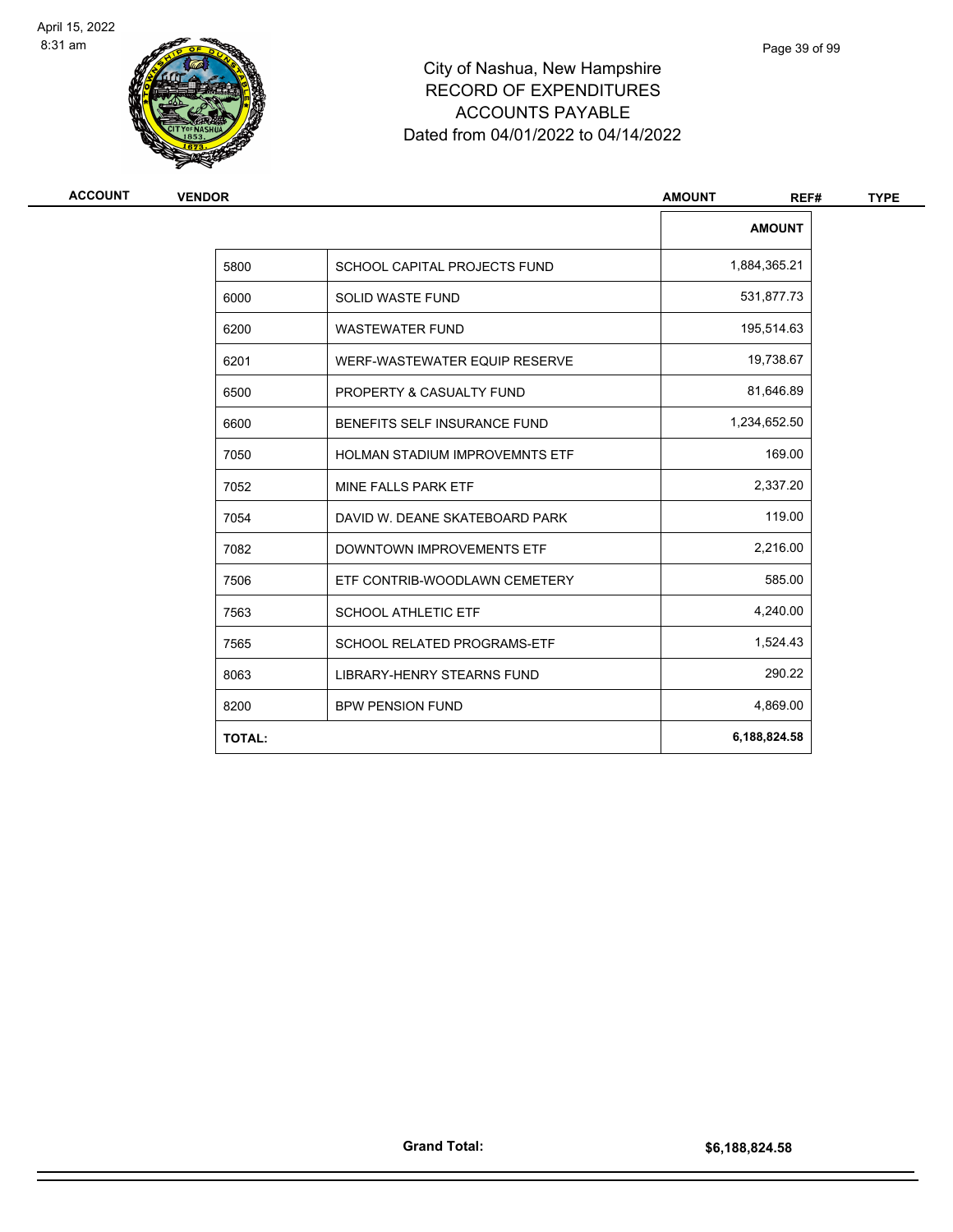

Page 40 of 99

| <b>PAY DATE</b>                   | <b>ACCOUNT</b>                       | <b>DESCRIPTION</b>                           | <b>AMOUNT</b> |
|-----------------------------------|--------------------------------------|----------------------------------------------|---------------|
| <b>FUND#: 1000 - GENERAL FUND</b> |                                      |                                              |               |
|                                   |                                      |                                              |               |
| 101<br><b>MAYOR</b>               |                                      |                                              |               |
| 4/7/22                            | 51100                                | COMMUNICATIONS & SPECIAL PRJ COORDINATOR     | 1,008.35      |
| 4/14/22                           | 51100                                | COMMUNICATIONS & SPECIAL PRJ COORDINATOR     | 1,008.35      |
| 4/7/22                            | 51100                                | CONSTITUENT SERVICES COORDINATOR             | 1,090.70      |
| 4/14/22                           | 51100                                | CONSTITUENT SERVICES COORDINATOR             | 1,090.70      |
| 4/7/22                            | 51100                                | POLICY & LEGISLATIVE AFFAIRS COORDINATOR     | 1,008.35      |
| 4/14/22                           | 51100                                | POLICY & LEGISLATIVE AFFAIRS COORDINATOR     | 1,008.35      |
| 4/7/22                            | 51100                                | STRATEGIC INITIATIVES ANALYST                | 1,227.05      |
| 4/14/22                           | 51100                                | STRATEGIC INITIATIVES ANALYST                | 1,227.05      |
| 4/7/22                            | 51500                                | <b>MAYOR</b>                                 | 2,374.00      |
| 4/14/22                           | 51500                                | <b>MAYOR</b>                                 | 2,374.00      |
| <b>TOTAL 101 - MAYOR</b>          |                                      |                                              | \$13,416.90   |
| 102                               | <b>BOARD OF ALDERMEN</b>             |                                              |               |
| 4/7/22                            | 51100                                | LEGISLATIVE AFFAIRS MANAGER                  | 1,769.70      |
| 4/14/22                           | 51100                                | LEGISLATIVE AFFAIRS MANAGER                  | 1.769.70      |
| 4/7/22                            | 51100                                | RESOURCE COORDINATOR                         | 311.64        |
| 4/14/22                           | 51100                                | <b>RESOURCE COORDINATOR</b>                  | 242.39        |
|                                   | <b>TOTAL 102 - BOARD OF ALDERMEN</b> |                                              | \$4,093.43    |
| 103<br><b>LEGAL</b>               |                                      |                                              |               |
| 4/7/22                            | 51100                                | <b>CORPORATION COUNSEL</b>                   | 2,760.80      |
| 4/14/22                           | 51100                                | <b>CORPORATION COUNSEL</b>                   | 2,760.80      |
| 4/7/22                            | 51100                                | DEPUTY CORPORATION COUNSEL                   | 4,773.45      |
| 4/14/22                           | 51100                                | DEPUTY CORPORATION COUNSEL                   | 4,773.45      |
| 4/7/22                            | 51100                                | <b>LEGAL ASSISTANT</b>                       | 2,221.70      |
| 4/14/22                           | 51100                                | <b>LEGAL ASSISTANT</b>                       | 2,221.69      |
| 4/7/22                            | 51100                                | RIGHT TO KNOW COORDINATOR                    | 1,607.00      |
| 4/14/22                           | 51100                                | RIGHT TO KNOW COORDINATOR                    | 1,607.00      |
| <b>TOTAL 103 - LEGAL</b>          |                                      |                                              | \$22,725.89   |
| 106                               | <b>ADMINISTRATIVE SERVICES</b>       |                                              |               |
| 4/7/22                            | 51100                                | ADMINISTRATIVE SERVICES DIRECTOR             | 1,928.45      |
| 4/14/22                           | 51100                                | ADMINISTRATIVE SERVICES DIRECTOR             | 1,928.45      |
| 4/7/22                            | 51100                                | ADMINISTRATIVE SERVICES OFFICE ADMINISTRATOR | 1,573.05      |
| 4/14/22                           | 51100                                | ADMINISTRATIVE SERVICES OFFICE ADMINISTRATOR | 1,573.05      |
| 4/7/22                            | 51100                                | <b>GRANT WRITER</b>                          | 737.40        |
| 4/14/22                           | 51100                                | <b>GRANT WRITER</b>                          | 737.40        |
|                                   |                                      |                                              | \$8,477.80    |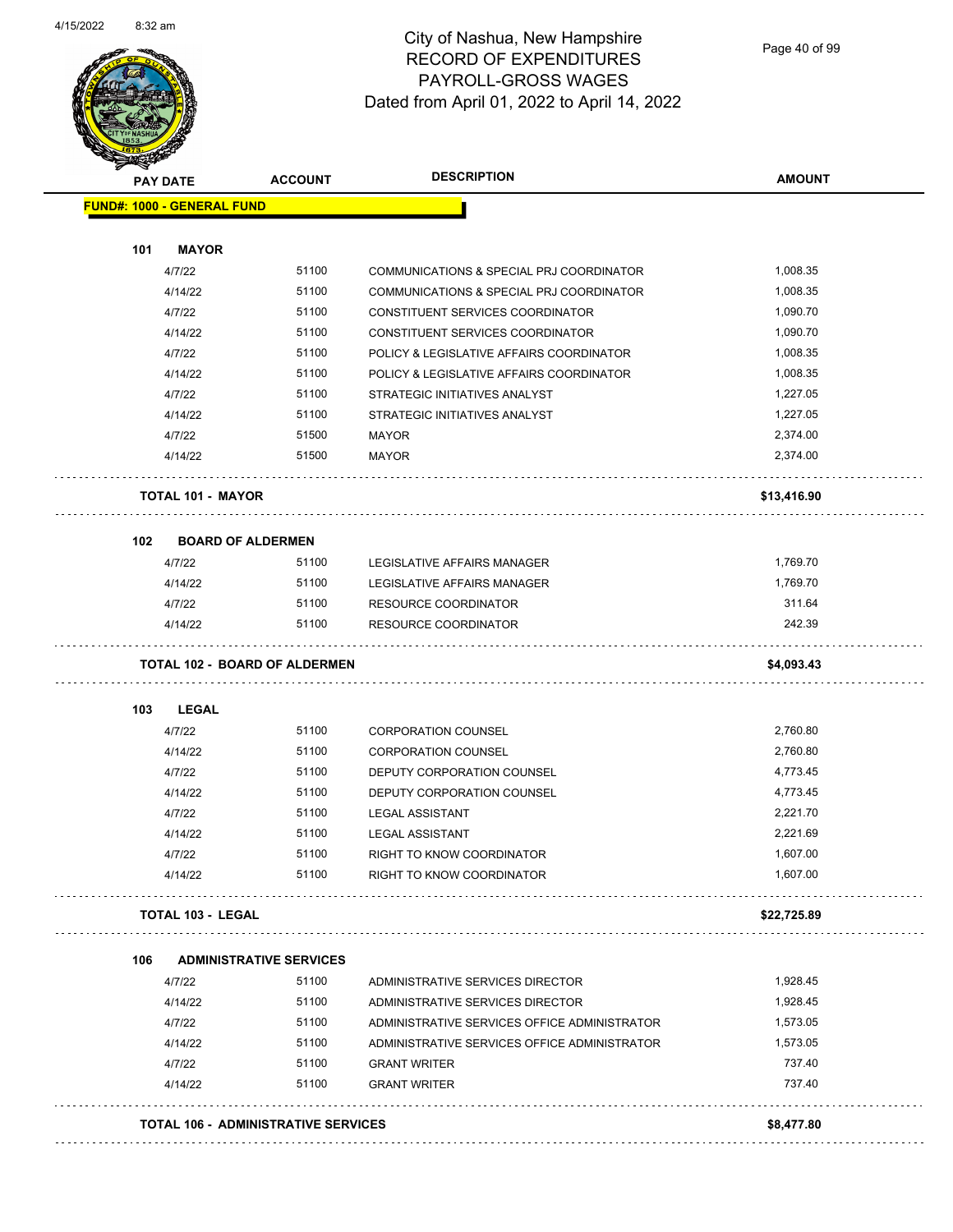

Page 41 of 99

| <b>PAY DATE</b>                   | <b>ACCOUNT</b>                       | <b>DESCRIPTION</b>            | <b>AMOUNT</b> |
|-----------------------------------|--------------------------------------|-------------------------------|---------------|
| <b>FUND#: 1000 - GENERAL FUND</b> |                                      |                               |               |
| <b>CITY CLERK</b><br>107          |                                      |                               |               |
| 4/7/22                            | 51100                                | <b>CITY CLERK</b>             | 2,045.05      |
| 4/14/22                           | 51100                                | <b>CITY CLERK</b>             | 2,045.05      |
| 4/7/22                            | 51100                                | <b>CLERK VITAL RECORDS II</b> | 692.55        |
| 4/14/22                           | 51100                                | <b>CLERK VITAL RECORDS II</b> | 692.55        |
| 4/7/22                            | 51100                                | DEPUTY CITY CLERK             | 1,165.25      |
| 4/14/22                           | 51100                                | DEPUTY CITY CLERK             | 1,165.25      |
| 4/7/22                            | 51100                                | VITAL RECORDS CLERK III       | 1,441.04      |
| 4/14/22                           | 51100                                | VITAL RECORDS CLERK III       | 1,441.04      |
| 4/7/22                            | 51300                                | VITAL RECORDS CLERK III       | 175.62        |
| 4/14/22                           | 51300                                | VITAL RECORDS CLERK III       | 162.12        |
| <b>TOTAL 107 - CITY CLERK</b>     |                                      |                               | \$11,025.52   |
| 108                               | <b>ENERGY MANAGEMENT</b>             |                               |               |
| 4/7/22                            | 51100                                | <b>ENERGY MANAGER</b>         | 1,573.05      |
| 4/14/22                           | 51100                                | <b>ENERGY MANAGER</b>         | 1,573.05      |
|                                   | <b>TOTAL 108 - ENERGY MANAGEMENT</b> |                               | \$3,146.10    |
| 111                               | <b>HUMAN RESOURCES</b>               |                               |               |
| 4/7/22                            | 51100                                | HR SPECIALIST                 | 969.50        |
| 4/14/22                           | 51100                                | HR SPECIALIST                 | 969.50        |
| 4/7/22                            | 51100                                | HRIS & PAYROLL ANALYST        | 1,398.25      |
| 4/14/22                           | 51100                                | HRIS & PAYROLL ANALYST        | 1,398.25      |
| 4/7/22                            | 51100                                | HUMAN RESOURCES MANAGER       | 1,512.50      |
| 4/14/22                           | 51100                                | HUMAN RESOURCES MANAGER       | 1,512.50      |
| 4/7/22                            | 51100                                | PAYROLL ANALYST               | 1,181.60      |
| 4/14/22                           | 51100                                | PAYROLL ANALYST               | 1,181.60      |
| 4/7/22                            | 51100                                | PAYROLL MANAGER               | 1,738.30      |
| 4/14/22                           | 51100                                | PAYROLL MANAGER               | 1,738.30      |
| 4/7/22                            | 51100                                | PAYROLL SUPERVISOR            | 1,417.96      |
| 4/14/22                           | 51100                                | PAYROLL SUPERVISOR            | 1,417.96      |
| 4/7/22                            | 51200                                | ADMINISTRATIVE ASSISTANT I    | 563.83        |
| 4/14/22                           | 51200                                | ADMINISTRATIVE ASSISTANT I    | 559.21        |
| 4/7/22                            | 51300                                | HR SPECIALIST                 | 18.18         |
| 4/14/22                           | 51300                                | HR SPECIALIST                 | 36.36         |
| 4/14/22                           | 51300                                | PAYROLL ANALYST               | 11.07         |
| 4/7/22                            | 51300                                | PAYROLL SUPERVISOR            | 265.86        |
| 4/14/22                           | 51300                                | PAYROLL SUPERVISOR            | 93.06         |
|                                   |                                      |                               |               |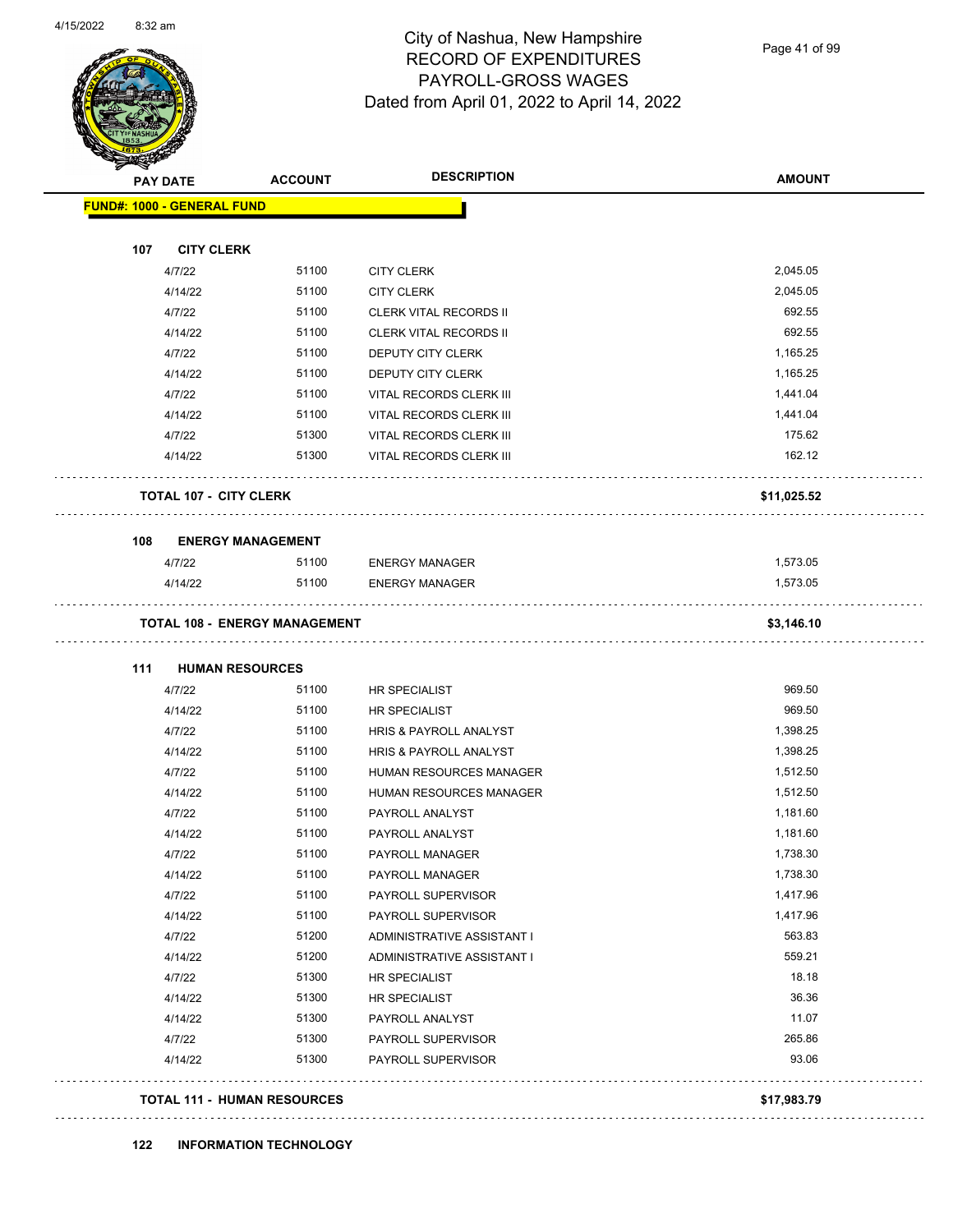

| <b>PAY DATE</b>                           | <b>ACCOUNT</b>                | <b>DESCRIPTION</b>                       | <b>AMOUNT</b> |
|-------------------------------------------|-------------------------------|------------------------------------------|---------------|
| <b>FUND#: 1000 - GENERAL FUND</b>         |                               |                                          |               |
|                                           |                               |                                          |               |
| 122                                       | <b>INFORMATION TECHNOLOGY</b> |                                          |               |
| 4/7/22                                    | 51100                         | ADMIN ASSISTANT III                      | 871.25        |
| 4/14/22                                   | 51100                         | ADMIN ASSISTANT III                      | 871.25        |
| 4/7/22                                    | 51100                         | <b>DEPUTY DIRECTOR IT</b>                | 2,515.40      |
| 4/14/22                                   | 51100                         | DEPUTY DIRECTOR IT                       | 2,515.40      |
| 4/7/22                                    | 51100                         | ENTERPRISE DBA/SYSTEM ANALYST            | 1,615.85      |
| 4/14/22                                   | 51100                         | ENTERPRISE DBA/SYSTEM ANALYST            | 1,615.85      |
| 4/7/22                                    | 51100                         | ENTERPRISE SYS ADMINISTRATOR             | 1,840.55      |
| 4/14/22                                   | 51100                         | ENTERPRISE SYS ADMINISTRATOR             | 1,840.55      |
| 4/7/22                                    | 51100                         | IT APPLICATIONS ANALYST                  | 3,007.90      |
| 4/14/22                                   | 51100                         | IT APPLICATIONS ANALYST                  | 3,007.90      |
| 4/7/22                                    | 51100                         | IT INFRASTRUCTURE ANALYST                | 1,401.90      |
| 4/14/22                                   | 51100                         | IT INFRASTRUCTURE ANALYST                | 1,401.90      |
| 4/7/22                                    | 51100                         | IT MANAGER, INFRASTRUCTURE               | 1,738.30      |
| 4/14/22                                   | 51100                         | IT MANAGER, INFRASTRUCTURE               | 1,738.30      |
| 4/7/22                                    | 51100                         | IT MANAGER, PROJECT/DEVELOPMENT SERVICES | 1,840.55      |
| 4/14/22                                   | 51100                         | IT MANAGER, PROJECT/DEVELOPMENT SERVICES | 1,840.55      |
| 4/7/22                                    | 51100                         | TECHNICAL SPEC II NET SUPPORT            | 2,383.75      |
| 4/14/22                                   | 51100                         | TECHNICAL SPEC II NET SUPPORT            | 2,383.75      |
| 4/7/22                                    | 51100                         | WEB ADMINISTRATOR/GRAPHIC DESINGER       | 1,033.40      |
| 4/14/22                                   | 51100                         | WEB ADMINISTRATOR/GRAPHIC DESINGER       | 1,033.40      |
| 4/14/22                                   | 51300                         | TECHNICAL SPEC II NET SUPPORT            | 19.61         |
| <b>TOTAL 122 - INFORMATION TECHNOLOGY</b> |                               |                                          | \$36,517.31   |
| 126<br><b>FINANCIAL SERVICES</b>          |                               |                                          |               |
| 4/7/22                                    | 51100                         | <b>ACCOUNTANT</b>                        | 1,116.25      |
| 4/14/22                                   | 51100                         | <b>ACCOUNTANT</b>                        | 1,116.25      |
| 4/7/22                                    | 51100                         | ACCOUNTS PAYABLE COORDINATOR             | 2,482.42      |
| 4/14/22                                   | 51100                         | ACCOUNTS PAYABLE COORDINATOR             | 2,482.39      |
| 4/7/22                                    | 51100                         | ACCOUNTS PAYABLE SUPV                    | 1,227.05      |
| 4/14/22                                   | 51100                         | ACCOUNTS PAYABLE SUPV                    | 1,227.05      |
| 4/7/22                                    | 51100                         | CFO/TREASURER/TAX COLLECTOR              | 2,760.80      |
| 4/14/22                                   | 51100                         | CFO/TREASURER/TAX COLLECTOR              | 2,760.80      |
| 4/7/22                                    | 51100                         | <b>COMPTROLLER</b>                       | 1,565.15      |
| 4/14/22                                   | 51100                         | <b>COMPTROLLER</b>                       | 1,565.15      |
| 4/7/22                                    | 51100                         | DEP TREASURER TAX COLLECTOR              | 1,191.10      |
| 4/14/22                                   | 51100                         | DEP TREASURER TAX COLLECTOR              | 1,191.10      |
| 4/7/22                                    | 51100                         | <b>MVR CLERK I</b>                       | 499.90        |
| 4/14/22                                   | 51100                         | <b>MVR CLERK I</b>                       | 491.58        |
| 4/7/22                                    | 51100                         | MVR CLERK II                             | 1,385.10      |
| 4/14/22                                   | 51100                         | MVR CLERK II                             | 1,385.10      |
| 4/7/22                                    | 51100                         | MVR CLERK III                            | 1,666.55      |
| 4/14/22                                   | 51100                         | MVR CLERK III                            | 1,666.55      |
| 4/7/22                                    | 51100                         | ORDINANCE VIOLATIONS COORDINATOR         | 556.30        |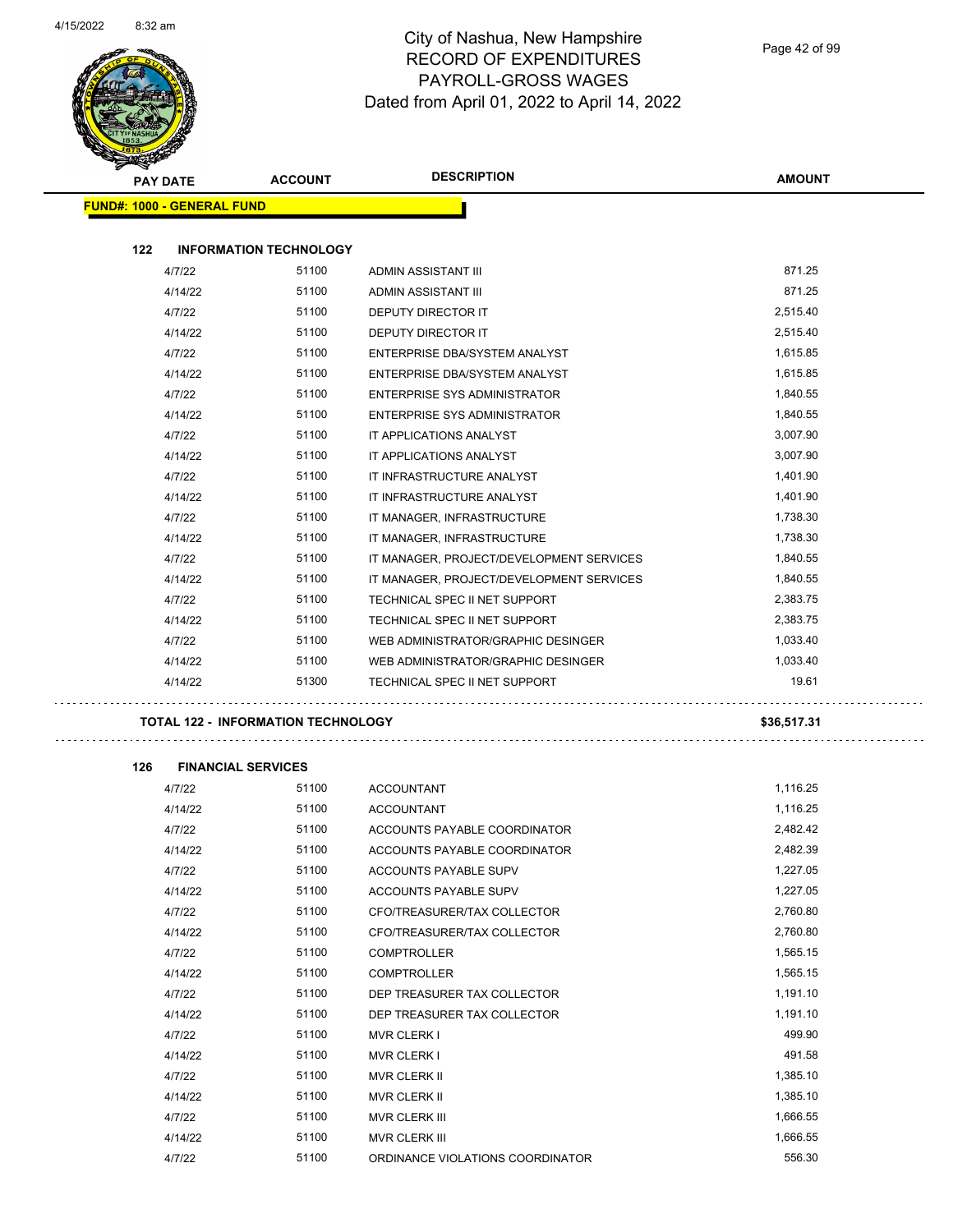

Page 43 of 99

| <b>PAY DATE</b> |                                       | <b>ACCOUNT</b> | <b>DESCRIPTION</b>                          | <b>AMOUNT</b> |
|-----------------|---------------------------------------|----------------|---------------------------------------------|---------------|
|                 | <b>FUND#: 1000 - GENERAL FUND</b>     |                |                                             |               |
| 126             | <b>FINANCIAL SERVICES</b>             |                |                                             |               |
|                 | 4/14/22                               | 51100          | ORDINANCE VIOLATIONS COORDINATOR            | 556.30        |
|                 | 4/7/22                                | 51100          | RESOURCE COORDINATOR                        | 380.89        |
|                 | 4/14/22                               | 51100          | RESOURCE COORDINATOR                        | 450.14        |
|                 | 4/7/22                                | 51100          | REVENUE ACCOUNTS SPEC                       | 943.70        |
|                 | 4/14/22                               | 51100          | REVENUE ACCOUNTS SPEC                       | 943.70        |
|                 | 4/7/22                                | 51100          | REVENUE COORDINATOR                         | 1,159.70      |
|                 | 4/14/22                               | 51100          | REVENUE COORDINATOR                         | 1,159.70      |
|                 | 4/7/22                                | 51100          | SENIOR FINANCE MANAGER                      | 1,966.30      |
|                 | 4/14/22                               | 51100          | <b>SENIOR FINANCE MANAGER</b>               | 1,966.30      |
|                 | 4/7/22                                | 51100          | SENIOR MANAGER DPW FINANCE & ADMINISTRATION | 983.10        |
|                 | 4/14/22                               | 51100          | SENIOR MANAGER DPW FINANCE & ADMINISTRATION | 983.10        |
|                 | 4/7/22                                | 51100          | SUPV VEHICLE REGISTRATION                   | 1,329.30      |
|                 | 4/14/22                               | 51100          | SUPV VEHICLE REGISTRATION                   | 1,329.30      |
|                 | 4/7/22                                | 51100          | <b>TREASURY MANAGEMENT OFFICER</b>          | 1,966.30      |
|                 | 4/14/22                               | 51100          | TREASURY MANAGEMENT OFFICER                 | 1,966.30      |
|                 | 4/7/22                                | 51100          | TRUST ACCOUNTANT                            | 1,117.90      |
|                 | 4/14/22                               | 51100          | TRUST ACCOUNTANT                            | 1,117.90      |
|                 | 4/7/22                                | 51200          | <b>ACCOUNTING TEMP</b>                      | 307.50        |
|                 | 4/14/22                               | 51200          | <b>ACCOUNTING TEMP</b>                      | 265.00        |
|                 | 4/7/22                                | 51300          | MVR CLERK III                               | 15.62         |
|                 | 4/14/22                               | 51300          | MVR CLERK III                               | 23.61         |
|                 | 4/14/22                               | 51400          | <b>FINANCIAL SERVICE TEMP</b>               | 371.25        |
|                 | <b>TOTAL 126 - FINANCIAL SERVICES</b> |                |                                             | \$49,639.50   |
| 129             | <b>CITY BUILDINGS</b>                 |                |                                             |               |
|                 | 4/7/22                                | 51100          | <b>BUILDING MANAGER</b>                     | 1,461.05      |
|                 | 4/14/22                               | 51100          | <b>BUILDING MANAGER</b>                     | 1,461.05      |
|                 | 4/7/22                                | 51100          | <b>CUSTODIAN I</b>                          | 1,703.94      |
|                 | 4/14/22                               | 51100          | <b>CUSTODIAN I</b>                          | 1,656.35      |
|                 | 4/7/22                                | 51100          | MAINTENANCE SPEC                            | 1,465.10      |
|                 | 4/14/22                               | 51100          | MAINTENANCE SPEC                            | 1,465.10      |
|                 | <b>TOTAL 129 - CITY BUILDINGS</b>     |                |                                             | \$9,212.59    |
|                 |                                       |                |                                             |               |
| 130             | <b>PURCHASING</b>                     |                |                                             |               |
|                 | 4/7/22                                | 51100          | PURCHASING AGENT I                          | 814.30        |
|                 | 4/14/22                               | 51100          | PURCHASING AGENT I                          | 814.30        |
|                 | 4/7/22                                | 51100          | PURCHASING AGENT II                         | 1,011.05      |
|                 | 4/14/22                               | 51100          | PURCHASING AGENT II                         | 1,011.05      |
|                 | 4/7/22                                | 51100          | PURCHASING MANAGER                          | 1,840.55      |
|                 | 4/14/22                               | 51100          | PURCHASING MANAGER                          | 1,840.55      |

4/7/22 51200 MESSENGER MAIL DISTRIBUTION CL 336.70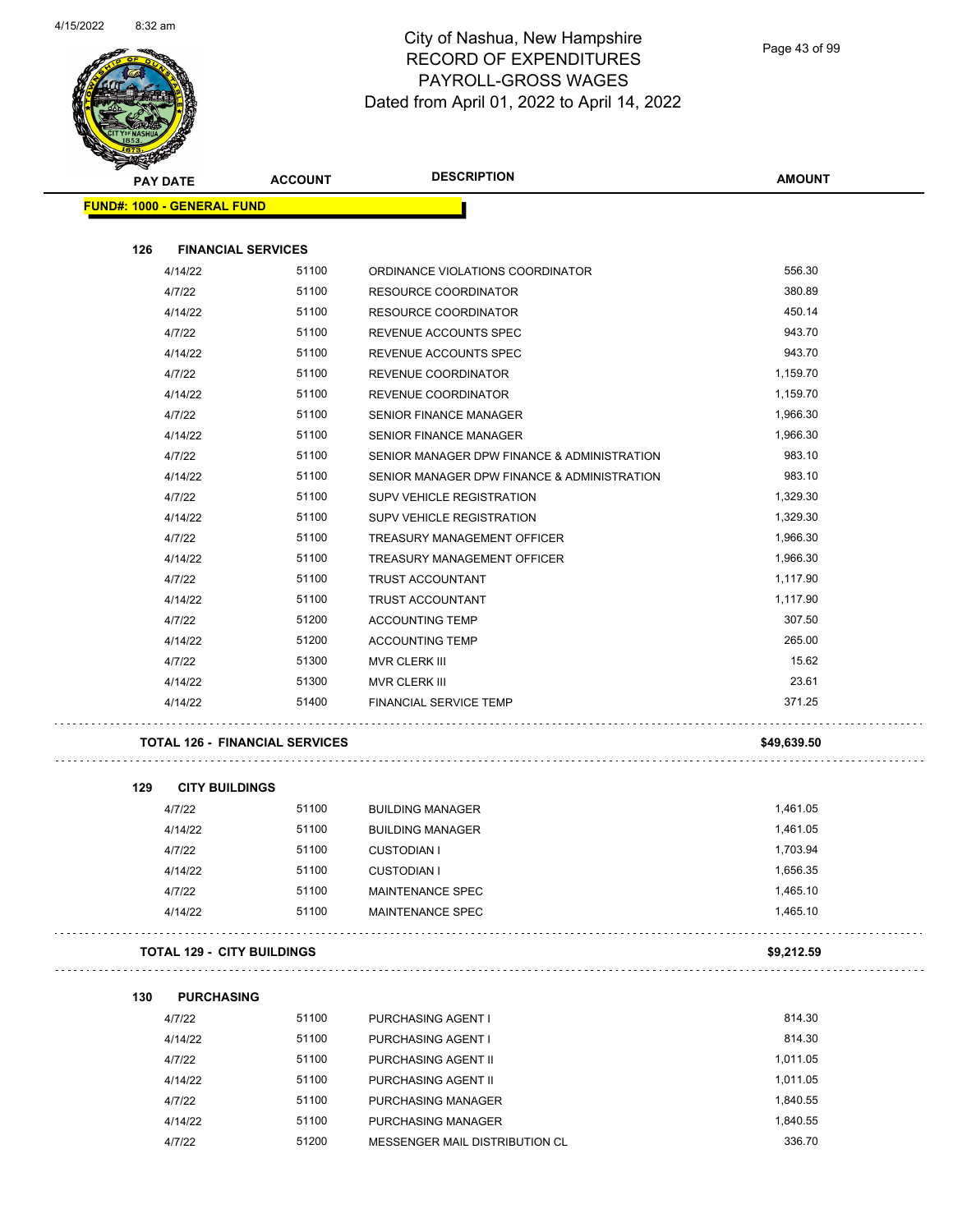

Page 44 of 99

|     | <b>PAY DATE</b>                   | <b>ACCOUNT</b> | <b>DESCRIPTION</b>             | <b>AMOUNT</b> |
|-----|-----------------------------------|----------------|--------------------------------|---------------|
|     | <b>FUND#: 1000 - GENERAL FUND</b> |                |                                |               |
| 130 | <b>PURCHASING</b>                 |                |                                |               |
|     | 4/14/22                           | 51200          | MESSENGER MAIL DISTRIBUTION CL | 336.70        |
|     | <b>TOTAL 130 - PURCHASING</b>     |                |                                | \$8,005.20    |
| 131 | <b>HUNT BUILDING</b>              |                |                                |               |
|     | 4/7/22                            |                | 51100 OED COORDINATOR          | 605.95        |
|     | 4/14/22                           | 51100          | OED COORDINATOR                | 605.94        |
|     |                                   |                |                                |               |
|     | <b>TOTAL 131 - HUNT BUILDING</b>  |                |                                | \$1,211.89    |
| 132 | <b>ASSESSING</b>                  |                |                                |               |
|     | 4/7/22                            | 51100          | ASSESSING ADMIN SPEC II CSR    | 809.71        |
|     | 4/14/22                           | 51100          | ASSESSING ADMIN SPEC II CSR    | 814.80        |
|     | 4/7/22                            | 51100          | ASSESSING ADMIN SPEC III CSR   | 1,208.30      |
|     | 4/14/22                           | 51100          | ASSESSING ADMIN SPEC III CSR   | 1,208.30      |
|     | 4/7/22                            | 51100          | ASSESSOR I                     | 1,062.80      |
|     | 4/14/22                           | 51100          | ASSESSOR I                     | 1,062.80      |
|     | 4/7/22                            | 51100          | ASSESSOR III                   | 2,646.75      |
|     | 4/14/22                           | 51100          | ASSESSOR III                   | 2,646.75      |
|     | 4/7/22                            | 51100          | <b>CHIEF ASSESSOR</b>          | 2,418.55      |
|     | 4/14/22                           | 51100          | <b>CHIEF ASSESSOR</b>          | 2,418.55      |
|     | 4/7/22                            | 51100          | DEPARTMENT COORDINATOR         | 899.60        |
|     | 4/14/22                           | 51100          | DEPARTMENT COORDINATOR         | 899.60        |
|     | <b>TOTAL 132 - ASSESSING</b>      |                |                                | \$18,096.51   |
| 134 | <b>GIS</b>                        |                |                                |               |
|     | 4/7/22                            | 51100          | <b>GIS TECHNICIAN II</b>       | 1,260.70      |
|     | 4/14/22                           | 51100          | <b>GIS TECHNICIAN II</b>       | 1,260.70      |
|     | <b>TOTAL 134 - GIS</b>            |                |                                | \$2,521.40    |
| 142 | <b>WOODLAWN CEMETERY</b>          |                |                                |               |
|     | 4/7/22                            | 51100          | <b>GROUNDSKEEPER CEMETERY</b>  | 1,533.80      |
|     | 4/14/22                           | 51100          | <b>GROUNDSKEEPER CEMETERY</b>  | 1,533.80      |
|     | 4/7/22                            | 51100          | SUBFOREMAN CEMETERY            | 971.40        |
|     | 4/14/22                           | 51100          | SUBFOREMAN CEMETERY            | 971.40        |
|     | 4/7/22                            | 51100          | SUPERINTENDENT CEMETERY I      | 1,329.30      |
|     | 4/14/22                           | 51100          | SUPERINTENDENT CEMETERY I      | 1,329.30      |
|     | 4/7/22                            | 51300          | <b>GROUNDSKEEPER CEMETERY</b>  | 14.38         |
|     | 4/14/22                           | 51300          | <b>GROUNDSKEEPER CEMETERY</b>  | 21.57         |
|     | 4/7/22                            | 51400          | SEASONAL                       | 561.00        |
|     | 4/14/22                           | 51400          | SEASONAL                       | 680.00        |
|     |                                   |                |                                |               |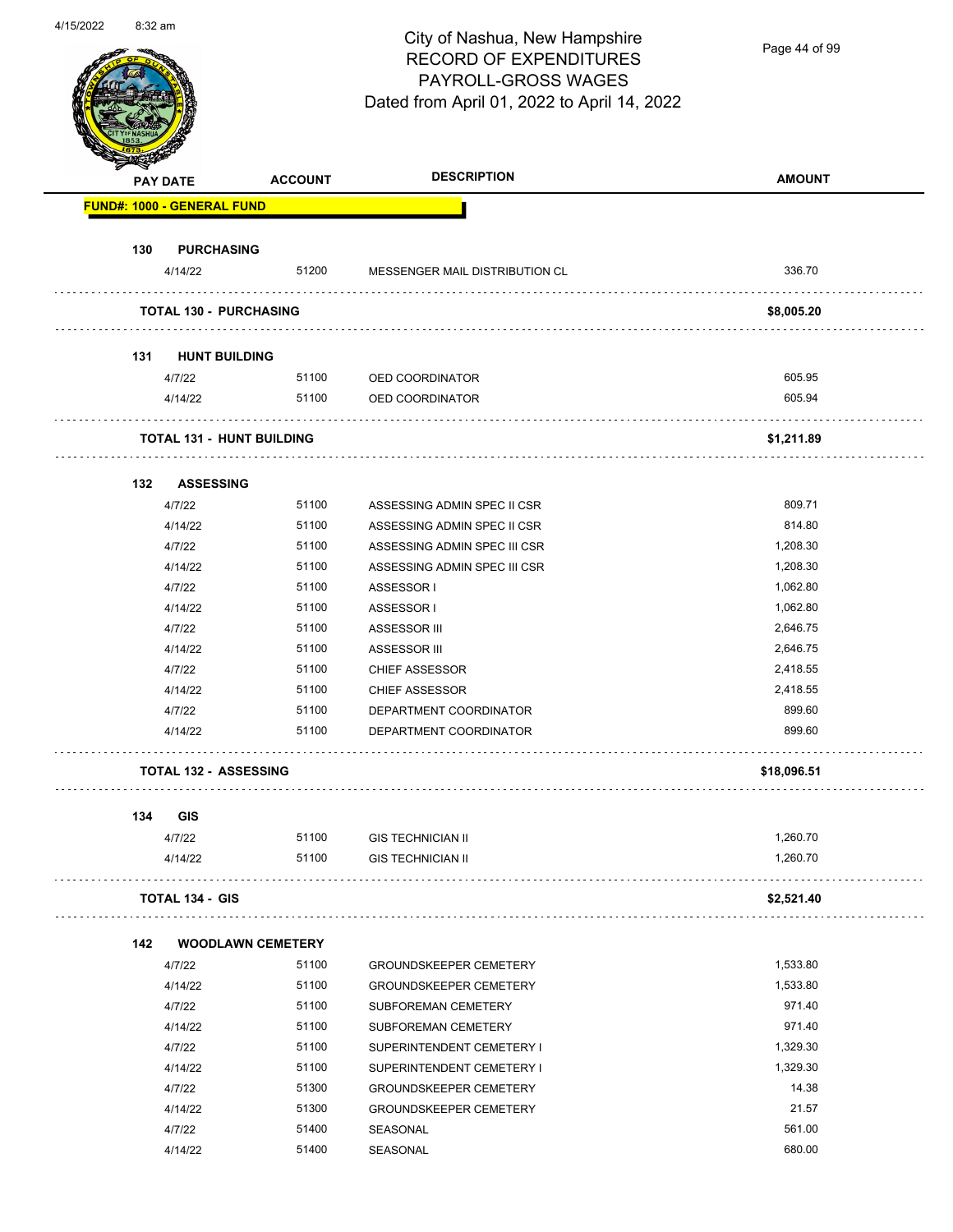

Page 45 of 99

| <b>PAY DATE</b>                   | <b>ACCOUNT</b>                                        | <b>DESCRIPTION</b>                   | <b>AMOUNT</b> |
|-----------------------------------|-------------------------------------------------------|--------------------------------------|---------------|
| <b>FUND#: 1000 - GENERAL FUND</b> |                                                       |                                      |               |
|                                   |                                                       |                                      |               |
|                                   | <b>TOTAL 142 - WOODLAWN CEMETERY</b>                  |                                      | \$8,945.95    |
| 144                               | <b>EDGEWOOD &amp; SUBURBAN CEMETERIES</b>             |                                      |               |
| 4/7/22                            | 51100                                                 | <b>GROUNDSKEEPER CEMETERY</b>        | 1,533.79      |
| 4/14/22                           | 51100                                                 | <b>GROUNDSKEEPER CEMETERY</b>        | 1,533.80      |
| 4/7/22                            | 51100                                                 | SUBFOREMAN CEMETERY                  | 871.60        |
| 4/14/22                           | 51100                                                 | <b>SUBFOREMAN CEMETERY</b>           | 871.60        |
| 4/7/22                            | 51100                                                 | SUPERINTENDENT CEMETERY II           | 1,329.30      |
| 4/14/22                           | 51100                                                 | SUPERINTENDENT CEMETERY II           | 1,329.30      |
| 4/14/22                           | 51300                                                 | SUBFOREMAN CEMETERY                  | 98.06         |
| 4/14/22                           | 51400                                                 | SEASONAL                             | 680.00        |
|                                   |                                                       |                                      |               |
|                                   | <b>TOTAL 144 - EDGEWOOD &amp; SUBURBAN CEMETERIES</b> |                                      | \$8,247.45    |
| <b>POLICE</b><br>150              |                                                       |                                      |               |
| 4/7/22                            | 51100                                                 | <b>1ST YEAR OFFICERS</b>             | 2,179.00      |
| 4/14/22                           | 51100                                                 | <b>1ST YEAR OFFICERS</b>             | 2,179.00      |
| 4/7/22                            | 51100                                                 | 1st YR SPECIAL OFFICER CERTIFIED II  | 2,103.41      |
| 4/14/22                           | 51100                                                 | 1st YR SPECIAL OFFICER CERTIFIED II  | 1,502.43      |
| 4/7/22                            | 51100                                                 | ACCOUNT CLERK IV                     | 2,701.05      |
| 4/14/22                           | 51100                                                 | ACCOUNT CLERK IV                     | 2,701.04      |
| 4/7/22                            | 51100                                                 | ADMIN ASSISTANT I DETECTIVES         | 3,128.60      |
| 4/14/22                           | 51100                                                 | ADMIN ASSISTANT I DETECTIVES         | 3,128.60      |
| 4/7/22                            | 51100                                                 | ADMIN ASSISTANT I LEGAL              | 817.20        |
| 4/14/22                           | 51100                                                 | ADMIN ASSISTANT I LEGAL              | 817.20        |
| 4/7/22                            | 51100                                                 | ADMIN ASSISTANT II LEGAL             | 827.95        |
| 4/14/22                           | 51100                                                 | ADMIN ASSISTANT II LEGAL             | 827.95        |
| 4/7/22                            | 51100                                                 | ADMIN ASSISTANT III PROF STANDARDS   | 1,038.10      |
| 4/14/22                           | 51100                                                 | ADMIN ASSISTANT III PROF STANDARDS   | 1,038.10      |
| 4/7/22                            | 51100                                                 | ADMIN ASSISTANT III SERVICES         | 855.76        |
| 4/14/22                           | 51100                                                 | ADMIN ASSISTANT III SERVICES         | 855.75        |
| 4/7/22                            | 51100                                                 | ADMIN ASSISTANT IV UNIFORM FIELD OPS | 900.60        |
| 4/14/22                           | 51100                                                 | ADMIN ASSISTANT IV UNIFORM FIELD OPS | 900.60        |
| 4/7/22                            | 51100                                                 | ADMINISTRATIVE PROJECT SPEC          | 1,474.75      |
| 4/14/22                           | 51100                                                 | ADMINISTRATIVE PROJECT SPEC          | 1,474.75      |
| 4/7/22                            | 51100                                                 | ANIMAL CONTROL OFFICER               | 1,078.35      |
| 4/14/22                           | 51100                                                 | ANIMAL CONTROL OFFICER               | 1,078.35      |
| 4/7/22                            | 51100                                                 | ASSISTANT RECORDS MANAGER            | 1,148.85      |
| 4/14/22                           | 51100                                                 | ASSISTANT RECORDS MANAGER            | 1,148.85      |
| 4/7/22                            | 51100                                                 | AUTO MECHANIC 1ST CLASS              | 1,853.10      |
| 4/14/22                           | 51100                                                 | AUTO MECHANIC 1ST CLASS              | 1,853.10      |
| 4/7/22                            | 51100                                                 | <b>BUILDING MAINTENANCE SUPV</b>     | 1,148.85      |
| 4/14/22                           | 51100                                                 | <b>BUILDING MAINTENANCE SUPV</b>     | 1,148.85      |
| 4/7/22                            | 51100                                                 | <b>CAPTAIN</b>                       | 17,653.83     |
|                                   |                                                       |                                      |               |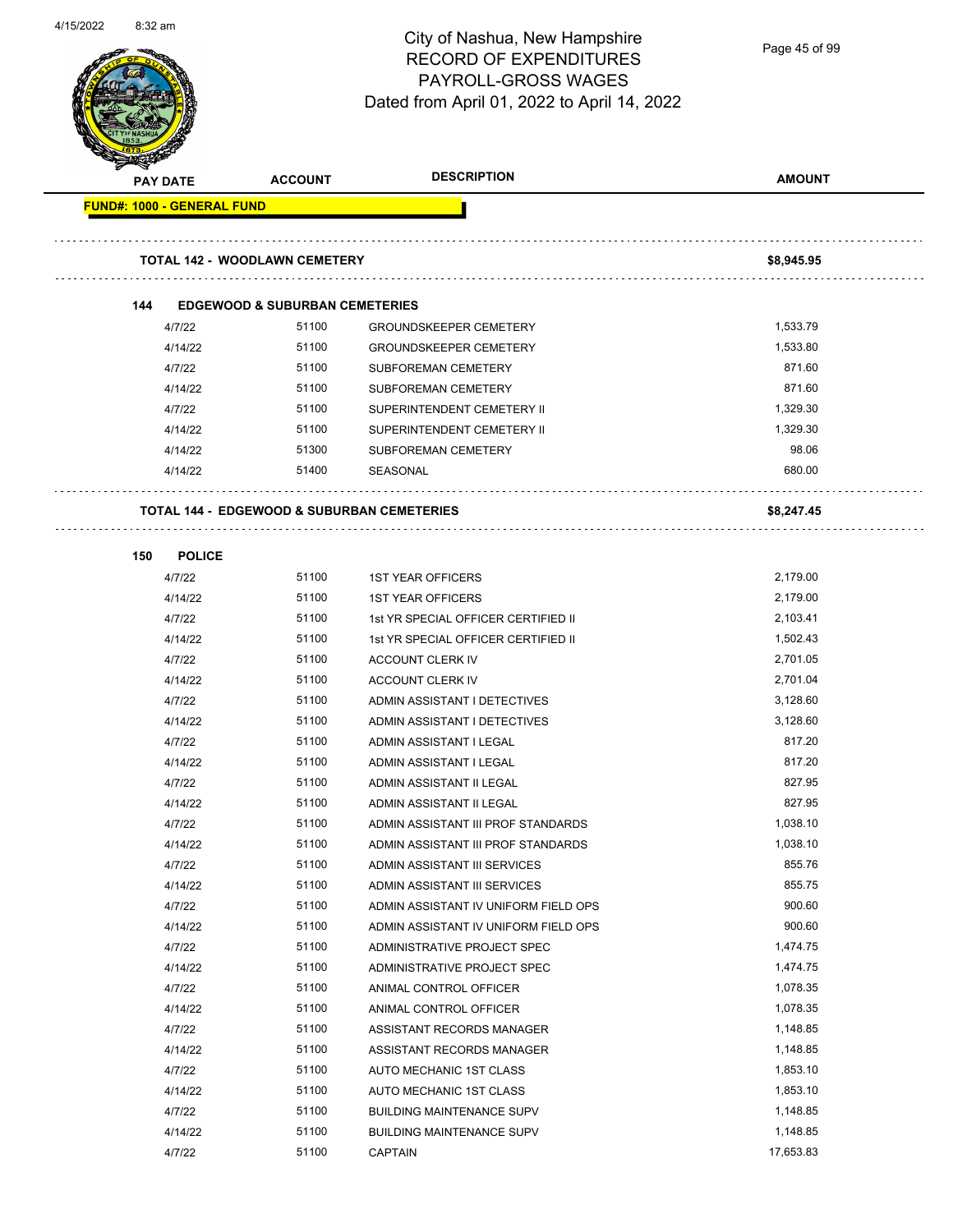

Page 46 of 99

| T<br>$\blacktriangleleft$ .<br><b>PAY DATE</b> | <b>ACCOUNT</b> | <b>DESCRIPTION</b>                     | <b>AMOUNT</b>        |
|------------------------------------------------|----------------|----------------------------------------|----------------------|
| <b>FUND#: 1000 - GENERAL FUND</b>              |                |                                        |                      |
|                                                |                |                                        |                      |
| 150<br><b>POLICE</b>                           |                |                                        |                      |
| 4/14/22                                        | 51100          | <b>CAPTAIN</b>                         | 17,651.89            |
| 4/7/22                                         | 51100          | CHIEF OF POLICE                        | 3,107.00             |
| 4/14/22                                        | 51100          | CHIEF OF POLICE                        | 3,107.00             |
| 4/7/22                                         | 51100          | COMM TECH ALL DESIGNATIONS             | 6,995.35             |
| 4/14/22                                        | 51100          | COMM TECH ALL DESIGNATIONS             | 6,995.35             |
| 4/7/22                                         | 51100          | COMMUNITY POLICING COORDINATOR         | 1,445.95             |
| 4/14/22                                        | 51100          | COMMUNITY POLICING COORDINATOR         | 1,445.95             |
| 4/7/22                                         | 51100          | <b>CRIME ANALYST</b>                   | 1,157.85             |
| 4/14/22                                        | 51100          | <b>CRIME ANALYST</b>                   | 1,157.85             |
| 4/7/22                                         | 51100          | <b>CUSTODIAN II</b>                    | 734.80               |
| 4/14/22                                        | 51100          | <b>CUSTODIAN II</b>                    | 734.80               |
| 4/7/22                                         | 51100          | <b>CUSTODIAN III</b>                   | 1,673.60             |
| 4/14/22                                        | 51100          | <b>CUSTODIAN III</b>                   | 1,673.61             |
| 4/7/22                                         | 51100          | DEPUTY CHIEF OF POLICE                 | 5,631.00             |
| 4/14/22                                        | 51100          | DEPUTY CHIEF OF POLICE                 | 5,631.00             |
| 4/7/22                                         | 51100          | DETENTION SPEC                         | 2,870.85             |
| 4/14/22                                        | 51100          | DETENTION SPEC                         | 2,870.85             |
| 4/7/22                                         | 51100          | DISPATCHERS ALL DESGINATIONS           | 3,924.30             |
| 4/14/22                                        | 51100          | DISPATCHERS ALL DESGINATIONS           | 3,924.30             |
| 4/7/22                                         | 51100          | DOMESTIC VIOLENCE ADVOCATE             | 1,049.80             |
| 4/14/22                                        | 51100          | DOMESTIC VIOLENCE ADVOCATE             | 1,049.80             |
| 4/7/22                                         | 51100          | FLEET MAINTENANCE ASST SUPV            | 1,076.20             |
| 4/14/22                                        | 51100          | FLEET MAINTENANCE ASST SUPV            | 1,076.20             |
| 4/7/22                                         | 51100          | IT MANAGER                             | 1,826.90             |
| 4/14/22                                        | 51100          | <b>IT MANAGER</b>                      | 1,826.90             |
| 4/7/22                                         | 51100          | IT PROGRAMS ADMIN & INSTRUCTOR         | 1,208.35             |
| 4/14/22                                        | 51100          | IT PROGRAMS ADMIN & INSTRUCTOR         | 1,208.35             |
| 4/7/22                                         | 51100          | LIEUTENANT                             | 19,407.48            |
| 4/14/22                                        | 51100          | LIEUTENANT                             | 19,273.13            |
| 4/7/22                                         | 51100          | NPD BUSINESS COORDINATOR               | 1,207.40             |
| 4/14/22                                        | 51100          | NPD BUSINESS COORDINATOR               | 1,207.40             |
| 4/7/22                                         | 51100          | NPD BUSINESS MANAGER                   | 1,966.30             |
| 4/14/22                                        | 51100<br>51100 | NPD BUSINESS MANAGER                   | 1,966.30<br>1,539.10 |
| 4/7/22                                         | 51100          | NPD NETWORK ADMINISTRATOR              | 1,539.10             |
| 4/14/22<br>4/7/22                              | 51100          | NPD NETWORK ADMINISTRATOR<br>PARALEGAL | 919.65               |
| 4/14/22                                        | 51100          | PARALEGAL                              | 919.65               |
| 4/7/22                                         | 51100          | PATROLMAN ALL RANKS                    | 187,796.68           |
| 4/14/22                                        | 51100          | PATROLMAN ALL RANKS                    | 181,947.07           |
| 4/7/22                                         | 51100          | POLICE ATTORNEY                        | 4,896.75             |
| 4/14/22                                        | 51100          | POLICE ATTORNEY                        | 4,896.75             |
| 4/7/22                                         | 51100          | RECORDS & COMMUNICATIONS MGR           | 1,775.85             |
| 4/14/22                                        | 51100          | RECORDS & COMMUNICATIONS MGR           | 1,775.85             |
| 4/7/22                                         | 51100          | RECORDS TECHNICIAN I                   | 1,476.80             |
|                                                |                |                                        |                      |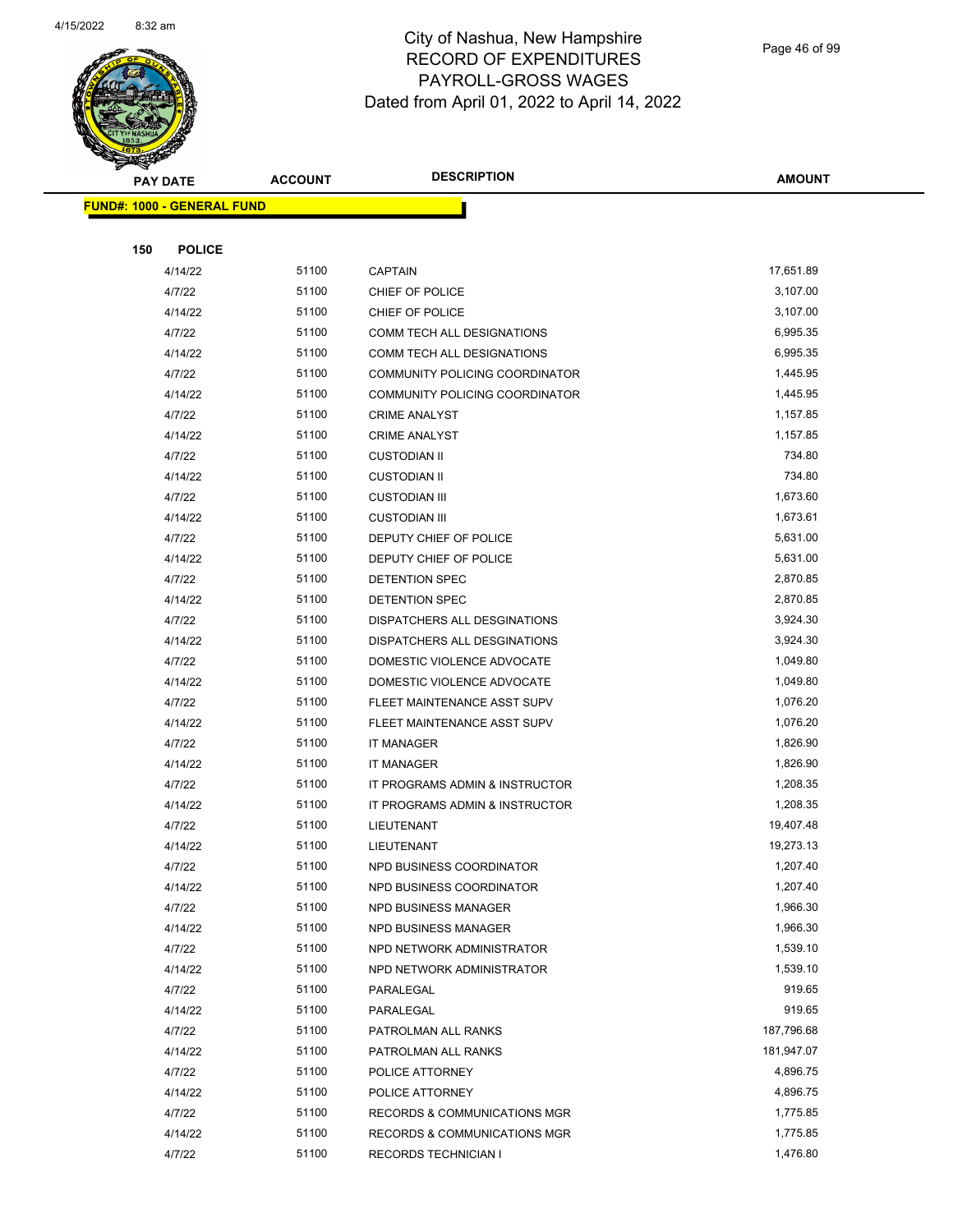

Page 47 of 99

|     | <b>PAY DATE</b>                   | <b>ACCOUNT</b> | <b>DESCRIPTION</b>                         | <b>AMOUNT</b>    |
|-----|-----------------------------------|----------------|--------------------------------------------|------------------|
|     | <b>FUND#: 1000 - GENERAL FUND</b> |                |                                            |                  |
|     |                                   |                |                                            |                  |
| 150 | <b>POLICE</b>                     |                |                                            |                  |
|     | 4/14/22                           | 51100          | <b>RECORDS TECHNICIAN I</b>                | 1,476.80         |
|     | 4/7/22                            | 51100          | RECORDS TECHNICIAN II                      | 1,909.10         |
|     | 4/14/22                           | 51100          | RECORDS TECHNICIAN II                      | 1,909.10         |
|     | 4/7/22                            | 51100          | SERGEANT                                   | 47,011.90        |
|     | 4/14/22                           | 51100          | <b>SERGEANT</b>                            | 47,011.92        |
|     | 4/7/22                            | 51100          | SHIFT LEADER                               | 2,450.64         |
|     | 4/14/22                           | 51100          | SHIFT LEADER                               | 2,450.65         |
|     | 4/7/22                            | 51100          | SUPV POLICE FLEET                          | 1,459.60         |
|     | 4/14/22                           | 51100          | SUPV POLICE FLEET                          | 1,459.60         |
|     | 4/7/22                            | 51200          | <b>ACCREDITATION MANAGER</b>               | 1,216.08         |
|     | 4/14/22                           | 51200          | <b>ACCREDITATION MANAGER</b>               | 1,216.08         |
|     | 4/7/22                            | 51300          | <b>CUSTODIAN II</b>                        | 130.89           |
|     | 4/7/22                            | 51300          | <b>CUSTODIAN III</b>                       | 909.62           |
|     | 4/14/22                           | 51300          | <b>CUSTODIAN III</b>                       | 320.71           |
|     | 4/7/22                            | 51300          | LIEUTENANT                                 | 488.49           |
|     | 4/7/22                            | 51300          | PATROLMAN ALL RANKS                        | 3,328.44         |
|     | 4/14/22                           | 51300          | PATROLMAN ALL RANKS                        | 1,619.46         |
|     | 4/7/22                            | 51300          | RECORDS TECHNICIAN II                      | 106.70           |
|     | 4/7/22                            | 51300          | SERGEANT                                   | 410.38           |
|     | 4/14/22                           | 51300          | <b>SERGEANT</b>                            | 223.84           |
|     | 4/14/22                           | 51309          | PATROLMAN ALL RANKS                        | 4,580.38         |
|     | 4/14/22                           | 51309          | SHIFT LEADER                               | 145.48           |
|     | 4/7/22                            | 51315          | PATROLMAN ALL RANKS                        | 1,356.78         |
|     | 4/14/22                           | 51315          | PATROLMAN ALL RANKS                        | 844.59           |
|     | 4/7/22                            | 51322          | <b>1ST YEAR OFFICERS</b>                   | 286.00           |
|     | 4/14/22                           | 51322          | <b>1ST YEAR OFFICERS</b>                   | 81.72            |
|     | 4/7/22                            | 51322          | PATROLMAN ALL RANKS                        | 5,475.99         |
|     | 4/14/22                           | 51322          | PATROLMAN ALL RANKS                        | 6,464.71         |
|     | 4/14/22                           | 51330          | <b>1ST YEAR OFFICERS</b>                   | 490.28           |
|     | 4/7/22                            | 51330          | 1st YR SPECIAL OFFICER CERTIFIED II        | 450.73           |
|     | 4/14/22                           | 51330          | 1st YR SPECIAL OFFICER CERTIFIED II        | 1,521.21         |
|     | 4/14/22                           | 51330          | ADMIN ASSISTANT I DETECTIVES               | 285.52           |
|     | 4/7/22                            | 51330          | COMM TECH ALL DESIGNATIONS                 | 697.64           |
|     | 4/14/22                           | 51330          | COMM TECH ALL DESIGNATIONS                 | 958.58           |
|     | 4/7/22                            | 51330<br>51330 | DETENTION SPEC                             | 285.90<br>877.54 |
|     | 4/14/22<br>4/7/22                 | 51330          | DETENTION SPEC                             | 419.55           |
|     | 4/7/22                            | 51330          | DISPATCHERS ALL DESGINATIONS<br>LIEUTENANT | 648.15           |
|     | 4/14/22                           | 51330          | LIEUTENANT                                 | 1,956.85         |
|     | 4/7/22                            | 51330          | PATROLMAN ALL RANKS                        | 16,134.95        |
|     | 4/14/22                           | 51330          | PATROLMAN ALL RANKS                        | 14,567.47        |
|     | 4/7/22                            | 51330          | SERGEANT                                   | 595.47           |
|     | 4/14/22                           | 51330          | SERGEANT                                   | 8,385.99         |
|     | 4/7/22                            | 51412          | PER DIEM                                   | 1,022.63         |
|     |                                   |                |                                            |                  |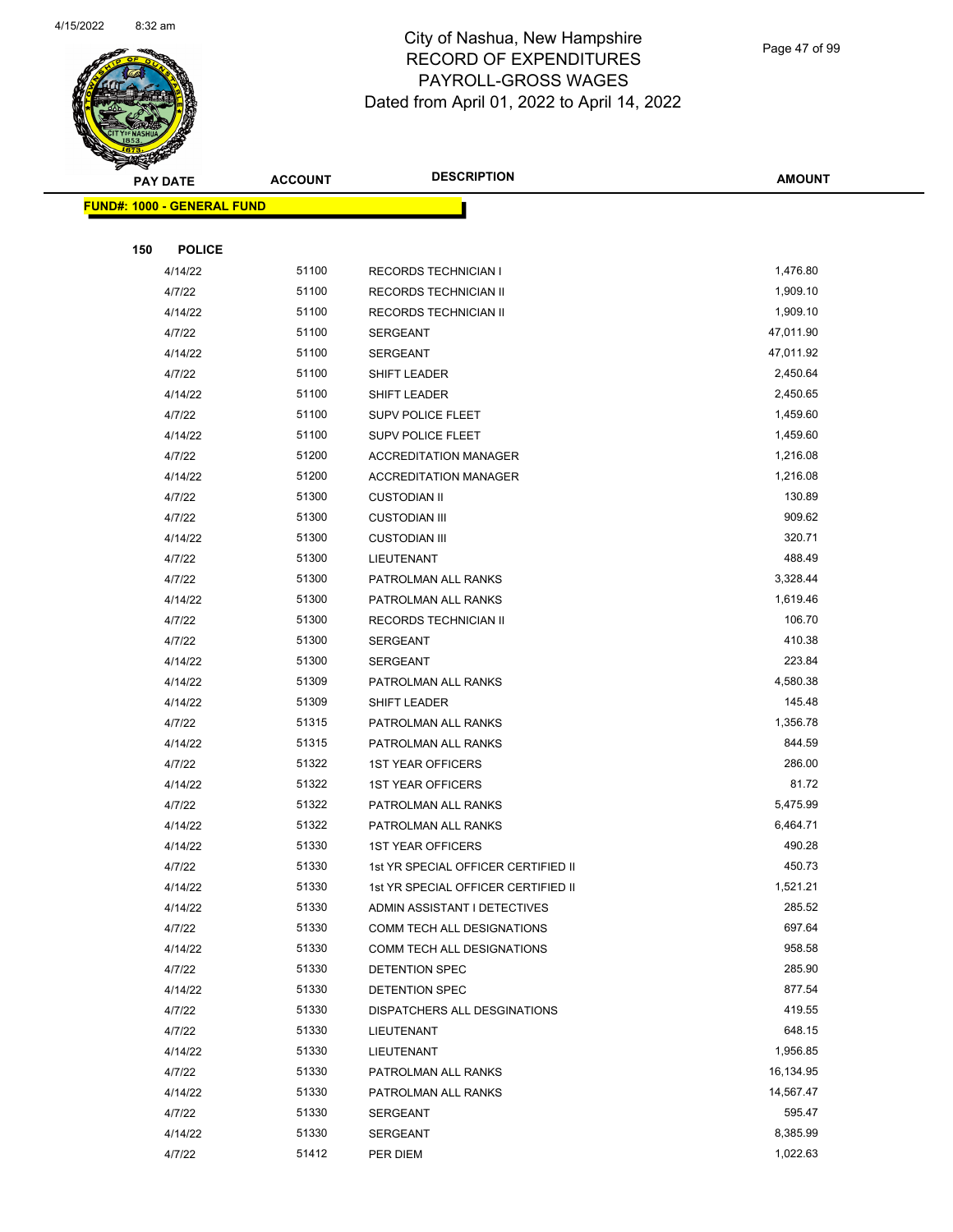

Page 48 of 99

| <b>PAY DATE</b>                   | <b>ACCOUNT</b> | <b>DESCRIPTION</b>                      | <b>AMOUNT</b>         |
|-----------------------------------|----------------|-----------------------------------------|-----------------------|
| <b>FUND#: 1000 - GENERAL FUND</b> |                |                                         |                       |
|                                   |                |                                         |                       |
| 150<br><b>POLICE</b>              |                |                                         |                       |
| 4/14/22                           | 51412          | PER DIEM                                | 681.75                |
| 4/7/22                            | 51600          | <b>CAPTAIN</b>                          | 1,000.00              |
| 4/7/22                            | 51600          | PATROLMAN ALL RANKS                     | 2,750.00              |
| 4/7/22                            | 52800          | EDUCATIONAL ASSISTANCE                  | 900.00                |
| 4/14/22                           | 52800          | EDUCATIONAL ASSISTANCE                  | 900.00                |
| 4/7/22                            | 52809          | <b>WELLNESS PROGRAM</b>                 | 546.85                |
| 4/7/22                            | 54849          | <b>TELEPHONE LEASE</b>                  | 137.88                |
| 4/7/22                            | 61107          | <b>CLOTHING &amp; UNIFORMS</b>          | 995.56                |
| 4/14/22                           | 61107          | <b>CLOTHING &amp; UNIFORMS</b>          | 607.61                |
|                                   |                |                                         |                       |
| <b>TOTAL 150 - POLICE</b>         |                |                                         | \$771,294.79          |
|                                   |                |                                         |                       |
| 152<br><b>FIRE</b>                |                |                                         |                       |
| 4/7/22                            | 51100          | ADMINISTRATIVE ASSISTANT II             | 2,584.30              |
| 4/14/22                           | 51100          | ADMINISTRATIVE ASSISTANT II             | 2,584.30              |
| 4/7/22                            | 51100          | <b>ASST FIRE CHIEF</b>                  | 2,617.68              |
| 4/14/22                           | 51100          | <b>ASST FIRE CHIEF</b>                  | 2,617.68              |
| 4/7/22                            | 51100          | ASST SUPERINTENDENT FIRE ALARM          | 1,843.36              |
| 4/14/22                           | 51100          | ASST SUPERINTENDENT FIRE ALARM          | 1,843.36              |
| 4/7/22                            | 51100          | ASST SUPERINTENDENT FIRE FLEET          | 1,694.72              |
| 4/14/22                           | 51100          | ASST SUPERINTENDENT FIRE FLEET          | 1,694.72              |
| 4/7/22                            | 51100          | ASST SUPERINTENDENT PREVENTION          | 5,604.24              |
| 4/14/22                           | 51100          | ASST SUPERINTENDENT PREVENTION          | 5,604.24              |
| 4/7/22                            | 51100          | <b>CAPTAIN</b>                          | 11,154.30             |
| 4/14/22                           | 51100          | <b>CAPTAIN</b>                          | 11,154.30             |
| 4/7/22                            | 51100          | CAPTAIN FIRE TRAINING SAFETY            | 2,035.72              |
| 4/14/22                           | 51100          | CAPTAIN FIRE TRAINING SAFETY            | 2,035.72              |
| 4/7/22                            | 51100          | DEPUTY FIRE CHIEF                       | 9,342.11              |
| 4/14/22                           | 51100          | DEPUTY FIRE CHIEF                       | 9,342.11              |
| 4/7/22                            | 51100          | <b>EXEC ASST BUSINESS COORD</b>         | 1,160.25              |
| 4/14/22                           | 51100          | <b>EXEC ASST BUSINESS COORD</b>         | 1,160.25              |
| 4/7/22                            | 51100          | FIRE CHIEF                              | 2,863.08              |
| 4/14/22                           | 51100          | FIRE CHIEF                              | 2,863.08              |
| 4/7/22                            | 51100          | FIRE DISPATCH ALL RANKS                 | 8,284.17              |
| 4/14/22                           | 51100          | FIRE DISPATCH ALL RANKS                 | 8,262.63              |
| 4/7/22                            | 51100          | FIRE DISPATCH SUPERVISOR                | 4,959.45              |
| 4/14/22                           | 51100          | FIRE DISPATCH SUPERVISOR                | 2,988.86              |
| 4/7/22                            | 51100          | FIRE DISPATCHER CLERK TRAINER           | 1,302.79              |
| 4/14/22                           | 51100<br>51100 | FIRE DISPATCHER CLERK TRAINER           | 1,470.16<br>47,093.19 |
| 4/7/22                            | 51100          | FIRE LIEUTENANT                         | 47,108.90             |
| 4/14/22                           | 51100          | FIRE LIEUTENANT<br><b>FIRE MECHANIC</b> | 1,517.56              |
| 4/7/22<br>4/14/22                 | 51100          | <b>FIRE MECHANIC</b>                    | 1,517.56              |
| 4/7/22                            | 51100          | FIRE TRAINING OFFICER                   | 1,754.48              |
|                                   |                |                                         |                       |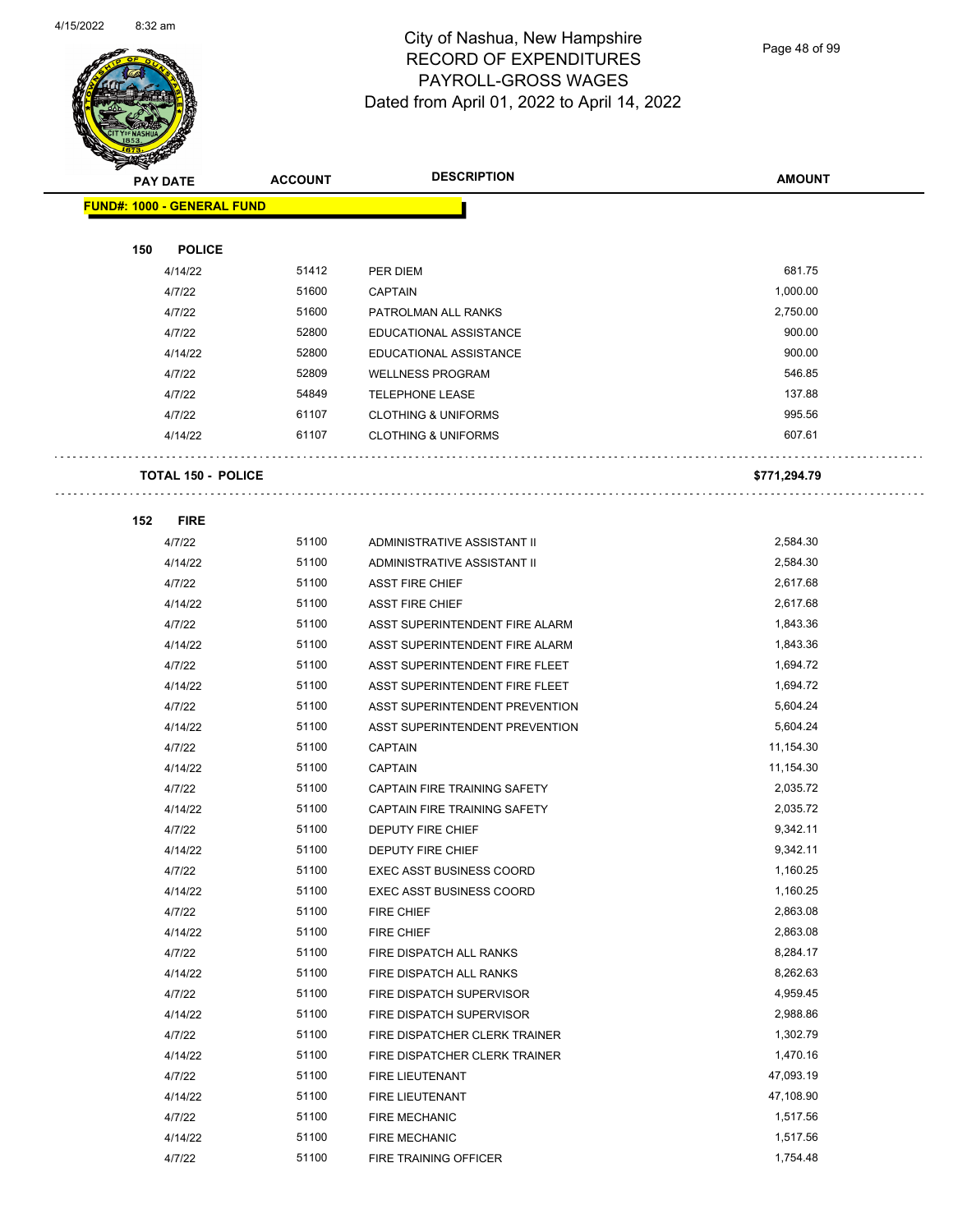

Page 49 of 99

| <b>PAY DATE</b>                   | <b>ACCOUNT</b> | <b>DESCRIPTION</b>             | <b>AMOUNT</b> |
|-----------------------------------|----------------|--------------------------------|---------------|
| <b>FUND#: 1000 - GENERAL FUND</b> |                |                                |               |
|                                   |                |                                |               |
| 152<br><b>FIRE</b>                |                |                                |               |
| 4/14/22                           | 51100          | FIRE TRAINING OFFICER          | 1,899.28      |
| 4/7/22                            | 51100          | <b>FIREFIGHTERS ALL RANKS</b>  | 133,634.12    |
| 4/14/22                           | 51100          | <b>FIREFIGHTERS ALL RANKS</b>  | 133,634.18    |
| 4/7/22                            | 51100          | SUPERINTENDENT FIRE ALARM      | 2,076.64      |
| 4/14/22                           | 51100          | SUPERINTENDENT FIRE ALARM      | 2,076.64      |
| 4/7/22                            | 51100          | SUPERINTENDENT FIRE FLEET      | 1,956.84      |
| 4/14/22                           | 51100          | SUPERINTENDENT FIRE FLEET      | 1,956.84      |
| 4/7/22                            | 51100          | SUPERINTENDENT FIRE PREVENTION | 2,056.04      |
| 4/14/22                           | 51100          | SUPERINTENDENT FIRE PREVENTION | 2,056.04      |
| 4/14/22                           | 51300          | DEPUTY FIRE CHIEF              | 247.76        |
| 4/7/22                            | 51300          | FIREFIGHTERS ALL RANKS         | 54.11         |
| 4/7/22                            | 51330          | <b>CAPTAIN</b>                 | 2,574.45      |
| 4/14/22                           | 51330          | <b>CAPTAIN</b>                 | 3,462.40      |
| 4/14/22                           | 51330          | DEPUTY FIRE CHIEF              | 1,761.83      |
| 4/7/22                            | 51330          | FIRE DISPATCH ALL RANKS        | 728.99        |
| 4/14/22                           | 51330          | FIRE DISPATCH ALL RANKS        | 3,270.18      |
| 4/7/22                            | 51330          | FIRE DISPATCH SUPERVISOR       | 2,289.87      |
| 4/14/22                           | 51330          | FIRE DISPATCH SUPERVISOR       | 1,457.07      |
| 4/7/22                            | 51330          | FIRE DISPATCHER CLERK TRAINER  | 732.81        |
| 4/14/22                           | 51330          | FIRE DISPATCHER CLERK TRAINER  | 1,192.32      |
| 4/7/22                            | 51330          | FIRE LIEUTENANT                | 14,441.25     |
| 4/14/22                           | 51330          | FIRE LIEUTENANT                | 15,287.20     |
| 4/7/22                            | 51330          | <b>FIREFIGHTERS ALL RANKS</b>  | 42,986.76     |
| 4/14/22                           | 51330          | FIREFIGHTERS ALL RANKS         | 31,936.73     |
| 4/7/22                            | 51700          | ASST SUPERINTENDENT FIRE ALARM | 23.04         |
| 4/14/22                           | 51700          | ASST SUPERINTENDENT FIRE ALARM | 23.04         |
| 4/7/22                            | 51700          | ASST SUPERINTENDENT PREVENTION | 70.05         |
| 4/14/22                           | 51700          | ASST SUPERINTENDENT PREVENTION | 70.05         |
| 4/7/22                            | 51700          | <b>CAPTAIN</b>                 | 372.86        |
| 4/14/22                           | 51700          | CAPTAIN                        | 372.86        |
| 4/7/22                            | 51700          | CAPTAIN FIRE TRAINING SAFETY   | 25.45         |
| 4/14/22                           | 51700          | CAPTAIN FIRE TRAINING SAFETY   | 25.45         |
| 4/7/22                            | 51700          | FIRE DISPATCH ALL RANKS        | 16.28         |
| 4/14/22                           | 51700          | FIRE DISPATCH ALL RANKS        | 16.28         |
| 4/7/22                            | 51700          | FIRE LIEUTENANT                | 1,452.49      |
| 4/14/22                           | 51700          | FIRE LIEUTENANT                | 1,453.06      |
| 4/7/22                            | 51700          | FIRE TRAINING OFFICER          | 21.93         |
| 4/14/22                           | 51700          | FIRE TRAINING OFFICER          | 21.93         |
| 4/7/22                            | 51700          | FIREFIGHTERS ALL RANKS         | 2,539.94      |
| 4/14/22                           | 51700          | <b>FIREFIGHTERS ALL RANKS</b>  | 2,539.94      |
| 4/7/22                            | 51700          | SUPERINTENDENT FIRE ALARM      | 25.96         |
| 4/14/22                           | 51700          | SUPERINTENDENT FIRE ALARM      | 25.96         |
| 4/7/22                            | 51700          | SUPERINTENDENT FIRE FLEET      | 24.46         |
| 4/14/22                           | 51700          | SUPERINTENDENT FIRE FLEET      | 24.46         |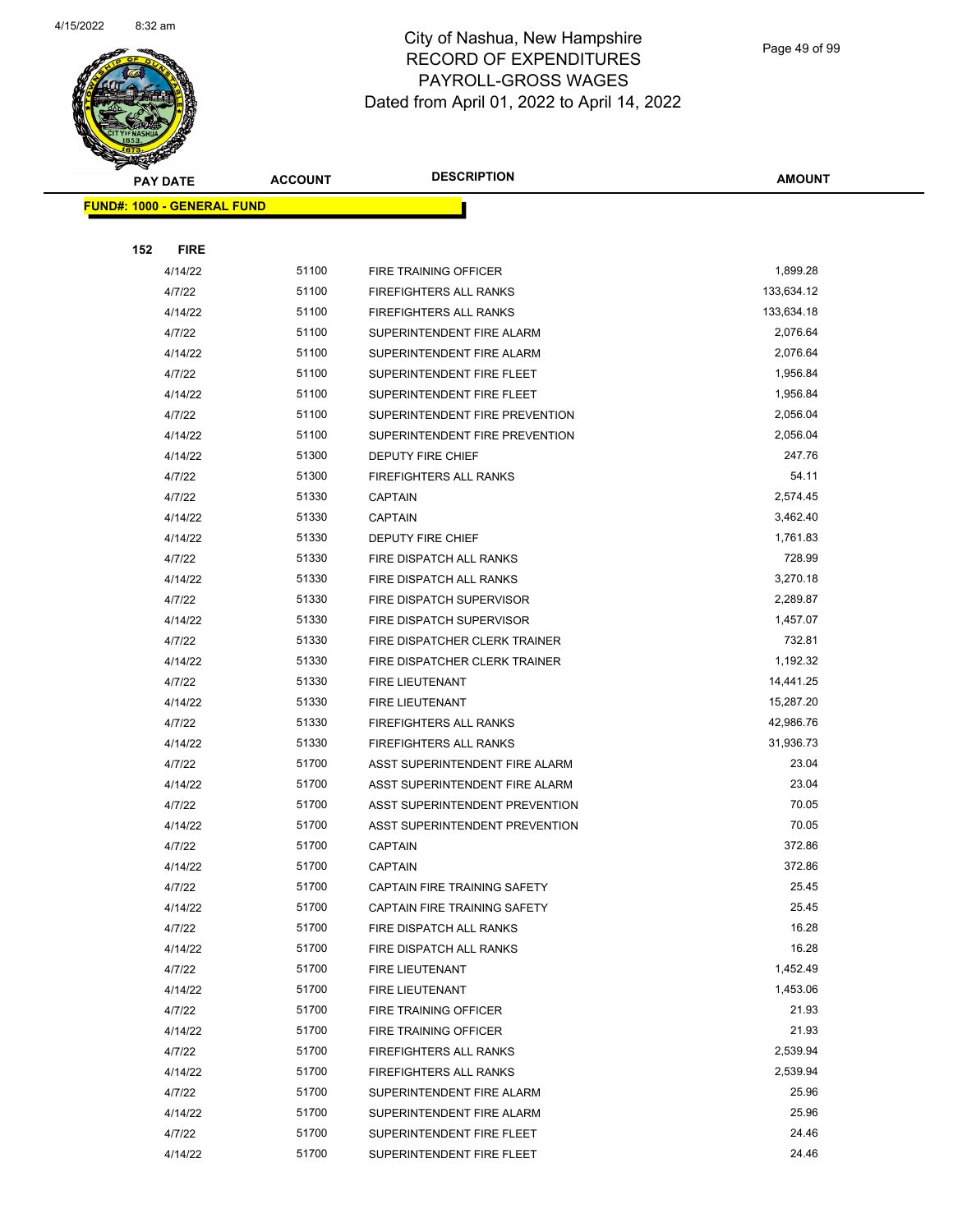

Page 50 of 99

|     | <b>PAY DATE</b>                   | <b>ACCOUNT</b>                          | <b>DESCRIPTION</b>                             | <b>AMOUNT</b> |
|-----|-----------------------------------|-----------------------------------------|------------------------------------------------|---------------|
|     | <b>FUND#: 1000 - GENERAL FUND</b> |                                         |                                                |               |
| 152 | <b>FIRE</b>                       |                                         |                                                |               |
|     | 4/7/22                            | 51700                                   | SUPERINTENDENT FIRE PREVENTION                 | 25.70         |
|     | 4/14/22                           | 51700                                   | SUPERINTENDENT FIRE PREVENTION                 | 25.70         |
|     | 4/14/22                           | 51750                                   | FIRE DISPATCH SUPERVISOR                       | 16,713.47     |
|     | 4/7/22                            | 51750                                   | FIREFIGHTERS ALL RANKS                         | 11,792.15     |
|     | 4/7/22                            | 52800                                   | EDUCATIONAL ASSISTANCE                         | 1,856.00      |
|     | <b>TOTAL 152 - FIRE</b>           |                                         |                                                | \$651,388.13  |
| 153 |                                   | <b>BUILDING INSPECTION</b>              |                                                |               |
|     | 4/7/22                            | 51100                                   | <b>BLD INSP ASST PLANS EXAMINER</b>            | 1,123.45      |
|     | 4/14/22                           | 51100                                   | <b>BLD INSP ASST PLANS EXAMINER</b>            | 1,123.45      |
|     | 4/7/22                            | 51100                                   | <b>BUILDING AND UTILITIES INSPCTR</b>          | 3,901.50      |
|     | 4/14/22                           | 51100                                   | <b>BUILDING AND UTILITIES INSPCTR</b>          | 3,901.50      |
|     | 4/7/22                            | 51100                                   | <b>BUILDING DEPARTMENT MANAGER</b>             | 1,738.30      |
|     | 4/14/22                           | 51100                                   | <b>BUILDING DEPARTMENT MANAGER</b>             | 1,738.30      |
|     | 4/7/22                            | 51100                                   | DEPUTY BUILDING OFFICIAL PLANS EXAMINER        | 1,500.60      |
|     | 4/14/22                           | 51100                                   | DEPUTY BUILDING OFFICIAL PLANS EXAMINER        | 1,500.60      |
|     | 4/7/22                            | 51100                                   | PERMIT TECHNICIAN I                            | 1,439.90      |
|     | 4/14/22                           | 51100                                   | PERMIT TECHNICIAN I                            | 1,439.90      |
|     |                                   | <b>TOTAL 153 - BUILDING INSPECTION</b>  |                                                | \$19,407.50   |
|     |                                   | <b>CODE ENFORCEMENT</b>                 |                                                |               |
| 155 |                                   |                                         | <b>CODE ENFORCEMENT OFFICER II</b>             | 1,764.20      |
|     | 4/7/22                            | 51100                                   |                                                |               |
|     | 4/14/22                           | 51100                                   | <b>CODE ENFORCEMENT OFFICER II</b>             | 1,764.20      |
|     | 4/7/22                            | 51100                                   | MGR CODE ENFORCEMENT DEPT                      | 1,738.30      |
|     | 4/14/22                           | 51100                                   | MGR CODE ENFORCEMENT DEPT                      | 1,738.30      |
|     | 4/7/22                            | 51200                                   | CODE ENFORCEMENT OFFICER PART TIME TEMP        | 450.75        |
|     | 4/14/22                           | 51200                                   | CODE ENFORCEMENT OFFICER PART TIME TEMP        | 450.75        |
|     |                                   | <b>TOTAL 155 - CODE ENFORCEMENT</b>     |                                                | \$7,906.50    |
| 156 |                                   | <b>EMERGENCY MANAGEMENT</b>             |                                                |               |
|     | 4/7/22                            | 51100                                   | EMERGENCY MANAGEMENT COORDINAT                 | 934.00        |
|     | 4/14/22                           | 51100                                   | EMERGENCY MANAGEMENT COORDINAT                 | 934.00        |
|     |                                   | <b>TOTAL 156 - EMERGENCY MANAGEMENT</b> |                                                | \$1,868.00    |
| 157 |                                   | <b>CITYWIDE COMMUNICATIONS</b>          |                                                |               |
|     | 4/7/22                            | 51100                                   | ASSISTANT MANAGER RADIO SYSTEMS NETWORK ADMINI | 2,029.80      |
|     | 4/14/22                           | 51100                                   | ASSISTANT MANAGER RADIO SYSTEMS NETWORK ADMINI | 2,029.80      |
|     | 4/7/22                            | 51200                                   | <b>RADIO SYSTEMS MANAGER</b>                   | 1,532.88      |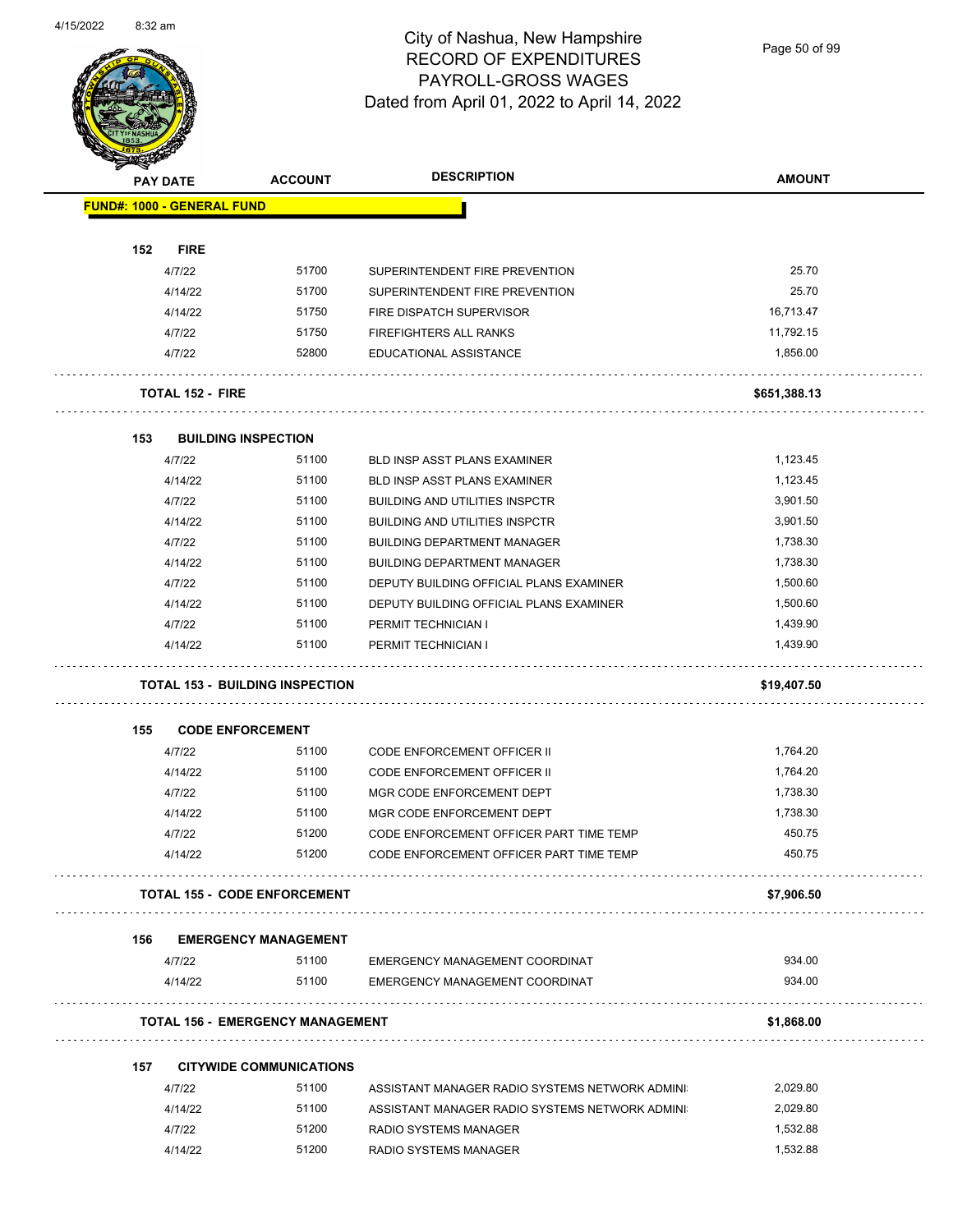

Page 51 of 99

|     | PAY DATE                          | <b>ACCOUNT</b>                             | <b>DESCRIPTION</b>                          | <b>AMOUNT</b> |
|-----|-----------------------------------|--------------------------------------------|---------------------------------------------|---------------|
|     | <b>FUND#: 1000 - GENERAL FUND</b> |                                            |                                             |               |
|     |                                   |                                            |                                             |               |
| 157 |                                   | <b>CITYWIDE COMMUNICATIONS</b>             |                                             |               |
|     | 4/7/22                            | 51700                                      | RADIO SYSTEMS MANAGER                       | 826.33        |
|     | 4/14/22                           | 51700                                      | RADIO SYSTEMS MANAGER                       | 502.98        |
|     |                                   | <b>TOTAL 157 - CITYWIDE COMMUNICATIONS</b> |                                             | \$8,454.67    |
|     |                                   |                                            |                                             |               |
| 158 |                                   | <b>PARKING ENFORCEMENT</b>                 |                                             |               |
|     | 4/7/22                            | 51100                                      | <b>MVR CLERK II</b>                         | 346.30        |
|     | 4/14/22                           | 51100                                      | <b>MVR CLERK II</b>                         | 346.30        |
|     | 4/7/22                            | 51100                                      | ORDINANCE VIOLATIONS COORDINATOR            | 238.40        |
|     | 4/14/22                           | 51100                                      | ORDINANCE VIOLATIONS COORDINATOR            | 238.40        |
|     | 4/7/22                            | 51100                                      | <b>PARKING MANAGER</b>                      | 353.55        |
|     | 4/14/22                           | 51100                                      | <b>PARKING MANAGER</b>                      | 353.55        |
|     | 4/7/22                            | 51200                                      | PARKING ENFORCEMENT SPECIALIST- PT          | 1,029.87      |
|     | 4/14/22                           | 51200                                      | PARKING ENFORCEMENT SPECIALIST- PT          | 1,418.27      |
|     |                                   |                                            |                                             |               |
|     |                                   | <b>TOTAL 158 - PARKING ENFORCEMENT</b>     |                                             | \$4,324.64    |
|     |                                   |                                            |                                             |               |
| 160 |                                   | <b>PW-ADMIN &amp; ENGINEERING</b>          |                                             |               |
|     | 4/7/22                            | 51100                                      | ADMINISTRATIVE ASSISTANT II                 | 835.04        |
|     | 4/14/22                           | 51100                                      | ADMINISTRATIVE ASSISTANT II                 | 835.05        |
|     | 4/7/22                            | 51100                                      | ASSISTANT DIRECTOR OF PUBLIC WORKS          | 1,832.35      |
|     | 4/14/22                           | 51100                                      | ASSISTANT DIRECTOR OF PUBLIC WORKS          | 1,832.36      |
|     | 4/7/22                            | 51100                                      | <b>CITY ENGINEER</b>                        | 1,308.85      |
|     | 4/14/22                           | 51100                                      | <b>CITY ENGINEER</b>                        | 1,308.85      |
|     | 4/7/22                            | 51100                                      | <b>CITY SURVEYOR</b>                        | 1,321.05      |
|     | 4/14/22                           | 51100                                      | <b>CITY SURVEYOR</b>                        | 1,321.06      |
|     | 4/7/22                            | 51100                                      | COMMUNICATIONS AND RECREATION ADMINISTRATOR | 787.40        |
|     | 4/14/22                           | 51100                                      | COMMUNICATIONS AND RECREATION ADMINISTRATOR | 787.40        |
|     | 4/7/22                            | 51100                                      | DEPUTY CITY ENGINEER                        | 828.25        |
|     | 4/14/22                           | 51100                                      | <b>DEPUTY CITY ENGINEER</b>                 | 828.25        |
|     | 4/7/22                            | 51100                                      | <b>DIRECTOR PUBLIC WORKS</b>                | 2,004.15      |
|     | 4/14/22                           | 51100                                      | DIRECTOR PUBLIC WORKS                       | 2,004.15      |
|     | 4/7/22                            | 51100                                      | DIVISION OPERATIONS MANAGER                 | 1,607.03      |
|     | 4/14/22                           | 51100                                      | DIVISION OPERATIONS MANAGER                 | 1,607.00      |
|     | 4/7/22                            | 51100                                      | DPW CONTRACT ADMINISTRATOR                  | 391.80        |
|     | 4/14/22                           | 51100                                      | DPW CONTRACT ADMINISTRATOR                  | 391.80        |
|     | 4/7/22                            | 51100                                      | <b>ENGINEERING INSPECTOR</b>                | 2,199.65      |
|     | 4/14/22                           | 51100                                      | <b>ENGINEERING INSPECTOR</b>                | 2,199.65      |
|     | 4/7/22                            | 51100                                      | <b>EXECUTIVE ASSISTANT</b>                  | 858.95        |
|     | 4/14/22                           | 51100                                      | <b>EXECUTIVE ASSISTANT</b>                  | 858.95        |
|     | 4/7/22                            | 51100                                      | <b>GIS SPECIALIST</b>                       | 537.80        |
|     | 4/14/22                           | 51100                                      | <b>GIS SPECIALIST</b>                       | 537.80        |
|     | 4/7/22                            | 51100                                      | SENIOR STAFF ENGINEER                       | 1,989.45      |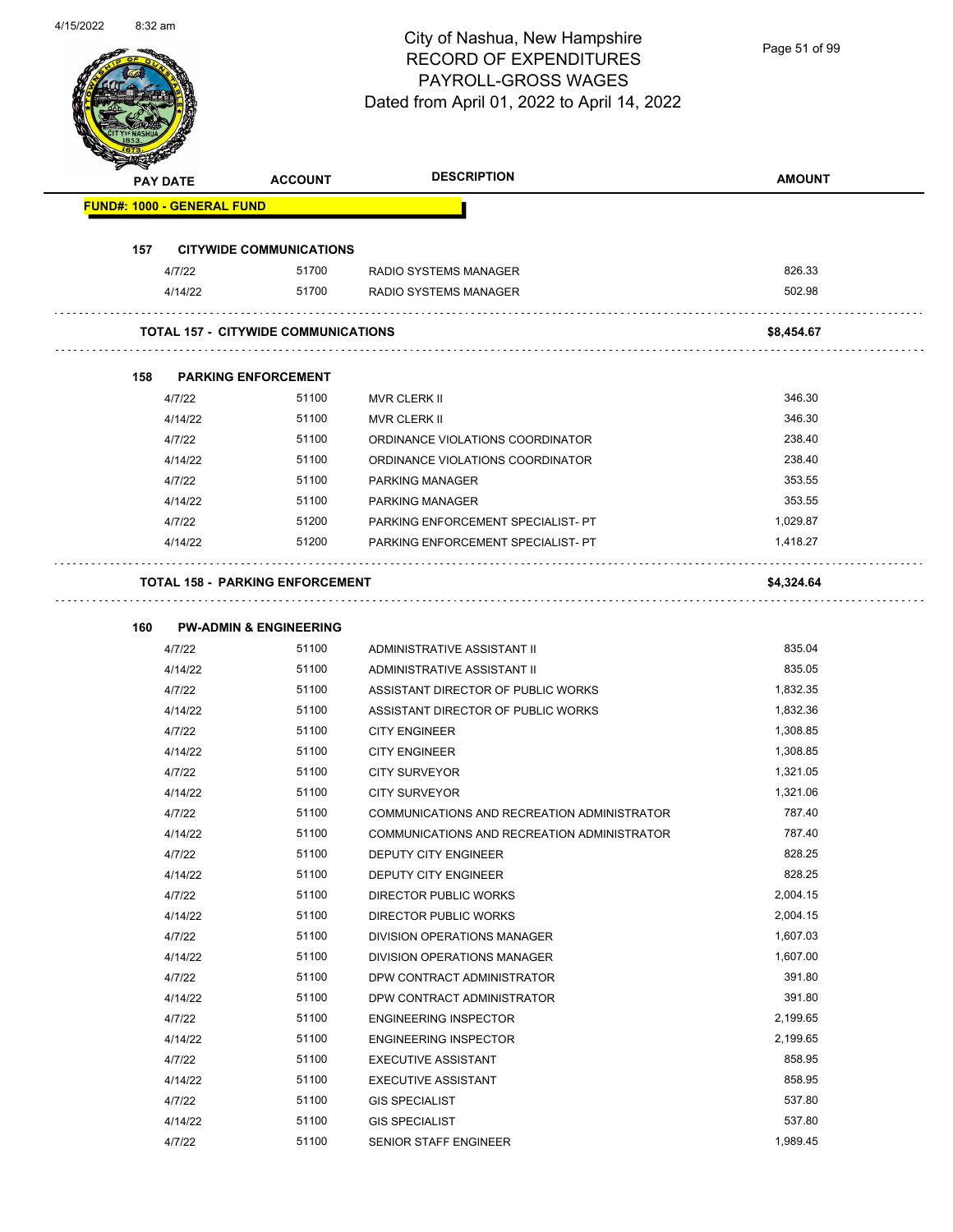

Page 52 of 99

| <b>KILLERA</b>  |                                               |                |                              |               |
|-----------------|-----------------------------------------------|----------------|------------------------------|---------------|
| <b>PAY DATE</b> |                                               | <b>ACCOUNT</b> | <b>DESCRIPTION</b>           | <b>AMOUNT</b> |
|                 | <b>FUND#: 1000 - GENERAL FUND</b>             |                |                              |               |
|                 |                                               |                |                              |               |
| 160             | <b>PW-ADMIN &amp; ENGINEERING</b>             |                |                              |               |
|                 | 4/14/22                                       | 51100          | <b>SENIOR STAFF ENGINEER</b> | 1,989.45      |
|                 | 4/7/22                                        | 51100          | SENIOR TRAFFIC ENGINEER      | 1,840.55      |
|                 | 4/14/22                                       | 51100          | SENIOR TRAFFIC ENGINEER      | 1,840.55      |
|                 | 4/7/22                                        | 51100          | <b>STAFF ENGINEER</b>        | 1,258.90      |
|                 | 4/14/22                                       | 51100          | <b>STAFF ENGINEER</b>        | 1,258.90      |
|                 | 4/7/22                                        | 51100          | STREET CONSTRUCTION ENGINEER | 1,533.80      |
|                 | 4/14/22                                       | 51100          | STREET CONSTRUCTION ENGINEER | 1,533.80      |
|                 | 4/7/22                                        | 51300          | DIVISION OPERATIONS MANAGER  | 210.92        |
|                 |                                               |                |                              |               |
|                 | <b>TOTAL 160 - PW-ADMIN &amp; ENGINEERING</b> |                |                              | \$42,480.96   |
| 161             | <b>STREETS</b>                                |                |                              |               |
|                 | 4/7/22                                        | 51100          | ADMINISTRATIVE ASSISTANT II  | 864.70        |
|                 | 4/14/22                                       | 51100          | ADMINISTRATIVE ASSISTANT II  | 864.70        |
|                 | 4/7/22                                        | 51100          | AUTO MECH 1ST CLASS NIGHTS   | 3,466.47      |
|                 | 4/14/22                                       | 51100          | AUTO MECH 1ST CLASS NIGHTS   | 3,481.04      |
|                 | 4/7/22                                        | 51100          | AUTO MECH 2ND CLASS          | 2,120.80      |
|                 | 4/14/22                                       | 51100          | AUTO MECH 2ND CLASS          | 2,120.80      |
|                 | 4/7/22                                        | 51100          | AUTO MECHANIC 1ST CLASS      | 3,495.60      |
|                 | 4/14/22                                       | 51100          | AUTO MECHANIC 1ST CLASS      | 3,495.60      |
|                 | 4/7/22                                        | 51100          | EQUIP OPR STREET REPAIR      | 5,327.37      |
|                 | 4/14/22                                       | 51100          | EQUIP OPR STREET REPAIR      | 5,325.25      |
|                 | 4/7/22                                        | 51100          | FLEET MAINTENANCE FOREMAN    | 1,391.90      |
|                 | 4/14/22                                       | 51100          | FLEET MAINTENANCE FOREMAN    | 1,391.90      |
|                 | 4/7/22                                        | 51100          | FLEET MANAGER STREET DEPT    | 1,251.60      |
|                 | 4/14/22                                       | 51100          | FLEET MANAGER STREET DEPT    | 1,251.60      |
|                 | 4/7/22                                        | 51100          | FOREMAN LABOR STREET         | 2,783.80      |
|                 | 4/14/22                                       | 51100          | <b>FOREMAN LABOR STREET</b>  | 2,783.80      |
|                 | 4/7/22                                        | 51100          | <b>MASON PIPELAYER</b>       | 2,358.48      |
|                 | 4/14/22                                       | 51100          | <b>MASON PIPELAYER</b>       | 3,043.20      |
|                 | 4/7/22                                        | 51100          | OPERATIONS SUPERVISOR        | 1,173.10      |
|                 | 4/14/22                                       | 51100          | OPERATIONS SUPERVISOR        | 1,173.09      |
|                 | 4/7/22                                        | 51100          | <b>SIGN MAINTENANCE</b>      | 2,012.89      |
|                 | 4/14/22                                       | 51100          | <b>SIGN MAINTENANCE</b>      | 2,012.89      |
|                 | 4/7/22                                        | 51100          | STOREKEEPER PWD              | 1,080.20      |
|                 | 4/14/22                                       | 51100          | STOREKEEPER PWD              | 1,080.20      |
|                 | 4/7/22                                        | 51100          | <b>STREET FOREMAN</b>        | 2,783.80      |
|                 | 4/14/22                                       | 51100          | <b>STREET FOREMAN</b>        | 2,783.80      |
|                 | 4/7/22                                        | 51100          | SUPERINTENDENT OF STREETS    | 2,045.05      |
|                 | 4/14/22                                       | 51100          | SUPERINTENDENT OF STREETS    | 2,045.05      |
|                 | 4/7/22                                        | 51100          | <b>TRAFFIC FOREMAN</b>       | 1,419.75      |
|                 | 4/14/22                                       | 51100          | <b>TRAFFIC FOREMAN</b>       | 1,419.75      |
|                 | 4/7/22                                        | 51100          | TRAFFIC TECHNICIAN I         | 2,567.00      |

4/14/22 51100 TRAFFIC TECHNICIAN I 2,567.00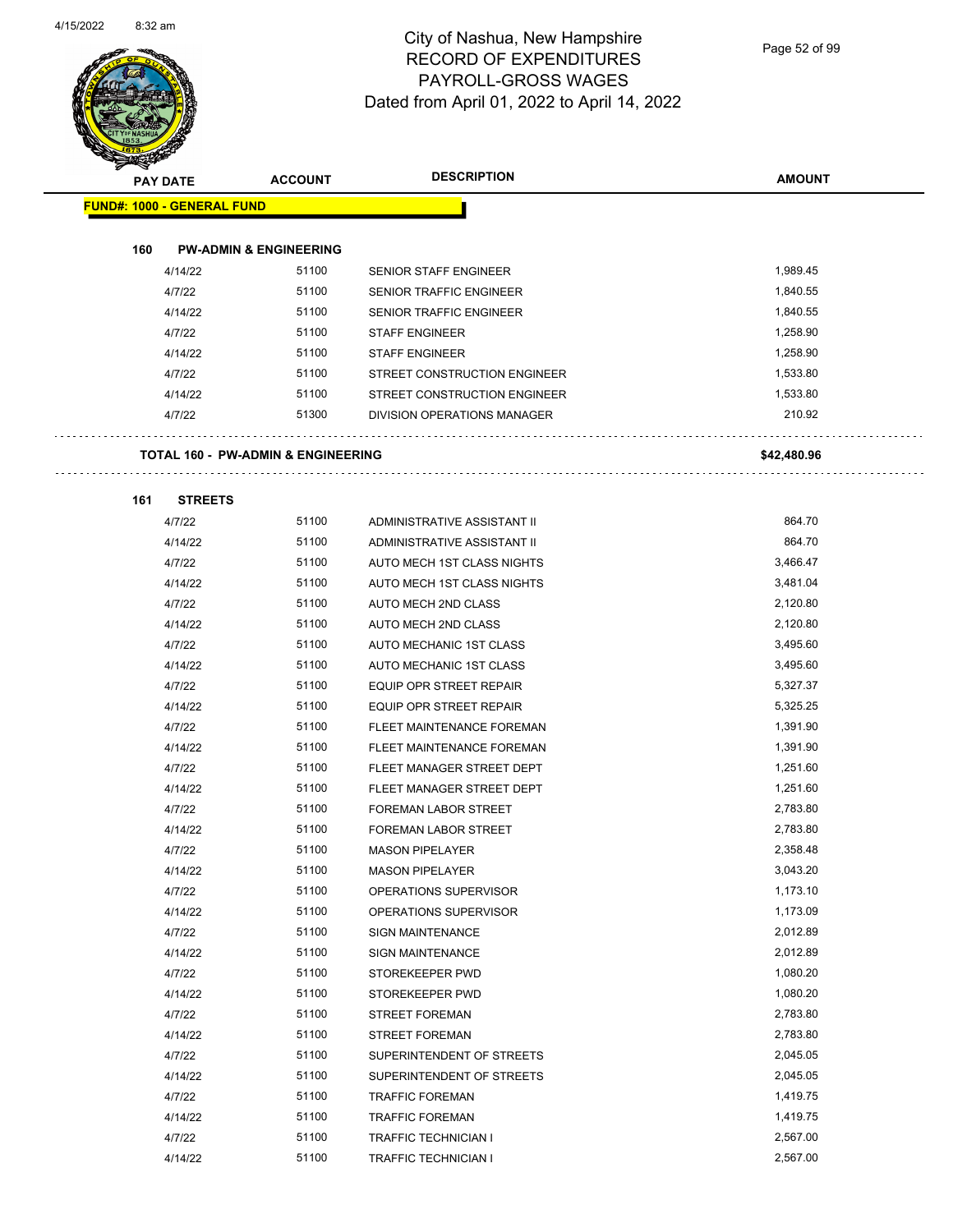

Page 53 of 99

|     | PAY DATE                              | <b>ACCOUNT</b> | <b>DESCRIPTION</b>                                     | <b>AMOUNT</b> |
|-----|---------------------------------------|----------------|--------------------------------------------------------|---------------|
|     | <b>FUND#: 1000 - GENERAL FUND</b>     |                |                                                        |               |
| 161 | <b>STREETS</b>                        |                |                                                        |               |
|     | 4/7/22                                | 51100          | TRUCK DRIVER STREET REPAIR                             | 17,447.22     |
|     | 4/14/22                               | 51100          | TRUCK DRIVER STREET REPAIR                             | 17,219.42     |
|     | 4/7/22                                | 51300          | AUTO MECH 1ST CLASS NIGHTS                             | 294.95        |
|     | 4/7/22                                | 51300          | AUTO MECH 2ND CLASS                                    | 121.91        |
|     | 4/7/22                                | 51300          | AUTO MECHANIC 1ST CLASS                                | 262.18        |
|     | 4/7/22                                | 51300          | FLEET MAINTENANCE FOREMAN                              | 326.23        |
|     | 4/14/22                               | 51300          | FLEET MAINTENANCE FOREMAN                              | 39.15         |
|     | 4/7/22                                | 51300          | <b>FOREMAN LABOR PARK</b>                              | 52.20         |
|     | 4/7/22                                | 51300          | <b>FOREMAN LABOR STREET</b>                            | 26.10         |
|     | 4/14/22                               | 51300          | <b>FOREMAN LABOR STREET</b>                            | 352.33        |
|     | 4/7/22                                | 51300          | <b>SIGN MAINTENANCE</b>                                | 9.57          |
|     | 4/14/22                               | 51300          | <b>SIGN MAINTENANCE</b>                                | 9.57          |
|     | 4/7/22                                | 51300          | STOREKEEPER PWD                                        | 10.13         |
|     | 4/7/22                                | 51300          | <b>STREET FOREMAN</b>                                  | 13.05         |
|     | 4/7/22                                | 51300          | <b>TRAFFIC TECHNICIAN I</b>                            | 592.93        |
|     | 4/14/22                               | 51300          | <b>TRAFFIC TECHNICIAN I</b>                            | 458.42        |
|     | 4/7/22                                | 51300          | TRUCK DRIVER STREET REPAIR                             | 364.19        |
|     | 4/14/22                               | 51300          | <b>TRUCK DRIVER STREET REPAIR</b>                      | 619.49        |
|     |                                       |                |                                                        |               |
|     | <b>TOTAL 161 - STREETS</b>            |                |                                                        | \$111,201.22  |
| 166 | <b>PARKING OPERATIONS</b>             |                |                                                        |               |
|     | 4/7/22                                | 51100          | PARKING MAINTENANCE                                    | 1,441.03      |
|     | 4/14/22                               | 51100          | PARKING MAINTENANCE                                    | 1,287.90      |
|     | 4/7/22                                | 51100          | <b>PARKING MANAGER</b>                                 | 1,060.65      |
|     | 4/14/22                               | 51100          | <b>PARKING MANAGER</b>                                 | 1,060.65      |
|     | 4/7/22                                | 51200          | PARKING MAINTENANCE                                    | 459.17        |
|     | 4/14/22                               | 51200          | PARKING MAINTENANCE                                    | 339.96        |
|     | 4/7/22                                | 51300          | PARKING MAINTENANCE                                    | 13.51         |
|     | 4/14/22                               | 51300          | PARKING MAINTENANCE                                    | 13.50         |
|     | <b>TOTAL 166 - PARKING OPERATIONS</b> |                |                                                        | \$5,676.37    |
| 171 | <b>COMMUNITY SERVICES</b>             |                |                                                        |               |
|     | 4/7/22                                | 51100          | DIRECTOR HEALTH AND COMM SVS                           | 2,325.45      |
|     | 4/14/22                               | 51100          | DIRECTOR HEALTH AND COMM SVS                           | 2,325.45      |
|     | 4/7/22                                | 51100          | EPIDEMIOLOGIST                                         | 1,087.55      |
|     | 4/14/22                               | 51100          | <b>EPIDEMIOLOGIST</b>                                  | 1,087.55      |
|     |                                       | 51100          |                                                        | 1,090.70      |
|     | 4/7/22                                | 51100          | HEALTH PROMOTION & COMMUNICATION SPECIALIST            | 1,090.70      |
|     | 4/14/22                               |                | <b>HEALTH PROMOTION &amp; COMMUNICATION SPECIALIST</b> |               |
|     | <b>TOTAL 171 - COMMUNITY SERVICES</b> |                |                                                        | \$9,007.40    |
|     |                                       |                |                                                        |               |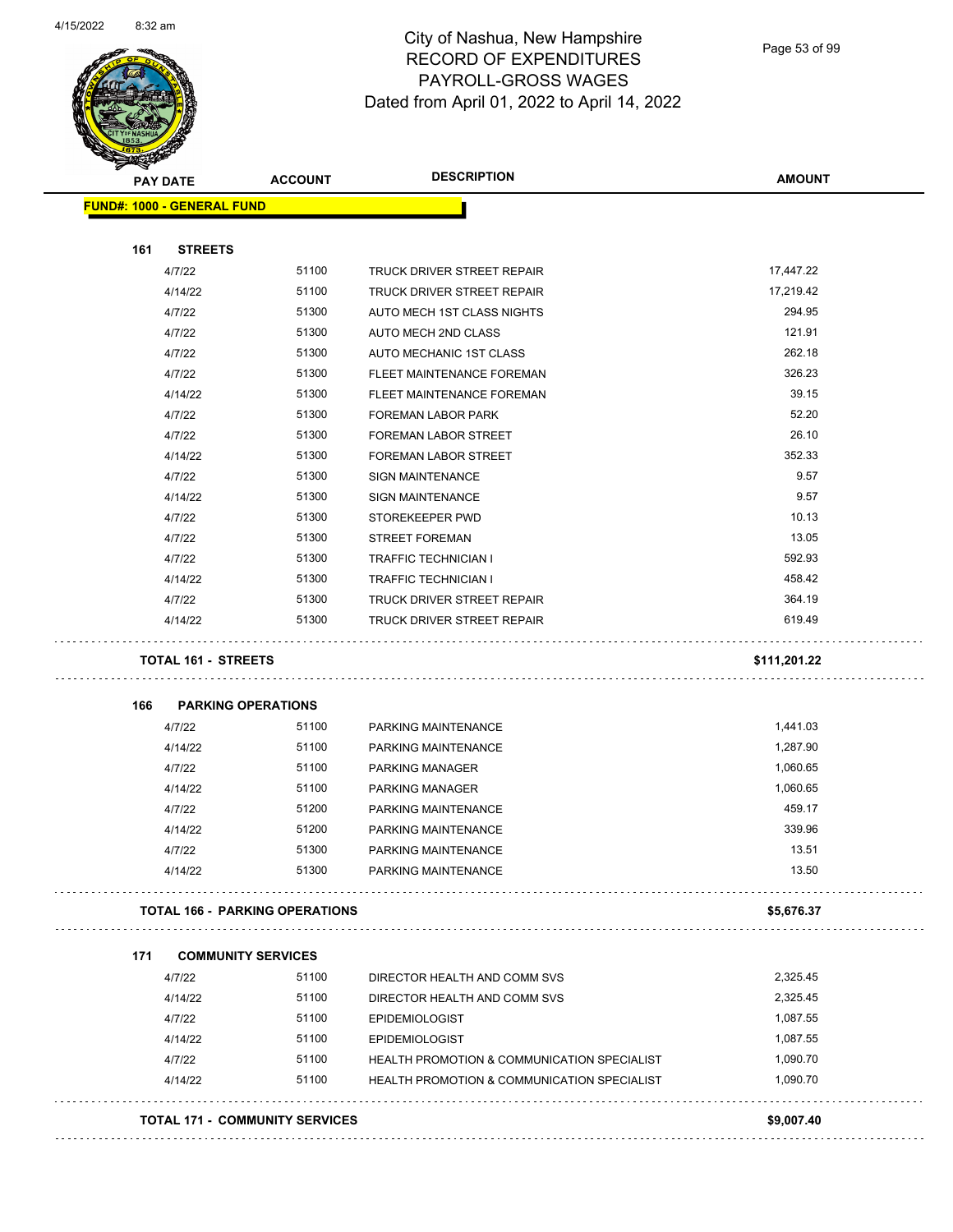

Page 54 of 99

|     | PAY DATE                          | <b>ACCOUNT</b>                            | <b>DESCRIPTION</b>                          | <b>AMOUNT</b> |
|-----|-----------------------------------|-------------------------------------------|---------------------------------------------|---------------|
|     | <b>FUND#: 1000 - GENERAL FUND</b> |                                           |                                             |               |
| 172 |                                   | <b>COMMUNITY HEALTH</b>                   |                                             |               |
|     | 4/7/22                            | 51100                                     | ADMINISTRATIVE ASSISTANT III                | 945.30        |
|     | 4/14/22                           | 51100                                     | ADMINISTRATIVE ASSISTANT III                | 939.39        |
|     | 4/7/22                            | 51100                                     | <b>BILINGUAL OUTREACH WORKER</b>            | 1,034.94      |
|     | 4/14/22                           | 51100                                     | <b>BILINGUAL OUTREACH WORKER</b>            | 1,034.94      |
|     | 4/7/22                            | 51100                                     | CHIEF PUBLIC HEALTH NURSE                   | 1,840.55      |
|     | 4/14/22                           | 51100                                     | CHIEF PUBLIC HEALTH NURSE                   | 1,840.55      |
|     | 4/7/22                            | 51100                                     | PUB HEALTH NURSE                            | 4,092.20      |
|     | 4/14/22                           | 51100                                     | PUB HEALTH NURSE                            | 4,092.20      |
|     | 4/7/22                            | 51300                                     | ADMINISTRATIVE ASSISTANT III                | 8.86          |
|     | 4/7/22                            | 51412                                     | NURSE PER DIEM                              | 379.64        |
|     | 4/14/22                           | 51412                                     | <b>NURSE PER DIEM</b>                       | 242.32        |
|     |                                   | <b>TOTAL 172 - COMMUNITY HEALTH</b>       |                                             | \$16,450.89   |
| 173 |                                   | <b>ENVIRONMENTAL HEALTH</b>               |                                             |               |
|     | 4/7/22                            | 51100                                     | DEP HEALTH OFFICER/LAB DIRECTOR             | 1,386.90      |
|     | 4/14/22                           | 51100                                     | DEP HEALTH OFFICER/LAB DIRECTOR             | 1,386.90      |
|     | 4/7/22                            | 51100                                     | ENVIRONMENTAL HEALTH SPEC                   | 2,937.81      |
|     | 4/14/22                           | 51100                                     | ENVIRONMENTAL HEALTH SPEC                   | 2,937.80      |
|     | 4/7/22                            | 51100                                     | ENVIRONMENTAL TECH OFFICE MGR               | 1,124.80      |
|     | 4/14/22                           | 51100                                     | ENVIRONMENTAL TECH OFFICE MGR               | 1,124.80      |
|     | 4/7/22                            | 51100                                     | MANAGER ENVIRONMENTAL HEALTH                | 1,738.30      |
|     | 4/14/22                           | 51100                                     | MANAGER ENVIRONMENTAL HEALTH                | 1,738.30      |
|     |                                   | <b>TOTAL 173 - ENVIRONMENTAL HEALTH</b>   |                                             | \$14,375.61   |
| 174 |                                   | <b>WELFARE ADMINISTRATION</b>             |                                             |               |
|     | 4/7/22                            | 51100                                     | CASE TECHNICIAN WELFARE                     | 2,878.45      |
|     | 4/14/22                           | 51100                                     | <b>CASE TECHNICIAN WELFARE</b>              | 2,878.45      |
|     | 4/7/22                            | 51100                                     | <b>INTAKE WORKER</b>                        | 950.75        |
|     | 4/14/22                           | 51100                                     | <b>INTAKE WORKER</b>                        | 950.75        |
|     | 4/7/22                            | 51100                                     | SENIOR CASE TECHNICIAN                      | 1,134.36      |
|     | 4/14/22                           | 51100                                     | SENIOR CASE TECHNICIAN                      | 1,134.35      |
|     | 4/7/22                            | 51100                                     | <b>WELFARE OFFICER</b>                      | 1,840.55      |
|     | 4/14/22                           | 51100                                     | <b>WELFARE OFFICER</b>                      | 1,840.55      |
|     |                                   | <b>TOTAL 174 - WELFARE ADMINISTRATION</b> |                                             | \$13,608.21   |
| 177 |                                   | <b>PARKS &amp; RECREATION</b>             |                                             |               |
|     | 4/7/22                            | 51100                                     | ADMINISTRATIVE ASSISTANT II                 | 903.85        |
|     | 4/14/22                           | 51100                                     | ADMINISTRATIVE ASSISTANT II                 | 903.85        |
|     | 4/7/22                            | 51100                                     | COMMUNICATIONS AND RECREATION ADMINISTRATOR | 252.55        |
|     |                                   |                                           | COMMUNICATIONS AND RECREATION ADMINISTRATOR | 252.55        |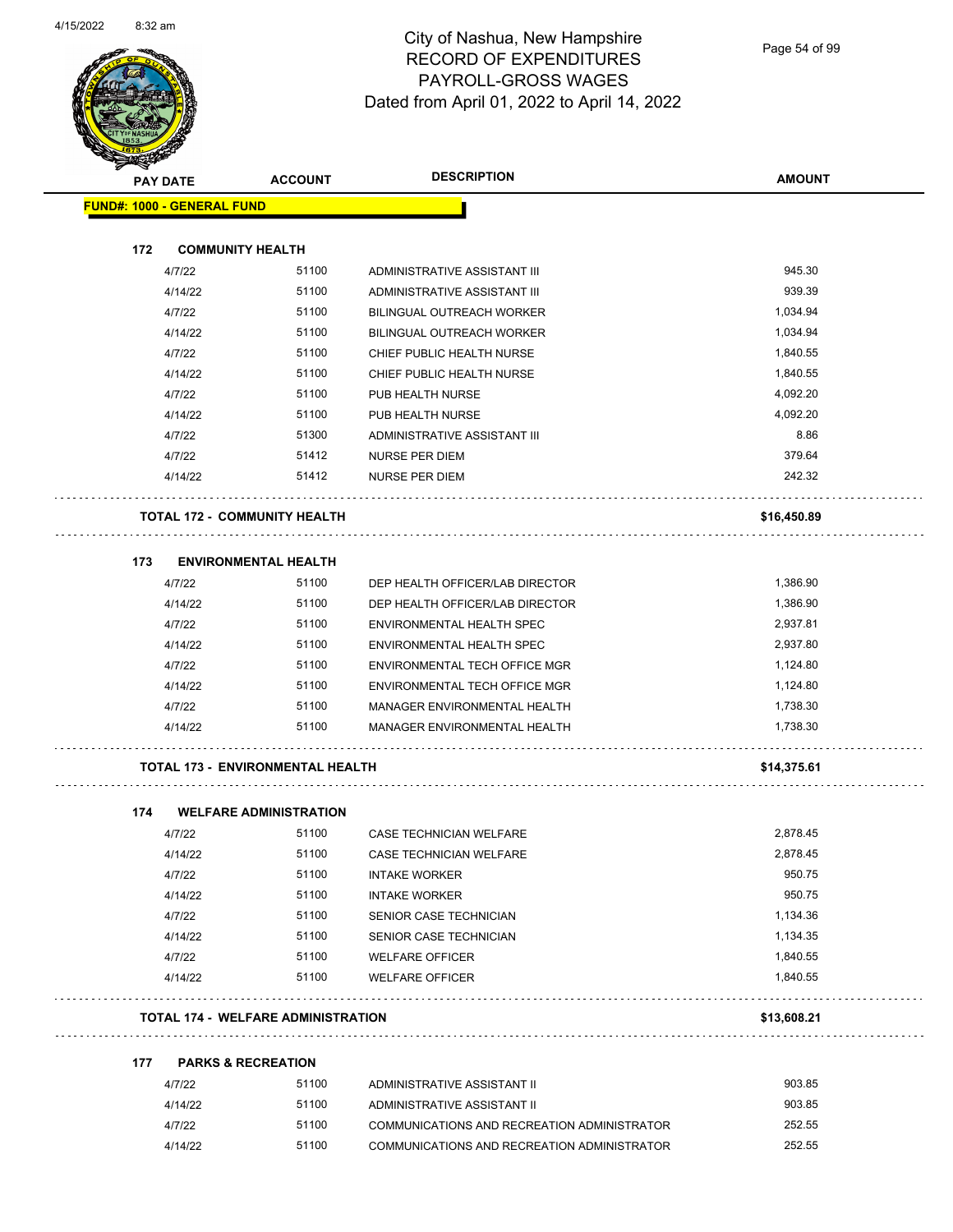$\overline{\phantom{0}}$ 



#### City of Nashua, New Hampshire RECORD OF EXPENDITURES PAYROLL-GROSS WAGES Dated from April 01, 2022 to April 14, 2022

Page 55 of 99

|     |                                           |                | <b>DESCRIPTION</b>                |               |
|-----|-------------------------------------------|----------------|-----------------------------------|---------------|
|     | <b>PAY DATE</b>                           | <b>ACCOUNT</b> |                                   | <b>AMOUNT</b> |
|     | <b>FUND#: 1000 - GENERAL FUND</b>         |                |                                   |               |
|     |                                           |                |                                   |               |
| 177 | <b>PARKS &amp; RECREATION</b>             |                |                                   |               |
|     | 4/7/22                                    | 51100          | EQUIPMENT OPERATOR, PARKS         | 1,060.40      |
|     | 4/14/22                                   | 51100          | EQUIPMENT OPERATOR, PARKS         | 1,060.40      |
|     | 4/7/22                                    | 51100          | FOREMAN LABOR PARK                | 4,175.70      |
|     | 4/14/22                                   | 51100          | <b>FOREMAN LABOR PARK</b>         | 4,175.69      |
|     | 4/7/22                                    | 51100          | <b>GROUNDSKEEPER MAINTENANCE</b>  | 7,702.80      |
|     | 4/14/22                                   | 51100          | <b>GROUNDSKEEPER MAINTENANCE</b>  | 7,702.80      |
|     | 4/7/22                                    | 51100          | <b>GROUNDSMAN I</b>               | 4,564.81      |
|     | 4/14/22                                   | 51100          | <b>GROUNDSMAN I</b>               | 4,574.80      |
|     | 4/7/22                                    | 51100          | <b>GROUNDSMAN II</b>              | 954.80        |
|     | 4/14/22                                   | 51100          | <b>GROUNDSMAN II</b>              | 954.80        |
|     | 4/7/22                                    | 51100          | <b>LEAD GROUNDSMAN</b>            | 2,144.80      |
|     | 4/14/22                                   | 51100          | <b>LEAD GROUNDSMAN</b>            | 2,144.80      |
|     | 4/7/22                                    | 51100          | RECREATION PROGRAM MANAGER        | 630.20        |
|     | 4/14/22                                   | 51100          | <b>RECREATION PROGRAM MANAGER</b> | 630.20        |
|     | 4/7/22                                    | 51100          | STELLOS STADIUM ATTENDANT         | 1,060.40      |
|     | 4/14/22                                   | 51100          | STELLOS STADIUM ATTENDANT         | 1,060.40      |
|     | 4/7/22                                    | 51100          | SUPERINTENDENT OF PARKS RECR      | 2,035.95      |
|     | 4/14/22                                   | 51100          | SUPERINTENDENT OF PARKS RECR      | 2,035.95      |
|     | 4/7/22                                    | 51300          | <b>FOREMAN LABOR PARK</b>         | 809.07        |
|     | 4/14/22                                   | 51300          | FOREMAN LABOR PARK                | 443.70        |
|     | 4/14/22                                   | 51300          | <b>GROUNDSKEEPER MAINTENANCE</b>  | 251.91        |
|     | 4/14/22                                   | 51300          | <b>GROUNDSMAN I</b>               | 141.08        |
|     | 4/14/22                                   | 51300          | <b>GROUNDSMAN II</b>              | 220.05        |
|     | 4/7/22                                    | 51300          | <b>LEAD GROUNDSMAN</b>            | 245.62        |
|     | 4/7/22                                    | 51300          | STELLOS STADIUM ATTENDANT         | 293.52        |
|     | 4/14/22                                   | 51300          | STELLOS STADIUM ATTENDANT         | 627.52        |
|     | 4/14/22                                   | 51400          | <b>SEASONAL</b>                   | 1,326.00      |
|     |                                           |                |                                   |               |
|     | <b>TOTAL 177 - PARKS &amp; RECREATION</b> |                |                                   | \$55,340.97   |
| 179 | <b>LIBRARY</b>                            |                |                                   |               |
|     | 4/7/22                                    | 51100          | ASSISTANT DIRECTOR LIBRARY        | 1,738.30      |
|     |                                           |                |                                   |               |
|     | 4/14/22                                   | 51100          | ASSISTANT DIRECTOR LIBRARY        | 1,738.30      |

| 4/14/22 | 51100 | ASSISTANT DIRECTOR LIBRARY                  | 1,738.30 |
|---------|-------|---------------------------------------------|----------|
| 4/7/22  | 51100 | ASSISTANT LIBRARIAN CIRCULATIO              | 1.144.95 |
| 4/14/22 | 51100 | ASSISTANT LIBRARIAN CIRCULATIO              | 1,144.95 |
| 4/7/22  | 51100 | ASSISTANT LIBRARIAN PROGRAMMING & MARKETING | 923.10   |
| 4/14/22 | 51100 | ASSISTANT LIBRARIAN PROGRAMMING & MARKETING | 923.10   |
| 4/7/22  | 51100 | DIRECTOR LIBRARY                            | 2,290.45 |
| 4/14/22 | 51100 | DIRECTOR LIBRARY                            | 2.290.45 |
| 4/7/22  | 51100 | EXECUTIVE ASST OFFICE MANAGER               | 1.039.85 |
| 4/14/22 | 51100 | EXECUTIVE ASST OFFICE MANAGER               | 1.039.84 |
| 4/7/22  | 51100 | IT COORDINATOR                              | 1.128.09 |
| 4/14/22 | 51100 | IT COORDINATOR                              | 1.128.10 |
| 4/7/22  | 51100 | JANITOR                                     | 634.67   |
|         |       |                                             |          |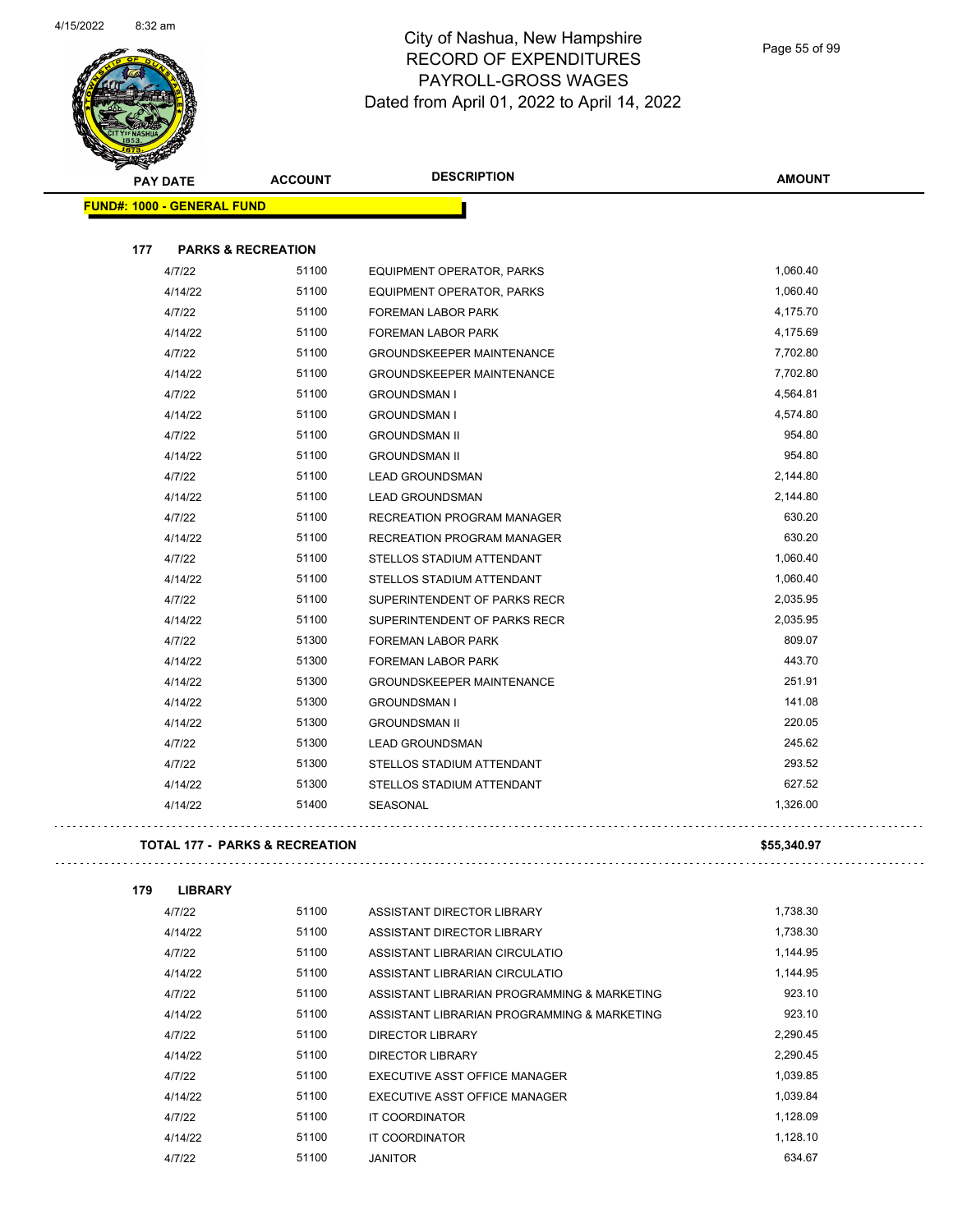

|     | <b>PAY DATE</b>                   | <b>ACCOUNT</b> | <b>DESCRIPTION</b>                   | <b>AMOUNT</b> |
|-----|-----------------------------------|----------------|--------------------------------------|---------------|
|     | <b>FUND#: 1000 - GENERAL FUND</b> |                |                                      |               |
|     |                                   |                |                                      |               |
| 179 | <b>LIBRARY</b>                    |                |                                      |               |
|     | 4/14/22                           | 51100          | <b>JANITOR</b>                       | 634.66        |
|     | 4/7/22                            | 51100          | LIBRARIAN ADULT SERVICES             | 1,115.64      |
|     | 4/14/22                           | 51100          | LIBRARIAN ADULT SERVICES             | 1,115.65      |
|     | 4/7/22                            | 51100          | LIBRARIAN CIRCULATION                | 1,289.51      |
|     | 4/14/22                           | 51100          | <b>LIBRARIAN CIRCULATION</b>         | 1,281.50      |
|     | 4/7/22                            | 51100          | LIBRARIAN PROGRAMMING & MARKETING    | 1,281.51      |
|     | 4/14/22                           | 51100          | LIBRARIAN PROGRAMMING & MARKETING    | 1,281.50      |
|     | 4/7/22                            | 51100          | <b>LIBRARIAN TECH SERVICES</b>       | 1,281.50      |
|     | 4/14/22                           | 51100          | <b>LIBRARIAN TECH SERVICES</b>       | 1,281.50      |
|     | 4/7/22                            | 51100          | LIBRARIAN YOUTH SERVICES             | 1,883.80      |
|     | 4/14/22                           | 51100          | LIBRARIAN YOUTH SERVICES             | 1,883.80      |
|     | 4/7/22                            | 51100          | LIBRARY ASSISTANT CIRCULATION        | 7,216.80      |
|     | 4/14/22                           | 51100          | <b>LIBRARY ASSISTANT CIRCULATION</b> | 6,658.60      |
|     | 4/7/22                            | 51100          | LIBRARY ASSISTANT TECH SVS           | 943.00        |
|     | 4/14/22                           | 51100          | LIBRARY ASSISTANT TECH SVS           | 943.02        |
|     | 4/7/22                            | 51100          | LIBRARY ASSISTANT YOUTH SERVIC       | 2,351.75      |
|     | 4/14/22                           | 51100          | LIBRARY ASSISTANT YOUTH SERVIC       | 2,351.75      |
|     | 4/14/22                           | 51100          | <b>MAINTENANCE SUPV</b>              | 424.90        |
|     | 4/7/22                            | 51100          | PAGE & COLLECTION COORDINATOR        | 976.90        |
|     | 4/14/22                           | 51100          | PAGE & COLLECTION COORDINATOR        | 976.90        |
|     | 4/7/22                            | 51100          | REFERENCE LIBRARIAN ADULT SERV       | 4,888.90      |
|     | 4/14/22                           | 51100          | REFERENCE LIBRARIAN ADULT SERV       | 4,888.90      |
|     | 4/7/22                            | 51100          | REFERENCE LIBRARIAN TECH SVS         | 2,019.80      |
|     | 4/14/22                           | 51100          | REFERENCE LIBRARIAN TECH SVS         | 2,019.80      |
|     | 4/7/22                            | 51100          | <b>SECURITY LIBRARY</b>              | 729.35        |
|     | 4/14/22                           | 51100          | <b>SECURITY LIBRARY</b>              | 729.35        |
|     | 4/7/22                            | 51100          | SUPERVISOR YOUTH SERVICES            | 1,051.30      |
|     | 4/14/22                           | 51100          | SUPERVISOR YOUTH SERVICES            | 1,051.30      |
|     | 4/7/22                            | 51200          | <b>GRAPHIC DESIGNER LIBRARY</b>      | 327.82        |
|     | 4/14/22                           | 51200          | <b>GRAPHIC DESIGNER LIBRARY</b>      | 382.45        |
|     | 4/7/22                            | 51200          | <b>JANITOR</b>                       | 335.85        |
|     | 4/14/22                           | 51200          | <b>JANITOR</b>                       | 327.75        |
|     | 4/7/22                            | 51200          | LIBRARY ASSISTANT YOUTH SERVIC       | 539.80        |
|     | 4/14/22                           | 51200          | LIBRARY ASSISTANT YOUTH SERVIC       | 539.80        |
|     | 4/7/22                            | 51200          | <b>SECURITY LIBRARY</b>              | 394.75        |
|     | 4/14/22                           | 51200          | <b>SECURITY LIBRARY</b>              | 394.75        |
|     | 4/14/22                           | 51300          | <b>JANITOR</b>                       | 41.65         |
|     | 4/7/22                            | 51300          | <b>LIBRARIAN CIRCULATION</b>         | 156.18        |
|     | 4/7/22                            | 51300          | LIBRARIAN PROGRAMMING & MARKETING    | 12.01         |
|     | 4/7/22                            | 51300          | LIBRARY ASSISTANT CIRCULATION        | 191.53        |
|     | 4/14/22                           | 51300          | LIBRARY ASSISTANT CIRCULATION        | 299.30        |
|     | 4/7/22                            | 51300          | LIBRARY ASSISTANT YOUTH SERVIC       | 97.17         |
|     | 4/14/22                           | 51300          | LIBRARY ASSISTANT YOUTH SERVIC       | 210.54        |
|     | 4/14/22                           | 51300          | MAINTENANCE SUPV                     | 4,620.74      |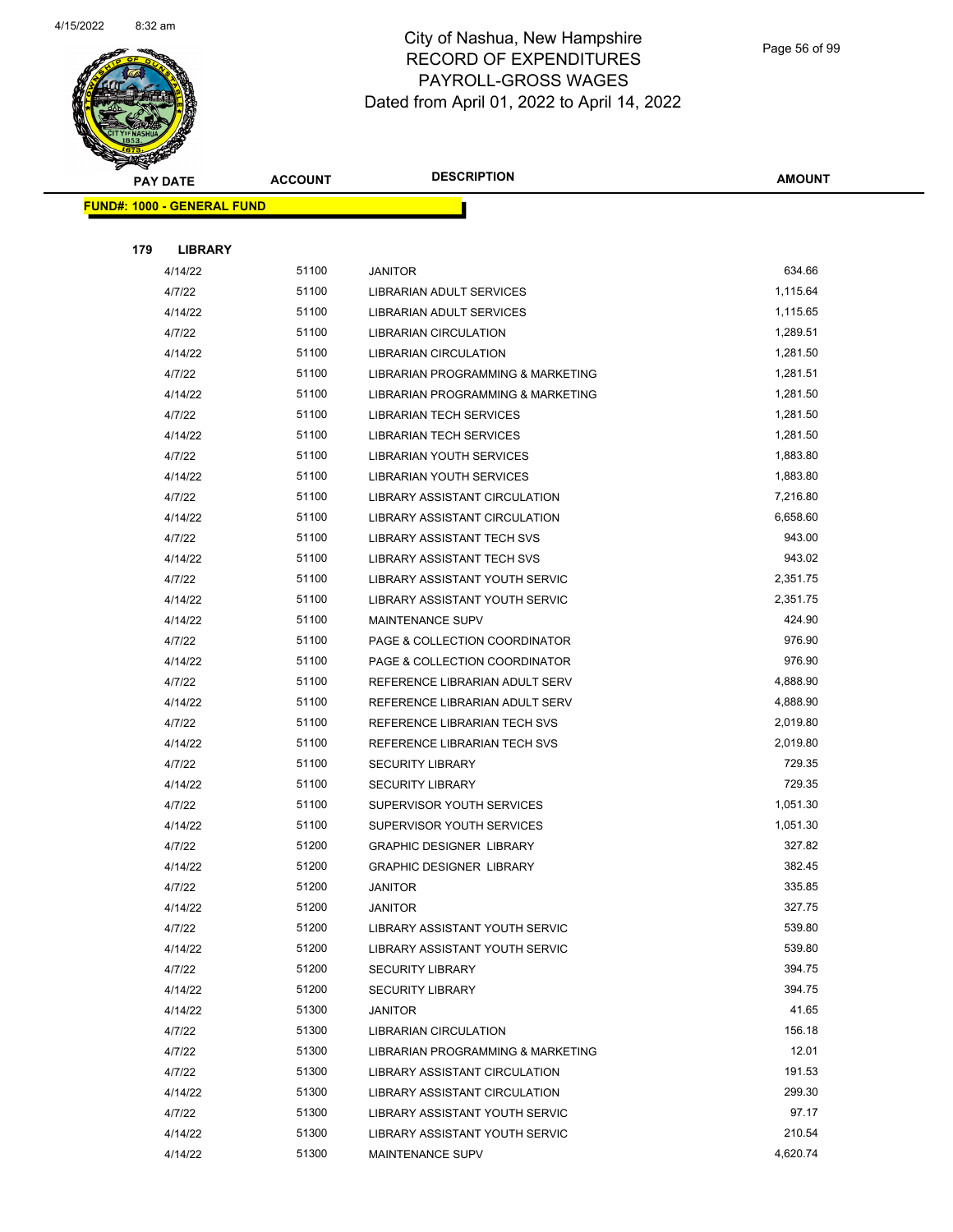

Page 57 of 99

|     | <b>PAY DATE</b>            | <b>ACCOUNT</b>                           | <b>DESCRIPTION</b>             | <b>AMOUNT</b> |
|-----|----------------------------|------------------------------------------|--------------------------------|---------------|
|     | FUND#: 1000 - GENERAL FUND |                                          |                                |               |
| 179 | <b>LIBRARY</b>             |                                          |                                |               |
|     | 4/7/22                     | 51300                                    | REFERENCE LIBRARIAN ADULT SERV | 127.56        |
|     | 4/14/22                    | 51300                                    | REFERENCE LIBRARIAN ADULT SERV | 111.45        |
|     | 4/14/22                    | 51300                                    | REFERENCE LIBRARIAN TECH SVS   | 113.93        |
|     | 4/7/22                     | 51300                                    | <b>SECURITY LIBRARY</b>        | 96.21         |
|     | 4/14/22                    | 51300                                    | <b>SECURITY LIBRARY</b>        | 109.40        |
|     | 4/14/22                    | 51750                                    | MAINTENANCE SUPV               | 18,845.68     |
|     | <b>TOTAL 179 - LIBRARY</b> |                                          |                                | \$99,993.36   |
| 181 |                            | <b>COMMUNITY DEVELOPMENT</b>             |                                |               |
|     | 4/7/22                     | 51100                                    | ADMINISTRATIVE ASSISTANT II    | 835.05        |
|     | 4/14/22                    | 51100                                    | ADMINISTRATIVE ASSISTANT II    | 835.05        |
|     | 4/7/22                     | 51100                                    | DIRECTOR COMMUNITY DEVELOPMENT | 2,149.85      |
|     | 4/14/22                    | 51100                                    | DIRECTOR COMMUNITY DEVELOPMENT | 2,149.85      |
|     | 4/7/22                     | 51100                                    | <b>WATERWAYS MANAGER</b>       | 1,738.30      |
|     | 4/14/22                    | 51100                                    | <b>WATERWAYS MANAGER</b>       | 1,938.30      |
|     | 4/7/22                     | 51200                                    | ADMINISTRATIVE ASSISTANT I     | 412.68        |
|     | 4/14/22                    | 51200                                    | ADMINISTRATIVE ASSISTANT I     | 412.68        |
|     | 4/7/22                     | 51300                                    | ADMINISTRATIVE ASSISTANT II    | 93.94         |
|     | 4/7/22                     | 51400                                    | <b>INTERN</b>                  | 100.00        |
|     | 4/14/22                    | 51400                                    | <b>INTERN</b>                  | 100.00        |
|     |                            | <b>TOTAL 181 - COMMUNITY DEVELOPMENT</b> |                                | \$10,765.70   |
| 182 | <b>PLANNING AND ZONING</b> |                                          |                                |               |
|     | 4/7/22                     | 51100                                    | DEPARTMENT COORDINATOR         | 1,101.79      |
|     | 4/14/22                    | 51100                                    | DEPARTMENT COORDINATOR         | 1,101.79      |
|     | 4/7/22                     | 51100                                    | <b>DEPUTY PLANNING MANAGER</b> | 3,006.50      |
|     | 4/14/22                    | 51100                                    | DEPUTY PLANNING MANAGER        | 3,006.50      |
|     | 4/7/22                     | 51100                                    | PLANNER I                      | 2,015.60      |
|     | 4/14/22                    | 51100                                    | PLANNER I                      | 2,015.60      |
|     | 4/7/22                     | 51100                                    | ZONING COORDINATOR             | 882.00        |
|     | 4/14/22                    | 51100                                    | ZONING COORDINATOR             | 882.00        |
|     | 4/7/22                     | 53428                                    | STENOGRAPHIC SERVICES          | 375.00        |
|     |                            | <b>TOTAL 182 - PLANNING AND ZONING</b>   |                                | \$14,386.78   |
|     |                            |                                          |                                |               |
| 183 |                            | <b>ECONOMIC DEVELOPMENT</b>              |                                |               |

| 4/7/22 |         | 51100 | ECONOMIC DEV DIRECTOR | 2.465.75 |
|--------|---------|-------|-----------------------|----------|
|        | 4/14/22 | 51100 | ECONOMIC DEV DIRECTOR | 2.465.75 |
| 4/7/22 |         | 51100 | OED COORDINATOR       | 605.95   |
|        | 4/14/22 | 51100 | OED COORDINATOR       | 605.96   |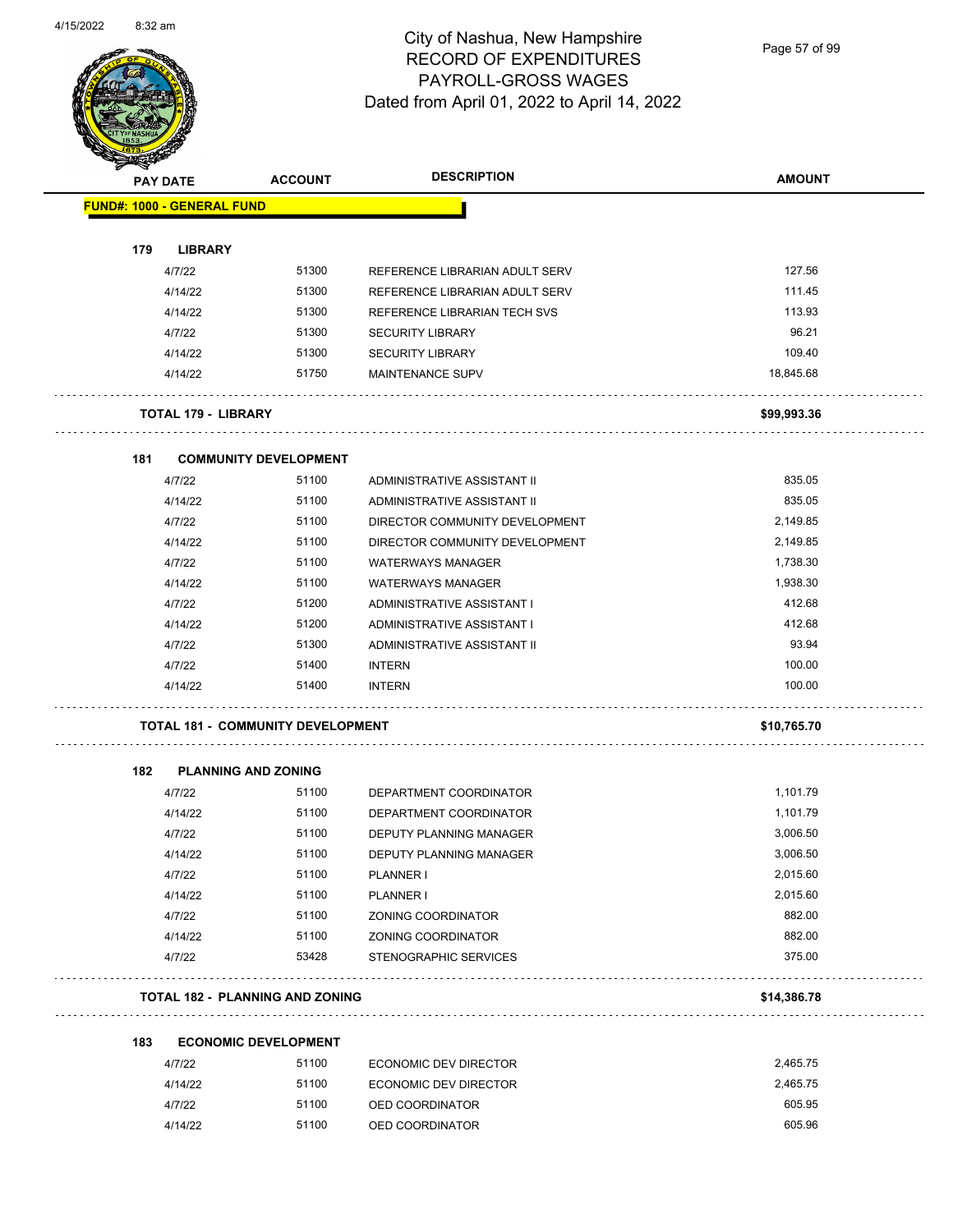

Page 58 of 99

| <b>PAY DATE</b>                   | <b>ACCOUNT</b>                          | <b>DESCRIPTION</b>             | <b>AMOUNT</b> |
|-----------------------------------|-----------------------------------------|--------------------------------|---------------|
| <b>FUND#: 1000 - GENERAL FUND</b> |                                         |                                |               |
|                                   |                                         |                                |               |
|                                   | <b>TOTAL 183 - ECONOMIC DEVELOPMENT</b> |                                | \$6,143.41    |
| <b>SCHOOL</b><br>191              |                                         |                                |               |
| 4/7/22                            | 51100                                   | 21 CENTURY COORDINATOR         | 2,497.80      |
| 4/7/22                            | 51100                                   | 21 CENTURY ELEM MFAM RES COORD | 712.73        |
| 4/7/22                            | 51100                                   | <b>7PAR CTE NHN</b>            | 491.04        |
| 4/14/22                           | 51100                                   | <b>7PAR CTE NHN</b>            | 290.16        |
| 4/7/22                            | 51100                                   | ASSISTANT DIRECTOR BUSINESS    | 3,333.70      |
| 4/7/22                            | 51100                                   | ASSISTANT PRINCIPAL AMH        | 1,437.50      |
| 4/7/22                            | 51100                                   | ASSISTANT PRINCIPAL BIC        | 3,278.20      |
| 4/7/22                            | 51100                                   | ASSISTANT PRINCIPAL BIR        | 3,115.40      |
| 4/7/22                            | 51100                                   | ASSISTANT PRINCIPAL BRO        | 2,875.00      |
| 4/7/22                            | 51100                                   | ASSISTANT PRINCIPAL CHARL      | 2,875.00      |
| 4/7/22                            | 51100                                   | ASSISTANT PRINCIPAL DR CRSP    | 1,461.50      |
| 4/7/22                            | 51100                                   | ASSISTANT PRINCIPAL ELM        | 6,961.50      |
| 4/7/22                            | 51100                                   | ASSISTANT PRINCIPAL FES        | 2,971.20      |
| 4/7/22                            | 51100                                   | ASSISTANT PRINCIPAL FMS        | 3,384.60      |
| 4/7/22                            | 51100                                   | ASSISTANT PRINCIPAL LEDGE      | 2,875.00      |
| 4/7/22                            | 51100                                   |                                | 3,211.50      |
|                                   |                                         | ASSISTANT PRINCIPAL MDE        |               |
| 4/7/22                            | 51100                                   | ASSISTANT PRINCIPAL MTP        | 1,485.60      |
| 4/7/22                            | 51100                                   | ASSISTANT PRINCIPAL NHN        | 14,072.70     |
| 4/7/22                            | 51100                                   | ASSISTANT PRINCIPAL NHS        | 14,319.30     |
| 4/7/22                            | 51100                                   | ASSISTANT PRINCIPAL NSE        | 3,163.50      |
| 4/7/22                            | 51100                                   | ASSISTANT PRINCIPAL PMS        | 3,723.10      |
| 4/7/22                            | 51100                                   | ASSISTANT PRINCIPAL SHE        | 1,851.00      |
| 4/7/22                            | 51100                                   | ASSISTANT SUPERINTENDENT       | 9,245.50      |
| 4/7/22                            | 51100                                   | ASST DIRECTOR PLANT OPS        | 5,274.00      |
| 4/7/22                            | 51100                                   | <b>ASST DIRECTOR SPED</b>      | 6,415.00      |
| 4/7/22                            | 51100                                   | ASST SYSTEMS ADMIN FULL YEAR   | 18,176.20     |
| 4/7/22                            | 51100                                   | ATTENDANCE OFFICER             | 2,622.80      |
| 4/7/22                            | 51100                                   | BRENTWOOD COORDINATOR          | 3,070.60      |
| 4/7/22                            | 51100                                   | CAREER CENTER COORD NHS        | 2,554.03      |
| 4/7/22                            | 51100                                   | CHIEF OPERATING OFFICER        | 9,084.60      |
| 4/7/22                            | 51100                                   | CLERICAL ACADEMY NHN           | 2,973.21      |
| 4/14/22                           | 51100                                   | CLERICAL ACADEMY NHN           | 2,800.56      |
| 4/7/22                            | 51100                                   | CLERICAL ACADEMY NHS           | 3,184.38      |
| 4/14/22                           | 51100                                   | CLERICAL ACADEMY NHS           | 3,218.30      |
| 4/7/22                            | 51100                                   | CLERICAL ASST SUPER SUP        | 1,745.80      |
| 4/14/22                           | 51100                                   | <b>CLERICAL ASST SUPER SUP</b> | 1,713.44      |
| 4/7/22                            | 51100                                   | CLERICAL ATHLETIC NHN          | 848.25        |
| 4/14/22                           | 51100                                   | CLERICAL ATHLETIC NHN          | 848.25        |
| 4/7/22                            | 51100                                   | CLERICAL ATHLETIC NHS          | 760.90        |
| 4/14/22                           | 51100                                   | CLERICAL ATHLETIC NHS          | 740.61        |
| 4/7/22                            | 51100                                   | <b>CLERICAL BUSINESS</b>       | 3,109.59      |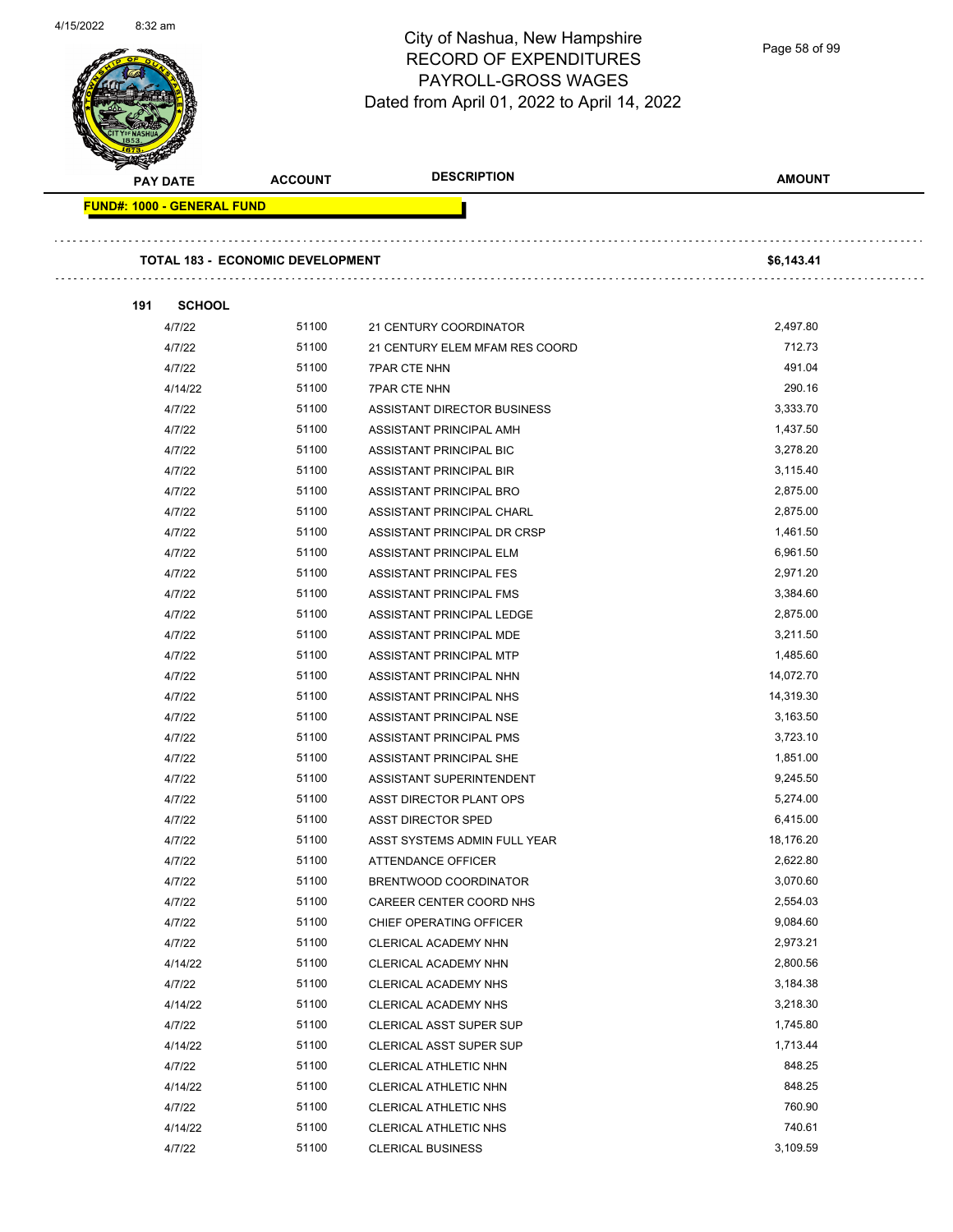

Page 59 of 99

|     | <b>PAY DATE</b>                   | <b>ACCOUNT</b> | <b>DESCRIPTION</b>                                             | <b>AMOUNT</b>        |
|-----|-----------------------------------|----------------|----------------------------------------------------------------|----------------------|
|     | <b>FUND#: 1000 - GENERAL FUND</b> |                |                                                                |                      |
|     |                                   |                |                                                                |                      |
| 191 | <b>SCHOOL</b>                     |                |                                                                |                      |
|     | 4/14/22                           | 51100          | <b>CLERICAL BUSINESS</b>                                       | 3,120.75             |
|     | 4/7/22                            | 51100          | CLERICAL CHIEF OP OFFICER SUP                                  | 892.32               |
|     | 4/14/22                           | 51100          | CLERICAL CHIEF OP OFFICER SUP                                  | 875.16               |
|     | 4/7/22                            | 51100          | <b>CLERICAL CTE NHN</b>                                        | 704.11               |
|     | 4/14/22                           | 51100          | <b>CLERICAL CTE NHN</b>                                        | 704.11               |
|     | 4/7/22                            | 51100          | <b>CLERICAL CTE NHS</b>                                        | 723.40               |
|     | 4/14/22                           | 51100          | <b>CLERICAL CTE NHS</b>                                        | 723.40               |
|     | 4/7/22                            | 51100          | CLERICAL GUIDANCE ELM                                          | 1,345.52             |
|     | 4/14/22                           | 51100          | CLERICAL GUIDANCE ELM                                          | 1,350.35             |
|     | 4/7/22                            | 51100          | CLERICAL GUIDANCE NHN                                          | 2,046.35             |
|     | 4/14/22                           | 51100          | CLERICAL GUIDANCE NHN                                          | 2,071.71             |
|     | 4/7/22                            | 51100          | <b>CLERICAL GUIDANCE NHS</b>                                   | 1,484.30             |
|     | 4/14/22                           | 51100          | <b>CLERICAL GUIDANCE NHS</b>                                   | 1,479.47             |
|     | 4/7/22                            | 51100          | <b>CLERICAL HUMAN RESOURCES</b>                                | 2,434.94             |
|     | 4/14/22                           | 51100          | <b>CLERICAL HUMAN RESOURCES</b>                                | 2,434.95             |
|     | 4/7/22                            | 51100          | <b>CLERICAL PAYROLL SUP</b>                                    | 1,634.26             |
|     | 4/14/22                           | 51100          | <b>CLERICAL PAYROLL SUP</b>                                    | 1,634.28             |
|     | 4/7/22                            | 51100          | <b>CLERICAL PLANT OPS</b>                                      | 797.25               |
|     | 4/14/22                           | 51100          | <b>CLERICAL PLANT OPS</b>                                      | 797.26               |
|     | 4/7/22                            | 51100          | CLERICAL PRINCIPAL AMH                                         | 1,484.30             |
|     | 4/14/22                           | 51100          | <b>CLERICAL PRINCIPAL AMH</b>                                  | 1,484.30             |
|     | 4/7/22                            | 51100          | <b>CLERICAL PRINCIPAL BIC</b>                                  | 1,645.50             |
|     | 4/14/22                           | 51100          | <b>CLERICAL PRINCIPAL BIC</b>                                  | 1,651.16             |
|     | 4/7/22                            | 51100          | <b>CLERICAL PRINCIPAL BIR</b>                                  | 1,571.66             |
|     | 4/14/22                           | 51100          | CLERICAL PRINCIPAL BIR                                         | 1,571.65             |
|     | 4/7/22                            | 51100          | CLERICAL PRINCIPAL BRO                                         | 1,571.65             |
|     | 4/14/22                           | 51100          | CLERICAL PRINCIPAL BRO                                         | 1,571.65             |
|     | 4/7/22                            | 51100          | CLERICAL PRINCIPAL CHA                                         | 1,520.65             |
|     | 4/14/22                           | 51100          | CLERICAL PRINCIPAL CHA                                         | 1,520.65             |
|     | 4/7/22                            | 51100          | CLERICAL PRINCIPAL DRC                                         | 1,560.40             |
|     | 4/14/22                           | 51100          | <b>CLERICAL PRINCIPAL DRC</b>                                  | 1,554.82             |
|     | 4/7/22                            | 51100          | <b>CLERICAL PRINCIPAL ELM</b>                                  | 2,159.47             |
|     | 4/14/22                           | 51100          | <b>CLERICAL PRINCIPAL ELM</b>                                  | 2,207.70             |
|     | 4/7/22                            | 51100          | <b>CLERICAL PRINCIPAL FES</b>                                  | 1,542.10             |
|     | 4/14/22                           | 51100          | <b>CLERICAL PRINCIPAL FES</b>                                  | 1,391.44             |
|     | 4/7/22                            | 51100<br>51100 | <b>CLERICAL PRINCIPAL FMS</b>                                  | 2,321.30<br>2,316.22 |
|     | 4/14/22                           |                | <b>CLERICAL PRINCIPAL FMS</b>                                  |                      |
|     | 4/7/22                            | 51100          | CLERICAL PRINCIPAL LDG                                         | 1,520.65             |
|     | 4/14/22                           | 51100          | CLERICAL PRINCIPAL LDG                                         | 1,520.66<br>1,628.67 |
|     | 4/7/22                            | 51100<br>51100 | CLERICAL PRINCIPAL MDE                                         | 1,634.25             |
|     | 4/14/22                           | 51100          | <b>CLERICAL PRINCIPAL MDE</b><br><b>CLERICAL PRINCIPAL MTP</b> | 1,560.40             |
|     | 4/7/22<br>4/14/22                 | 51100          | <b>CLERICAL PRINCIPAL MTP</b>                                  | 1,560.40             |
|     | 4/7/22                            | 51100          | CLERICAL PRINCIPAL NHN                                         | 1,510.03             |
|     |                                   |                |                                                                |                      |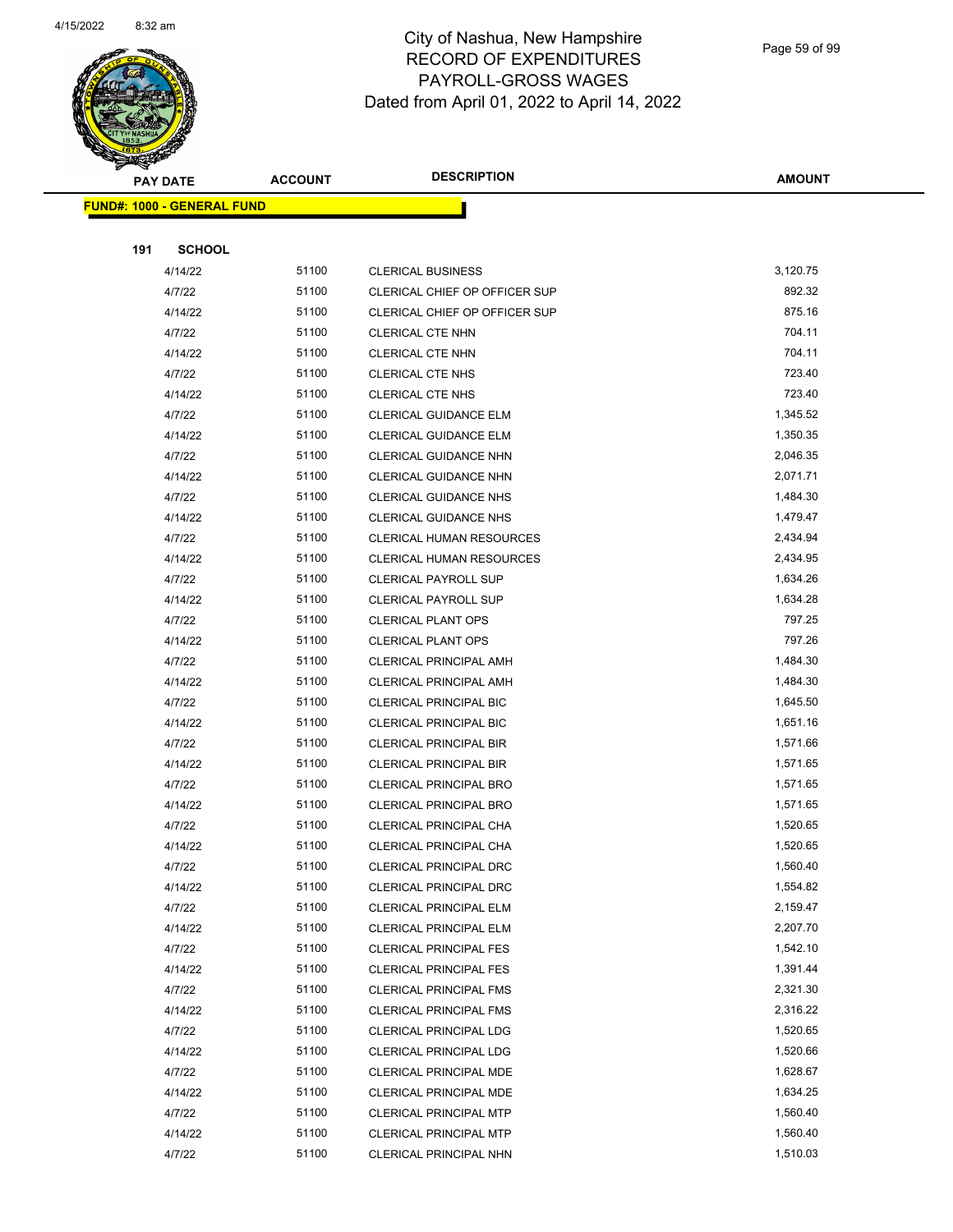

Page 60 of 99

|     | <b>PAY DATE</b>                   | <b>ACCOUNT</b> | <b>DESCRIPTION</b>               | <b>AMOUNT</b> |
|-----|-----------------------------------|----------------|----------------------------------|---------------|
|     | <b>FUND#: 1000 - GENERAL FUND</b> |                |                                  |               |
|     |                                   |                |                                  |               |
| 191 | <b>SCHOOL</b>                     |                |                                  |               |
|     | 4/14/22                           | 51100          | CLERICAL PRINCIPAL NHN           | 1,520.65      |
|     | 4/7/22                            | 51100          | <b>CLERICAL PRINCIPAL NHS</b>    | 1,296.20      |
|     | 4/14/22                           | 51100          | <b>CLERICAL PRINCIPAL NHS</b>    | 1,484.30      |
|     | 4/7/22                            | 51100          | <b>CLERICAL PRINCIPAL NSE</b>    | 1,571.65      |
|     | 4/14/22                           | 51100          | CLERICAL PRINCIPAL NSE           | 1,552.36      |
|     | 4/7/22                            | 51100          | <b>CLERICAL PRINCIPAL PMS</b>    | 1,469.79      |
|     | 4/14/22                           | 51100          | <b>CLERICAL PRINCIPAL PMS</b>    | 1,464.49      |
|     | 4/7/22                            | 51100          | CLERICAL PRINCIPAL SHE           | 1,609.15      |
|     | 4/14/22                           | 51100          | CLERICAL PRINCIPAL SHE           | 1,609.15      |
|     | 4/7/22                            | 51100          | CLERICAL RECEPTIONIST NHN        | 848.25        |
|     | 4/14/22                           | 51100          | CLERICAL RECEPTIONIST NHN        | 848.25        |
|     | 4/7/22                            | 51100          | CLERICAL RECEPTIONIST NHS        | 699.28        |
|     | 4/14/22                           | 51100          | CLERICAL RECEPTIONIST NHS        | 718.57        |
|     | 4/7/22                            | 51100          | CLERICAL REGISTRAR NHN           | 723.40        |
|     | 4/14/22                           | 51100          | CLERICAL REGISTRAR NHN           | 718.57        |
|     | 4/7/22                            | 51100          | CLERICAL SPECIAL ED NHN          | 760.90        |
|     | 4/14/22                           | 51100          | CLERICAL SPECIAL ED NHN          | 760.90        |
|     | 4/7/22                            | 51100          | CLERICAL SPECIAL ED NHS          | 1,474.65      |
|     | 4/14/22                           | 51100          | CLERICAL SPECIAL ED NHS          | 1,484.29      |
|     | 4/7/22                            | 51100          | CLERICAL SPECIAL ED SUP          | 1,446.79      |
|     | 4/14/22                           | 51100          | CLERICAL SPECIAL ED SUP          | 1,441.96      |
|     | 4/7/22                            | 51100          | <b>CLERICAL STUDENT SERV SUP</b> | 902.21        |
|     | 4/14/22                           | 51100          | <b>CLERICAL STUDENT SERV SUP</b> | 884.39        |
|     | 4/7/22                            | 51100          | CLERICAL SUPERINTENDANT HRLY     | 714.31        |
|     | 4/14/22                           | 51100          | CLERICAL SUPERINTENDANT HRLY     | 731.18        |
|     | 4/7/22                            | 51100          | CLERICAL SUPERINTENDANT SUP      | 3,883.90      |
|     | 4/7/22                            | 51100          | <b>CUSTODIAN AMH</b>             | 1,044.53      |
|     | 4/14/22                           | 51100          | <b>CUSTODIAN AMH</b>             | 1,045.85      |
|     | 4/7/22                            | 51100          | <b>CUSTODIAN ASST HEAD ELM</b>   | 857.20        |
|     | 4/14/22                           | 51100          | <b>CUSTODIAN ASST HEAD ELM</b>   | 857.21        |
|     | 4/7/22                            | 51100          | <b>CUSTODIAN ASST HEAD FMS</b>   | 905.76        |
|     | 4/14/22                           | 51100          | <b>CUSTODIAN ASST HEAD FMS</b>   | 900.40        |
|     | 4/7/22                            | 51100          | <b>CUSTODIAN ASST HEAD NHN</b>   | 1,722.40      |
|     | 4/14/22                           | 51100          | <b>CUSTODIAN ASST HEAD NHN</b>   | 1,722.41      |
|     | 4/7/22                            | 51100          | <b>CUSTODIAN ASST HEAD NHS</b>   | 1,722.41      |
|     | 4/14/22                           | 51100          | <b>CUSTODIAN ASST HEAD NHS</b>   | 1,722.41      |
|     | 4/7/22                            | 51100          | <b>CUSTODIAN ASST HEAD PMS</b>   | 857.20        |
|     | 4/14/22                           | 51100          | <b>CUSTODIAN ASST HEAD PMS</b>   | 905.76        |
|     | 4/7/22                            | 51100          | <b>CUSTODIAN BIC</b>             | 1,468.00      |
|     | 4/14/22                           | 51100          | <b>CUSTODIAN BIC</b>             | 1,468.00      |
|     | 4/7/22                            | 51100          | <b>CUSTODIAN BIR</b>             | 1,505.60      |
|     | 4/14/22                           | 51100          | <b>CUSTODIAN BIR</b>             | 1,505.60      |
|     | 4/7/22                            | 51100          | <b>CUSTODIAN BRO</b>             | 1,505.60      |
|     | 4/14/22                           | 51100          | <b>CUSTODIAN BRO</b>             | 1,505.60      |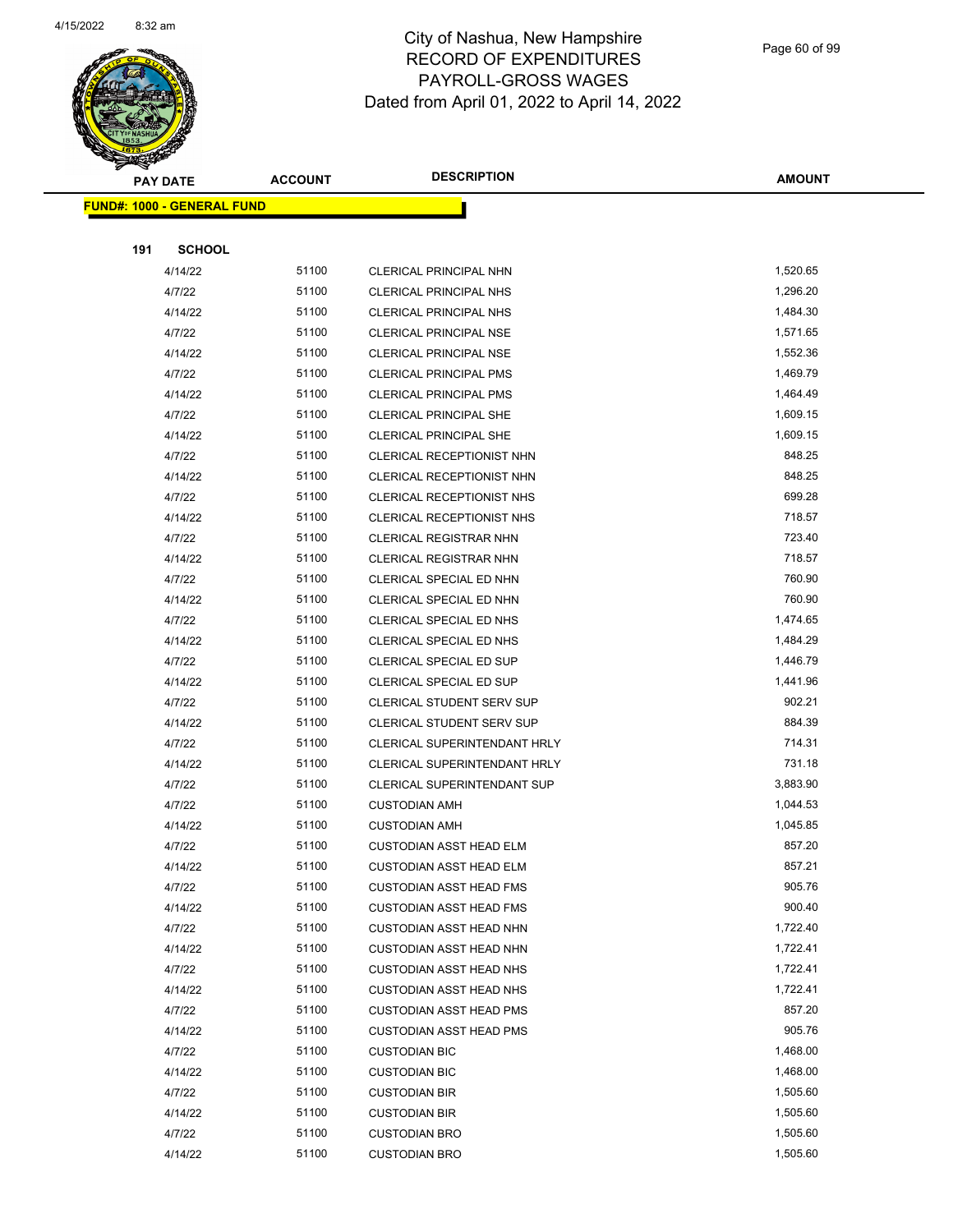

Page 61 of 99

|     | <b>PAY DATE</b>                   | <b>ACCOUNT</b> | <b>DESCRIPTION</b>                                     | <b>AMOUNT</b>        |
|-----|-----------------------------------|----------------|--------------------------------------------------------|----------------------|
|     | <b>FUND#: 1000 - GENERAL FUND</b> |                |                                                        |                      |
|     |                                   |                |                                                        |                      |
| 191 | <b>SCHOOL</b>                     |                |                                                        |                      |
|     | 4/7/22                            | 51100          | <b>CUSTODIAN CHA</b>                                   | 1,505.60             |
|     | 4/14/22                           | 51100          | <b>CUSTODIAN CHA</b>                                   | 1,505.60             |
|     | 4/7/22                            | 51100          | <b>CUSTODIAN DRC</b>                                   | 1,505.60             |
|     | 4/14/22                           | 51100          | <b>CUSTODIAN DRC</b>                                   | 1,505.60             |
|     | 4/7/22                            | 51100          | <b>CUSTODIAN ELM</b>                                   | 4,614.00             |
|     | 4/14/22                           | 51100          | <b>CUSTODIAN ELM</b>                                   | 4,614.00             |
|     | 4/7/22                            | 51100          | <b>CUSTODIAN FES</b>                                   | 1,505.60             |
|     | 4/14/22                           | 51100          | <b>CUSTODIAN FES</b>                                   | 1,505.60             |
|     | 4/7/22                            | 51100          | <b>CUSTODIAN FMS</b>                                   | 3,205.44             |
|     | 4/14/22                           | 51100          | <b>CUSTODIAN FMS</b>                                   | 3,205.44             |
|     | 4/7/22                            | 51100          | <b>CUSTODIAN HEAD AMH</b>                              | 857.20               |
|     | 4/14/22                           | 51100          | <b>CUSTODIAN HEAD AMH</b>                              | 857.20               |
|     | 4/7/22                            | 51100          | <b>CUSTODIAN HEAD BIC</b>                              | 857.20               |
|     | 4/14/22                           | 51100          | <b>CUSTODIAN HEAD BIC</b>                              | 857.20               |
|     | 4/7/22                            | 51100          | <b>CUSTODIAN HEAD BIR</b>                              | 857.20               |
|     | 4/14/22                           | 51100          | <b>CUSTODIAN HEAD BIR</b>                              | 857.20               |
|     | 4/7/22                            | 51100          | <b>CUSTODIAN HEAD BRO</b>                              | 857.20               |
|     | 4/14/22                           | 51100          | <b>CUSTODIAN HEAD BRO</b>                              | 857.20               |
|     | 4/7/22                            | 51100          | <b>CUSTODIAN HEAD CHA</b>                              | 857.21               |
|     | 4/14/22                           | 51100          | <b>CUSTODIAN HEAD CHA</b>                              | 857.20               |
|     | 4/7/22                            | 51100          | <b>CUSTODIAN HEAD DRC</b>                              | 857.20               |
|     | 4/14/22                           | 51100          | <b>CUSTODIAN HEAD DRC</b>                              | 857.20               |
|     | 4/7/22                            | 51100          | <b>CUSTODIAN HEAD ELM</b>                              | 1,016.00             |
|     | 4/14/22                           | 51100          | <b>CUSTODIAN HEAD ELM</b>                              | 1,016.00             |
|     | 4/7/22                            | 51100          | <b>CUSTODIAN HEAD FES</b>                              | 857.20               |
|     | 4/14/22                           | 51100          | <b>CUSTODIAN HEAD FES</b>                              | 857.20               |
|     | 4/7/22                            | 51100          | <b>CUSTODIAN HEAD FMS</b>                              | 412.75               |
|     | 4/14/22                           | 51100          | <b>CUSTODIAN HEAD FMS</b>                              | 412.75               |
|     | 4/7/22                            | 51100          | <b>CUSTODIAN HEAD FPS</b>                              | 857.20               |
|     | 4/14/22                           | 51100          | <b>CUSTODIAN HEAD FPS</b>                              | 857.20               |
|     | 4/7/22                            | 51100          | <b>CUSTODIAN HEAD LDG</b>                              | 857.20               |
|     | 4/14/22                           | 51100          | <b>CUSTODIAN HEAD LDG</b>                              | 857.20               |
|     | 4/7/22                            | 51100          | <b>CUSTODIAN HEAD MDE</b>                              | 857.20               |
|     | 4/14/22                           | 51100          | <b>CUSTODIAN HEAD MDE</b>                              | 857.20               |
|     | 4/7/22                            | 51100          | <b>CUSTODIAN HEAD MTP</b>                              | 857.20<br>857.20     |
|     | 4/14/22                           | 51100<br>51100 | <b>CUSTODIAN HEAD MTP</b><br><b>CUSTODIAN HEAD NHN</b> | 1,022.00             |
|     | 4/7/22                            |                |                                                        |                      |
|     | 4/14/22<br>4/7/22                 | 51100<br>51100 | <b>CUSTODIAN HEAD NHN</b><br><b>CUSTODIAN HEAD NHS</b> | 1,022.00<br>1,022.00 |
|     |                                   | 51100          |                                                        | 1,022.00             |
|     | 4/14/22<br>4/7/22                 | 51100          | <b>CUSTODIAN HEAD NHS</b><br><b>CUSTODIAN HEAD NSE</b> | 865.20               |
|     | 4/14/22                           | 51100          | <b>CUSTODIAN HEAD NSE</b>                              | 865.20               |
|     | 4/7/22                            | 51100          | <b>CUSTODIAN HEAD PMS</b>                              | 1,016.00             |
|     | 4/14/22                           | 51100          | <b>CUSTODIAN HEAD PMS</b>                              | 1,016.00             |
|     |                                   |                |                                                        |                      |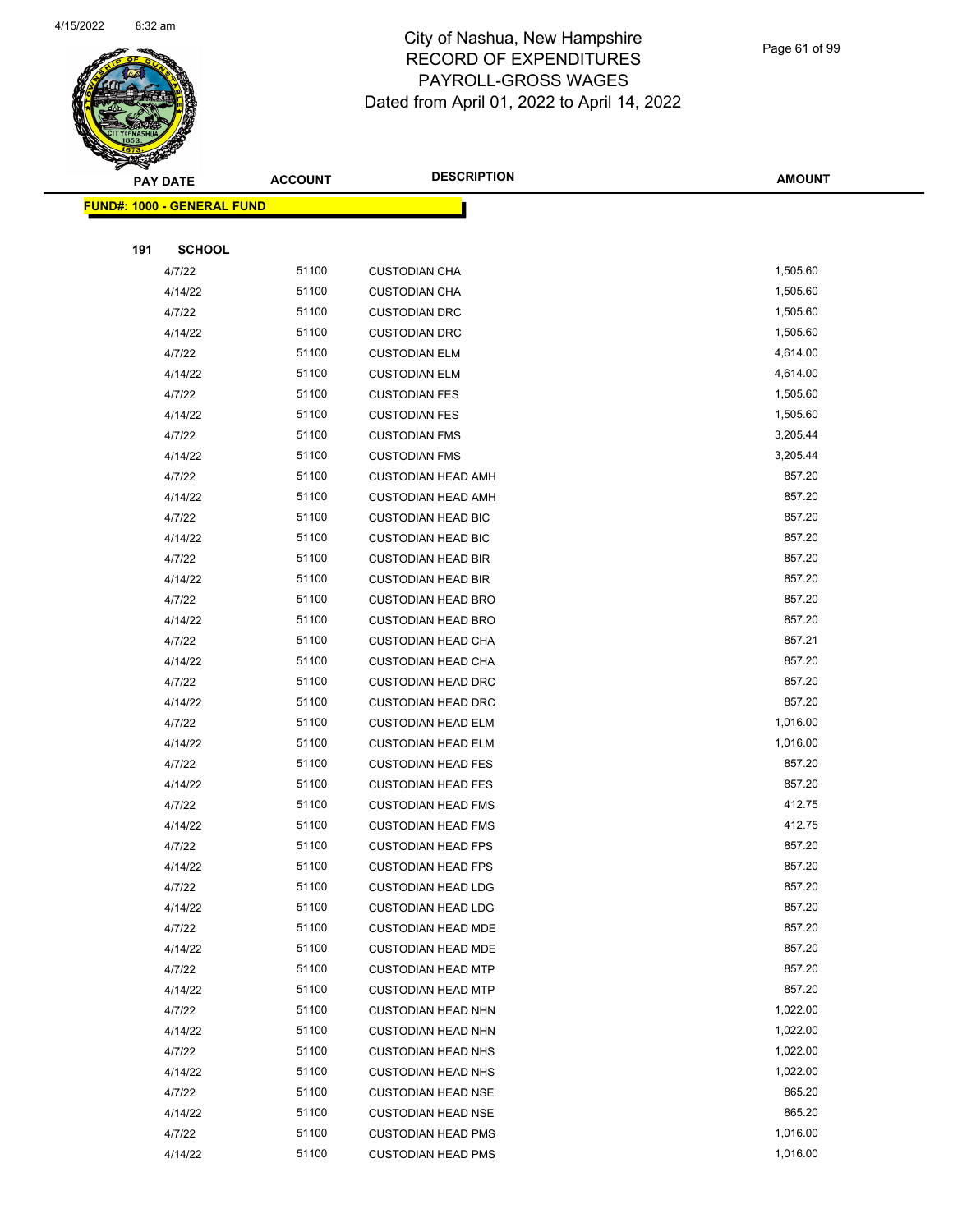

Page 62 of 99

|     | <b>PAY DATE</b>                   | <b>ACCOUNT</b> | <b>DESCRIPTION</b>              | <b>AMOUNT</b> |
|-----|-----------------------------------|----------------|---------------------------------|---------------|
|     | <b>FUND#: 1000 - GENERAL FUND</b> |                |                                 |               |
|     |                                   |                |                                 |               |
| 191 | <b>SCHOOL</b>                     |                |                                 |               |
|     | 4/7/22                            | 51100          | <b>CUSTODIAN HEAD SHE</b>       | 857.20        |
|     | 4/14/22                           | 51100          | <b>CUSTODIAN HEAD SHE</b>       | 857.20        |
|     | 4/7/22                            | 51100          | <b>CUSTODIAN LDG</b>            | 752.81        |
|     | 4/14/22                           | 51100          | <b>CUSTODIAN LDG</b>            | 752.80        |
|     | 4/7/22                            | 51100          | <b>CUSTODIAN MDE</b>            | 1,526.48      |
|     | 4/14/22                           | 51100          | <b>CUSTODIAN MDE</b>            | 1,526.48      |
|     | 4/7/22                            | 51100          | <b>CUSTODIAN MTP</b>            | 1,568.24      |
|     | 4/14/22                           | 51100          | <b>CUSTODIAN MTP</b>            | 1,526.48      |
|     | 4/7/22                            | 51100          | <b>CUSTODIAN NHN</b>            | 10,549.60     |
|     | 4/14/22                           | 51100          | <b>CUSTODIAN NHN</b>            | 10,549.60     |
|     | 4/7/22                            | 51100          | <b>CUSTODIAN NHS</b>            | 9,465.08      |
|     | 4/14/22                           | 51100          | <b>CUSTODIAN NHS</b>            | 9,804.80      |
|     | 4/7/22                            | 51100          | <b>CUSTODIAN NSE</b>            | 1,058.65      |
|     | 4/14/22                           | 51100          | <b>CUSTODIAN NSE</b>            | 1,058.65      |
|     | 4/7/22                            | 51100          | <b>CUSTODIAN PMS</b>            | 1,505.60      |
|     | 4/14/22                           | 51100          | <b>CUSTODIAN PMS</b>            | 1,505.60      |
|     | 4/7/22                            | 51100          | <b>CUSTODIAN SHE</b>            | 1,505.61      |
|     | 4/14/22                           | 51100          | <b>CUSTODIAN SHE</b>            | 1,505.60      |
|     | 4/7/22                            | 51100          | <b>CUSTODIAN SUPERVISOR WPO</b> | 4,416.71      |
|     | 4/7/22                            | 51100          | <b>CUSTODIAN WID</b>            | 2,220.80      |
|     | 4/14/22                           | 51100          | <b>CUSTODIAN WID</b>            | 1,505.60      |
|     | 4/7/22                            | 51100          | DATA ANALYST                    | 3,794.70      |
|     | 4/7/22                            | 51100          | <b>DIRECTOR ATHLETICS</b>       | 4,014.30      |
|     | 4/7/22                            | 51100          | DIRECTOR COM GRANTS             | 3,460.50      |
|     | 4/7/22                            | 51100          | DIRECTOR GUIDANCE               | 7,067.30      |
|     | 4/7/22                            | 51100          | DIRECTOR HUMAN RESOURCES        | 4,423.10      |
|     | 4/7/22                            | 51100          | DIRECTOR PLANT OPS              | 4,114.70      |
|     | 4/7/22                            | 51100          | DIRECTOR SPECIAL ED             | 4,014.30      |
|     | 4/7/22                            | 51100          | DIRECTOR STUDENT SERVICES       | 3,679.80      |
|     | 4/7/22                            | 51100          | DIRECTOR TECHNOLOGY             | 3,820.90      |
|     | 4/7/22                            | 51100          | DIRECTOR TRANSPORTATION         | 3,446.40      |
|     | 4/7/22                            | 51100          | DIRECTOR VOCATIONAL             | 8,087.10      |
|     | 4/7/22                            | 51100          | ELL COMMUNICATIONS COORDINATOR  | 2,127.00      |
|     | 4/7/22                            | 51100          | ELL OUTREACH WORKER             | 1,796.30      |
|     | 4/7/22                            | 51100          | <b>GRANT WRITER</b>             | 737.35        |
|     | 4/14/22                           | 51100          | <b>GRANT WRITER</b>             | 737.35        |
|     | 4/7/22                            | 51100          | <b>GUIDANCE COUNSELOR AMH</b>   | 2,469.50      |
|     | 4/7/22                            | 51100          | GUIDANCE COUNSELOR BIC          | 2,168.60      |
|     | 4/7/22                            | 51100          | <b>GUIDANCE COUNSELOR BIR</b>   | 3,071.60      |
|     | 4/7/22                            | 51100          | <b>GUIDANCE COUNSELOR BRO</b>   | 2,036.20      |
|     | 4/7/22                            | 51100          | GUIDANCE COUNSELOR CHA          | 3,071.60      |
|     | 4/7/22                            | 51100          | GUIDANCE COUNSELOR DRC          | 2,103.20      |
|     | 4/7/22                            | 51100          | <b>GUIDANCE COUNSELOR ELM</b>   | 12,671.50     |
|     | 4/7/22                            | 51100          | GUIDANCE COUNSELOR FES          | 2,168.60      |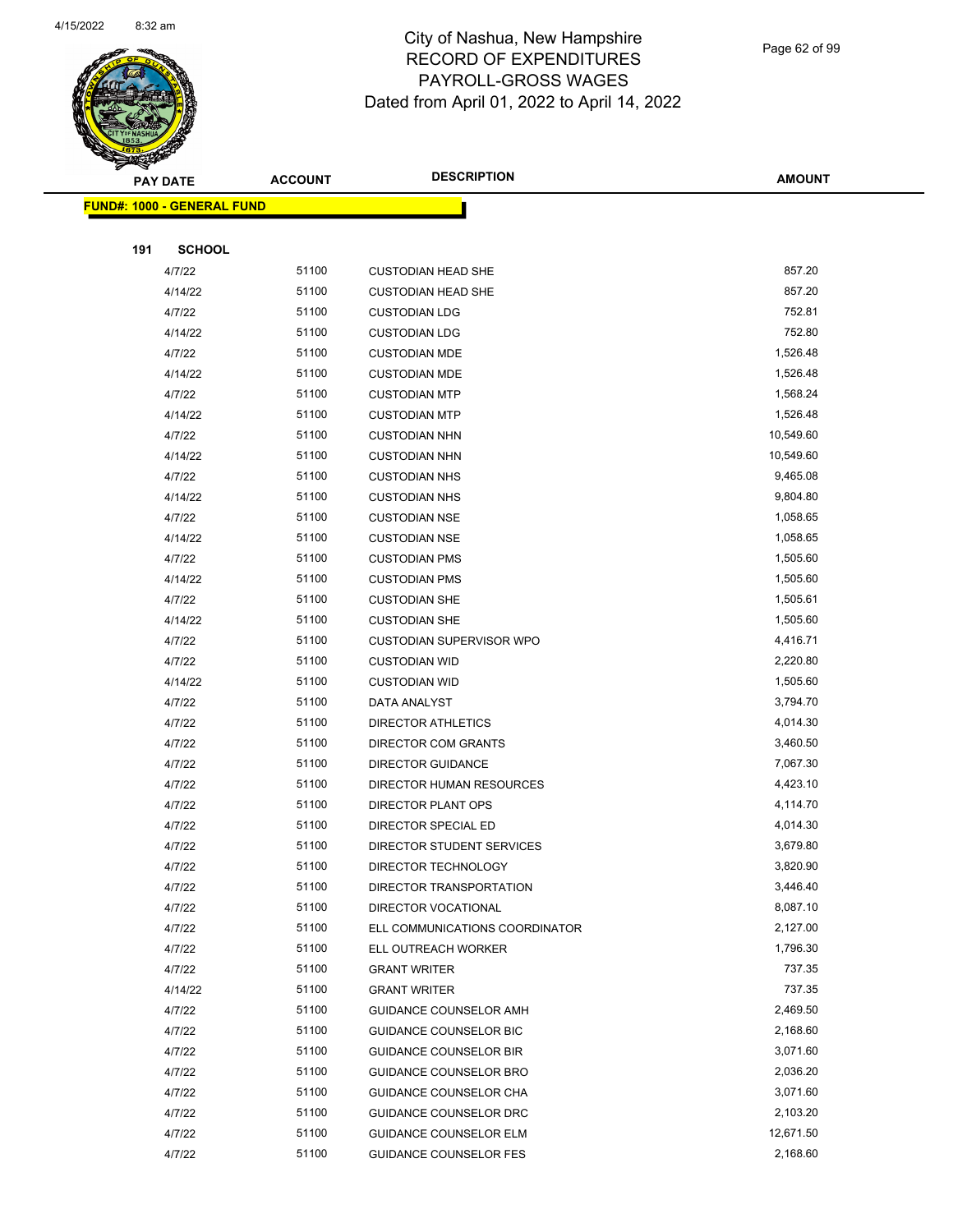

Page 63 of 99

|     | <b>PAY DATE</b>                   | <b>ACCOUNT</b> | <b>DESCRIPTION</b>            | <b>AMOUNT</b> |
|-----|-----------------------------------|----------------|-------------------------------|---------------|
|     | <b>FUND#: 1000 - GENERAL FUND</b> |                |                               |               |
|     |                                   |                |                               |               |
| 191 | <b>SCHOOL</b>                     |                |                               |               |
|     | 4/7/22                            | 51100          | <b>GUIDANCE COUNSELOR FMS</b> | 6,404.49      |
|     | 4/7/22                            | 51100          | <b>GUIDANCE COUNSELOR LDG</b> | 3,071.60      |
|     | 4/7/22                            | 51100          | <b>GUIDANCE COUNSELOR MDE</b> | 2,933.60      |
|     | 4/7/22                            | 51100          | <b>GUIDANCE COUNSELOR MTP</b> | 2,979.50      |
|     | 4/7/22                            | 51100          | <b>GUIDANCE COUNSELOR NHN</b> | 17,194.10     |
|     | 4/7/22                            | 51100          | GUIDANCE COUNSELOR NHS        | 20,967.50     |
|     | 4/7/22                            | 51100          | GUIDANCE COUNSELOR NSE        | 2,979.50      |
|     | 4/7/22                            | 51100          | <b>GUIDANCE COUNSELOR PMS</b> | 9,366.90      |
|     | 4/7/22                            | 51100          | <b>GUIDANCE COUNSELOR SHE</b> | 2,979.50      |
|     | 4/7/22                            | 51100          | JOB DEVELOPER SPED NHN        | 3,071.60      |
|     | 4/7/22                            | 51100          | <b>LIBRARIAN AMH</b>          | 2,045.30      |
|     | 4/7/22                            | 51100          | <b>LIBRARIAN BIC</b>          | 1,960.00      |
|     | 4/7/22                            | 51100          | LIBRARIAN BIR                 | 1,712.20      |
|     | 4/7/22                            | 51100          | LIBRARIAN BRO                 | 2,260.00      |
|     | 4/7/22                            | 51100          | LIBRARIAN CHA                 | 3,071.60      |
|     | 4/7/22                            | 51100          | LIBRARIAN DRC                 | 2,316.40      |
|     | 4/7/22                            | 51100          | <b>LIBRARIAN ELM</b>          | 2,162.90      |
|     | 4/7/22                            | 51100          | <b>LIBRARIAN FES</b>          | 2,979.50      |
|     | 4/7/22                            | 51100          | <b>LIBRARIAN FMS</b>          | 3,071.60      |
|     | 4/7/22                            | 51100          | <b>LIBRARIAN LDG</b>          | 1,891.40      |
|     | 4/7/22                            | 51100          | <b>LIBRARIAN MDE</b>          | 2,933.60      |
|     | 4/7/22                            | 51100          | <b>LIBRARIAN MTP</b>          | 1,792.60      |
|     | 4/7/22                            | 51100          | LIBRARIAN NHN                 | 4,773.50      |
|     | 4/7/22                            | 51100          | <b>LIBRARIAN NHS</b>          | 5,093.70      |
|     | 4/7/22                            | 51100          | <b>LIBRARIAN NSE</b>          | 2,933.60      |
|     | 4/7/22                            | 51100          | <b>LIBRARIAN PMS</b>          | 2,728.50      |
|     | 4/7/22                            | 51100          | <b>LIBRARIAN SHE</b>          | 2,979.50      |
|     | 4/7/22                            | 51100          | LICENSED PRACTICAL NURSE ELM  | 1,313.99      |
|     | 4/7/22                            | 51100          | LICENSED PRACTICAL NURSE FMS  | 2,206.18      |
|     | 4/7/22                            | 51100          | MAINTENANCE ALARM WPO         | 1,048.40      |
|     | 4/14/22                           | 51100          | MAINTENANCE ALARM WPO         | 1,048.40      |
|     | 4/7/22                            | 51100          | MAINTENANCE CARPENTER WPO     | 1,048.40      |
|     | 4/14/22                           | 51100          | MAINTENANCE CARPENTER WPO     | 1,048.40      |
|     | 4/7/22                            | 51100          | MAINTENANCE ELECTRICIAN WPO   | 2,228.00      |
|     | 4/14/22                           | 51100          | MAINTENANCE ELECTRICIAN WPO   | 2,228.00      |
|     | 4/7/22                            | 51100          | MAINTENANCE GRDS FORMEN WPO   | 1,056.40      |
|     | 4/14/22                           | 51100          | MAINTENANCE GRDS FORMEN WPO   | 1,056.40      |
|     | 4/7/22                            | 51100          | MAINTENANCE GROUNDS WPO       | 4,490.80      |
|     | 4/14/22                           | 51100          | MAINTENANCE GROUNDS WPO       | 4,490.80      |
|     | 4/7/22                            | 51100          | MAINTENANCE HVAC WPO          | 6,532.38      |
|     | 4/14/22                           | 51100          | MAINTENANCE HVAC WPO          | 6,539.20      |
|     | 4/7/22                            | 51100          | MAINTENANCE MESSENGER WPO     | 1,016.00      |
|     | 4/14/22                           | 51100          | MAINTENANCE MESSENGER WPO     | 1,016.00      |
|     | 4/7/22                            | 51100          | MAINTENANCE PLUMBER WPO       | 1,118.00      |
|     |                                   |                |                               |               |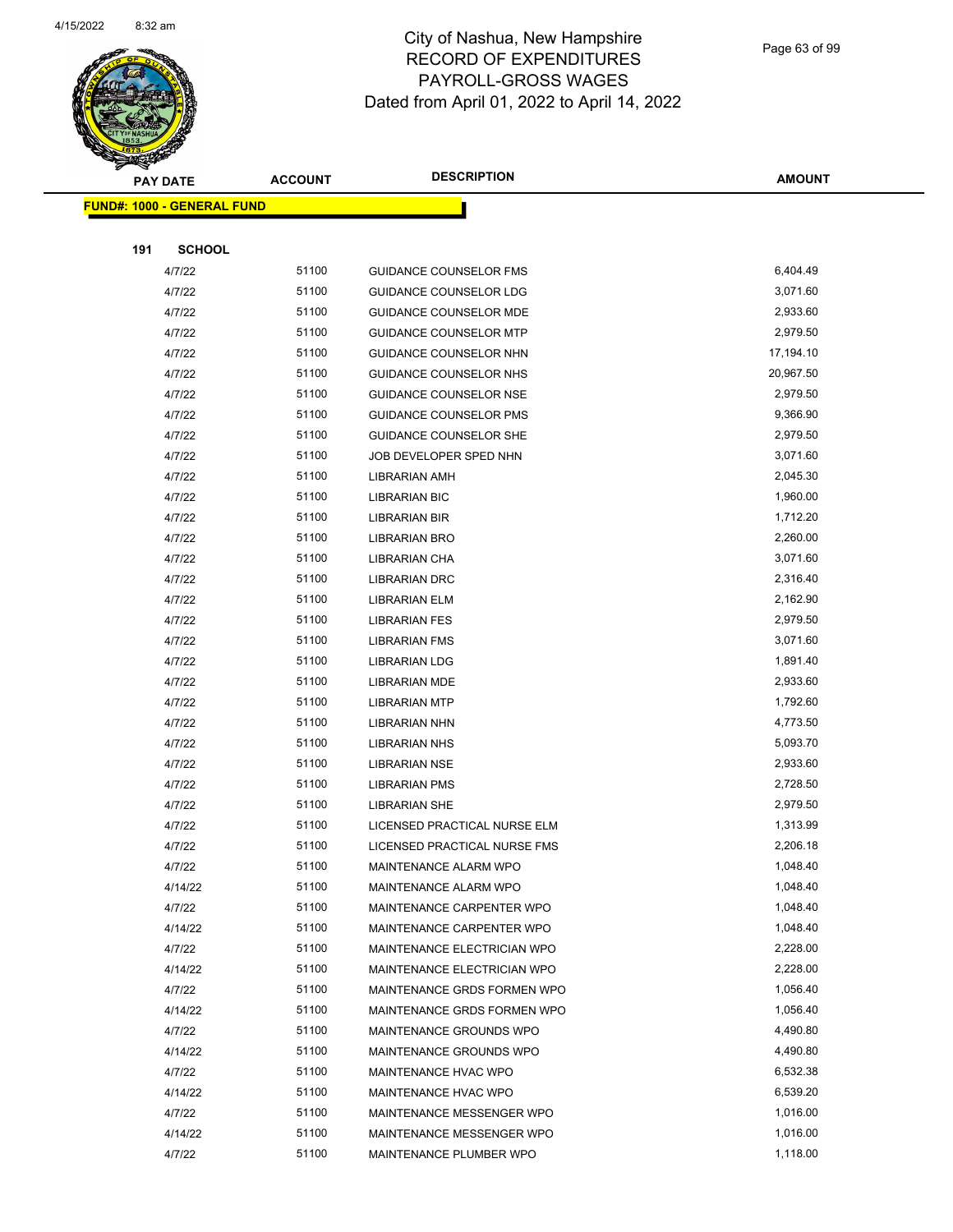

Page 64 of 99

|     | PAY DATE                          | <b>ACCOUNT</b> | <b>DESCRIPTION</b>             | <b>AMOUNT</b>    |  |
|-----|-----------------------------------|----------------|--------------------------------|------------------|--|
|     | <b>FUND#: 1000 - GENERAL FUND</b> |                |                                |                  |  |
|     |                                   |                |                                |                  |  |
| 191 | <b>SCHOOL</b>                     |                |                                |                  |  |
|     | 4/14/22                           | 51100          | MAINTENANCE PLUMBER WPO        | 1,118.00         |  |
|     | 4/7/22                            | 51100          | MAINTENANCE TRADES WPO         | 2,104.80         |  |
|     | 4/14/22                           | 51100          | MAINTENANCE TRADES WPO         | 2,104.80         |  |
|     | 4/7/22                            | 51100          | <b>MARKETING TEACHER NHS</b>   | 2,876.80         |  |
|     | 4/7/22                            | 51100          | <b>NURSE AMH</b>               | 2,795.40         |  |
|     | 4/7/22                            | 51100          | <b>NURSE BIC</b>               | 2,795.40         |  |
|     | 4/7/22                            | 51100          | <b>NURSE BIR</b>               | 2,751.30         |  |
|     | 4/7/22                            | 51100          | <b>NURSE BRO</b>               | 2,795.40         |  |
|     | 4/7/22                            | 51100          | <b>NURSE CHA</b>               | 1,832.00         |  |
|     | 4/7/22                            | 51100          | <b>NURSE DRC</b>               | 1,697.00         |  |
|     | 4/7/22                            | 51100          | <b>NURSE ELM</b>               | 3,303.60         |  |
|     | 4/7/22                            | 51100          | NURSE FES                      | 1,602.90         |  |
|     | 4/7/22                            | 51100          | <b>NURSE LDG</b>               | 2,632.70         |  |
|     | 4/7/22                            | 51100          | <b>NURSE MDE</b>               | 2,319.40         |  |
|     | 4/7/22                            | 51100          | <b>NURSE MTP</b>               | 1,913.90         |  |
|     | 4/7/22                            | 51100          | <b>NURSE NHN</b>               | 3,728.50         |  |
|     | 4/7/22                            | 51100          | <b>NURSE NHS</b>               | 6,473.30         |  |
|     | 4/7/22                            | 51100          | <b>NURSE NSE</b>               | 2,795.40         |  |
|     | 4/7/22                            | 51100          | <b>NURSE PMS</b>               | 4,406.90         |  |
|     | 4/7/22                            | 51100          | <b>NURSE SHE</b>               | 1,888.80         |  |
|     | 4/7/22                            | 51100          | OFFICE MANAGER BUSINESS        | 2,269.20         |  |
|     | 4/7/22                            | 51100          | OFFICE MANAGER HUMAN RESOURCES | 6,229.70         |  |
|     | 4/7/22                            | 51100          | OFFICE MANAGER SPED            | 2,153.80         |  |
|     | 4/7/22                            | 51100          | OUT DISTRICT COORDINATOR       | 3,024.80         |  |
|     | 4/7/22                            | 51100          | PARA PRE SCHOOL BIR            | 884.40           |  |
|     | 4/14/22                           | 51100          | PARA PRE SCHOOL BIR            | 884.40           |  |
|     | 4/7/22                            | 51100          | PARA ALT AMH                   | 662.17           |  |
|     | 4/14/22                           | 51100          | PARA ALT AMH                   | 645.76           |  |
|     | 4/7/22                            | 51100<br>51100 | PARA ALT FMS                   | 738.80<br>738.80 |  |
|     | 4/14/22                           | 51100          | PARA ALT FMS<br>PARA ALT MTP   | 469.86           |  |
|     | 4/7/22<br>4/14/22                 | 51100          | PARA ALT MTP                   | 458.40           |  |
|     | 4/7/22                            | 51100          | PARA DW SPEC ED AMH            | 10,152.11        |  |
|     | 4/14/22                           | 51100          | PARA DW SPEC ED AMH            | 10,400.43        |  |
|     | 4/7/22                            | 51100          | PARA DW SPEC ED BIR            | 2,229.98         |  |
|     | 4/14/22                           | 51100          | PARA DW SPEC ED BIR            | 2,266.17         |  |
|     | 4/7/22                            | 51100          | PARA DW SPEC ED BRO            | 8,375.94         |  |
|     | 4/14/22                           | 51100          | PARA DW SPEC ED BRO            | 8,592.72         |  |
|     | 4/7/22                            | 51100          | PARA DW SPEC ED CHA            | 10,914.94        |  |
|     | 4/14/22                           | 51100          | PARA DW SPEC ED CHA            | 11,042.01        |  |
|     | 4/7/22                            | 51100          | PARA DW SPEC ED FMS            | 3,320.00         |  |
|     | 4/14/22                           | 51100          | PARA DW SPEC ED FMS            | 3,475.28         |  |
|     | 4/7/22                            | 51100          | PARA DW SPEC ED LDG            | 525.36           |  |
|     | 4/14/22                           | 51100          | PARA DW SPEC ED LDG            | 651.23           |  |
|     |                                   |                |                                |                  |  |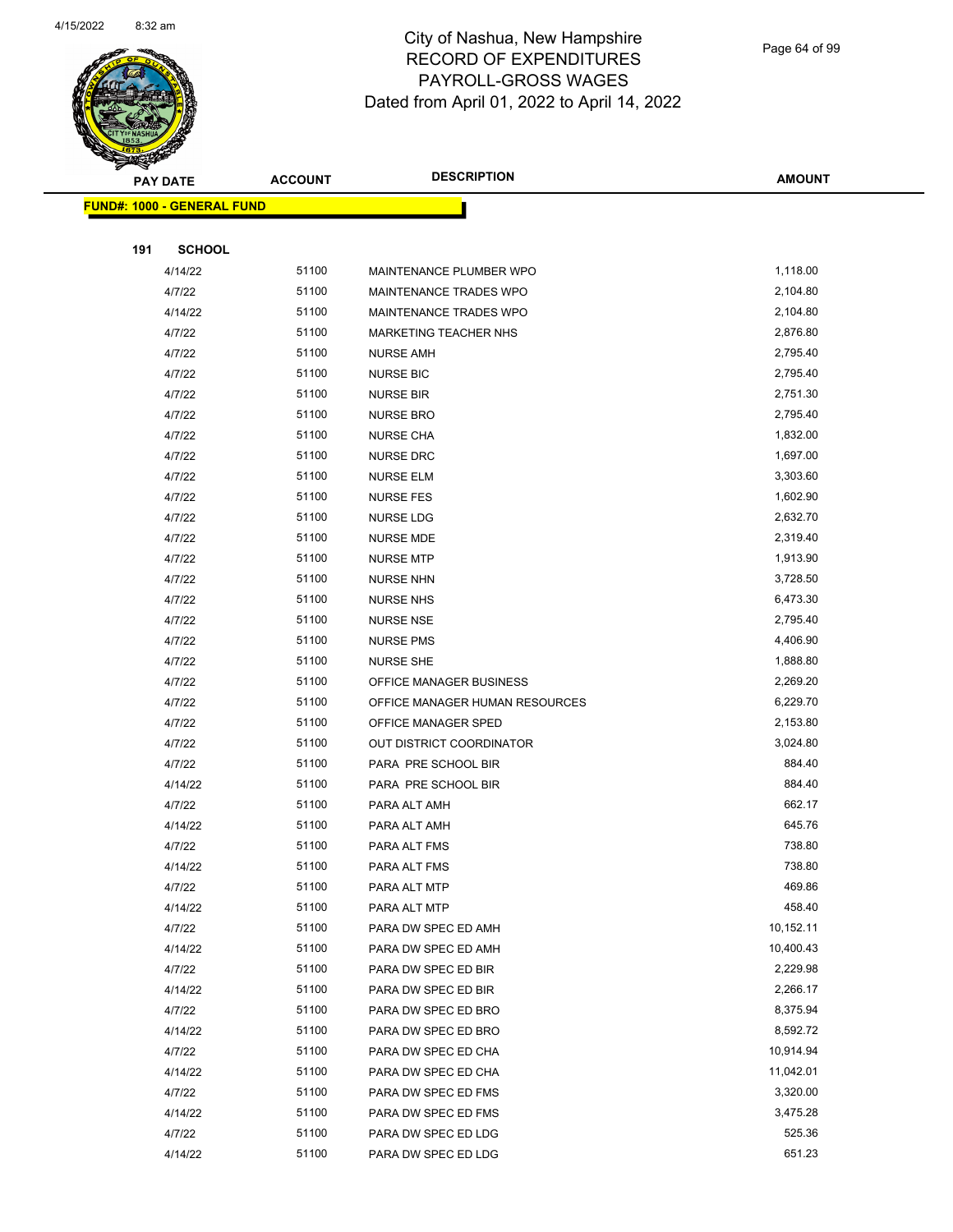

Page 65 of 99

|     | <b>PAY DATE</b>                   | <b>ACCOUNT</b> | <b>DESCRIPTION</b>             | <b>AMOUNT</b>        |
|-----|-----------------------------------|----------------|--------------------------------|----------------------|
|     | <b>FUND#: 1000 - GENERAL FUND</b> |                |                                |                      |
|     |                                   |                |                                |                      |
| 191 | <b>SCHOOL</b>                     |                |                                |                      |
|     | 4/7/22                            | 51100          | PARA DW SPEC ED MDE            | 8,596.51             |
|     | 4/14/22                           | 51100          | PARA DW SPEC ED MDE            | 8,960.93             |
|     | 4/7/22                            | 51100          | PARA DW SPEC ED MTP            | 1,007.96             |
|     | 4/14/22                           | 51100          | PARA DW SPEC ED MTP            | 1,020.00             |
|     | 4/7/22                            | 51100          | PARA DW SPEC ED NHN            | 4,917.65             |
|     | 4/14/22                           | 51100          | PARA DW SPEC ED NHN            | 4,853.96             |
|     | 3/31/22                           | 51100          | PARA DW SPEC ED NHS            | (12.19)              |
|     | 4/7/22                            | 51100          | PARA DW SPEC ED NHS            | 7,044.28             |
|     | 4/14/22                           | 51100          | PARA DW SPEC ED NHS            | 7,212.47             |
|     | 4/7/22                            | 51100          | PARA DW SPEC ED NSE            | 7,186.53             |
|     | 4/14/22                           | 51100          | PARA DW SPEC ED NSE            | 7,301.15             |
|     | 4/7/22                            | 51100          | PARA DW SPEC ED SHE            | 11,412.65            |
|     | 4/14/22                           | 51100          | PARA DW SPEC ED SHE            | 11,474.27            |
|     | 4/7/22                            | 51100          | PARA DW SPEC ED WID            | 668.50               |
|     | 4/14/22                           | 51100          | PARA DW SPEC ED WID            | 637.15               |
|     | 4/7/22                            | 51100          | PARA DW SPEC ELM               | 9,389.03             |
|     | 4/14/22                           | 51100          | PARA DW SPEC ELM               | 9,383.49             |
|     | 4/7/22                            | 51100          | PARA ELL BIR                   | 614.93               |
|     | 4/14/22                           | 51100          | PARA ELL BIR                   | 620.10               |
|     | 4/7/22                            | 51100          | PARA ELL DRC                   | 661.45               |
|     | 4/14/22                           | 51100          | PARA ELL DRC                   | 609.77               |
|     | 4/7/22                            | 51100          | PARA ELL ELM                   | 787.80               |
|     | 4/14/22                           | 51100          | PARA ELL ELM                   | 827.41               |
|     | 4/7/22                            | 51100          | PARA ELL FES                   | 646.71               |
|     | 4/14/22                           | 51100          | PARA ELL FES                   | 646.71               |
|     | 4/7/22                            | 51100          | PARA ELL FMS                   | 462.08               |
|     | 4/14/22                           | 51100          | PARA ELL FMS                   | 472.91               |
|     | 4/7/22                            | 51100          | PARA ELL LDG                   | 620.10               |
|     | 4/14/22                           | 51100          | PARA ELL LDG                   | 620.10               |
|     | 4/7/22                            | 51100          | PARA ELL MTP                   | 458.40               |
|     | 4/14/22                           | 51100          | PARA ELL MTP                   | 458.40               |
|     | 4/7/22                            | 51100          | PARA ELL PMS                   | 561.22               |
|     | 4/14/22                           | 51100          | PARA ELL PMS                   | 508.77               |
|     | 4/7/22                            | 51100          | PARA ELL SHE                   | 666.63               |
|     | 4/14/22                           | 51100          | PARA ELL SHE                   | 676.96               |
|     | 4/7/22                            | 51100          | PARA INST AMH                  | 2,914.24             |
|     | 4/14/22                           | 51100          | PARA INST AMH                  | 2,913.65             |
|     | 4/7/22                            | 51100          | PARA INST BIC                  | 5,832.05             |
|     | 4/14/22                           | 51100          | PARA INST BIC                  | 5,848.39             |
|     | 4/7/22                            | 51100          | PARA INST BIR                  | 3,932.22             |
|     | 4/14/22                           | 51100<br>51100 | PARA INST BIR                  | 3,925.62<br>3,379.80 |
|     | 4/7/22<br>4/14/22                 | 51100          | PARA INST BRO<br>PARA INST BRO | 3,404.45             |
|     | 4/7/22                            | 51100          |                                | 3,874.10             |
|     |                                   |                | PARA INST CHA                  |                      |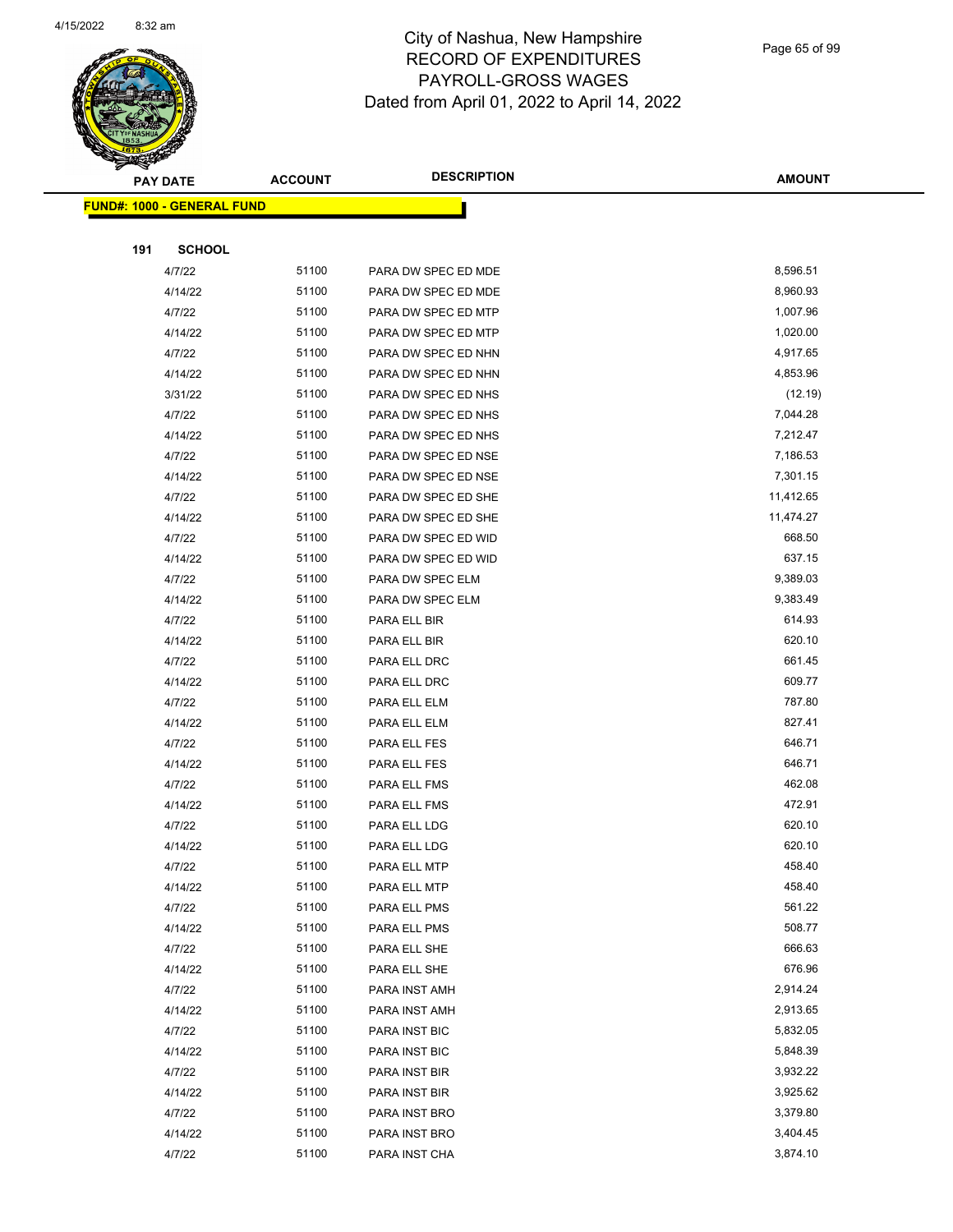

Page 66 of 99

|     | <b>PAY DATE</b>                   | <b>ACCOUNT</b> | <b>DESCRIPTION</b>             | <b>AMOUNT</b>        |
|-----|-----------------------------------|----------------|--------------------------------|----------------------|
|     | <b>FUND#: 1000 - GENERAL FUND</b> |                |                                |                      |
|     |                                   |                |                                |                      |
| 191 | <b>SCHOOL</b>                     |                |                                |                      |
|     | 4/14/22                           | 51100          | PARA INST CHA                  | 3,783.16             |
|     | 4/7/22                            | 51100          | PARA INST DRC                  | 3,429.26             |
|     | 4/14/22                           | 51100          | PARA INST DRC                  | 3,444.08             |
|     | 4/7/22                            | 51100          | PARA INST ELM                  | 5,097.53             |
|     | 4/14/22                           | 51100          | PARA INST ELM                  | 5,082.65             |
|     | 4/7/22                            | 51100          | PARA INST FES                  | 4,763.76             |
|     | 4/14/22                           | 51100          | PARA INST FES                  | 4,773.38             |
|     | 4/7/22                            | 51100          | PARA INST FMS                  | 4,176.54             |
|     | 4/14/22                           | 51100          | PARA INST FMS                  | 4,311.61             |
|     | 4/7/22                            | 51100          | PARA INST LDG                  | 3,859.89             |
|     | 4/14/22                           | 51100          | PARA INST LDG                  | 3,880.58             |
|     | 4/7/22                            | 51100          | PARA INST MDE                  | 4,521.08             |
|     | 4/14/22                           | 51100          | PARA INST MDE                  | 4,505.50             |
|     | 4/7/22                            | 51100          | PARA INST MTP                  | 3,746.14             |
|     | 4/14/22                           | 51100          | PARA INST MTP                  | 3,676.61             |
|     | 4/7/22                            | 51100          | PARA INST NHN                  | 2,241.99             |
|     | 4/14/22                           | 51100          | PARA INST NHN                  | 2,238.38             |
|     | 4/7/22                            | 51100          | PARA INST NHS                  | 1,207.22             |
|     | 4/14/22                           | 51100          | PARA INST NHS                  | 1,175.75             |
|     | 4/7/22                            | 51100          | PARA INST NSE                  | 4,844.85             |
|     | 4/14/22                           | 51100          | PARA INST NSE                  | 4,807.66             |
|     | 4/7/22                            | 51100          | PARA INST PMS                  | 5,046.41             |
|     | 4/14/22                           | 51100          | PARA INST PMS                  | 4,935.74             |
|     | 4/7/22                            | 51100          | PARA INST SHE                  | 4,137.67             |
|     | 4/14/22                           | 51100          | PARA INST SHE                  | 4,114.55             |
|     | 4/7/22                            | 51100          | PARA JOB COACH                 | 502.20               |
|     | 4/14/22                           | 51100          | PARA JOB COACH                 | 502.20               |
|     | 4/7/22                            | 51100          | PARA KIND AMH                  | 651.12               |
|     | 4/14/22                           | 51100          | PARA KIND AMH                  | 651.12               |
|     | 4/7/22                            | 51100          | PARA KIND BIC                  | 910.45               |
|     | 4/14/22                           | 51100          | PARA KIND BIC                  | 914.24               |
|     | 4/7/22                            | 51100          | PARA KIND BIR                  | 451.70               |
|     | 4/14/22                           | 51100          | PARA KIND BIR                  | 448.00               |
|     | 4/7/22                            | 51100          | PARA KIND BRO                  | 635.61               |
|     | 4/14/22                           | 51100          | PARA KIND BRO                  | 640.78               |
|     | 4/7/22                            | 51100          | PARA KIND CHA                  | 1,047.00             |
|     | 4/14/22                           | 51100          | PARA KIND CHA                  | 1,057.05             |
|     | 4/7/22                            | 51100<br>51100 | PARA KIND DRC                  | 1,166.94             |
|     | 4/14/22                           |                | PARA KIND DRC                  | 1,177.28             |
|     | 4/7/22                            | 51100<br>51100 | PARA KIND FES<br>PARA KIND FES | 1,171.34<br>1,031.81 |
|     | 4/14/22                           | 51100          |                                | 1,214.40             |
|     | 4/7/22<br>4/14/22                 | 51100          | PARA KIND LDG<br>PARA KIND LDG | 1,214.40             |
|     | 4/7/22                            | 51100          | PARA KIND MDE                  | 1,245.31             |
|     |                                   |                |                                |                      |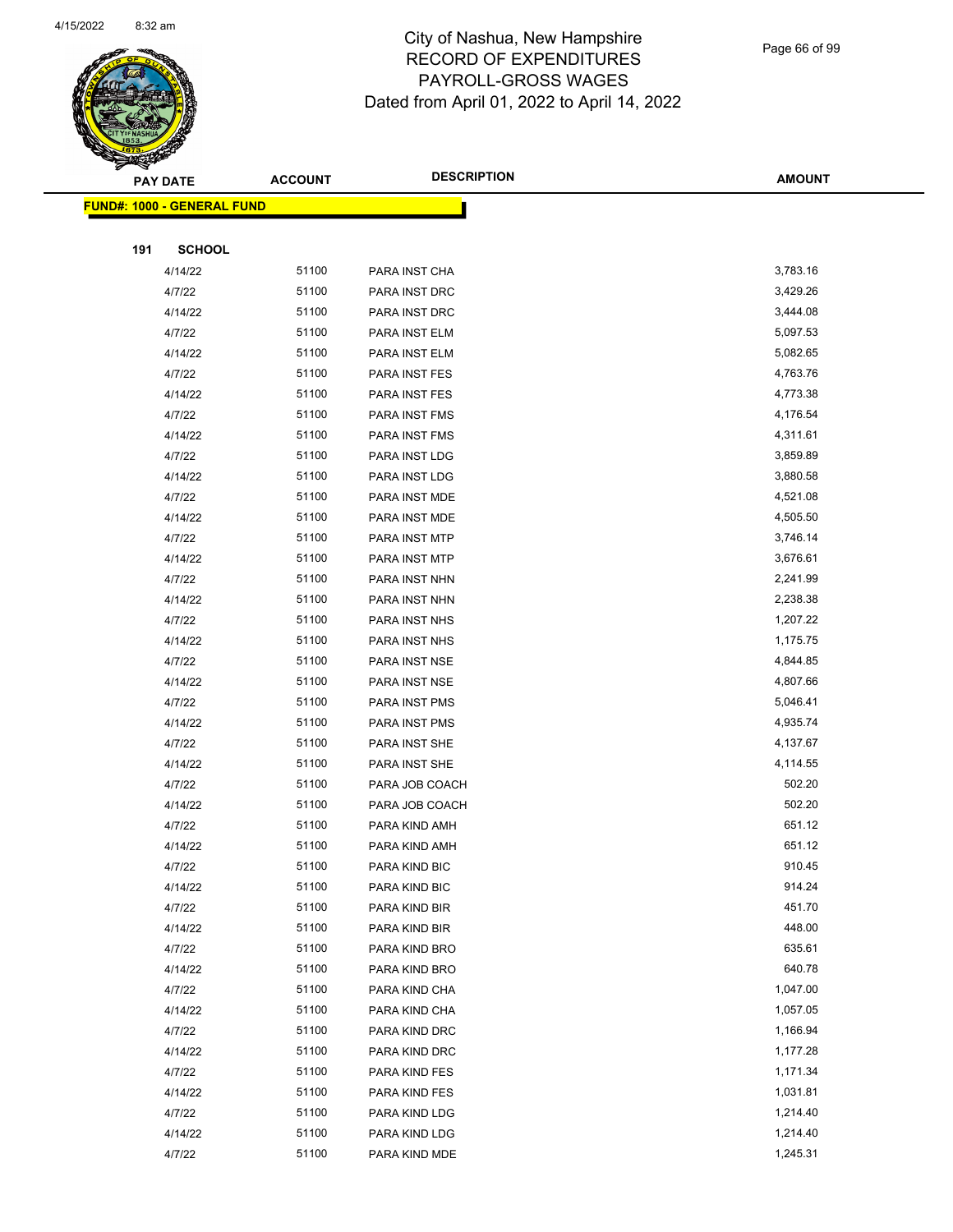

Page 67 of 99

|     | <b>PAY DATE</b>                   | <b>ACCOUNT</b> | <b>DESCRIPTION</b>                          | <b>AMOUNT</b>        |
|-----|-----------------------------------|----------------|---------------------------------------------|----------------------|
|     | <b>FUND#: 1000 - GENERAL FUND</b> |                |                                             |                      |
|     |                                   |                |                                             |                      |
| 191 | <b>SCHOOL</b>                     |                |                                             |                      |
|     | 4/14/22                           | 51100          | PARA KIND MDE                               | 1,245.31             |
|     | 4/7/22                            | 51100          | PARA KIND MTP                               | 602.70               |
|     | 4/14/22                           | 51100          | PARA KIND MTP                               | 602.70               |
|     | 4/7/22                            | 51100          | PARA KIND NSE                               | 1,253.53             |
|     | 4/14/22                           | 51100          | PARA KIND NSE                               | 1,238.47             |
|     | 4/7/22                            | 51100          | PARA KIND SHE                               | 1,358.50             |
|     | 4/14/22                           | 51100          | PARA KIND SHE                               | 1,348.09             |
|     | 4/7/22                            | 51100          | PARA LIB NHN                                | 319.95               |
|     | 4/14/22                           | 51100          | PARA LIB NHN                                | 314.70               |
|     | 4/7/22                            | 51100          | PARA LIB NHS                                | 222.17               |
|     | 4/14/22                           | 51100          | PARA LIB NHS                                | 229.57               |
|     | 4/7/22                            | 51100          | PARA LIB PMS                                | 371.83               |
|     | 4/14/22                           | 51100          | PARA LIB PMS                                | 249.09               |
|     | 4/7/22                            | 51100          | PARA MEDIA NHN                              | 718.78               |
|     | 4/14/22                           | 51100          | PARA MEDIA NHN                              | 713.50               |
|     | 4/7/22                            | 51100          | PARA MEDIA NHS                              | 903.96               |
|     | 4/14/22                           | 51100          | PARA MEDIA NHS                              | 930.00               |
|     | 4/7/22                            | 51100          | PARA PRE SCH BIC                            | 1,186.62             |
|     | 4/14/22                           | 51100          | PARA PRE SCH BIC                            | 1,187.47             |
|     | 4/7/22                            | 51100          | PARA PRE SCH MTP                            | 755.93               |
|     | 4/14/22                           | 51100          | PARA PRE SCH MTP                            | 755.93               |
|     | 4/7/22                            | 51100          | PARA PRE SCH NSE                            | 3,013.09             |
|     | 4/14/22                           | 51100          | PARA PRE SCH NSE                            | 2,999.82             |
|     | 4/7/22                            | 51100          | PARA READ ELM                               | 660.89               |
|     | 4/14/22                           | 51100          | PARA READ ELM                               | 671.38               |
|     | 4/7/22                            | 51100          | PARA SCI NHN                                | 697.14               |
|     | 4/14/22                           | 51100          | PARA SCI NHN                                | 686.41               |
|     | 4/7/22                            | 51100          | PARA SCI NHS                                | 660.65               |
|     | 4/14/22                           | 51100          | PARA SCI NHS                                | 660.65               |
|     | 4/7/22                            | 51100          | PARA SPED FES                               | 477.50               |
|     | 4/14/22                           | 51100          | PARA SPED FES                               | 477.50               |
|     | 4/7/22                            | 51100          | PARA VOC NHS                                | 523.62               |
|     | 4/14/22                           | 51100          | PARA VOC NHS                                | 504.09               |
|     | 4/7/22                            | 51100<br>51100 | PEER COACH                                  | 8,073.20<br>2,686.70 |
|     | 4/7/22<br>4/7/22                  | 51100          | PRESCHOOL COORDINATOR<br>PRESCHOOL PARA FPS | 2,402.33             |
|     | 4/14/22                           | 51100          | PRESCHOOL PARA FPS                          | 2,366.66             |
|     | 4/7/22                            | 51100          | PRESCHOOL TEACHER FPS                       | 12,622.80            |
|     | 4/7/22                            | 51100          | PRINCIPAL AMH                               | 4,115.40             |
|     | 4/7/22                            | 51100          | PRINCIPAL BIC                               | 3,942.30             |
|     | 4/7/22                            | 51100          | PRINCIPAL BIR                               | 3,307.20             |
|     | 4/7/22                            | 51100          | PRINCIPAL BRO                               | 4,115.40             |
|     | 4/7/22                            | 51100          | PRINCIPAL CHA                               | 4,076.90             |
|     | 4/7/22                            | 51100          | PRINCIPAL DRC                               | 3,903.80             |
|     |                                   |                |                                             |                      |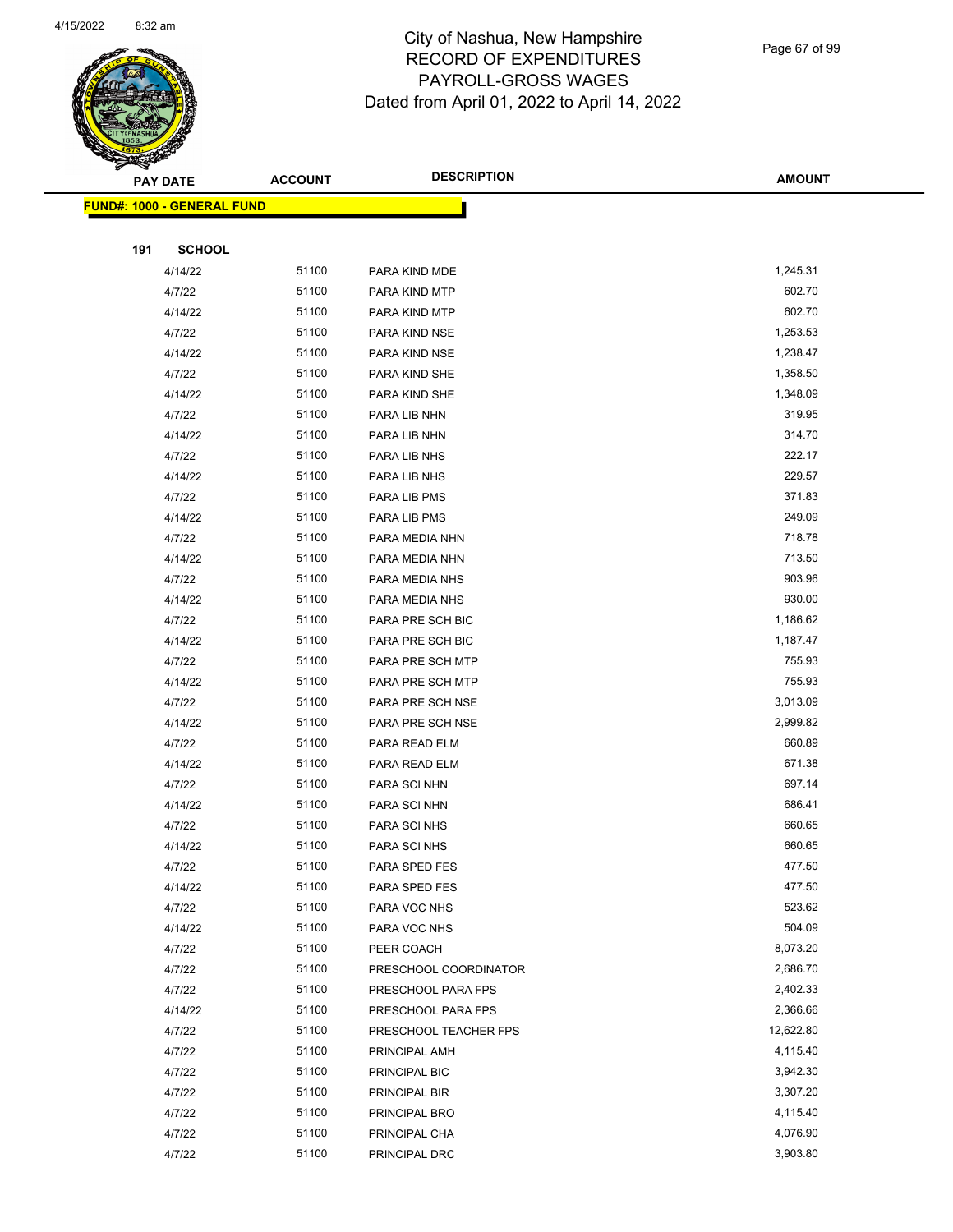

Page 68 of 99

|     | <b>PAY DATE</b>                    | <b>ACCOUNT</b> | <b>DESCRIPTION</b>          | <b>AMOUNT</b> |
|-----|------------------------------------|----------------|-----------------------------|---------------|
|     | <u> FUND#: 1000 - GENERAL FUND</u> |                |                             |               |
|     |                                    |                |                             |               |
| 191 | <b>SCHOOL</b>                      |                |                             |               |
|     | 4/7/22                             | 51100          | PRINCIPAL ELM               | 4,169.20      |
|     | 4/7/22                             | 51100          | PRINCIPAL FES               | 3,973.10      |
|     | 4/7/22                             | 51100          | PRINCIPAL FMS               | 4,207.70      |
|     | 4/7/22                             | 51100          | PRINCIPAL LDG               | 4,115.40      |
|     | 4/7/22                             | 51100          | PRINCIPAL MDE               | 3,973.10      |
|     | 4/7/22                             | 51100          | PRINCIPAL MTP               | 3,973.10      |
|     | 4/7/22                             | 51100          | PRINCIPAL NHN               | 4,158.70      |
|     | 4/7/22                             | 51100          | PRINCIPAL NHS               | 4,357.70      |
|     | 4/7/22                             | 51100          | PRINCIPAL NSE               | 3,942.30      |
|     | 4/7/22                             | 51100          | PRINCIPAL PMS               | 3,913.50      |
|     | 4/7/22                             | 51100          | PRINCIPAL SHE               | 3,586.50      |
|     | 4/7/22                             | 51100          | SCHOOL PSYCHOLOGIST WID     | 39,829.92     |
|     | 4/7/22                             | 51100          | SCHOOL PSYCHOLOGY INTERN    | 1,600.00      |
|     | 4/7/22                             | 51100          | SECURITY MONITOR NHN        | 2,258.40      |
|     | 4/14/22                            | 51100          | SECURITY MONITOR NHN        | 2,258.40      |
|     | 4/7/22                             | 51100          | SECURITY MONITOR NHS        | 3,011.20      |
|     | 4/14/22                            | 51100          | SECURITY MONITOR NHS        | 3,011.20      |
|     | 4/7/22                             | 51100          | SIGN LANGUAGE INTERPRETER   | 9,503.77      |
|     | 4/14/22                            | 51100          | SIGN LANGUAGE INTERPRETER   | 9,475.23      |
|     | 4/7/22                             | 51100          | <b>SOCIAL WORKER</b>        | 4,190.70      |
|     | 4/7/22                             | 51100          | SOCIAL WORKER FMS           | 2,979.50      |
|     | 4/7/22                             | 51100          | SPEECH LANG PATHOLOGIST WID | 58,699.65     |
|     | 4/7/22                             | 51100          | SPEECH LANGUAGE ASST        | 798.84        |
|     | 4/14/22                            | 51100          | SPEECH LANGUAGE ASST        | 780.96        |
|     | 4/7/22                             | 51100          | STUDENT ACTIVITY COORD NHN  | 1,664.56      |
|     | 4/7/22                             | 51100          | <b>SUPERINTENDENT</b>       | 6,292.30      |
|     | 4/7/22                             | 51100          | SYSTEMS ADMIN FULL YEAR     | 11,886.10     |
|     | 4/7/22                             | 51100          | <b>TEACHER ART AMH</b>      | 2,795.40      |
|     | 4/7/22                             | 51100          | TEACHER ART BIC             | 2,291.00      |
|     | 4/7/22                             | 51100          | TEACHER ART BIR             | 2,979.50      |
|     | 4/7/22                             | 51100          | TEACHER ART CHA             | 2,227.30      |
|     | 4/7/22                             | 51100          | <b>TEACHER ART DRC</b>      | 1,572.49      |
|     | 4/7/22                             | 51100          | TEACHER ART ELM             | 5,015.70      |
|     | 4/7/22                             | 51100          | <b>TEACHER ART FES</b>      | 1,764.50      |
|     | 4/14/22                            | 51100          | <b>TEACHER ART FES</b>      | 210.00        |
|     | 4/7/22                             | 51100          | <b>TEACHER ART FMS</b>      | 744.50        |
|     | 4/7/22                             | 51100          | <b>TEACHER ART LDG</b>      | 2,795.40      |
|     | 4/7/22                             | 51100          | TEACHER ART MDE             | 2,168.60      |
|     | 4/7/22                             | 51100          | <b>TEACHER ART MTP</b>      | 2,979.50      |
|     | 4/7/22                             | 51100          | TEACHER ART NHN             | 11,091.40     |
|     | 4/7/22                             | 51100          | TEACHER ART NHS             | 10,930.50     |
|     | 4/7/22                             | 51100          | TEACHER ART NSE             | 2,979.50      |
|     | 4/7/22                             | 51100          | <b>TEACHER ART PMS</b>      | 4,270.10      |
|     | 4/7/22                             | 51100          | <b>TEACHER ART SHE</b>      | 2,632.70      |
|     |                                    |                |                             |               |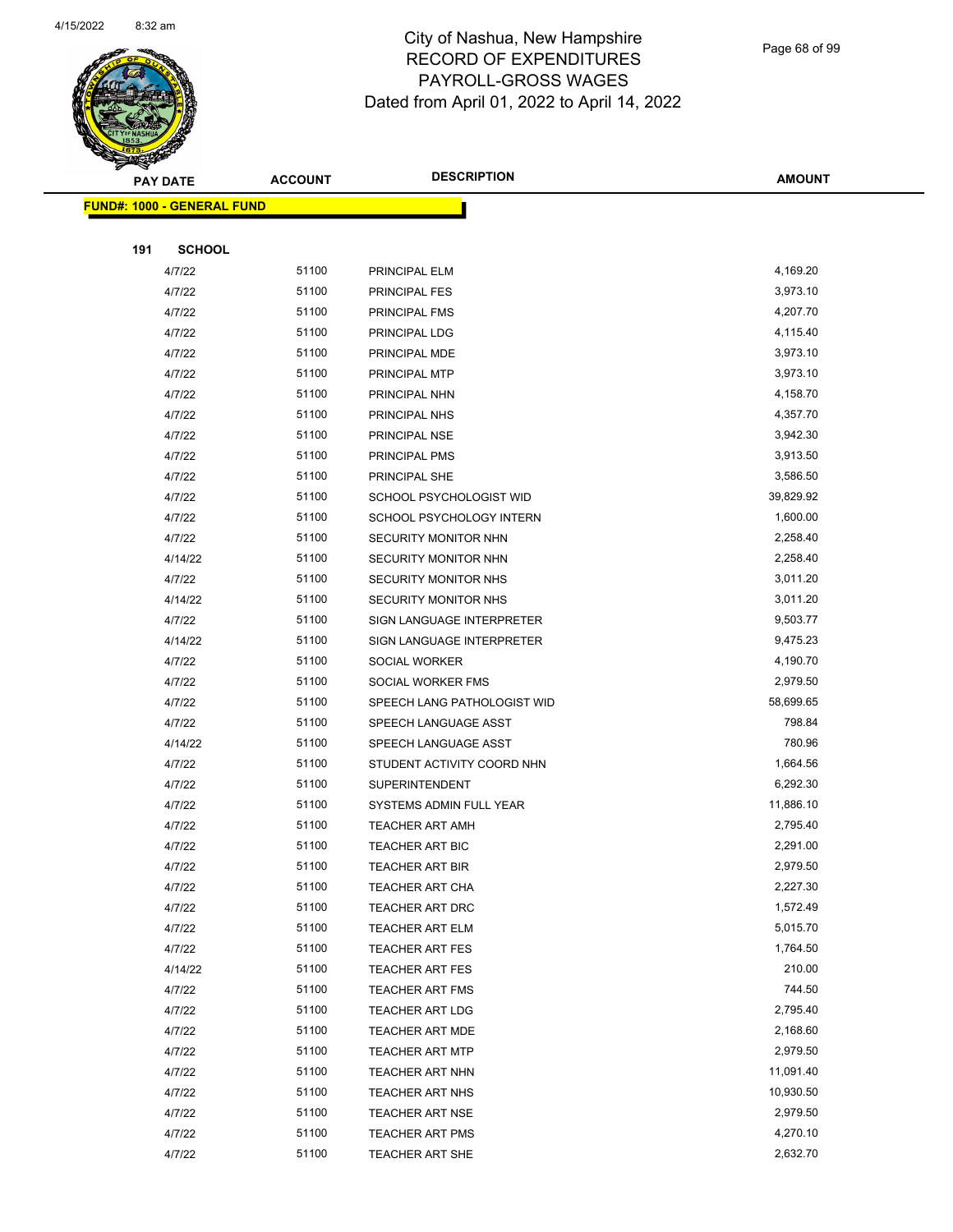

Page 69 of 99

|     | <b>PAY DATE</b>                   | <b>ACCOUNT</b> | <b>DESCRIPTION</b>                        | <b>AMOUNT</b>        |
|-----|-----------------------------------|----------------|-------------------------------------------|----------------------|
|     | <b>FUND#: 1000 - GENERAL FUND</b> |                |                                           |                      |
|     |                                   |                |                                           |                      |
| 191 | <b>SCHOOL</b>                     |                |                                           |                      |
|     | 4/7/22                            | 51100          | TEACHER AUTO NHN                          | 2,795.40             |
|     | 4/7/22                            | 51100          | TEACHER BEHAVIOR SPEC WID                 | 20,744.30            |
|     | 4/7/22                            | 51100          | TEACHER BIO TEC NHN                       | 2,564.70             |
|     | 4/7/22                            | 51100          | TEACHER BUILD CONST NHS                   | 2,795.40             |
|     | 4/7/22                            | 51100          | <b>TEACHER BUSINESS NHN</b>               | 7,496.20             |
|     | 4/7/22                            | 51100          | TEACHER BUSINESS NHS                      | 9,020.00             |
|     | 4/7/22                            | 51100          | TEACHER COMPUTER ELM                      | 3,818.50             |
|     | 4/7/22                            | 51100          | TEACHER COMPUTER FMS                      | 4,552.00             |
|     | 4/7/22                            | 51100          | TEACHER COMPUTER NHN                      | 5,584.30             |
|     | 4/7/22                            | 51100          | TEACHER COMPUTER NHS                      | 1,787.60             |
|     | 4/7/22                            | 51100          | <b>TEACHER COMPUTER PMS</b>               | 2,979.50             |
|     | 4/7/22                            | 51100          | <b>TEACHER COSMETOLOGY NHN</b>            | 4,550.75             |
|     | 4/7/22                            | 51100          | TEACHER CULINARY NHN                      | 5,637.90             |
|     | 4/7/22                            | 51100          | TEACHER DEAF NSE                          | 2,979.50             |
|     | 4/7/22                            | 51100          | TEACHER DEAF WID                          | 8,938.50             |
|     | 4/7/22                            | 51100          | <b>TEACHER DWSE AMH</b>                   | 2,979.50             |
|     | 4/7/22                            | 51100          | <b>TEACHER DWSE BIR</b>                   | 4,964.00             |
|     | 4/7/22                            | 51100          | TEACHER DWSE BRO                          | 3,071.60             |
|     | 4/7/22                            | 51100          | <b>TEACHER DWSE CHA</b>                   | 2,758.90             |
|     | 4/7/22                            | 51100          | <b>TEACHER DWSE ELM</b>                   | 15,151.40            |
|     | 4/7/22                            | 51100          | <b>TEACHER DWSE FMS</b>                   | 2,168.60             |
|     | 4/7/22                            | 51100          | <b>TEACHER DWSE MDE</b>                   | 1,963.10             |
|     | 4/7/22                            | 51100          | <b>TEACHER DWSE SHE</b>                   | 3,863.00             |
|     | 4/7/22                            | 51100          | <b>TEACHER ECE NHS</b>                    | 5,959.00             |
|     | 4/7/22                            | 51100          | TEACHER ELECTRICAL NHS                    | 2,795.40             |
|     | 4/7/22                            | 51100          | <b>TEACHER ELL AMH</b>                    | 1,549.90             |
|     | 4/7/22                            | 51100          | TEACHER ELL BIC                           | 4,450.84             |
|     | 4/7/22                            | 51100          | TEACHER ELL BIR                           | 4,503.10             |
|     | 4/7/22                            | 51100          | <b>TEACHER ELL CHA</b>                    | 2,359.10             |
|     | 4/7/22                            | 51100          | TEACHER ELL DRC                           | 4,807.70             |
|     | 4/7/22                            | 51100          | TEACHER ELL ELM                           | 6,726.90             |
|     | 4/7/22                            | 51100          | TEACHER ELL FES                           | 7,039.50             |
|     | 4/7/22                            | 51100          | TEACHER ELL FMS                           | 4,319.10             |
|     | 4/7/22                            | 51100          | TEACHER ELL LDG                           | 9,228.30<br>2,979.50 |
|     | 4/7/22                            | 51100<br>51100 | <b>TEACHER ELL MTP</b><br>TEACHER ELL NHN | 8,366.00             |
|     | 4/7/22<br>4/7/22                  | 51100          | TEACHER ELL NHS                           | 10,428.80            |
|     | 4/7/22                            | 51100          |                                           | 2,751.30             |
|     | 4/7/22                            | 51100          | TEACHER ELL PMS<br>TEACHER ELL SHE        | 4,971.70             |
|     | 4/7/22                            | 51100          | <b>TEACHER ENGLISH ELM</b>                | 28,207.70            |
|     | 4/7/22                            | 51100          | <b>TEACHER ENGLISH FMS</b>                | 15,962.10            |
|     | 4/7/22                            | 51100          | TEACHER ENGLISH NHN                       | 48,010.70            |
|     | 4/7/22                            | 51100          | TEACHER ENGLISH NHS                       | 47,537.90            |
|     | 4/7/22                            | 51100          | <b>TEACHER ENGLISH PMS</b>                | 16,524.30            |
|     |                                   |                |                                           |                      |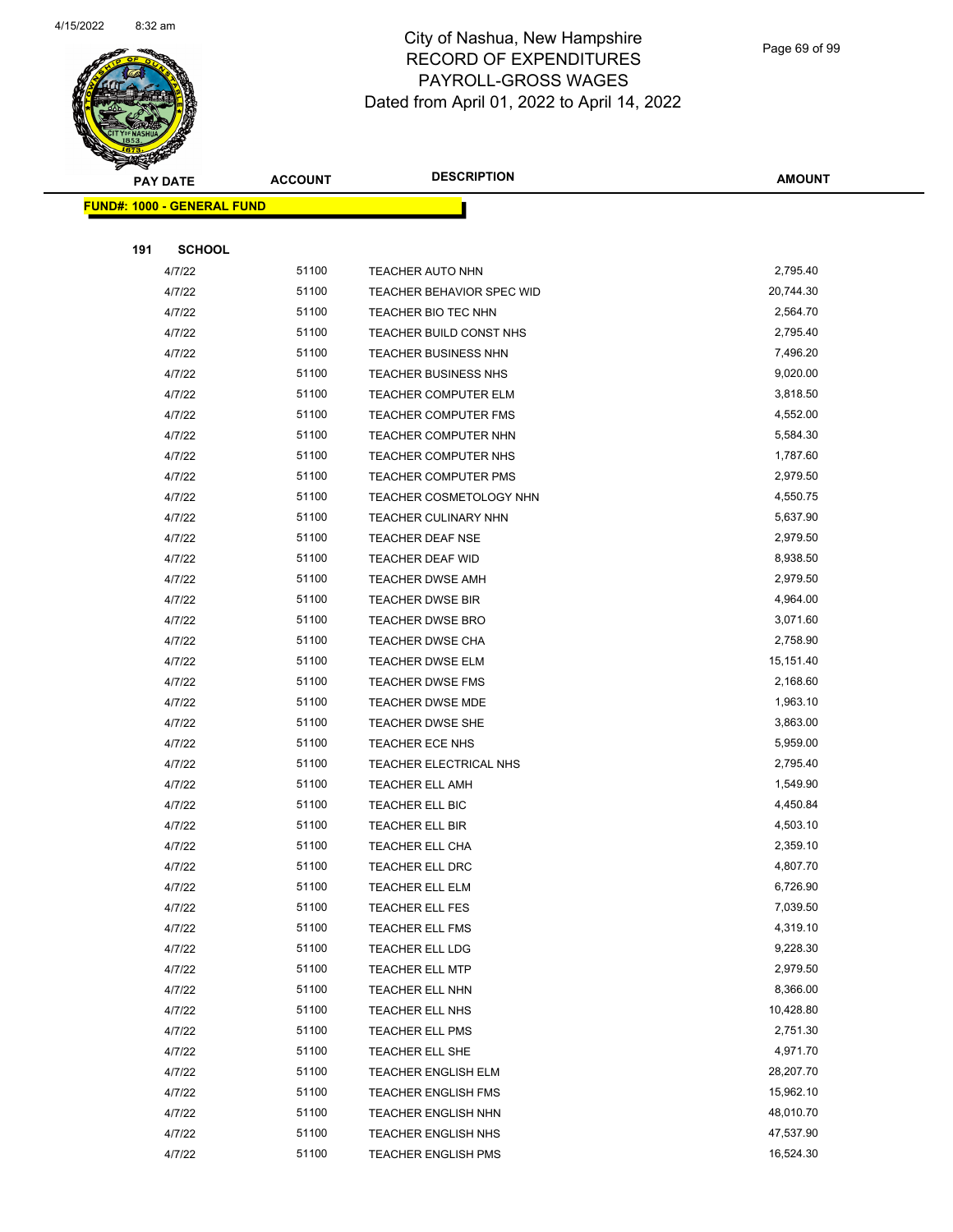

Page 70 of 99

|     | <b>PAY DATE</b>                    | <b>ACCOUNT</b> | <b>DESCRIPTION</b>       | <b>AMOUNT</b> |
|-----|------------------------------------|----------------|--------------------------|---------------|
|     | <u> FUND#: 1000 - GENERAL FUND</u> |                |                          |               |
|     |                                    |                |                          |               |
| 191 | <b>SCHOOL</b>                      |                |                          |               |
|     | 4/7/22                             | 51100          | TEACHER FACS ELM         | 2,047.00      |
|     | 4/7/22                             | 51100          | <b>TEACHER FACS FMS</b>  | 4,868.30      |
|     | 4/7/22                             | 51100          | <b>TEACHER FACS NHN</b>  | 8,003.70      |
|     | 4/7/22                             | 51100          | <b>TEACHER FACS NHS</b>  | 7,737.80      |
|     | 4/7/22                             | 51100          | <b>TEACHER FACS PMS</b>  | 4,288.40      |
|     | 4/7/22                             | 51100          | TEACHER FOREIGN LANG ELM | 6,143.20      |
|     | 4/7/22                             | 51100          | TEACHER FOREIGN LANG FMS | 1,900.10      |
|     | 4/7/22                             | 51100          | TEACHER FOREIGN LANG NHN | 14,056.80     |
|     | 4/7/22                             | 51100          | TEACHER FOREIGN LANG NHS | 19,013.60     |
|     | 4/7/22                             | 51100          | TEACHER FOREIGN LANG PMS | 3,024.80      |
|     | 4/7/22                             | 51100          | <b>TEACHER GR1 AMH</b>   | 6,478.10      |
|     | 4/7/22                             | 51100          | <b>TEACHER GR1 BIC</b>   | 10,119.10     |
|     | 4/7/22                             | 51100          | <b>TEACHER GR1 BIR</b>   | 6,726.00      |
|     | 4/7/22                             | 51100          | <b>TEACHER GR1 BRO</b>   | 5,730.80      |
|     | 4/7/22                             | 51100          | <b>TEACHER GR1 CHA</b>   | 6,459.00      |
|     | 4/7/22                             | 51100          | TEACHER GR1 DRC          | 3,828.80      |
|     | 4/7/22                             | 51100          | <b>TEACHER GR1 FES</b>   | 9,769.30      |
|     | 4/7/22                             | 51100          | <b>TEACHER GR1 LDG</b>   | 7,652.20      |
|     | 4/7/22                             | 51100          | <b>TEACHER GR1 MDE</b>   | 8,153.90      |
|     | 4/7/22                             | 51100          | <b>TEACHER GR1 MTP</b>   | 6,826.30      |
|     | 4/7/22                             | 51100          | <b>TEACHER GR1 NSE</b>   | 7,801.90      |
|     | 4/7/22                             | 51100          | <b>TEACHER GR1 SHE</b>   | 8,938.80      |
|     | 4/7/22                             | 51100          | <b>TEACHER GR2 AMH</b>   | 6,533.90      |
|     | 4/7/22                             | 51100          | TEACHER GR2 BIC          | 9,142.20      |
|     | 4/7/22                             | 51100          | <b>TEACHER GR2 BIR</b>   | 10,983.80     |
|     | 4/7/22                             | 51100          | TEACHER GR2 BRO          | 5,913.10      |
|     | 4/7/22                             | 51100          | <b>TEACHER GR2 CHA</b>   | 9,017.80      |
|     | 4/7/22                             | 51100          | <b>TEACHER GR2 DRC</b>   | 5,971.80      |
|     | 4/7/22                             | 51100          | <b>TEACHER GR2 FES</b>   | 10,581.20     |
|     | 4/7/22                             | 51100          | <b>TEACHER GR2 LDG</b>   | 9,439.30      |
|     | 4/7/22                             | 51100          | <b>TEACHER GR2 MDE</b>   | 9,577.20      |
|     | 4/7/22                             | 51100          | <b>TEACHER GR2 MTP</b>   | 7,439.10      |
|     | 4/7/22                             | 51100          | <b>TEACHER GR2 NSE</b>   | 5,590.80      |
|     | 4/7/22                             | 51100          | TEACHER GR2 SHE          | 7,422.30      |
|     | 4/7/22                             | 51100          | <b>TEACHER GR3 AMH</b>   | 4,886.90      |
|     | 4/7/22                             | 51100          | <b>TEACHER GR3 BIC</b>   | 10,400.80     |
|     | 4/7/22                             | 51100          | <b>TEACHER GR3 BIR</b>   | 9,886.60      |
|     | 4/7/22                             | 51100          | <b>TEACHER GR3 BRO</b>   | 5,774.90      |
|     | 4/7/22                             | 51100          | <b>TEACHER GR3 CHA</b>   | 9,821.50      |
|     | 4/7/22                             | 51100          | TEACHER GR3 DRC          | 7,531.70      |
|     | 4/7/22                             | 51100          | TEACHER GR3 FES          | 9,865.19      |
|     | 4/7/22                             | 51100          | <b>TEACHER GR3 LDG</b>   | 8,173.40      |
|     | 4/7/22                             | 51100          | <b>TEACHER GR3 MDE</b>   | 10,382.20     |
|     | 4/7/22                             | 51100          | <b>TEACHER GR3 MTP</b>   | 7,009.30      |
|     |                                    |                |                          |               |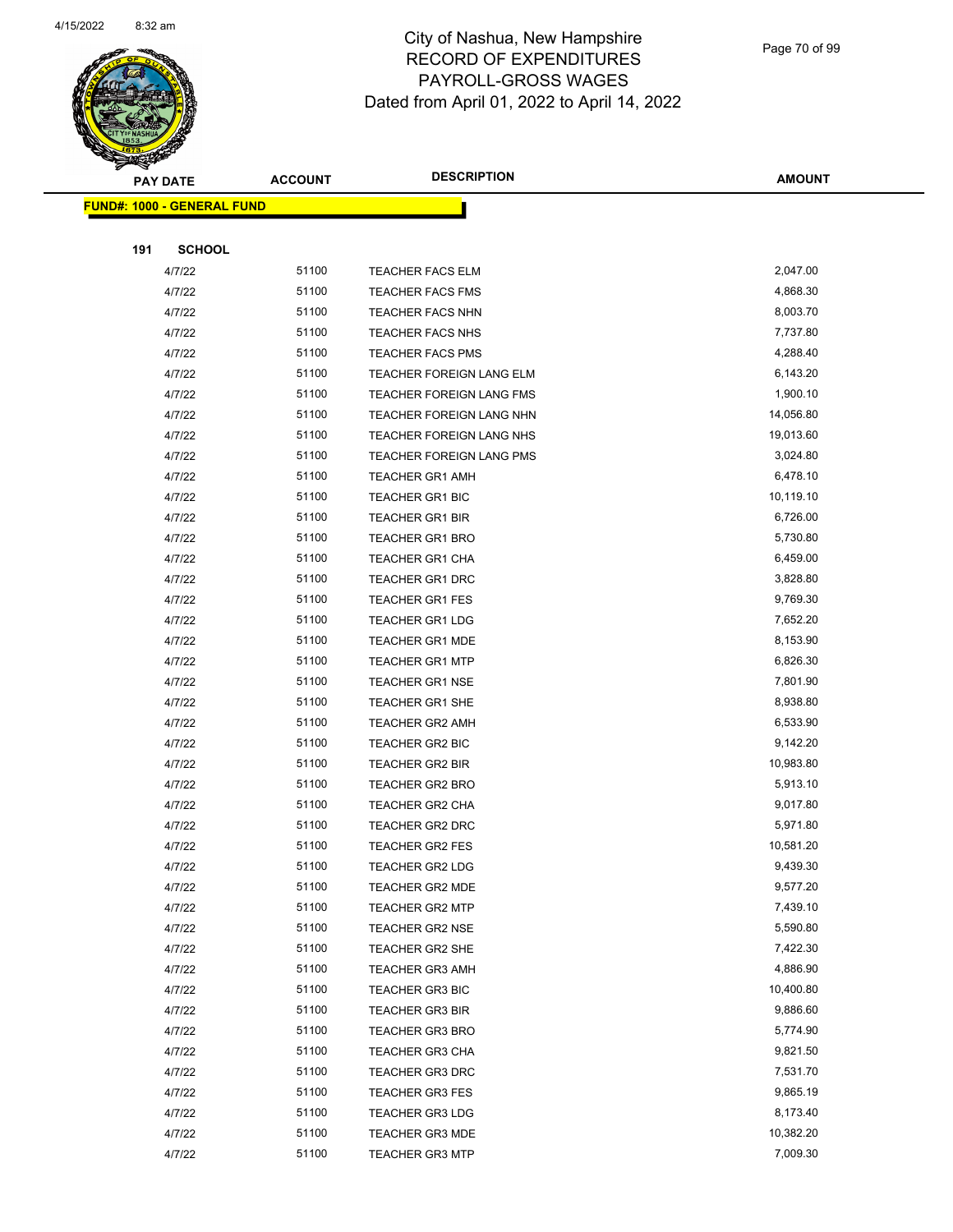

Page 71 of 99

|     | PAY DATE                           | <b>ACCOUNT</b> | <b>DESCRIPTION</b>            | <b>AMOUNT</b> |
|-----|------------------------------------|----------------|-------------------------------|---------------|
|     | <u> FUND#: 1000 - GENERAL FUND</u> |                |                               |               |
|     |                                    |                |                               |               |
| 191 | <b>SCHOOL</b>                      |                |                               |               |
|     | 4/7/22                             | 51100          | <b>TEACHER GR3 NSE</b>        | 5,086.40      |
|     | 4/7/22                             | 51100          | <b>TEACHER GR3 SHE</b>        | 7,889.10      |
|     | 4/7/22                             | 51100          | <b>TEACHER GR4 AMH</b>        | 4,540.30      |
|     | 4/7/22                             | 51100          | <b>TEACHER GR4 BIC</b>        | 8,913.60      |
|     | 4/7/22                             | 51100          | <b>TEACHER GR4 BIR</b>        | 6,221.90      |
|     | 4/7/22                             | 51100          | <b>TEACHER GR4 BRO</b>        | 7,252.30      |
|     | 4/7/22                             | 51100          | TEACHER GR4 CHA               | 11,061.20     |
|     | 4/7/22                             | 51100          | <b>TEACHER GR4 DRC</b>        | 7,324.70      |
|     | 4/7/22                             | 51100          | <b>TEACHER GR4 FES</b>        | 8,089.80      |
|     | 4/7/22                             | 51100          | <b>TEACHER GR4 LDG</b>        | 8,812.80      |
|     | 4/7/22                             | 51100          | <b>TEACHER GR4 MDE</b>        | 9,492.30      |
|     | 4/7/22                             | 51100          | <b>TEACHER GR4 MTP</b>        | 6,871.61      |
|     | 4/7/22                             | 51100          | <b>TEACHER GR4 NSE</b>        | 6,726.90      |
|     | 4/7/22                             | 51100          | <b>TEACHER GR4 SHE</b>        | 6,516.40      |
|     | 4/7/22                             | 51100          | <b>TEACHER GR5 AMH</b>        | 4,724.40      |
|     | 4/7/22                             | 51100          | <b>TEACHER GR5 BIC</b>        | 8,960.10      |
|     | 4/7/22                             | 51100          | <b>TEACHER GR5 BIR</b>        | 8,274.00      |
|     | 4/7/22                             | 51100          | <b>TEACHER GR5 BRO</b>        | 5,959.00      |
|     | 4/7/22                             | 51100          | <b>TEACHER GR5 CHA</b>        | 11,374.48     |
|     | 4/7/22                             | 51100          | <b>TEACHER GR5 DRC</b>        | 6,873.20      |
|     | 4/7/22                             | 51100          | <b>TEACHER GR5 FES</b>        | 9,818.10      |
|     | 4/7/22                             | 51100          | <b>TEACHER GR5 LDG</b>        | 10,090.00     |
|     | 4/7/22                             | 51100          | <b>TEACHER GR5 MDE</b>        | 9,598.60      |
|     | 4/7/22                             | 51100          | <b>TEACHER GR5 MTP</b>        | 6,356.80      |
|     | 4/7/22                             | 51100          | <b>TEACHER GR5 NSE</b>        | 5,866.90      |
|     | 4/7/22                             | 51100          | <b>TEACHER GR5 SHE</b>        | 7,746.61      |
|     | 4/7/22                             | 51100          | <b>TEACHER GR6 ELM</b>        | 25,086.42     |
|     | 4/7/22                             | 51100          | <b>TEACHER GR6 FMS</b>        | 28,481.90     |
|     | 4/7/22                             | 51100          | <b>TEACHER GR6 PMS</b>        | 16,098.40     |
|     | 4/7/22                             | 51100          | <b>TEACHER GRAPH NHS</b>      | 3,599.80      |
|     | 4/7/22                             | 51100          | <b>TEACHER GRAPHICS NHN</b>   | 4,370.50      |
|     | 4/7/22                             | 51100          | <b>TEACHER HEALTH NHN</b>     | 3,630.00      |
|     | 4/7/22                             | 51100          | <b>TEACHER HEALTH NHS</b>     | 4,588.00      |
|     | 4/7/22                             | 51100          | TEACHER HEALTHOC NHS          | 5,246.90      |
|     | 4/7/22                             | 51100          | TEACHER HVAC NHS              | 2,045.30      |
|     | 4/7/22                             | 51100          | TEACHER IN SCH SUSPENSION ELM | 1,899.90      |
|     | 4/7/22                             | 51100          | TEACHER IN SCH SUSPENSION NHN | 2,979.50      |
|     | 4/7/22                             | 51100          | TEACHER IN SCH SUSPENSION NHS | 3,071.60      |
|     | 4/7/22                             | 51100          | TEACHER INST SPED WID         | 1,723.20      |
|     | 4/7/22                             | 51100          | <b>TEACHER KIND AMH</b>       | 7,661.30      |
|     | 4/7/22                             | 51100          | TEACHER KIND BIC              | 9,447.10      |
|     | 4/7/22                             | 51100          | <b>TEACHER KIND BIR</b>       | 7,183.90      |
|     | 4/7/22                             | 51100          | <b>TEACHER KIND BRO</b>       | 5,867.00      |
|     | 4/7/22                             | 51100          | TEACHER KIND CHA              | 7,046.90      |
|     |                                    |                |                               |               |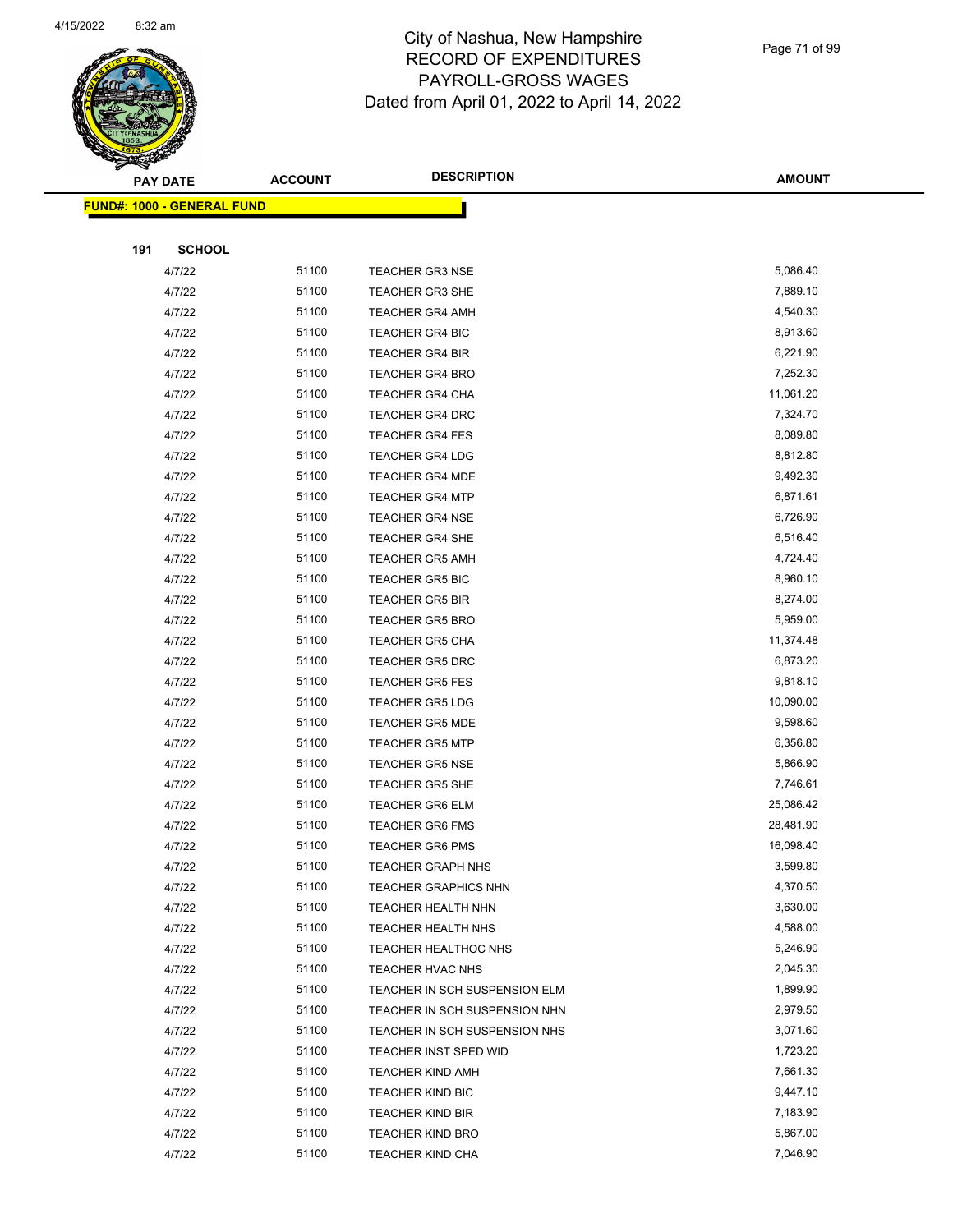

Page 72 of 99

|     | <b>PAY DATE</b>                   | <b>ACCOUNT</b> | <b>DESCRIPTION</b>       | <b>AMOUNT</b> |
|-----|-----------------------------------|----------------|--------------------------|---------------|
|     | <b>FUND#: 1000 - GENERAL FUND</b> |                |                          |               |
|     |                                   |                |                          |               |
| 191 | <b>SCHOOL</b>                     |                |                          |               |
|     | 4/7/22                            | 51100          | TEACHER KIND DRC         | 10,255.20     |
|     | 4/7/22                            | 51100          | <b>TEACHER KIND FES</b>  | 11,540.01     |
|     | 4/7/22                            | 51100          | <b>TEACHER KIND LDG</b>  | 11,072.60     |
|     | 4/7/22                            | 51100          | <b>TEACHER KIND MDE</b>  | 10,729.60     |
|     | 4/7/22                            | 51100          | <b>TEACHER KIND MTP</b>  | 6,377.20      |
|     | 4/7/22                            | 51100          | <b>TEACHER KIND NSE</b>  | 2,394.80      |
|     | 4/7/22                            | 51100          | <b>TEACHER KIND SHE</b>  | 6,270.80      |
|     | 4/7/22                            | 51100          | <b>TEACHER MATH ELM</b>  | 21,551.60     |
|     | 4/7/22                            | 51100          | <b>TEACHER MATH FMS</b>  | 14,750.90     |
|     | 4/7/22                            | 51100          | TEACHER MATH NHN         | 35,707.40     |
|     | 4/7/22                            | 51100          | <b>TEACHER MATH NHS</b>  | 47,380.00     |
|     | 4/7/22                            | 51100          | TEACHER MATH PMS         | 15,278.78     |
|     | 4/7/22                            | 51100          | <b>TEACHER MUSIC AMH</b> | 1,913.90      |
|     | 4/7/22                            | 51100          | <b>TEACHER MUSIC BIC</b> | 2,795.40      |
|     | 4/7/22                            | 51100          | <b>TEACHER MUSIC BIR</b> | 1,824.70      |
|     | 4/7/22                            | 51100          | <b>TEACHER MUSIC BRO</b> | 1,831.80      |
|     | 4/7/22                            | 51100          | <b>TEACHER MUSIC CHA</b> | 2,979.50      |
|     | 4/7/22                            | 51100          | <b>TEACHER MUSIC DRC</b> | 2,887.40      |
|     | 4/7/22                            | 51100          | <b>TEACHER MUSIC ELM</b> | 7,486.06      |
|     | 4/7/22                            | 51100          | <b>TEACHER MUSIC FES</b> | 1,764.50      |
|     | 4/7/22                            | 51100          | <b>TEACHER MUSIC FMS</b> | 5,959.00      |
|     | 4/7/22                            | 51100          | <b>TEACHER MUSIC LDG</b> | 1,643.60      |
|     | 4/7/22                            | 51100          | TEACHER MUSIC MDE        | 2,359.10      |
|     | 4/7/22                            | 51100          | <b>TEACHER MUSIC MTP</b> | 2,703.70      |
|     | 4/7/22                            | 51100          | TEACHER MUSIC NHN        | 4,879.40      |
|     | 4/7/22                            | 51100          | <b>TEACHER MUSIC NHS</b> | 4,817.50      |
|     | 4/7/22                            | 51100          | <b>TEACHER MUSIC NSE</b> | 943.49        |
|     | 4/7/22                            | 51100          | <b>TEACHER MUSIC PMS</b> | 4,439.00      |
|     | 4/7/22                            | 51100          | <b>TEACHER MUSIC SHE</b> | 1,744.90      |
|     | 4/7/22                            | 51100          | TEACHER PE BIC           | 2,585.20      |
|     | 4/7/22                            | 51100          | TEACHER PE BIR           | 3,071.60      |
|     | 4/7/22                            | 51100          | TEACHER PE BRO           | 2,887.40      |
|     | 4/7/22                            | 51100          | TEACHER PE CHA           | 2,751.30      |
|     | 4/7/22                            | 51100          | TEACHER PE DRC           | 2,979.50      |
|     | 4/7/22                            | 51100          | <b>TEACHER PE ELM</b>    | 9,944.70      |
|     | 4/7/22                            | 51100          | <b>TEACHER PE FES</b>    | 1,553.40      |
|     | 4/7/22                            | 51100          | TEACHER PE FMS           | 5,590.80      |
|     | 4/7/22                            | 51100          | TEACHER PE LDG           | 2,155.00      |
|     | 4/7/22                            | 51100          | TEACHER PE MDE           | 3,071.60      |
|     | 4/7/22                            | 51100          | TEACHER PE MTP           | 2,089.60      |
|     | 4/7/22                            | 51100          | TEACHER PE NHN           | 9,187.30      |
|     | 4/7/22                            | 51100          | TEACHER PE NHS           | 7,038.40      |
|     | 4/7/22                            | 51100          | TEACHER PE NSE           | 3,055.20      |
|     | 4/7/22                            | 51100          | TEACHER PE PMS           | 5,239.50      |
|     |                                   |                |                          |               |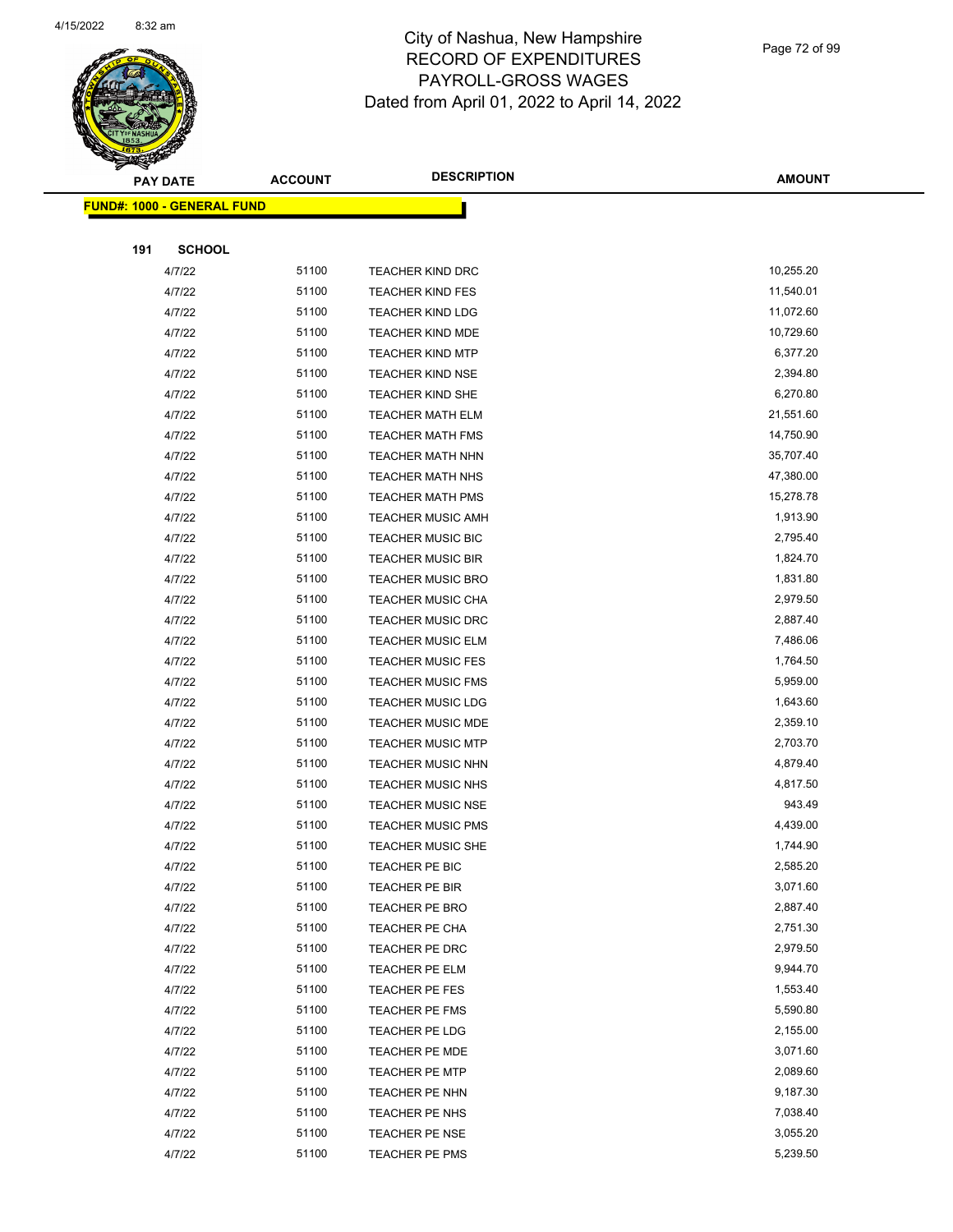

Page 73 of 99

|     | <b>PAY DATE</b>                   | <b>ACCOUNT</b> | <b>DESCRIPTION</b>           | <b>AMOUNT</b> |
|-----|-----------------------------------|----------------|------------------------------|---------------|
|     | <b>FUND#: 1000 - GENERAL FUND</b> |                |                              |               |
|     |                                   |                |                              |               |
| 191 | <b>SCHOOL</b>                     |                |                              |               |
|     | 4/7/22                            | 51100          | TEACHER PE SHE               | 2,812.50      |
|     | 4/7/22                            | 51100          | TEACHER PRE SCHOOL BIR       | 4,830.50      |
|     | 4/7/22                            | 51100          | <b>TEACHER PRESCHOOL BIC</b> | 5,866.90      |
|     | 4/7/22                            | 51100          | <b>TEACHER PRESCHOOL MTP</b> | 1,824.70      |
|     | 4/7/22                            | 51100          | TEACHER PRESCHOOL NHS        | 467.70        |
|     | 4/7/22                            | 51100          | <b>TEACHER PRESCHOOL NSE</b> | 7,218.70      |
|     | 4/7/22                            | 51100          | <b>TEACHER READ AMH</b>      | 3,071.60      |
|     | 4/7/22                            | 51100          | TEACHER READ BIC             | 5,959.00      |
|     | 4/7/22                            | 51100          | <b>TEACHER READ BIR</b>      | 6,051.10      |
|     | 4/7/22                            | 51100          | <b>TEACHER READ BRO</b>      | 2,585.20      |
|     | 4/7/22                            | 51100          | <b>TEACHER READ CHA</b>      | 2,632.70      |
|     | 4/7/22                            | 51100          | <b>TEACHER READ DRC</b>      | 1,892.00      |
|     | 4/7/22                            | 51100          | <b>TEACHER READ ELM</b>      | 6,051.10      |
|     | 4/7/22                            | 51100          | <b>TEACHER READ FES</b>      | 2,979.50      |
|     | 4/7/22                            | 51100          | <b>TEACHER READ FMS</b>      | 2,979.50      |
|     | 4/7/22                            | 51100          | TEACHER READ LDG             | 3,630.00      |
|     | 4/7/22                            | 51100          | <b>TEACHER READ MDE</b>      | 2,979.50      |
|     | 4/7/22                            | 51100          | <b>TEACHER READ MTP</b>      | 2,482.50      |
|     | 4/7/22                            | 51100          | <b>TEACHER READ NHN</b>      | 2,045.30      |
|     | 4/7/22                            | 51100          | TEACHER READ NHS             | 2,979.50      |
|     | 4/7/22                            | 51100          | <b>TEACHER READ NSE</b>      | 2,692.40      |
|     | 4/7/22                            | 51100          | <b>TEACHER READ PMS</b>      | 5,338.60      |
|     | 4/7/22                            | 51100          | <b>TEACHER READ SHE</b>      | 2,979.50      |
|     | 4/7/22                            | 51100          | <b>TEACHER ROTC NHN</b>      | 5,696.70      |
|     | 4/7/22                            | 51100          | TEACHER SCIENCE ELM          | 21,733.50     |
|     | 4/7/22                            | 51100          | <b>TEACHER SCIENCE FMS</b>   | 9,575.50      |
|     | 4/7/22                            | 51100          | <b>TEACHER SCIENCE NHN</b>   | 31,357.46     |
|     | 4/7/22                            | 51100          | <b>TEACHER SCIENCE NHS</b>   | 34,920.30     |
|     | 4/7/22                            | 51100          | <b>TEACHER SCIENCE PMS</b>   | 6,090.80      |
|     | 4/7/22                            | 51100          | TEACHER SOCIAL STUDIES ELM   | 18,561.50     |
|     | 4/7/22                            | 51100          | TEACHER SOCIAL STUDIES FMS   | 12,937.90     |
|     | 4/7/22                            | 51100          | TEACHER SOCIAL STUDIES NHN   | 33,903.19     |
|     | 4/7/22                            | 51100          | TEACHER SOCIAL STUDIES NHS   | 41,720.50     |
|     | 4/7/22                            | 51100          | TEACHER SOCIAL STUDIES PMS   | 12,123.30     |
|     | 4/7/22                            | 51100          | <b>TEACHER SPED AMH</b>      | 6,481.10      |
|     | 4/7/22                            | 51100          | <b>TEACHER SPED BIC</b>      | 5,637.30      |
|     | 4/7/22                            | 51100          | <b>TEACHER SPED BIR</b>      | 4,724.40      |
|     | 4/7/22                            | 51100          | TEACHER SPED BRO             | 6,866.50      |
|     | 4/7/22                            | 51100          | TEACHER SPED CHA             | 7,163.30      |
|     | 4/7/22                            | 51100          | <b>TEACHER SPED DRC</b>      | 5,671.90      |
|     | 4/7/22                            | 51100          | <b>TEACHER SPED ELM</b>      | 17,257.90     |
|     | 4/7/22                            | 51100          | <b>TEACHER SPED FES</b>      | 3,472.40      |
|     | 4/7/22                            | 51100          | <b>TEACHER SPED FMS</b>      | 10,433.37     |
|     | 4/7/22                            | 51100          | <b>TEACHER SPED LDG</b>      | 6,591.60      |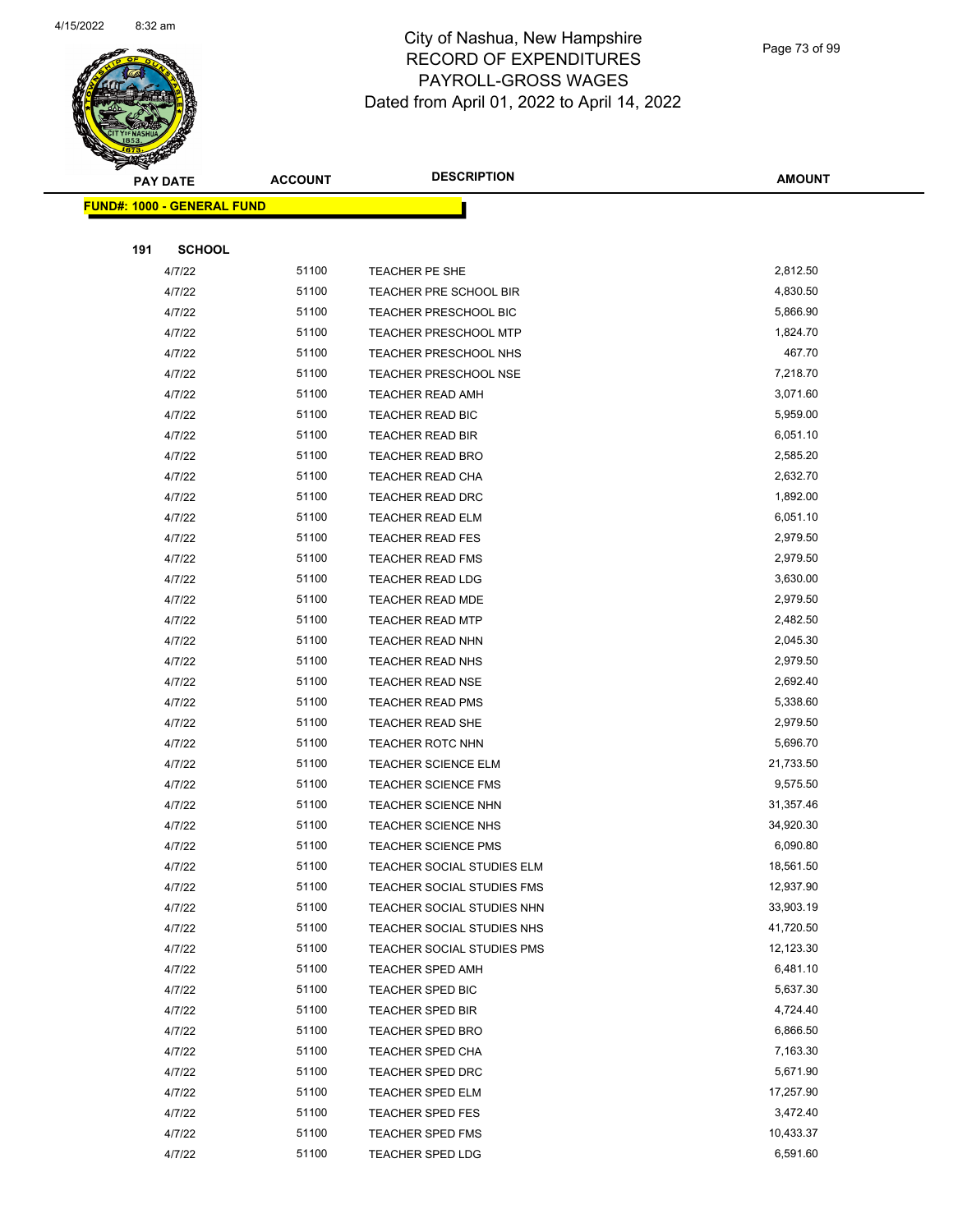

Page 74 of 99

|     | <b>PAY DATE</b>                    | <b>ACCOUNT</b> | <b>DESCRIPTION</b>           | <b>AMOUNT</b> |
|-----|------------------------------------|----------------|------------------------------|---------------|
|     | <u> FUND#: 1000 - GENERAL FUND</u> |                |                              |               |
|     |                                    |                |                              |               |
| 191 | <b>SCHOOL</b>                      |                |                              |               |
|     | 4/7/22                             | 51100          | TEACHER SPED MDE             | 6,661.00      |
|     | 4/7/22                             | 51100          | <b>TEACHER SPED MTP</b>      | 4,058.90      |
|     | 4/7/22                             | 51100          | <b>TEACHER SPED NHN</b>      | 25,325.90     |
|     | 4/7/22                             | 51100          | <b>TEACHER SPED NHS</b>      | 29,555.80     |
|     | 4/7/22                             | 51100          | TEACHER SPED NSE             | 1,697.00      |
|     | 4/7/22                             | 51100          | <b>TEACHER SPED PMS</b>      | 12,096.29     |
|     | 4/7/22                             | 51100          | TEACHER SPED SHE             | 9,162.02      |
|     | 4/7/22                             | 51100          | <b>TEACHER TECHED ELM</b>    | 8,679.50      |
|     | 4/7/22                             | 51100          | <b>TEACHER TECHED FMS</b>    | 3,847.10      |
|     | 4/7/22                             | 51100          | TEACHER TECHED NHN           | 12,166.80     |
|     | 4/7/22                             | 51100          | TEACHER TECHED NHS           | 10,746.58     |
|     | 4/7/22                             | 51100          | <b>TEACHER TECHED PMS</b>    | 5,959.00      |
|     | 4/7/22                             | 51100          | TEACHER TV PROD NHS          | 2,979.50      |
|     | 4/7/22                             | 51100          | <b>TEACHER VISION WID</b>    | 5,529.90      |
|     | 4/7/22                             | 51100          | TECH INTERGRATION ASST AMH   | 632.66        |
|     | 4/14/22                            | 51100          | TECH INTERGRATION ASST AMH   | 458.30        |
|     | 4/7/22                             | 51100          | TECH INTERGRATION ASST BIC   | 553.50        |
|     | 4/14/22                            | 51100          | TECH INTERGRATION ASST BIC   | 562.50        |
|     | 4/7/22                             | 51100          | TECH INTERGRATION ASST CHA   | 612.75        |
|     | 4/14/22                            | 51100          | TECH INTERGRATION ASST CHA   | 612.74        |
|     | 4/7/22                             | 51100          | TECH INTERGRATION ASST FES   | 756.25        |
|     | 4/14/22                            | 51100          | TECH INTERGRATION ASST FES   | 762.40        |
|     | 4/7/22                             | 51100          | TECH INTERGRATION ASST LDG   | 621.60        |
|     | 4/14/22                            | 51100          | TECH INTERGRATION ASST LDG   | 621.60        |
|     | 4/7/22                             | 51100          | TECH INTERGRATION ASST MDE   | 612.75        |
|     | 4/14/22                            | 51100          | TECH INTERGRATION ASST MDE   | 612.75        |
|     | 4/7/22                             | 51100          | TECH INTERGRATION ASST MTP   | 644.50        |
|     | 4/14/22                            | 51100          | TECH INTERGRATION ASST MTP   | 649.70        |
|     | 4/7/22                             | 51100          | TECH INTERGRATION ASST SHE   | 656.86        |
|     | 4/14/22                            | 51100          | TECH INTERGRATION ASST SHE   | 673.01        |
|     | 4/7/22                             | 51200          | <b>CLERICAL GUIDANCE NHS</b> | 578.71        |
|     | 4/14/22                            | 51200          | <b>CLERICAL GUIDANCE NHS</b> | 477.43        |
|     | 4/7/22                             | 51200          | <b>CROSSING GUARD WPO</b>    | 2,304.47      |
|     | 4/14/22                            | 51200          | <b>CROSSING GUARD WPO</b>    | 2,073.82      |
|     | 4/7/22                             | 51200          | <b>CUSTODIAN BRO</b>         | 82.25         |
|     | 4/14/22                            | 51200          | <b>CUSTODIAN BRO</b>         | 82.25         |
|     | 4/7/22                             | 51200          | <b>CUSTODIAN FMS</b>         | 16.45         |
|     | 4/7/22                             | 51200          | <b>CUSTODIAN HEAD BRO</b>    | 82.25         |
|     | 4/14/22                            | 51200          | <b>CUSTODIAN HEAD BRO</b>    | 82.25         |
|     | 4/7/22                             | 51200          | DIRECTOR ADULT ED            | 2,826.00      |
|     | 4/7/22                             | 51200          | FOOD SERVICE ASST PT FMS     | 115.97        |
|     | 4/14/22                            | 51200          | FOOD SERVICE ASST PT FMS     | 115.97        |
|     | 4/7/22                             | 51200          | <b>FOOD SERVICECOOK MTP</b>  | 32.90         |
|     | 4/14/22                            | 51200          | <b>FOOD SERVICECOOK MTP</b>  | 32.90         |
|     |                                    |                |                              |               |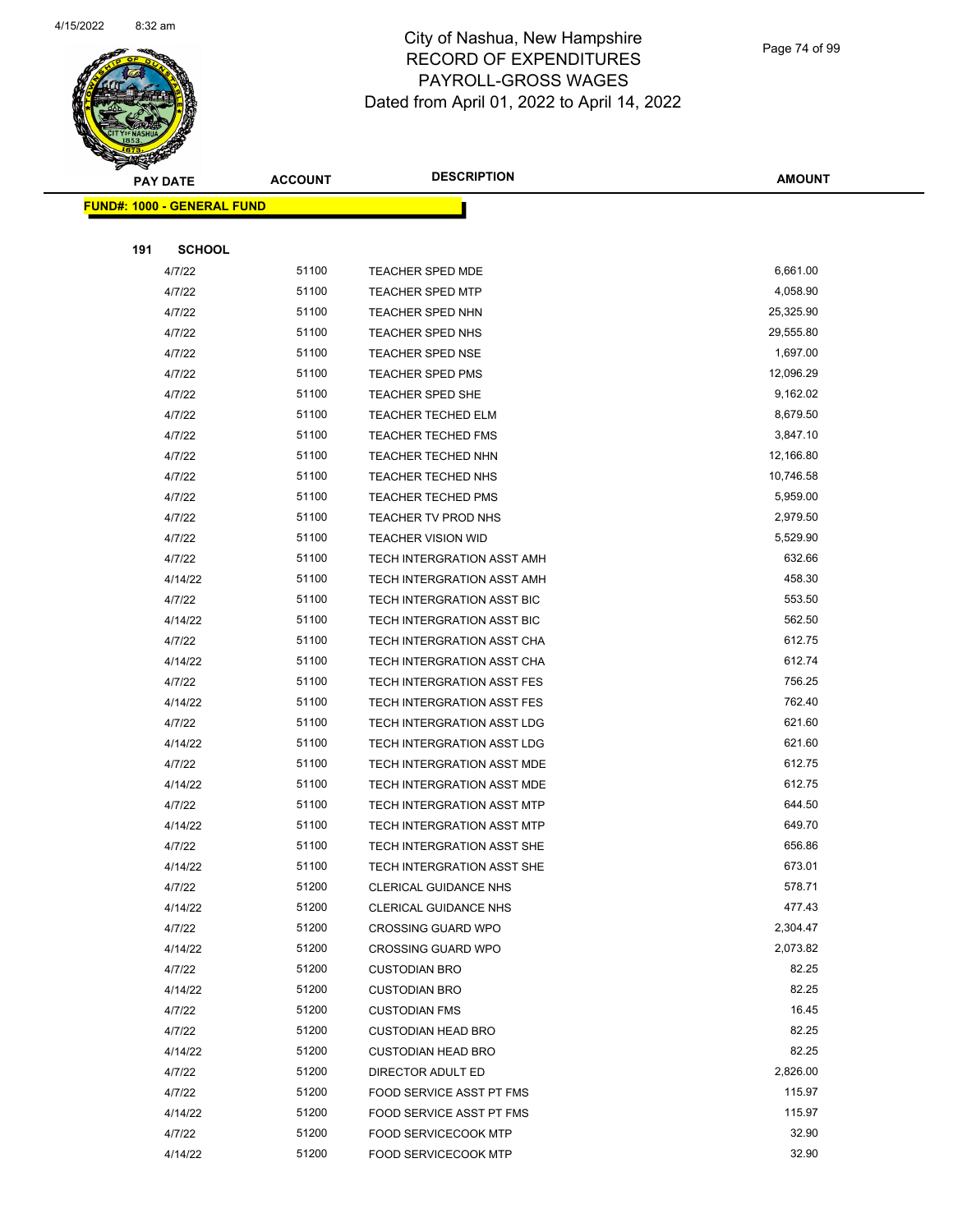

Page 75 of 99

|     | <b>PAY DATE</b>            | <b>ACCOUNT</b> | <b>DESCRIPTION</b>       | <b>AMOUNT</b>  |
|-----|----------------------------|----------------|--------------------------|----------------|
|     | FUND#: 1000 - GENERAL FUND |                |                          |                |
|     |                            |                |                          |                |
| 191 | <b>SCHOOL</b>              |                |                          |                |
|     | 4/7/22                     | 51200          | <b>LUNCH MONITOR AMH</b> | 649.44         |
|     | 4/14/22                    | 51200          | LUNCH MONITOR AMH        | 1,140.20       |
|     | 4/7/22                     | 51200          | LUNCH MONITOR BIC        | 823.23         |
|     | 4/14/22                    | 51200          | LUNCH MONITOR BIC        | 1,429.34       |
|     | 4/7/22                     | 51200          | LUNCH MONITOR BIR        | 271.75         |
|     | 4/14/22                    | 51200          | LUNCH MONITOR BIR        | 621.63         |
|     | 4/7/22                     | 51200          | LUNCH MONITOR BRO        | 320.08         |
|     | 4/14/22                    | 51200          | LUNCH MONITOR BRO        | 662.83         |
|     | 4/7/22                     | 51200          | LUNCH MONITOR CHA        | 466.15         |
|     | 4/14/22                    | 51200          | LUNCH MONITOR CHA        | 1,076.60       |
|     | 4/7/22                     | 51200          | LUNCH MONITOR DRC        | 419.57         |
|     | 4/14/22                    | 51200          | LUNCH MONITOR DRC        | 562.49         |
|     | 4/7/22                     | 51200          | LUNCH MONITOR FES        | 790.91         |
|     | 4/14/22                    | 51200          | LUNCH MONITOR FES        | 1,307.83       |
|     | 4/7/22                     | 51200          | LUNCH MONITOR FMS        | 208.22         |
|     | 4/14/22                    | 51200          | LUNCH MONITOR FMS        | 431.34         |
|     | 4/7/22                     | 51200          | LUNCH MONITOR LDG        | 223.76         |
|     | 4/14/22                    | 51200          | LUNCH MONITOR LDG        | 573.89         |
|     | 4/7/22                     | 51200          | LUNCH MONITOR MDE        | 820.32         |
|     | 4/14/22                    | 51200          | LUNCH MONITOR MDE        | 1,422.97       |
|     | 4/7/22                     | 51200          | LUNCH MONITOR MTP        | 459.92         |
|     | 4/14/22                    | 51200          | LUNCH MONITOR MTP        | 895.89         |
|     | 4/7/22                     | 51200          | LUNCH MONITOR NSE        | 410.18         |
|     | 4/14/22                    | 51200          | LUNCH MONITOR NSE        | 605.27         |
|     | 4/14/22                    | 51200          | LUNCH MONITOR PMS        | 125.22         |
|     | 4/7/22                     | 51200          | LUNCH MONITOR SHE        | 155.40         |
|     | 4/14/22                    | 51200          | LUNCH MONITOR SHE        | 542.62         |
|     | 4/7/22                     | 51200          | PARA DW SPEC ED BIR      | 1,343.97       |
|     | 4/14/22                    | 51200          | PARA DW SPEC ED BIR      | 1,370.10       |
|     | 4/7/22                     | 51200          | PARA DW SPEC ED BRO      | 31.08          |
|     | 4/14/22                    | 51200          | PARA DW SPEC ED BRO      | 31.08          |
|     | 4/7/22                     | 51200          | PARA DW SPEC ED NSE      | 31.08          |
|     | 4/14/22                    | 51200          | PARA DW SPEC ED NSE      | 12.43          |
|     | 4/7/22                     | 51200          | PARA INST AMH            | 977.19         |
|     | 4/14/22                    | 51200          | PARA INST AMH            | 974.03         |
|     | 4/7/22                     | 51200          | PARA INST BIC            | 418.67         |
|     | 4/14/22                    | 51200          | PARA INST BIC            | 864.10         |
|     | 4/7/22                     | 51200          | PARA INST DRC            | 31.08          |
|     | 4/14/22                    | 51200          | PARA INST DRC            | 31.08          |
|     | 4/7/22                     | 51200          | PARA INST FMS            | 18.65<br>31.08 |
|     | 4/14/22                    | 51200          | PARA INST FMS            | 46.61          |
|     | 4/7/22                     | 51200          | PARA INST MDE            | 46.61          |
|     | 4/14/22                    | 51200          | PARA INST MDE            |                |
|     | 4/7/22                     | 51200          | PARA INST NHN            | 335.89         |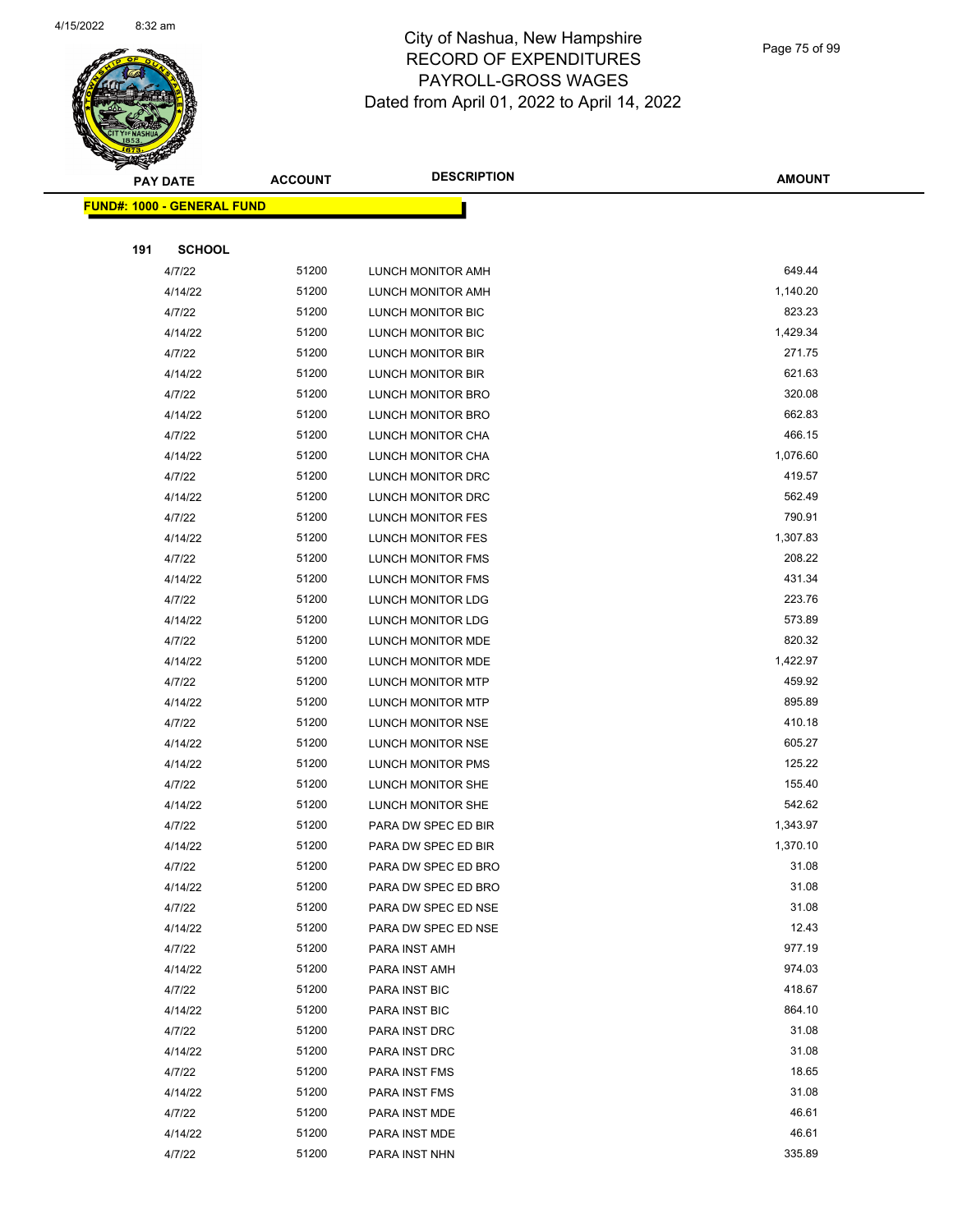

Page 76 of 99

| ॼ   | <b>PAY DATE</b>                   | <b>ACCOUNT</b> | <b>DESCRIPTION</b>                               | <b>AMOUNT</b>   |
|-----|-----------------------------------|----------------|--------------------------------------------------|-----------------|
|     | <b>FUND#: 1000 - GENERAL FUND</b> |                |                                                  |                 |
|     |                                   |                |                                                  |                 |
| 191 | <b>SCHOOL</b>                     |                |                                                  |                 |
|     | 4/14/22                           | 51200          | PARA INST NHN                                    | 330.73          |
|     | 4/7/22                            | 51200          | PARA INST PMS                                    | 64.68           |
|     | 4/14/22                           | 51200          | PARA INST PMS                                    | 80.85           |
|     | 4/7/22                            | 51200          | PARA INST SHE                                    | 252.70          |
|     | 4/14/22                           | 51200          | PARA INST SHE                                    | 216.60          |
|     | 4/7/22                            | 51200          | PARA PRE SCH BIC                                 | 1,045.65        |
|     | 4/14/22                           | 51200          | PARA PRE SCH BIC                                 | 1,029.65        |
|     | 4/7/22                            | 51200          | PARA PRE SCH NSE                                 | 1,731.23        |
|     | 4/14/22                           | 51200          | PARA PRE SCH NSE                                 | 1,908.19        |
|     | 4/7/22                            | 51200          | PARA TTI LDG                                     | 82.41           |
|     | 4/14/22                           | 51200          | PARA TTI LDG                                     | 137.36          |
|     | 4/7/22                            | 51200          | PRESCHOOL PARA FPS                               | 4,638.37        |
|     | 4/14/22                           | 51200          | PRESCHOOL PARA FPS                               | 4,484.46        |
|     | 4/7/22                            | 51200          | SCHOOL PSYCHOLOGIST WID                          | 2,530.90        |
|     | 4/7/22                            | 51200          | SPEECH LANG PATHOLOGIST WID                      | 6,689.18        |
|     | 4/7/22                            | 51200          | STUDENT ACTIVITY COORD NHS                       | 1,625.58        |
|     | 4/7/22                            | 51200          | <b>SUB CLERICAL</b>                              | 790.00          |
|     | 4/14/22                           | 51200          | SUB CLERICAL                                     | 892.00          |
|     | 4/14/22                           | 51200          | SUB TEACHER                                      | 500.50          |
|     | 4/7/22                            | 51200          | <b>TEACHER ART FMS</b>                           | 2,095.80        |
|     | 4/7/22                            | 51200          | <b>TEACHER ART NHS</b>                           | 1,022.70        |
|     | 4/7/22                            | 51200          | TEACHER BIO TEC NHN                              | 579.10          |
|     | 4/7/22                            | 51200          | <b>TEACHER ENGLISH NHS</b>                       | 2,730.91        |
|     | 4/7/22                            | 51200          | TEACHER PE BIR                                   | 450.00          |
|     | 4/7/22                            | 51200          | TEACHER READ ELM                                 | 1,760.60        |
|     | 4/7/22                            | 51200          | TEACHER READ NHN                                 | 75.00           |
|     | 4/7/22                            | 51200          | <b>TEACHER SPED NHN</b>                          | 1,638.20        |
|     | 4/7/22                            | 51200          | <b>TEACHER TTI FES</b>                           | (319.14)        |
|     | 4/7/22                            | 51200<br>51200 | <b>TEACHER VISION WID</b>                        | 842.81<br>70.00 |
|     | 4/7/22                            | 51300          | TICKETSELLER                                     | 0.01            |
|     | 4/7/22<br>4/7/22                  | 51300          | CLERICAL ACADEMY NHS<br><b>CLERICAL BUSINESS</b> | 41.97           |
|     | 4/14/22                           | 51300          | <b>CLERICAL BUSINESS</b>                         | 32.68           |
|     | 4/7/22                            | 51300          | CLERICAL GUIDANCE ELM                            | (0.01)          |
|     | 4/14/22                           | 51300          | CLERICAL GUIDANCE ELM                            | (0.01)          |
|     | 4/7/22                            | 51300          | <b>CLERICAL HUMAN RESOURCES</b>                  | 200.36          |
|     | 4/14/22                           | 51300          | <b>CLERICAL HUMAN RESOURCES</b>                  | 122.01          |
|     | 4/7/22                            | 51300          | <b>CLERICAL PLANT OPS</b>                        | 63.80           |
|     | 4/14/22                           | 51300          | <b>CLERICAL PLANT OPS</b>                        | 7.98            |
|     | 4/7/22                            | 51300          | CLERICAL PRINCIPAL AMH                           | 15.22           |
|     | 4/14/22                           | 51300          | CLERICAL PRINCIPAL AMH                           | 37.30           |
|     | 4/7/22                            | 51300          | CLERICAL PRINCIPAL BIC                           | 16.98           |
|     | 4/14/22                           | 51300          | CLERICAL PRINCIPAL BIC                           | 33.96           |
|     | 4/7/22                            | 51300          | CLERICAL PRINCIPAL BRO                           | 55.65           |
|     |                                   |                |                                                  |                 |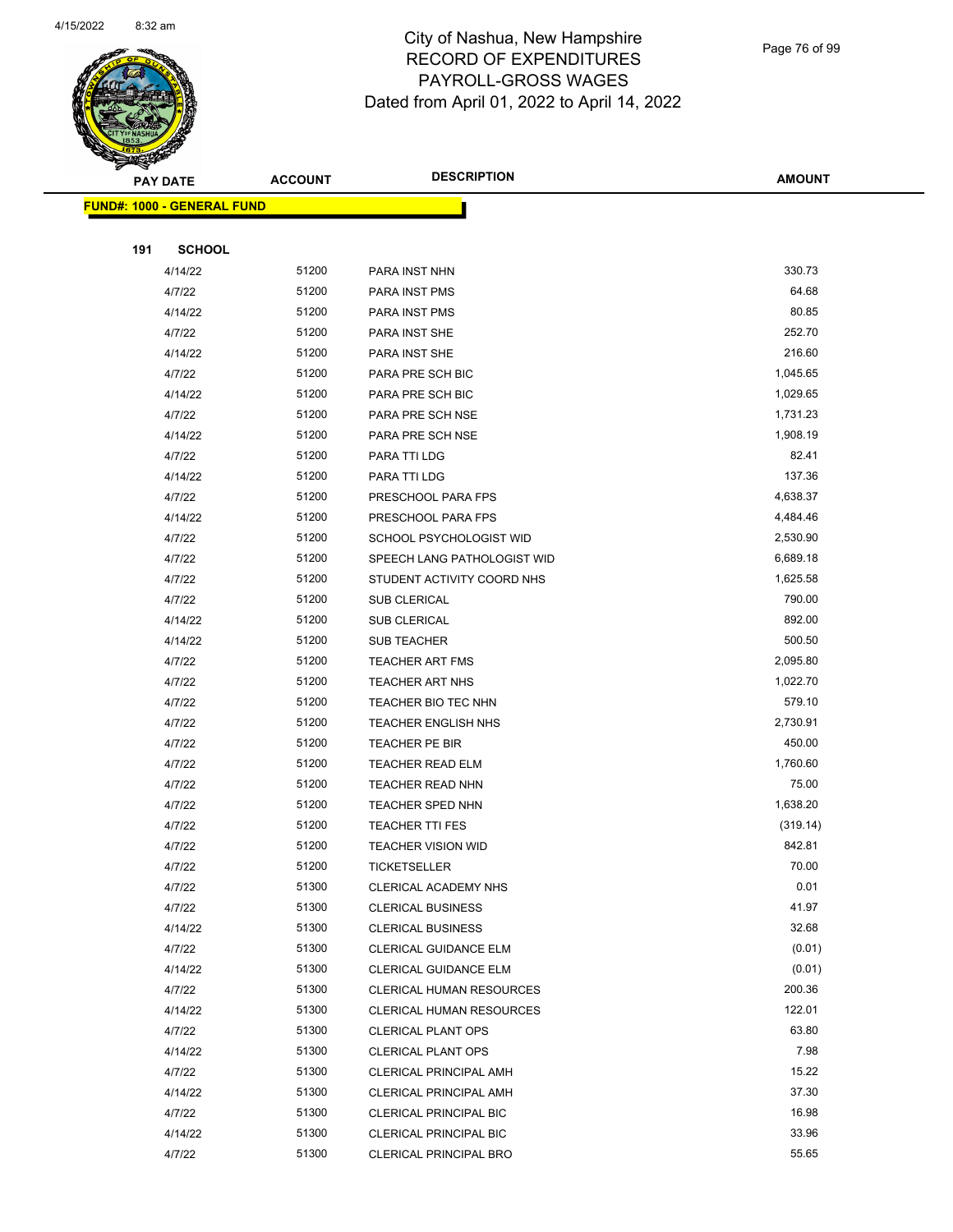

Page 77 of 99

|     | <b>PAY DATE</b>                    | <b>ACCOUNT</b> | <b>DESCRIPTION</b>             | <b>AMOUNT</b> |
|-----|------------------------------------|----------------|--------------------------------|---------------|
|     | <u> FUND#: 1000 - GENERAL FUND</u> |                |                                |               |
|     |                                    |                |                                |               |
| 191 | <b>SCHOOL</b>                      |                |                                |               |
|     | 4/7/22                             | 51300          | CLERICAL PRINCIPAL CHA         | 15.21         |
|     | 4/14/22                            | 51300          | <b>CLERICAL PRINCIPAL DRC</b>  | 8.37          |
|     | 4/14/22                            | 51300          | <b>CLERICAL PRINCIPAL ELM</b>  | (0.01)        |
|     | 4/7/22                             | 51300          | <b>CLERICAL PRINCIPAL FES</b>  | 16.74         |
|     | 4/14/22                            | 51300          | <b>CLERICAL PRINCIPAL FES</b>  | 16.74         |
|     | 4/7/22                             | 51300          | CLERICAL PRINCIPAL MDE         | 16.74         |
|     | 4/14/22                            | 51300          | <b>CLERICAL PRINCIPAL MDE</b>  | 7.98          |
|     | 4/7/22                             | 51300          | <b>CLERICAL PRINCIPAL MTP</b>  | 28.93         |
|     | 4/14/22                            | 51300          | <b>CLERICAL PRINCIPAL MTP</b>  | 7.23          |
|     | 4/7/22                             | 51300          | CLERICAL PRINCIPAL NHN         | (0.01)        |
|     | 4/7/22                             | 51300          | CLERICAL PRINCIPAL NSE         | 41.18         |
|     | 4/14/22                            | 51300          | <b>CLERICAL PRINCIPAL NSE</b>  | 61.63         |
|     | 4/7/22                             | 51300          | <b>CLERICAL PRINCIPAL PMS</b>  | 7.61          |
|     | 4/14/22                            | 51300          | <b>CLERICAL PRINCIPAL PMS</b>  | 38.05         |
|     | 4/7/22                             | 51300          | CLERICAL PRINCIPAL SHE         | 7.61          |
|     | 4/14/22                            | 51300          | CLERICAL PRINCIPAL SHE         | 7.61          |
|     | 4/7/22                             | 51300          | CLERICAL SPECIAL ED SUP        | 7.23          |
|     | 4/7/22                             | 51300          | <b>CUSTODIAN ASST HEAD ELM</b> | 530.40        |
|     | 4/14/22                            | 51300          | <b>CUSTODIAN ASST HEAD ELM</b> | 241.09        |
|     | 4/7/22                             | 51300          | <b>CUSTODIAN ASST HEAD FMS</b> | 192.88        |
|     | 4/14/22                            | 51300          | <b>CUSTODIAN ASST HEAD FMS</b> | 96.44         |
|     | 4/7/22                             | 51300          | <b>CUSTODIAN ASST HEAD NHN</b> | 592.12        |
|     | 4/14/22                            | 51300          | <b>CUSTODIAN ASST HEAD NHN</b> | 267.67        |
|     | 4/7/22                             | 51300          | <b>CUSTODIAN ASST HEAD NHS</b> | 170.34        |
|     | 4/14/22                            | 51300          | <b>CUSTODIAN ASST HEAD NHS</b> | 170.34        |
|     | 4/14/22                            | 51300          | <b>CUSTODIAN ASST HEAD PMS</b> | 136.62        |
|     | 4/7/22                             | 51300          | <b>CUSTODIAN BIR</b>           | 112.93        |
|     | 4/14/22                            | 51300          | <b>CUSTODIAN BIR</b>           | 345.82        |
|     | 4/7/22                             | 51300          | <b>CUSTODIAN CHA</b>           | 14.12         |
|     | 4/7/22                             | 51300          | <b>CUSTODIAN DRC</b>           | 183.50        |
|     | 4/7/22                             | 51300          | <b>CUSTODIAN ELM</b>           | 649.31        |
|     | 4/14/22                            | 51300          | <b>CUSTODIAN ELM</b>           | 705.78        |
|     | 4/7/22                             | 51300          | <b>CUSTODIAN FMS</b>           | 839.86        |
|     | 4/14/22                            | 51300          | <b>CUSTODIAN FMS</b>           | 1,171.58      |
|     | 4/14/22                            | 51300          | <b>CUSTODIAN HEAD AMH</b>      | 152.69        |
|     | 4/7/22                             | 51300          | <b>CUSTODIAN HEAD BRO</b>      | 385.74        |
|     | 4/7/22                             | 51300          | <b>CUSTODIAN HEAD CHA</b>      | 128.58        |
|     | 4/14/22                            | 51300          | <b>CUSTODIAN HEAD CHA</b>      | 120.54        |
|     | 4/7/22                             | 51300          | <b>CUSTODIAN HEAD DRC</b>      | 321.45        |
|     | 4/14/22                            | 51300          | <b>CUSTODIAN HEAD DRC</b>      | 321.46        |
|     | 4/7/22                             | 51300          | <b>CUSTODIAN HEAD ELM</b>      | 1,104.90      |
|     | 4/14/22                            | 51300          | <b>CUSTODIAN HEAD ELM</b>      | 628.65        |
|     | 4/7/22                             | 51300          | <b>CUSTODIAN HEAD FPS</b>      | 24.11         |
|     | 4/7/22                             | 51300          | <b>CUSTODIAN HEAD LDG</b>      | 675.06        |
|     |                                    |                |                                |               |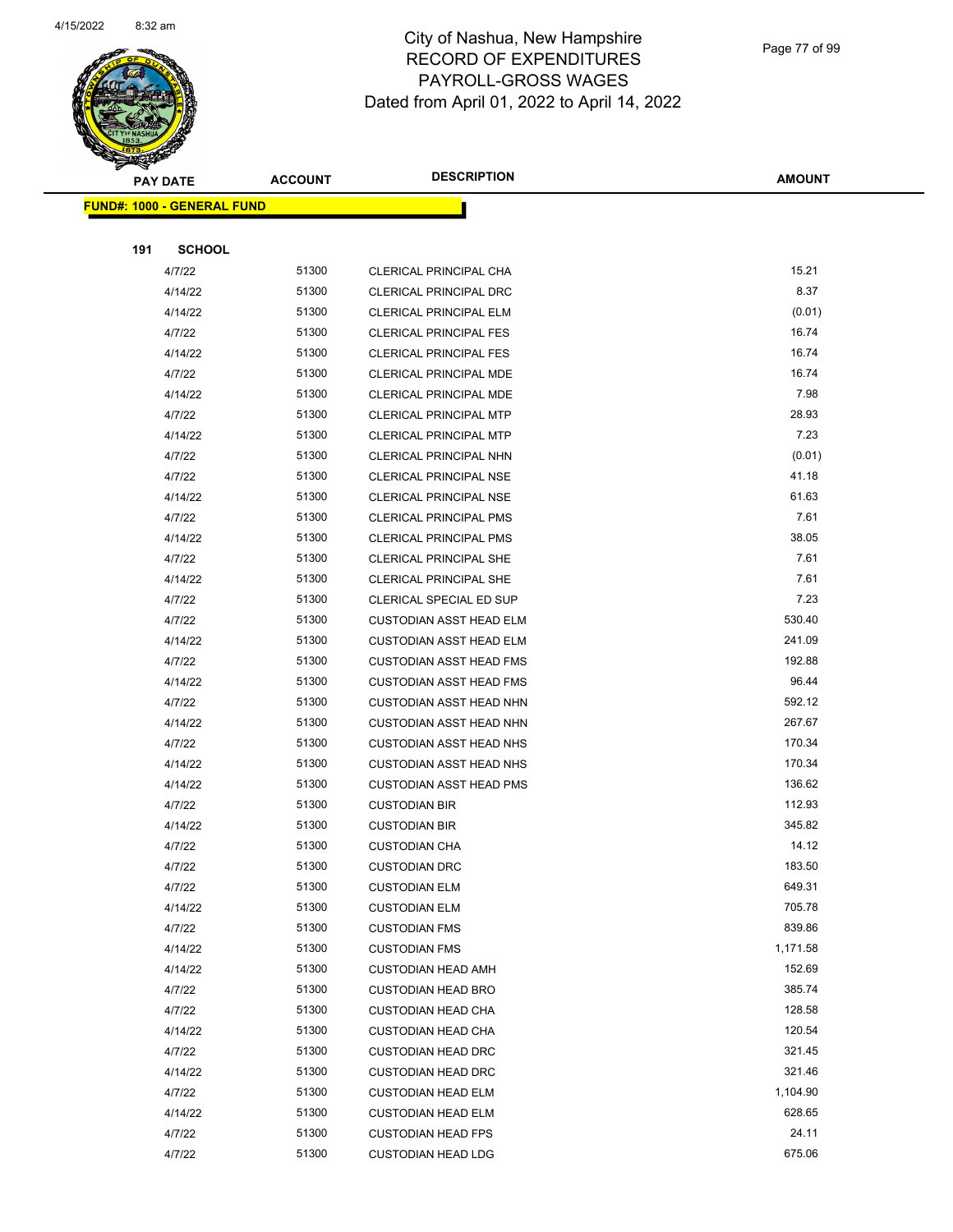

Page 78 of 99

| <b>PAY DATE</b> |                                   | <b>ACCOUNT</b> | <b>DESCRIPTION</b>          | <b>AMOUNT</b> |
|-----------------|-----------------------------------|----------------|-----------------------------|---------------|
|                 | <b>FUND#: 1000 - GENERAL FUND</b> |                |                             |               |
|                 |                                   |                |                             |               |
| 191             | <b>SCHOOL</b>                     |                |                             |               |
|                 | 4/14/22                           | 51300          | <b>CUSTODIAN HEAD LDG</b>   | 409.86        |
|                 | 4/7/22                            | 51300          | <b>CUSTODIAN HEAD MTP</b>   | 32.15         |
|                 | 4/14/22                           | 51300          | <b>CUSTODIAN HEAD MTP</b>   | 192.88        |
|                 | 4/7/22                            | 51300          | <b>CUSTODIAN HEAD NSE</b>   | 97.34         |
|                 | 4/14/22                           | 51300          | <b>CUSTODIAN HEAD NSE</b>   | 194.68        |
|                 | 4/14/22                           | 51300          | <b>CUSTODIAN HEAD SHE</b>   | 128.58        |
|                 | 4/14/22                           | 51300          | <b>CUSTODIAN LDG</b>        | 112.92        |
|                 | 4/14/22                           | 51300          | <b>CUSTODIAN MDE</b>        | 112.92        |
|                 | 4/7/22                            | 51300          | <b>CUSTODIAN NHN</b>        | 611.46        |
|                 | 4/14/22                           | 51300          | <b>CUSTODIAN NHN</b>        | 874.91        |
|                 | 4/7/22                            | 51300          | <b>CUSTODIAN NHS</b>        | 488.63        |
|                 | 4/14/22                           | 51300          | <b>CUSTODIAN NHS</b>        | 324.66        |
|                 | 4/7/22                            | 51300          | <b>CUSTODIAN NSE</b>        | 84.69         |
|                 | 4/14/22                           | 51300          | <b>CUSTODIAN NSE</b>        | 84.69         |
|                 | 4/7/22                            | 51300          | <b>CUSTODIAN PMS</b>        | 70.58         |
|                 | 4/14/22                           | 51300          | <b>CUSTODIAN PMS</b>        | 338.76        |
|                 | 4/7/22                            | 51300          | <b>CUSTODIAN WID</b>        | 532.14        |
|                 | 4/14/22                           | 51300          | <b>CUSTODIAN WID</b>        | 225.84        |
|                 | 4/7/22                            | 51300          | MAINTENANCE HVAC WPO        | 703.92        |
|                 | 4/14/22                           | 51300          | MAINTENANCE HVAC WPO        | 470.58        |
|                 | 4/14/22                           | 51300          | MAINTENANCE MESSENGER WPO   | 19.06         |
|                 | 4/7/22                            | 51300          | PARA DW SPEC ED FMS         | 23.50         |
|                 | 4/14/22                           | 51300          | PARA DW SPEC ED FMS         | 15.67         |
|                 | 3/31/22                           | 51300          | PARA DW SPEC ED NHS         | (274.22)      |
|                 | 4/7/22                            | 51300          | PARA DW SPEC ELM            | 34.62         |
|                 | 4/7/22                            | 51300          | PARA INST NHS               | 7.87          |
|                 | 4/14/22                           | 51300          | <b>SECURITY MONITOR NHN</b> | 56.46         |
|                 | 4/7/22                            | 51300          | SECURITY MONITOR NHS        | 155.27        |
|                 | 4/14/22                           | 51300          | SECURITY MONITOR NHS        | 112.93        |
|                 | 4/14/22                           | 51412          | 7PAR CTE NHN                | 176.00        |
|                 | 4/7/22                            | 51412          | <b>CROSSING GUARD WPO</b>   | 34.18         |
|                 | 4/14/22                           | 51412          | <b>CROSSING GUARD WPO</b>   | 68.36         |
|                 | 4/7/22                            | 51412          | GUIDANCE COUNSELOR NHS      | 218.75        |
|                 | 4/7/22                            | 51412          | PARA DW SPEC ED AMH         | 328.00        |
|                 | 4/14/22                           | 51412          | PARA DW SPEC ED AMH         | 490.00        |
|                 | 4/14/22                           | 51412          | PARA DW SPEC ED BIR         | 30.00         |
|                 | 4/7/22                            | 51412          | PARA DW SPEC ED BRO         | 295.00        |
|                 | 4/14/22                           | 51412          | PARA DW SPEC ED BRO         | 323.00        |
|                 | 4/7/22                            | 51412          | PARA DW SPEC ED FMS         | 112.00        |
|                 | 4/14/22                           | 51412          | PARA DW SPEC ED FMS         | 164.00        |
|                 | 4/7/22                            | 51412          | PARA DW SPEC ED MDE         | 200.00        |
|                 | 4/14/22                           | 51412          | PARA DW SPEC ED MDE         | 200.00        |
|                 | 4/7/22                            | 51412          | PARA DW SPEC ED MTP         | 70.00         |
|                 | 4/14/22                           | 51412          | PARA DW SPEC ED MTP         | 122.00        |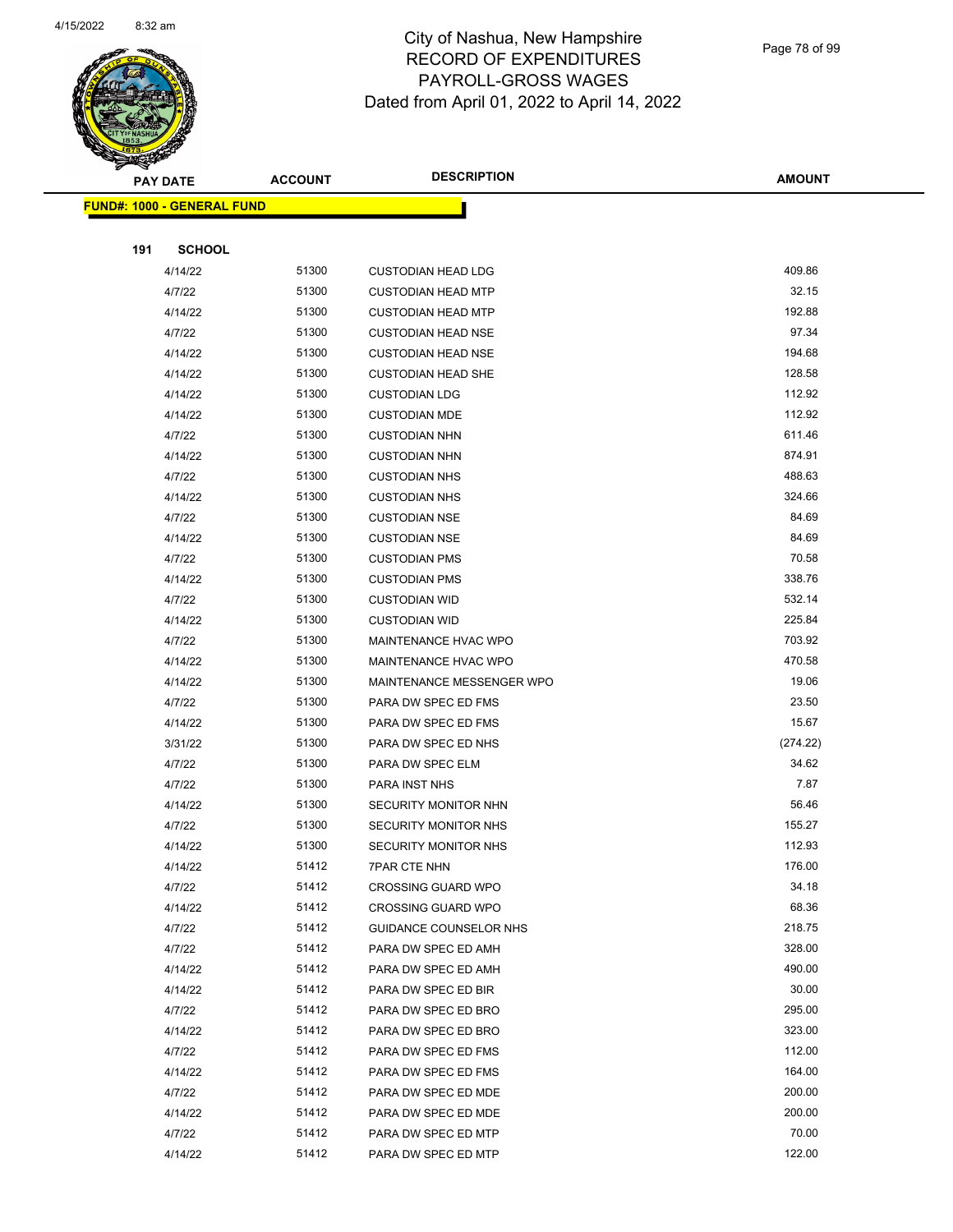

Page 79 of 99

|     | <b>PAY DATE</b>                    | <b>ACCOUNT</b> | <b>DESCRIPTION</b>  | <b>AMOUNT</b> |
|-----|------------------------------------|----------------|---------------------|---------------|
|     | <u> FUND#: 1000 - GENERAL FUND</u> |                |                     |               |
|     |                                    |                |                     |               |
| 191 | <b>SCHOOL</b>                      |                |                     |               |
|     | 4/7/22                             | 51412          | PARA DW SPEC ED NHN | 126.00        |
|     | 4/14/22                            | 51412          | PARA DW SPEC ED NHN | 88.00         |
|     | 4/7/22                             | 51412          | PARA DW SPEC ED NHS | 44.00         |
|     | 4/14/22                            | 51412          | PARA DW SPEC ED NHS | 278.00        |
|     | 4/7/22                             | 51412          | PARA DW SPEC ED NSE | 50.00         |
|     | 4/14/22                            | 51412          | PARA DW SPEC ED NSE | 50.00         |
|     | 4/7/22                             | 51412          | PARA DW SPEC ED SHE | 250.00        |
|     | 4/14/22                            | 51412          | PARA DW SPEC ED SHE | 250.00        |
|     | 4/7/22                             | 51412          | PARA DW SPEC ELM    | 260.00        |
|     | 4/14/22                            | 51412          | PARA DW SPEC ELM    | 154.00        |
|     | 4/7/22                             | 51412          | PARA ELL DRC        | 100.00        |
|     | 4/7/22                             | 51412          | PARA ELL ELM        | 140.00        |
|     | 4/14/22                            | 51412          | PARA ELL ELM        | 50.00         |
|     | 4/7/22                             | 51412          | PARA ELL FES        | 114.00        |
|     | 4/14/22                            | 51412          | PARA ELL FES        | 100.00        |
|     | 4/7/22                             | 51412          | PARA ELL FMS        | 28.00         |
|     | 4/14/22                            | 51412          | PARA ELL FMS        | 98.00         |
|     | 4/7/22                             | 51412          | PARA INST AMH       | 128.00        |
|     | 4/14/22                            | 51412          | PARA INST AMH       | 62.00         |
|     | 4/7/22                             | 51412          | PARA INST BIC       | 392.00        |
|     | 4/14/22                            | 51412          | PARA INST BIC       | 394.00        |
|     | 4/7/22                             | 51412          | PARA INST BIR       | 124.00        |
|     | 4/14/22                            | 51412          | PARA INST BIR       | 244.00        |
|     | 4/7/22                             | 51412          | PARA INST BRO       | 78.00         |
|     | 4/14/22                            | 51412          | PARA INST BRO       | 66.00         |
|     | 4/7/22                             | 51412          | PARA INST CHA       | 164.00        |
|     | 4/14/22                            | 51412          | PARA INST CHA       | 178.00        |
|     | 4/7/22                             | 51412          | PARA INST DRC       | 248.00        |
|     | 4/14/22                            | 51412          | PARA INST DRC       | 364.00        |
|     | 4/7/22                             | 51412          | PARA INST ELM       | 1,152.00      |
|     | 4/14/22                            | 51412          | PARA INST ELM       | 1,154.00      |
|     | 4/7/22                             | 51412          | PARA INST FES       | 180.00        |
|     | 4/14/22                            | 51412          | PARA INST FES       | 76.00         |
|     | 4/7/22                             | 51412          | PARA INST FMS       | 298.00        |
|     | 4/14/22                            | 51412          | PARA INST FMS       | 496.00        |
|     | 4/7/22                             | 51412          | PARA INST LDG       | 318.00        |
|     | 4/14/22                            | 51412          | PARA INST LDG       | 260.00        |
|     | 4/7/22                             | 51412          | PARA INST MDE       | 238.00        |
|     | 4/14/22                            | 51412          | PARA INST MDE       | 128.00        |
|     | 4/7/22                             | 51412          | PARA INST MTP       | 392.00        |
|     | 4/14/22                            | 51412          | PARA INST MTP       | 74.00         |
|     | 4/7/22                             | 51412          | PARA INST NHN       | 14.00         |
|     | 4/14/22                            | 51412          | PARA INST NHN       | 42.00         |
|     | 4/14/22                            | 51412          | PARA INST NHS       | 14.00         |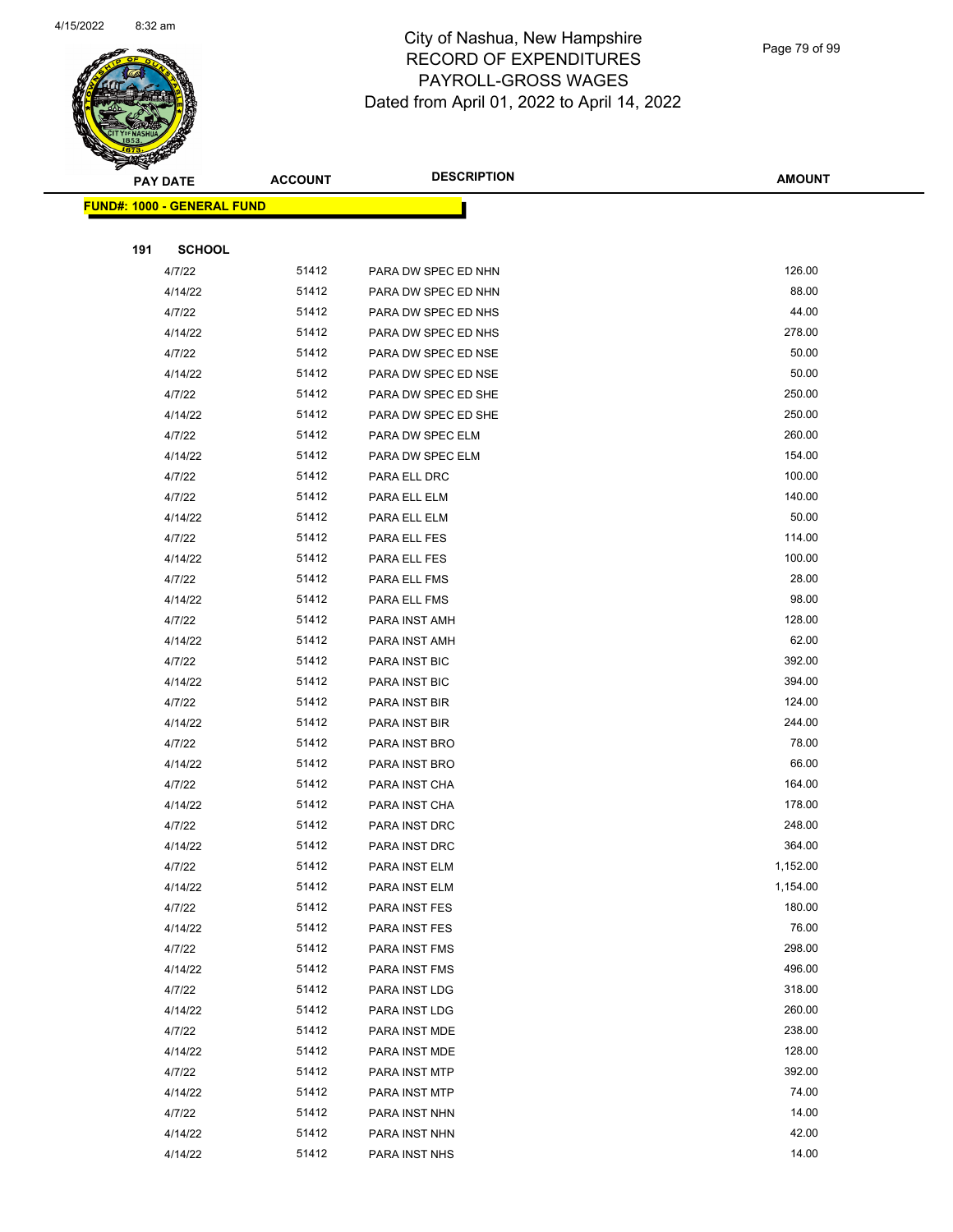

Page 80 of 99

|     | <b>PAY DATE</b>                   | <b>ACCOUNT</b> | <b>DESCRIPTION</b>                             | <b>AMOUNT</b>    |
|-----|-----------------------------------|----------------|------------------------------------------------|------------------|
|     | <b>FUND#: 1000 - GENERAL FUND</b> |                |                                                |                  |
|     |                                   |                |                                                |                  |
| 191 | <b>SCHOOL</b>                     |                |                                                |                  |
|     | 4/7/22                            | 51412          | PARA INST NSE                                  | 280.00           |
|     | 4/14/22                           | 51412          | PARA INST NSE                                  | 410.00           |
|     | 4/7/22                            | 51412          | PARA INST PMS                                  | 662.00           |
|     | 4/14/22                           | 51412          | PARA INST PMS                                  | 618.00           |
|     | 4/7/22                            | 51412          | PARA INST SHE                                  | 741.38           |
|     | 4/14/22                           | 51412          | PARA INST SHE                                  | 274.30           |
|     | 4/14/22                           | 51412          | PARA KIND AMH                                  | 36.00            |
|     | 4/14/22                           | 51412          | PARA KIND BIC                                  | 20.00            |
|     | 4/7/22                            | 51412          | PARA KIND BRO                                  | 26.00            |
|     | 4/14/22                           | 51412          | PARA KIND CHA                                  | 50.00            |
|     | 4/7/22                            | 51412          | PARA KIND DRC                                  | 50.00            |
|     | 4/14/22                           | 51412          | PARA KIND DRC                                  | 34.00            |
|     | 4/7/22                            | 51412          | PARA KIND FES                                  | 56.00            |
|     | 4/14/22                           | 51412          | PARA KIND MDE                                  | 10.00            |
|     | 4/14/22                           | 51412          | PARA KIND NSE                                  | 64.00            |
|     | 4/7/22                            | 51412          | PARA KIND SHE                                  | 30.00            |
|     | 4/14/22                           | 51412          | PARA KIND SHE                                  | 50.00            |
|     | 4/7/22                            | 51412          | PARA MEDIA NHS                                 | 100.00           |
|     | 4/14/22                           | 51412          | PARA PRE SCH NSE                               | 58.00            |
|     | 4/7/22                            | 51412          | PARA READ ELM                                  | 98.00            |
|     | 4/14/22                           | 51412          | PARA READ ELM                                  | 98.00            |
|     | 4/14/22                           | 51412          | PARA SPED FES                                  | 12.00            |
|     | 4/7/22                            | 51412          | PARA TTI LDG                                   | 130.00           |
|     | 4/14/22                           | 51412          | PARA TTI LDG                                   | 214.00           |
|     | 4/7/22                            | 51412          | PARA VOC NHS                                   | 108.00           |
|     | 4/14/22                           | 51412          | PARA VOC NHS                                   | 48.00            |
|     | 4/7/22                            | 51412          | PRESCHOOL PARA FPS                             | 272.00           |
|     | 4/14/22                           | 51412          | PRESCHOOL PARA FPS                             | 156.00           |
|     | 4/7/22                            | 51412          | SCHOOL PSYCHOLOGIST WID                        | 262.50           |
|     | 4/7/22                            | 51412          | STUDENT ACTIVITY COORD NHS                     | 308.00           |
|     | 4/7/22                            | 51412          | <b>SUB CLERICAL</b>                            | 511.00           |
|     | 4/14/22                           | 51412          | SUB CLERICAL                                   | 457.00           |
|     | 4/7/22                            | 51412          | <b>SUB FOOD SERVICE</b>                        | 149.16           |
|     | 4/14/22                           | 51412          | SUB FOOD SERVICE                               | 149.16<br>525.17 |
|     | 4/7/22                            | 51412<br>51412 | <b>SUB LUNCH MONITOR</b>                       | 832.02           |
|     | 4/14/22                           | 51412          | <b>SUB LUNCH MONITOR</b>                       | 1,978.18         |
|     | 4/7/22                            | 51412          | SUB PARA PROFESSIONAL<br>SUB PARA PROFESSIONAL | 1,886.17         |
|     | 4/14/22<br>4/7/22                 | 51412          |                                                | 2,530.06         |
|     | 4/14/22                           | 51412          | SUB TEACHER                                    | 2,904.56         |
|     | 4/7/22                            | 51412          | SUB TEACHER<br>SUB TEACHER LONG TERM           | 4,750.00         |
|     | 4/14/22                           | 51412          | SUB TEACHER LONG TERM                          | 6,150.00         |
|     | 4/7/22                            | 51412          | <b>TEACHER ART NHS</b>                         | 38.50            |
|     | 4/7/22                            | 51412          | TEACHER DEAF WID                               | 5,999.25         |
|     |                                   |                |                                                |                  |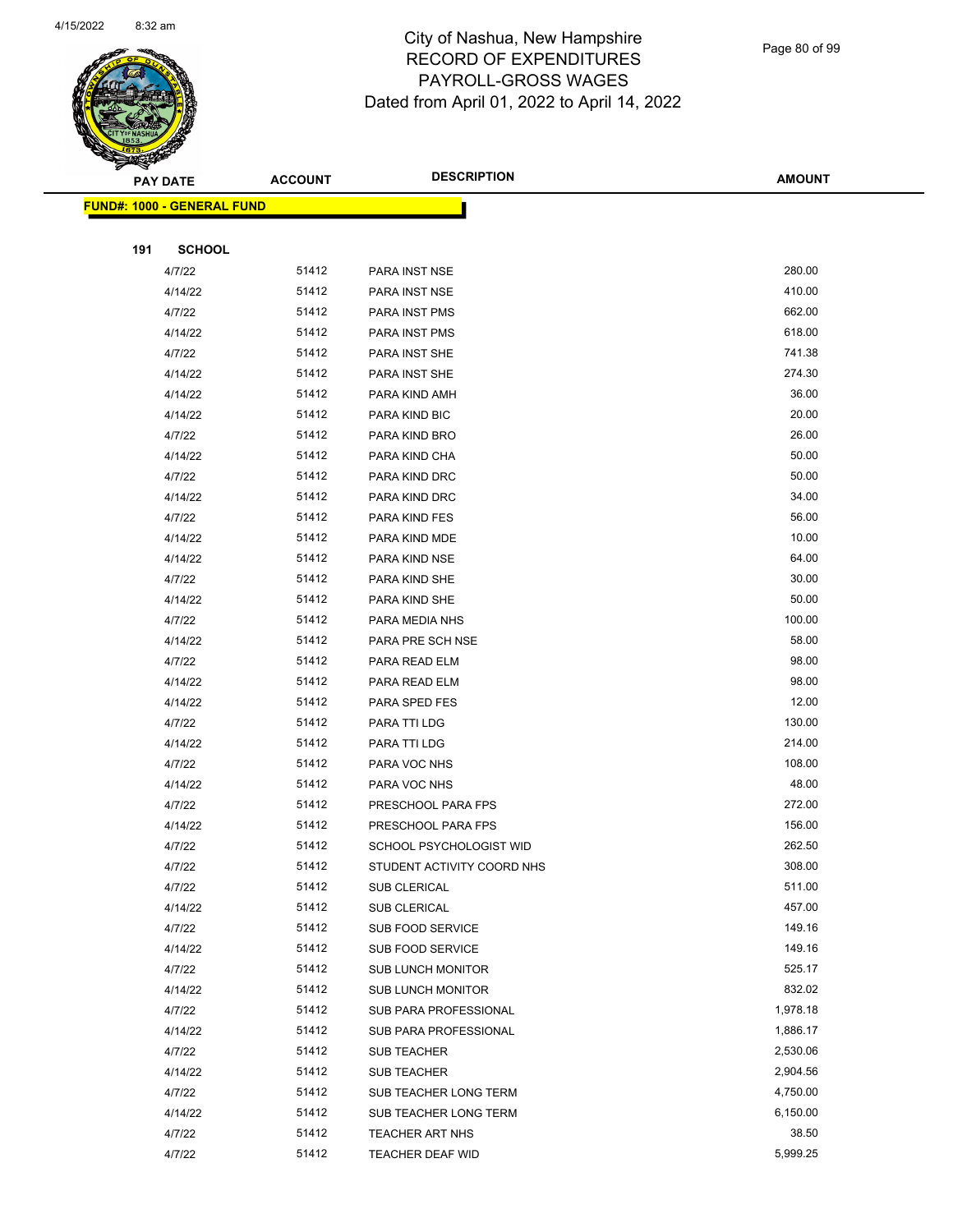

Page 81 of 99

|     | <b>PAY DATE</b>                   | <b>ACCOUNT</b> | <b>DESCRIPTION</b>            | <b>AMOUNT</b>    |
|-----|-----------------------------------|----------------|-------------------------------|------------------|
|     | <b>FUND#: 1000 - GENERAL FUND</b> |                |                               |                  |
|     |                                   |                |                               |                  |
| 191 | <b>SCHOOL</b>                     |                |                               |                  |
|     | 4/7/22                            | 51412          | <b>TEACHER DWSE NHS</b>       | 1,721.96         |
|     | 4/7/22                            | 51412          | TEACHER ELL NHS               | 200.00           |
|     | 4/7/22                            | 51412          | <b>TEACHER ENGLISH NHN</b>    | 1,871.68         |
|     | 4/7/22                            | 51412          | TEACHER FOREIGN LANG NHN      | 855.99           |
|     | 4/7/22                            | 51412          | TEACHER IN SCH SUSPENSION ELM | 375.90           |
|     | 4/7/22                            | 51412          | <b>TEACHER MATH ELM</b>       | 607.60           |
|     | 4/7/22                            | 51412          | <b>TEACHER MATH NHN</b>       | 2,908.46         |
|     | 4/7/22                            | 51412          | <b>TEACHER MATH NHS</b>       | 193.75           |
|     | 4/7/22                            | 51412          | <b>TEACHER SCIENCE NHN</b>    | 1,181.97         |
|     | 4/7/22                            | 51412          | <b>TEACHER SCIENCE NHS</b>    | 730.56           |
|     | 4/7/22                            | 51412          | <b>TEACHER SPED AMH</b>       | 296.74           |
|     | 4/7/22                            | 51412          | TEACHER SPED NHS              | 88,811.84        |
|     | 4/7/22                            | 51412          | TITLE ONE PARA FES            | 56.00            |
|     | 4/7/22                            | 51650          | <b>INSTRUMENTAL MUSIC</b>     | 1,740.00         |
|     | 4/14/22                           | 51650          | <b>INSTRUMENTAL MUSIC</b>     | 1,650.00         |
|     | 4/7/22                            | 51650          | <b>INTERPRETER</b>            | 243.75           |
|     | 4/7/22                            | 51650          | <b>NURSE NHS</b>              | 75.00            |
|     | 4/14/22                           | 51650          | PARA DW SPEC ED AMH           | 221.24           |
|     | 4/7/22                            | 51650          | PARA DW SPEC ED NHN           | 70.91            |
|     | 4/14/22                           | 51650          | PARA DW SPEC ED NHN           | 70.91            |
|     | 3/31/22                           | 51650          | PARA DW SPEC ED NHS           | 286.41           |
|     | 4/14/22                           | 51650          | PARA DW SPEC ED NHS           | 213.20           |
|     | 4/7/22                            | 51650          | SIGN LANGUAGE INTERPRETER     | 424.30           |
|     | 4/14/22                           | 51650          | SIGN LANGUAGE INTERPRETER     | 353.96           |
|     | 4/7/22                            | 51650          | SUB TEACHER                   | 764.28           |
|     | 4/7/22                            | 51650          | TEACHER COSMETOLOGY NHN       | 50.00            |
|     | 4/7/22                            | 51650          | TEACHER DEAF WID              | 162.50           |
|     | 4/7/22                            | 51650          | TEACHER DWSE NHS              | 500.00           |
|     | 4/7/22                            | 51650          | <b>TEACHER ELL NHN</b>        | 25.00            |
|     | 4/7/22                            | 51650          | TEACHER ELL NHS               | 237.50           |
|     | 4/7/22                            | 51650          | TEACHER FOREIGN LANG FMS      | 287.50           |
|     | 4/7/22                            | 51650          | TEACHER FOREIGN LANG NHN      | 25.00            |
|     | 4/7/22                            | 51650          | TEACHER FOREIGN LANG NHS      | 89.50            |
|     | 4/7/22                            | 51650          | TEACHER GR2 BRO               | 70.00            |
|     | 4/7/22                            | 51650          | <b>TEACHER GR2 DRC</b>        | 35.00            |
|     | 4/7/22                            | 51650          | <b>TEACHER MATH NHS</b>       | 100.00           |
|     | 4/7/22                            | 51650          | <b>TEACHER MUSIC AMH</b>      | 195.00           |
|     | 4/7/22                            | 51650          | <b>TEACHER MUSIC DRC</b>      | 420.00           |
|     | 4/7/22                            | 51650          | <b>TEACHER MUSIC FES</b>      | 120.00           |
|     | 4/7/22                            | 51650          | <b>TEACHER MUSIC LDG</b>      | 105.00           |
|     | 4/7/22                            | 51650          | TEACHER SCIENCE NHN           | 175.00<br>100.00 |
|     | 4/7/22                            | 51650          | TEACHER SOCIAL STUDIES NHS    |                  |
|     | 4/7/22                            | 51650          | <b>TEACHER SPED AMH</b>       | 575.00<br>70.00  |
|     | 4/7/22                            | 51650          | <b>TEACHER TTIDRC</b>         |                  |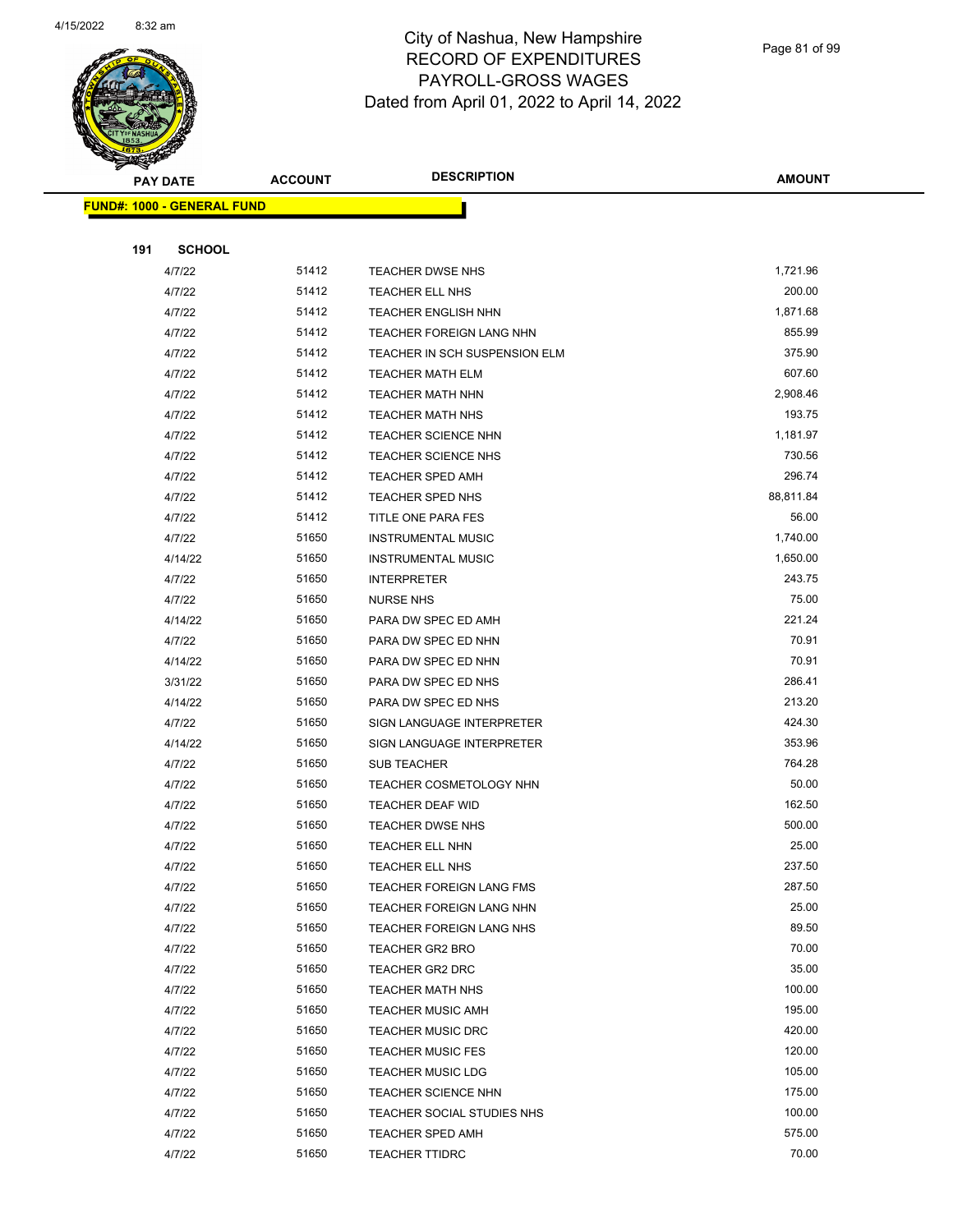

Page 82 of 99

| <b>PAY DATE</b>                   | <b>ACCOUNT</b> | <b>DESCRIPTION</b>            | <b>AMOUNT</b> |
|-----------------------------------|----------------|-------------------------------|---------------|
| <b>FUND#: 1000 - GENERAL FUND</b> |                |                               |               |
|                                   |                |                               |               |
| 191<br><b>SCHOOL</b>              |                |                               |               |
| 4/7/22                            | 51700          | <b>GUIDANCE COUNSELOR BIR</b> | 69.23         |
| 4/7/22                            | 51700          | <b>GUIDANCE COUNSELOR ELM</b> | 69.23         |
| 4/7/22                            | 51700          | <b>LIBRARIAN NHS</b>          | 81.82         |
| 4/7/22                            | 51700          | <b>NURSE ELM</b>              | 81.82         |
| 4/7/22                            | 51700          | SCHOOL PSYCHOLOGIST WID       | 69.23         |
| 4/7/22                            | 51700          | SPEECH LANG PATHOLOGIST WID   | 69.23         |
| 4/7/22                            | 51700          | TEACHER ART CHA               | 34.62         |
| 4/7/22                            | 51700          | TEACHER ART NHS               | 34.62         |
| 4/7/22                            | 51700          | <b>TEACHER BUSINESS NHS</b>   | 69.23         |
| 4/7/22                            | 51700          | TEACHER DWSE ELM              | 69.23         |
| 4/7/22                            | 51700          | <b>TEACHER ENGLISH FMS</b>    | 69.23         |
| 4/7/22                            | 51700          | <b>TEACHER ENGLISH NHN</b>    | 69.23         |
| 4/7/22                            | 51700          | <b>TEACHER ENGLISH NHS</b>    | 69.23         |
| 4/7/22                            | 51700          | TEACHER FOREIGN LANG NHN      | 69.23         |
| 4/7/22                            | 51700          | TEACHER FOREIGN LANG NHS      | 69.23         |
| 4/7/22                            | 51700          | TEACHER GR6 ELM               | 69.23         |
| 4/7/22                            | 51700          | <b>TEACHER GR6 PMS</b>        | 69.23         |
| 4/7/22                            | 51700          | <b>TEACHER MATH ELM</b>       | 81.82         |
| 4/7/22                            | 51700          | <b>TEACHER MATH FMS</b>       | 69.23         |
| 4/7/22                            | 51700          | TEACHER MATH NHN              | 69.23         |
| 4/7/22                            | 51700          | <b>TEACHER MATH NHS</b>       | 69.23         |
| 4/7/22                            | 51700          | <b>TEACHER MATH PMS</b>       | 69.23         |
| 4/7/22                            | 51700          | <b>TEACHER MUSIC FMS</b>      | 69.23         |
| 4/7/22                            | 51700          | TEACHER PE MDE                | 34.62         |
| 4/7/22                            | 51700          | TEACHER PE NHN                | 34.62         |
| 4/7/22                            | 51700          | <b>TEACHER READ ELM</b>       | 34.62         |
| 4/7/22                            | 51700          | <b>TEACHER READ FMS</b>       | 34.62         |
| 4/7/22                            | 51700          | TEACHER SCIENCE ELM           | 69.23         |
| 4/7/22                            | 51700          | <b>TEACHER SCIENCE FMS</b>    | 69.23         |
| 4/7/22                            | 51700          | TEACHER SCIENCE NHN           | 69.23         |
| 4/7/22                            | 51700          | TEACHER SCIENCE NHS           | 100.00        |
| 4/7/22                            | 51700          | <b>TEACHER SCIENCE PMS</b>    | 69.23         |
| 4/7/22                            | 51700          | TEACHER SOCIAL STUDIES ELM    | 69.23         |
| 4/7/22                            | 51700          | TEACHER SOCIAL STUDIES FMS    | 69.23         |
| 4/7/22                            | 51700          | TEACHER SOCIAL STUDIES NHN    | 69.23         |
| 4/7/22                            | 51700          | TEACHER SOCIAL STUDIES NHS    | 100.00        |
| 4/7/22                            | 51700          | TEACHER SOCIAL STUDIES PMS    | 69.23         |
| 4/7/22                            | 51700          | <b>TEACHER SPED FMS</b>       | 69.23         |
| 4/7/22                            | 51700          | <b>TEACHER SPED NHN</b>       | 69.23         |
| 4/7/22                            | 51700          | TEACHER TECHED NHN            | 69.23         |
| 4/7/22                            | 51750          | <b>CUSTODIAN LDG</b>          | 376.59        |
| 4/7/22                            | 51750          | <b>CUSTODIAN WID</b>          | 753.55        |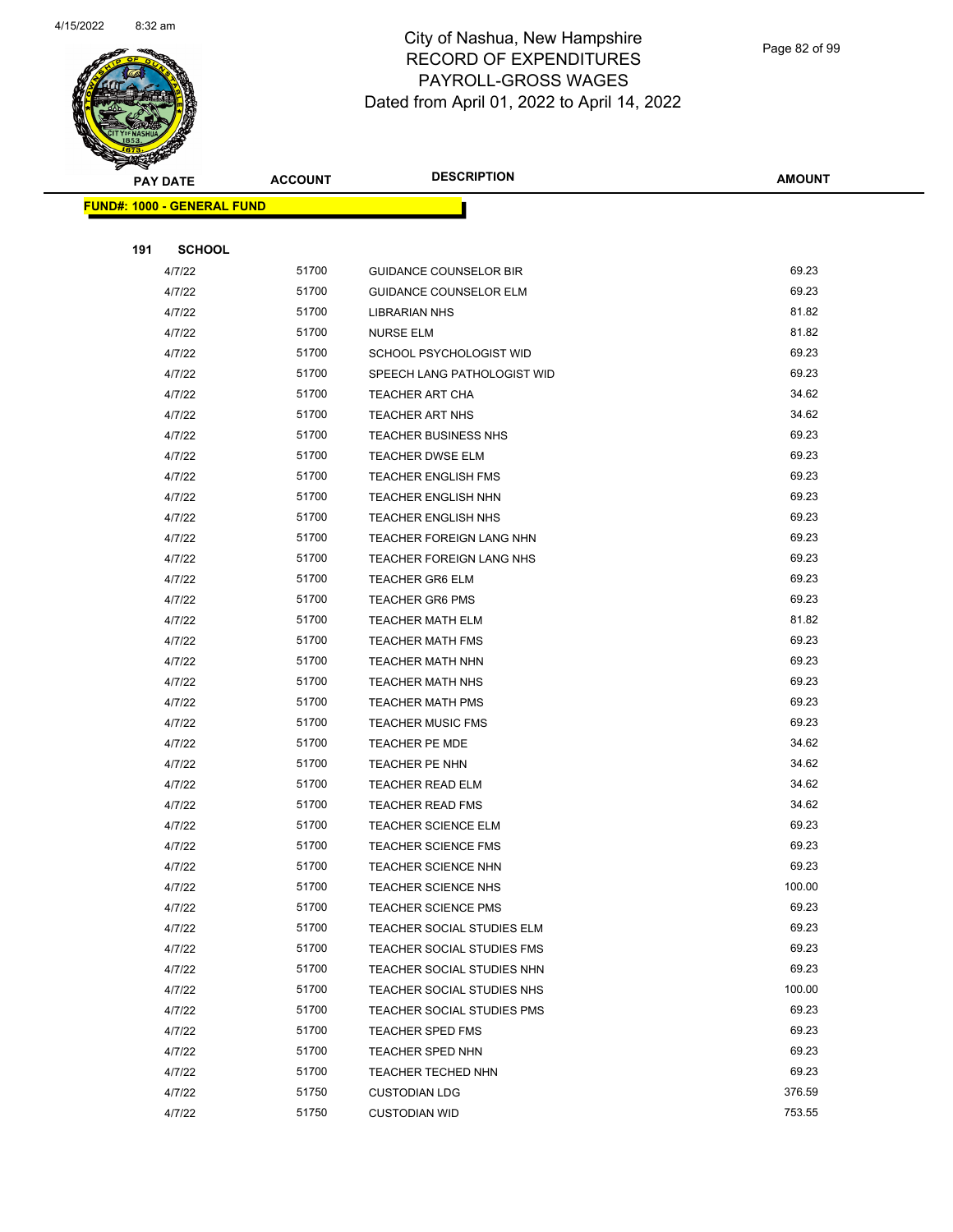| 4/15/2022 | 8:32 am                               |                | City of Nashua, New Hampshire<br><b>RECORD OF EXPENDITURES</b><br><b>PAYROLL-GROSS WAGES</b><br>Dated from April 01, 2022 to April 14, 2022 | Page 83 of 99  |
|-----------|---------------------------------------|----------------|---------------------------------------------------------------------------------------------------------------------------------------------|----------------|
|           | <b>PAY DATE</b>                       | <b>ACCOUNT</b> | <b>DESCRIPTION</b>                                                                                                                          | <b>AMOUNT</b>  |
|           | <b>FUND#: 1000 - GENERAL FUND</b>     |                |                                                                                                                                             |                |
|           |                                       |                |                                                                                                                                             |                |
|           | <b>TOTAL 191 - SCHOOL</b>             |                |                                                                                                                                             | \$3,533,729.49 |
|           | <b>TOTAL FUND 1000 - GENERAL FUND</b> |                |                                                                                                                                             | \$5,621,071.83 |

## **FUND#: 2100 - FOOD SERVICES FUND**

| 4/7/22  | 51100 | CLERICAL FOOD SERVICE NHS            | 770.04    |
|---------|-------|--------------------------------------|-----------|
| 4/14/22 | 51100 | CLERICAL FOOD SERVICE NHS            | 669.60    |
| 4/7/22  | 51100 | DELIVERY DRIVER FOOD SERVICE         | 794.74    |
| 4/14/22 | 51100 | DELIVERY DRIVER FOOD SERVICE         | 794.74    |
| 4/7/22  | 51100 | DIRECTOR FOOD SERVICE                | 3,173.10  |
| 4/7/22  | 51100 | <b>FOOD SERVICE BUSINESS MANAGER</b> | 2,353.00  |
| 4/7/22  | 51100 | <b>FOOD SERVICE COOK AMH</b>         | 531.30    |
| 4/14/22 | 51100 | <b>FOOD SERVICE COOK AMH</b>         | 531.30    |
| 4/7/22  | 51100 | FOOD SERVICE COOK BIC                | 543.55    |
| 4/14/22 | 51100 | FOOD SERVICE COOK BIC                | 543.55    |
| 4/7/22  | 51100 | <b>FOOD SERVICE COOK BIR</b>         | 497.35    |
| 4/14/22 | 51100 | FOOD SERVICE COOK BIR                | 497.35    |
| 4/7/22  | 51100 | FOOD SERVICE COOK BRO                | 543.55    |
| 4/14/22 | 51100 | FOOD SERVICE COOK BRO                | 543.55    |
| 4/7/22  | 51100 | FOOD SERVICE COOK CHA                | 548.80    |
| 4/14/22 | 51100 | FOOD SERVICE COOK CHA                | 548.80    |
| 4/7/22  | 51100 | FOOD SERVICE COOK ELM                | 508.90    |
| 4/14/22 | 51100 | FOOD SERVICE COOK ELM                | 508.90    |
| 4/7/22  | 51100 | FOOD SERVICE COOK FES                | 548.80    |
| 4/14/22 | 51100 | FOOD SERVICE COOK FES                | 548.80    |
| 4/7/22  | 51100 | <b>FOOD SERVICE COOK FMS</b>         | 484.70    |
| 4/14/22 | 51100 | <b>FOOD SERVICE COOK FMS</b>         | 484.70    |
| 4/7/22  | 51100 | <b>FOOD SERVICE COOK LDG</b>         | 526.05    |
| 4/14/22 | 51100 | FOOD SERVICE COOK LDG                | 526.05    |
| 4/7/22  | 51100 | FOOD SERVICE COOK MDE                | 531.30    |
| 4/14/22 | 51100 | FOOD SERVICE COOK MDE                | 527.51    |
| 4/7/22  | 51100 | FOOD SERVICE COOK NHN                | 1,174.25  |
| 4/14/22 | 51100 | FOOD SERVICE COOK NHN                | 1,174.25  |
| 4/7/22  | 51100 | FOOD SERVICE COOK NHS                | 1,087.80  |
| 4/14/22 | 51100 | FOOD SERVICE COOK NHS                | 981.23    |
| 4/7/22  | 51100 | FOOD SERVICE COOK NSE                | 539.67    |
| 4/14/22 | 51100 | FOOD SERVICE COOK NSE                | 539.67    |
| 4/7/22  | 51100 | FOOD SERVICE COOK PMS                | 582.05    |
| 4/14/22 | 51100 | FOOD SERVICE COOK PMS                | 582.05    |
| 4/7/22  | 51100 | FOOD SERVICE COOK SHE                | 491.40    |
| 4/14/22 | 51100 | FOOD SERVICE COOK SHE                | 497.35    |
| 4/7/22  | 51100 | <b>FOOD SERVICE SITE CORD</b>        | 12,054.40 |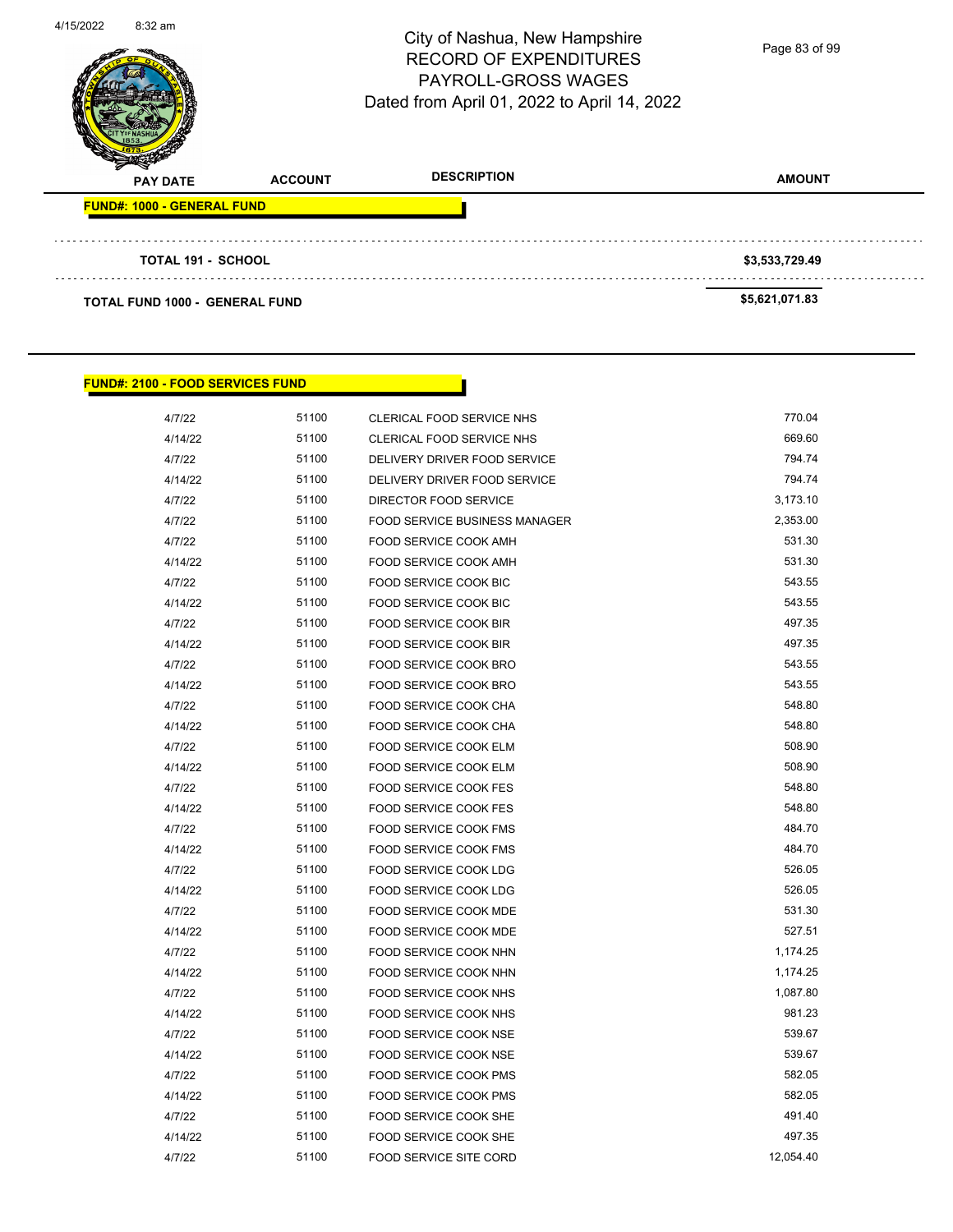

Page 84 of 99

| <b>PAY DATE</b>                          | <b>ACCOUNT</b> | <b>DESCRIPTION</b>                                          | <b>AMOUNT</b>        |
|------------------------------------------|----------------|-------------------------------------------------------------|----------------------|
| <u> FUND#: 2100 - FOOD SERVICES FUND</u> |                |                                                             |                      |
| 4/7/22                                   | 51100          | <b>FOOD SERVICECOOK MTP</b>                                 | 497.35               |
| 4/14/22                                  | 51100          | <b>FOOD SERVICECOOK MTP</b>                                 | 497.35               |
| 4/7/22                                   | 51200          |                                                             | 603.35               |
|                                          | 51200          | FOOD SERVICE ASST PT AMH                                    | 530.89               |
| 4/14/22                                  | 51200          | FOOD SERVICE ASST PT AMH                                    | 576.30               |
| 4/7/22                                   |                | FOOD SERVICE ASST PT BIC<br><b>FOOD SERVICE ASST PT BIC</b> |                      |
| 4/14/22                                  | 51200          |                                                             | 576.30               |
| 4/7/22                                   | 51200<br>51200 | <b>FOOD SERVICE ASST PT BIR</b>                             | 378.00<br>378.00     |
| 4/14/22                                  | 51200          | FOOD SERVICE ASST PT BIR                                    | 152.49               |
| 4/7/22                                   | 51200          | FOOD SERVICE ASST PT BRO                                    | 477.05               |
| 4/7/22                                   |                | FOOD SERVICE ASST PT CHA                                    | 477.05               |
| 4/14/22                                  | 51200          | FOOD SERVICE ASST PT CHA                                    |                      |
| 4/7/22                                   | 51200<br>51200 | FOOD SERVICE ASST PT DRC                                    | 1,012.20             |
| 4/14/22                                  | 51200          | FOOD SERVICE ASST PT DRC                                    | 1,081.50<br>1,618.10 |
| 4/7/22                                   | 51200          | FOOD SERVICE ASST PT ELM                                    | 1,759.85             |
| 4/14/22                                  |                | FOOD SERVICE ASST PT ELM                                    | 787.50               |
| 4/7/22                                   | 51200          | <b>FOOD SERVICE ASST PT FES</b>                             |                      |
| 4/14/22                                  | 51200          | <b>FOOD SERVICE ASST PT FES</b>                             | 787.50               |
| 4/7/22                                   | 51200<br>51200 | <b>FOOD SERVICE ASST PT FMS</b>                             | 1,303.93             |
| 4/14/22                                  | 51200          | FOOD SERVICE ASST PT FMS                                    | 1,540.80<br>815.84   |
| 4/7/22                                   |                | FOOD SERVICE ASST PT LDG                                    |                      |
| 4/14/22<br>4/7/22                        | 51200<br>51200 | FOOD SERVICE ASST PT LDG                                    | 1,011.94<br>643.50   |
|                                          | 51200          | FOOD SERVICE ASST PT MDE                                    | 539.61               |
| 4/14/22                                  | 51200          | FOOD SERVICE ASST PT MDE                                    | 384.30               |
| 4/7/22<br>4/14/22                        | 51200          | FOOD SERVICE ASST PT MTP<br>FOOD SERVICE ASST PT MTP        | 384.30               |
| 4/7/22                                   | 51200          | FOOD SERVICE ASST PT NHN                                    | 2,909.65             |
| 4/14/22                                  | 51200          | FOOD SERVICE ASST PT NHN                                    | 2,840.52             |
| 4/7/22                                   | 51200          | FOOD SERVICE ASST PT NHS                                    | 2,447.00             |
| 4/14/22                                  | 51200          | FOOD SERVICE ASST PT NHS                                    | 2,001.09             |
| 4/7/22                                   | 51200          | FOOD SERVICE ASST PT NSE                                    | 430.95               |
| 4/14/22                                  | 51200          | FOOD SERVICE ASST PT NSE                                    | 434.27               |
| 4/7/22                                   | 51200          | FOOD SERVICE ASST PT PMS                                    | 2,668.91             |
| 4/14/22                                  | 51200          | FOOD SERVICE ASST PT PMS                                    | 2,612.10             |
| 4/7/22                                   | 51200          | FOOD SERVICE ASST PT SHE                                    | 346.50               |
| 4/14/22                                  | 51200          | FOOD SERVICE ASST PT SHE                                    | 349.65               |
| 4/7/22                                   | 51300          | CLERICAL FOOD SERVICE NHS                                   | 50.22                |
| 4/14/22                                  | 51300          | CLERICAL FOOD SERVICE NHS                                   | 58.59                |
| 4/14/22                                  | 51300          | FOOD SERVICE ASST PT FMS                                    | 1.13                 |
| 4/7/22                                   | 51300          | <b>FOOD SERVICE ASST PT NHS</b>                             | 9.84                 |
| 4/14/22                                  | 51300          | FOOD SERVICE ASST PT NHS                                    | 9.84                 |
| 4/7/22                                   | 51300          | FOOD SERVICE COOK MDE                                       | 17.10                |
| 4/7/22                                   | 51300          | FOOD SERVICE COOK NHN                                       | 83.23                |
| 4/14/22                                  | 51300          | FOOD SERVICE COOK NHN                                       | 107.83               |
| 4/7/22                                   | 51300          | <b>FOOD SERVICE COOK NHS</b>                                | 18.99                |
| 4/14/22                                  | 51300          | FOOD SERVICE COOK NHS                                       | 18.98                |
|                                          |                |                                                             |                      |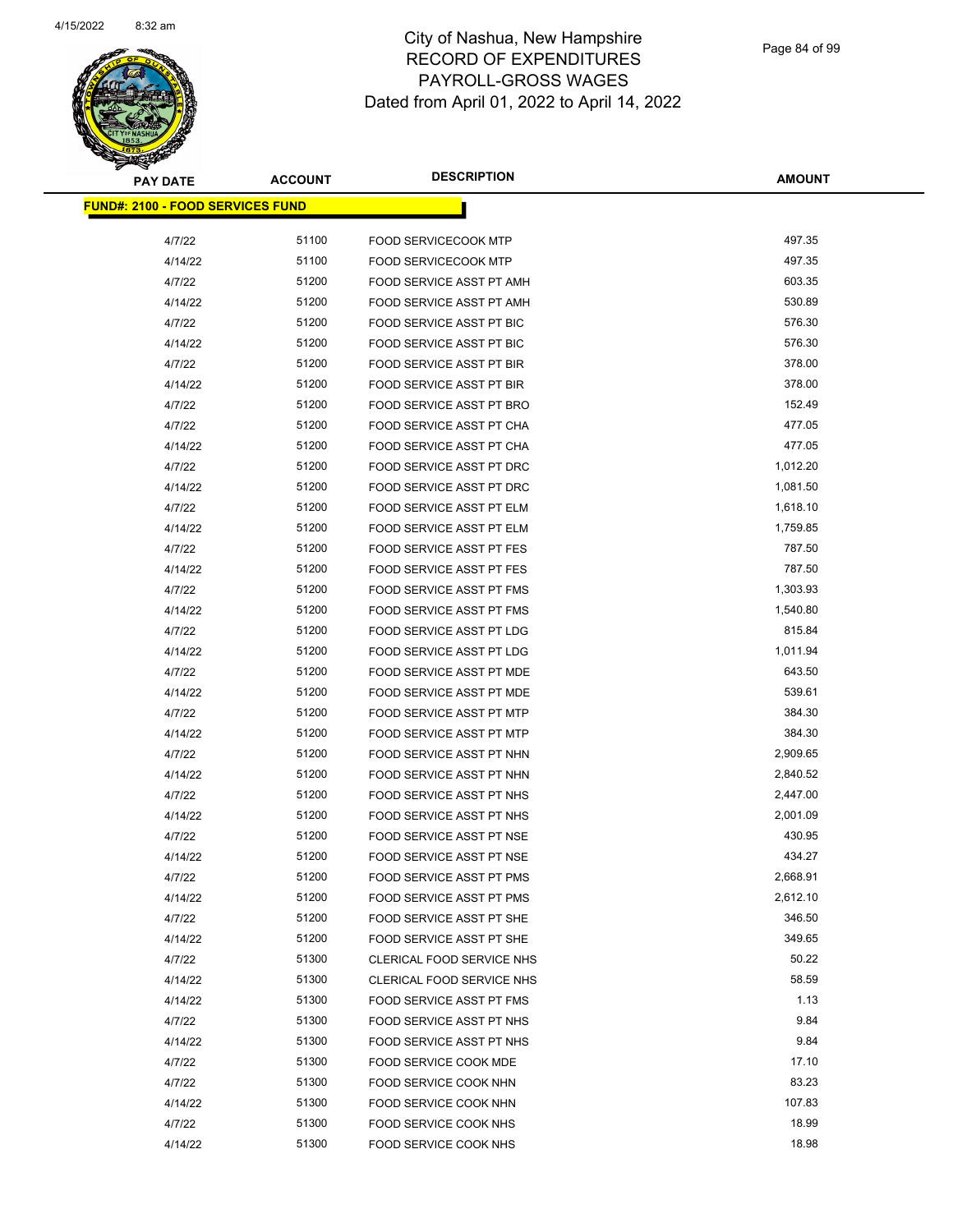

Page 85 of 99

| <b>PAY DATE</b>                                 | <b>ACCOUNT</b> | <b>DESCRIPTION</b>          | <b>AMOUNT</b> |
|-------------------------------------------------|----------------|-----------------------------|---------------|
| <b>FUND#: 2100 - FOOD SERVICES FUND</b>         |                |                             |               |
| 4/7/22                                          | 51300          | <b>FOOD SERVICECOOK MTP</b> | 37.31         |
| 4/14/22                                         | 51300          | <b>FOOD SERVICECOOK MTP</b> | 37.31         |
| 4/7/22                                          | 51412          | SUB FOOD SERVICE            | 768.13        |
| 4/14/22                                         | 51412          | SUB FOOD SERVICE            | 651.38        |
| <b>TOTAL FUND 2100 - FOOD SERVICES FUND</b>     |                |                             | \$76,509.67   |
|                                                 |                |                             |               |
|                                                 |                |                             |               |
| <b>FUND#: 2201 - DRIVERS EDUCATION FUND</b>     |                |                             |               |
| 4/7/22                                          | 51200          | DRIVER INSTRUCTOR           | 1,050.00      |
| 4/14/22                                         | 51200          | <b>DRIVER INSTRUCTOR</b>    | 1,015.00      |
| 4/7/22                                          | 51200          | <b>ELL TUTOR</b>            | 50.00         |
| 4/7/22                                          | 51200          | <b>TEACHER ELL FES</b>      | 525.00        |
| 4/7/22                                          | 51200          | <b>TEACHER TECHED ELM</b>   | 350.00        |
| <b>TOTAL FUND 2201 - DRIVERS EDUCATION FUND</b> |                |                             | \$2,990.00    |
|                                                 |                |                             |               |
|                                                 |                |                             |               |
|                                                 |                |                             |               |
| <b>FUND#: 2207 - ADULT ED/CONTINUING ED</b>     |                |                             |               |
| 4/7/22                                          | 51200          | ADULT ED ENRICHMENT INST    | 200.00        |
| 4/14/22                                         | 51200          | ADULT ED ENRICHMENT INST    | 200.00        |
|                                                 |                |                             |               |

| <b>TOTAL FUND 2207 - ADULT ED/CONTINUING ED</b> | \$2,450.00 |       |                             |          |
|-------------------------------------------------|------------|-------|-----------------------------|----------|
|                                                 | 4/2/22     | 51650 | GUIDANCE COUNSELOR NHS      | 1,100.00 |
|                                                 | 4/2/22     | 51650 | GUIDANCE COUNSELOR NHN      | 150.00   |
|                                                 | 4/14/22    | 51200 | ADULT ED INSTRUCTOR         | 250.00   |
|                                                 | 4/7/22     | 51200 | ADULT ED INSTRUCTOR         | 250.00   |
|                                                 | 4/14/22    | 51200 | ADULT ED ENRICHMENT TEACHER | 150.00   |
|                                                 | 4/7/22     | 51200 | ADULT ED ENRICHMENT TEACHER | 150.00   |
|                                                 | . <u>.</u> |       |                             | ------   |

| 4/7/22                                          | 51100 | <b>PANTHER PRESCHOOL DIRECTOR</b> | 3,915.58   |
|-------------------------------------------------|-------|-----------------------------------|------------|
| <b>TOTAL FUND 2252 - DAY CARE</b>               |       |                                   | \$3,915.58 |
|                                                 |       |                                   |            |
|                                                 |       |                                   |            |
|                                                 |       |                                   |            |
|                                                 |       |                                   |            |
|                                                 |       |                                   |            |
|                                                 |       |                                   |            |
| <b>FUND#: 2257 - SPECIAL ED LOCAL</b><br>4/7/22 | 51100 | PARA DW SPEC ED AMH               | 382.00     |
| 4/14/22                                         | 51100 | PARA DW SPEC ED AMH               | 485.14     |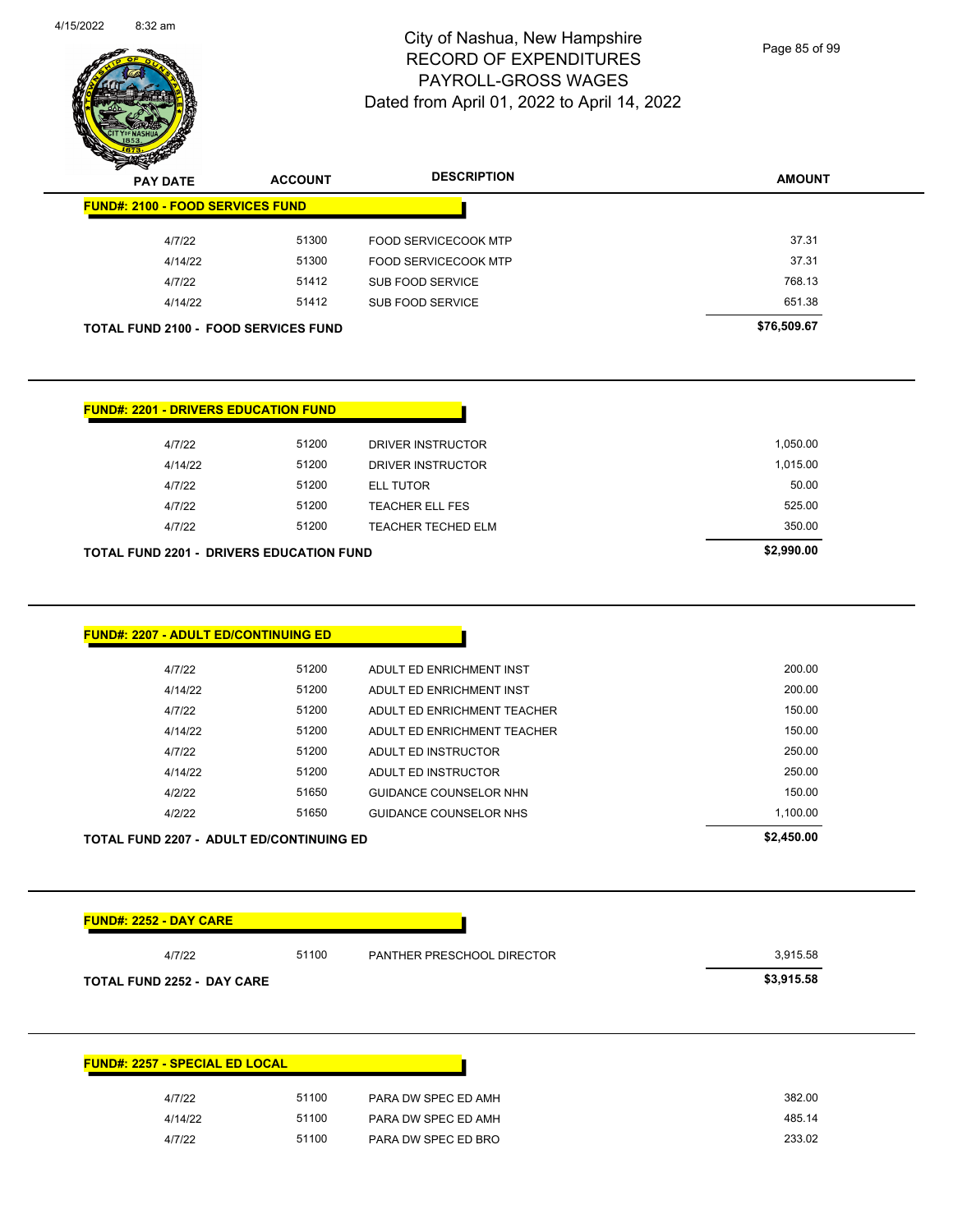

Page 86 of 99

| $\sim$<br><b>PAY DATE</b>                 | <b>ACCOUNT</b> | <b>DESCRIPTION</b>  | <b>AMOUNT</b> |
|-------------------------------------------|----------------|---------------------|---------------|
| <b>FUND#: 2257 - SPECIAL ED LOCAL</b>     |                |                     |               |
| 4/14/22                                   | 51100          | PARA DW SPEC ED BRO | 231.11        |
| 4/7/22                                    | 51100          | PARA DW SPEC ED NHS | 652.80        |
| 4/14/22                                   | 51100          | PARA DW SPEC ED NHS | 652.80        |
| 4/7/22                                    | 51412          | PARA DW SPEC ED BRO | 5.00          |
| 4/14/22                                   | 51412          | PARA DW SPEC ED BRO | 7.00          |
| <b>TOTAL FUND 2257 - SPECIAL ED LOCAL</b> |                |                     | \$2,648.87    |

| 4/7/22                                      | 51100 | RECREATION PROGRAM MANAGER | 630.20     |
|---------------------------------------------|-------|----------------------------|------------|
| 4/14/22                                     | 51100 | RECREATION PROGRAM MANAGER | 630.20     |
| TOTAL FUND 2503 - PARKS & REC PROGRAMS FUND |       |                            | \$1.260.40 |

| <b>FUND#: 2505 - PEG ACCESS CHANNELS FUND</b> |       |                                   |                                                                                                                                                                                                                                 |
|-----------------------------------------------|-------|-----------------------------------|---------------------------------------------------------------------------------------------------------------------------------------------------------------------------------------------------------------------------------|
| 4/7/22                                        | 51100 | ECHANNEL ACCESS ADMINISTRATOR     | 1.227.05                                                                                                                                                                                                                        |
| 4/14/22                                       | 51100 | ECHANNEL ACCESS ADMINISTRATOR     | 1,227.05                                                                                                                                                                                                                        |
| 4/7/22                                        | 51100 | PEG PROGRAM MANAGER               | 1,329.30                                                                                                                                                                                                                        |
| 4/14/22                                       | 51100 | PEG PROGRAM MANAGER               | 1.329.30                                                                                                                                                                                                                        |
| 4/7/22                                        | 51200 | REMOTE MEETING HOSTING SPECIALIST | 315.00                                                                                                                                                                                                                          |
| 4/14/22                                       | 51200 | REMOTE MEETING HOSTING SPECIALIST | 60.00                                                                                                                                                                                                                           |
| 4/7/22                                        | 51200 | <b>VIDEOGRAPHER</b>               | 712.50                                                                                                                                                                                                                          |
| 4/14/22                                       | 51200 | <b>VIDEOGRAPHER</b>               | 360.00                                                                                                                                                                                                                          |
|                                               |       |                                   | $\sim$ . The contract of the contract of the contract of the contract of the contract of the contract of the contract of the contract of the contract of the contract of the contract of the contract of the contract of the co |

| TOTAL FUND 2505 - PEG ACCESS CHANNELS FUND | \$6,560.20 |       |                                    |        |
|--------------------------------------------|------------|-------|------------------------------------|--------|
|                                            | 4/14/22    | 51200 | <b>VIDEOGRAPHER</b>                | 360.00 |
|                                            | 4/7/22     | 51200 | <b>VIDEOGRAPHER</b>                | 712.50 |
|                                            | $+11+22$   | 01200 | TEMOTE MEETING HOSTING OF ECIALIST | vv.vv  |

| <b>FUND#: 3050 - POLICE GRANTS FUND</b> |
|-----------------------------------------|
|-----------------------------------------|

| 4/7/22  | 51100 | DOMESTIC VIOLENCE ADVOCATE | 1.000.00 |
|---------|-------|----------------------------|----------|
| 4/14/22 | 51100 | DOMESTIC VIOLENCE ADVOCATE | 1.000.00 |
| 4/7/22  | 51100 | PATROLMAN ALL RANKS        | 1.597.55 |
| 4/14/22 | 51100 | PATROLMAN ALL RANKS        | 1.597.55 |
| 4/7/22  | 51300 | DOMESTIC VIOLENCE ADVOCATE | 825.36   |
| 4/7/22  | 51300 | LIEUTENANT                 | 736.14   |
| 4/14/22 | 51300 | LIEUTENANT                 | 736.14   |
| 4/7/22  | 51300 | PATROLMAN ALL RANKS        | 7.366.46 |
| 4/14/22 | 51300 | PATROLMAN ALL RANKS        | 5.679.30 |
| 4/7/22  | 51300 | <b>SERGEANT</b>            | 2.126.28 |
| 4/14/22 | 51300 | <b>SERGEANT</b>            | 939.90   |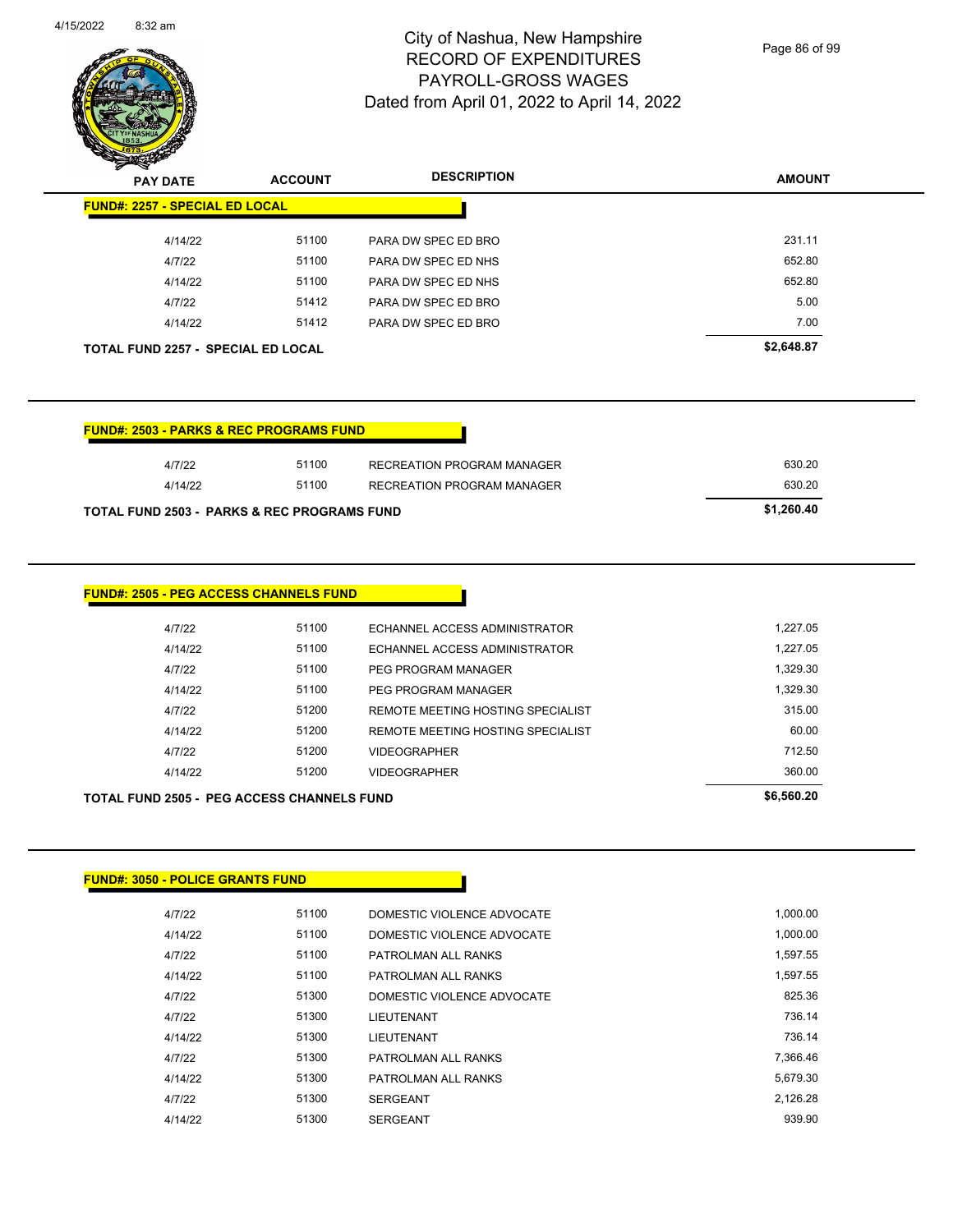

Page 87 of 99

| <b>PAY DATE</b>                                     | <b>ACCOUNT</b> | <b>DESCRIPTION</b>                              | <b>AMOUNT</b> |
|-----------------------------------------------------|----------------|-------------------------------------------------|---------------|
| <b>TOTAL FUND 3050 - POLICE GRANTS FUND</b>         |                |                                                 | \$23,604.68   |
|                                                     |                |                                                 |               |
| <b>FUND#: 3068 - COMMUNITY SERVICES GRANTS FUND</b> |                |                                                 |               |
| 4/7/22                                              | 51100          | BEHAVIORAL HEALTH SPECIALIST                    | 1,165.25      |
| 4/14/22                                             | 51100          | BEHAVIORAL HEALTH SPECIALIST                    | 1,165.25      |
| 4/7/22                                              | 51100          | BEHAVIORAL HEALTH STRATEGIST                    | 1,211.90      |
| 4/14/22                                             | 51100          | BEHAVIORAL HEALTH STRATEGIST                    | 1,211.90      |
| 4/7/22                                              | 51100          | BILINGUAL BICULTURAL COMMUNITY HEALTH WORKER    | 3,428.37      |
| 4/14/22                                             | 51100          | BILINGUAL BICULTURAL COMMUNITY HEALTH WORKER    | 3,406.54      |
| 4/7/22                                              | 51100          | COMMUNITY SERVICES PROGRAM ADMINISTRATIVE ASSIS | 883.15        |
| 4/14/22                                             | 51100          | COMMUNITY SERVICES PROGRAM ADMINISTRATIVE ASSIS | 888.70        |
| 4/7/22                                              | 51100          | <b>EPIDEMIOLOGIST</b>                           | 155.35        |
| 4/14/22                                             | 51100          | <b>EPIDEMIOLOGIST</b>                           | 155.35        |
| 4/7/22                                              | 51100          | PHNS PROGRAM ASSISTANT                          | 840.26        |
| 4/14/22                                             | 51100          | PHNS PROGRAM ASSISTANT                          | 840.27        |
| 4/7/22                                              | 51100          | PUB HEALTH NET SVS COORD                        | 1,310.90      |
| 4/14/22                                             | 51100          | PUB HEALTH NET SVS COORD                        | 1,310.90      |
| 4/7/22                                              | 51100          | PUB HEALTH PREPAREDNESS COORD                   | 1,165.25      |
| 4/14/22                                             | 51100          | PUB HEALTH PREPAREDNESS COORD                   | 1,165.25      |
| 4/7/22                                              | 51300          | BILINGUAL BICULTURAL COMMUNITY HEALTH WORKER    | 48.20         |
| 4/14/22                                             | 51300          | BILINGUAL BICULTURAL COMMUNITY HEALTH WORKER    | 7.88          |
| 4/14/22                                             | 51300          | PHNS PROGRAM ASSISTANT                          | 7.88          |
| 4/7/22                                              | 51412          | COMMUNITY SERVICES ELC COVID-19 RESPONSE SUPPOF | 917.10        |
| 4/14/22                                             | 51412          | COMMUNITY SERVICES ELC COVID-19 RESPONSE SUPPOF | 855.96        |
| 4/7/22                                              | 51412          | <b>NURSE ELM</b>                                | 193.86        |
| 4/7/22                                              | 51412          | NURSE PER DIEM                                  | 113.09        |
| 4/14/22                                             | 51412          | <b>NURSE PER DIEM</b>                           | 113.09        |
|                                                     |                |                                                 | 0.0000407     |

### **TOTAL FUND 3068 - COMMUNITY SERVICES GRANTS FUND \$22,561.65**

## **FUND#: 3070 - COMMUNITY HEALTH GRANTS FUND**

| 4/7/22  | 51100 | BILINGUAL COMM HEALTH WORKER                   | 873.90   |
|---------|-------|------------------------------------------------|----------|
| 4/14/22 | 51100 | BILINGUAL COMM HEALTH WORKER                   | 873.91   |
| 4/7/22  | 51100 | DISEASE INTERVENTION & BEHAVIORAL HEALTH NURSE | 1.211.90 |
| 4/14/22 | 51100 | DISEASE INTERVENTION & BEHAVIORAL HEALTH NURSE | 1.211.90 |
| 4/7/22  | 51100 | PUB HEALTH NURSE                               | 1.310.90 |
| 4/14/22 | 51100 | PUB HEALTH NURSE                               | 1.310.90 |
| 4/14/22 | 51300 | BILINGUAL COMM HEALTH WORKER                   | 32.77    |
| 4/14/22 | 51412 | NURSE PER DIEM (PRACTIONER)                    | 146 23   |
| 4/7/22  | 51412 | PUBLIC HEALTH PHYSICIAN PER DIEM               | 143.50   |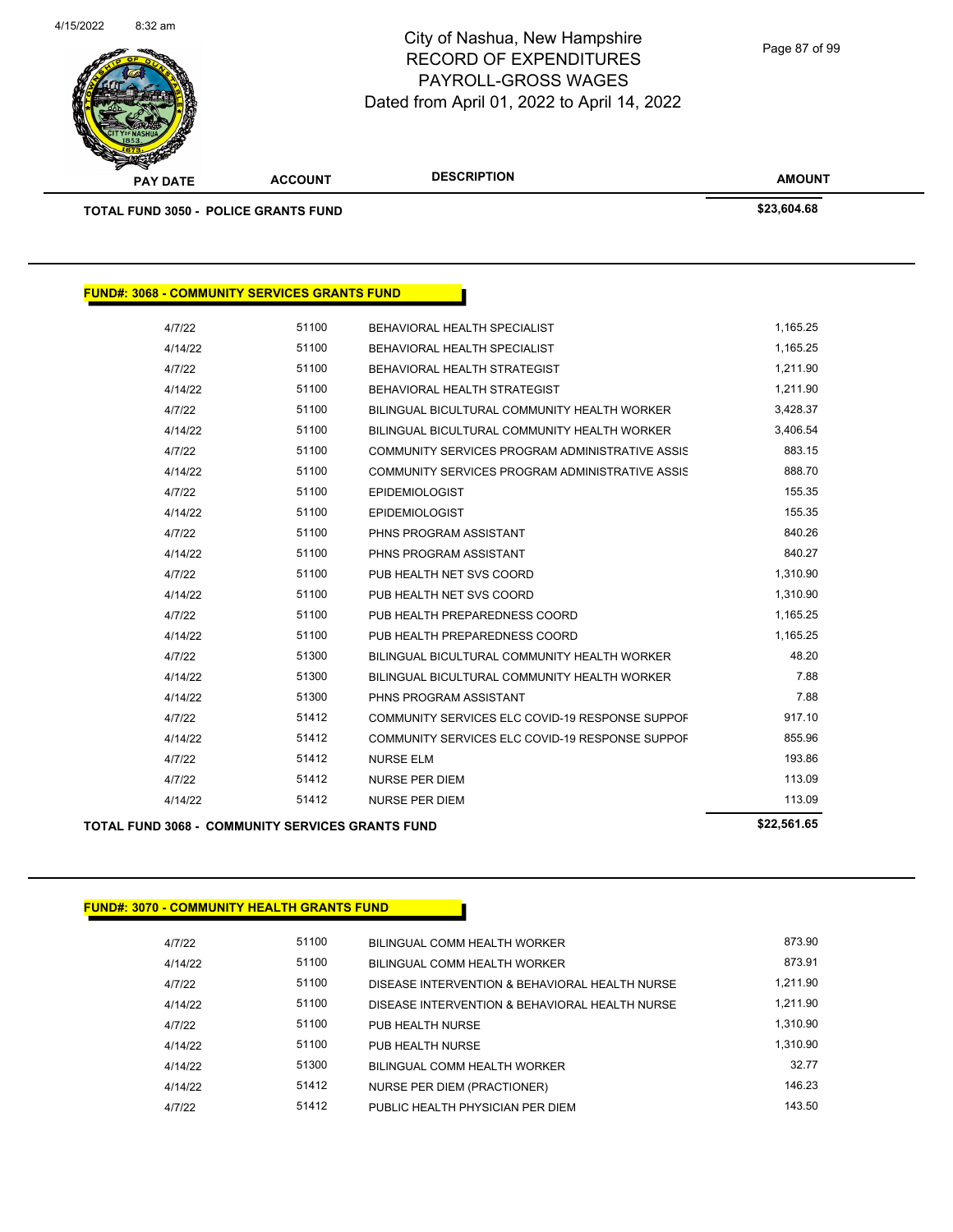

Page 88 of 99

| TOTAL FUND 3070 - COMMUNITY HEALTH GRANTS FUND | \$7,115.91 |                                |             |
|------------------------------------------------|------------|--------------------------------|-------------|
|                                                |            |                                |             |
| <b>FUND#: 3090 - URBAN PROGRAM GRANTS FUND</b> |            |                                |             |
| 4/7/22                                         | 51100      | CODE ENFORCEMENT OFFICER II    | 513.95      |
| 4/14/22                                        | 51100      | CODE ENFORCEMENT OFFICER II    | 513.95      |
| 4/7/22                                         | 51100      | <b>GRANT MGMT SPECIALIST</b>   | 1,159.70    |
| 4/14/22                                        | 51100      | <b>GRANT MGMT SPECIALIST</b>   | 1,159.70    |
| 4/7/22                                         | 51100      | PROGRAM COORDINATOR LP&HH      | 1,347.50    |
| 4/14/22                                        | 51100      | PROGRAM COORDINATOR LP&HH      | 1,347.50    |
| 4/7/22                                         | 51100      | PROJECT ADMINISTRATOR          | 1,186.35    |
| 4/14/22                                        | 51100      | PROJECT ADMINISTRATOR          | 1,186.35    |
| 4/7/22                                         | 51100      | PROJECT ADMINISTRATOR LP&HH    | 1,321.05    |
| 4/14/22                                        | 51100      | PROJECT ADMINISTRATOR LP&HH    | 1,321.05    |
| 4/7/22                                         | 51100      | PROJECT SPECIALIST URBAN PROGR | 1,257.10    |
| 4/14/22                                        | 51100      | PROJECT SPECIALIST URBAN PROGR | 1,257.10    |
| TOTAL FUND 3090 - URBAN PROGRAM GRANTS FUND    |            |                                | \$13,571.30 |

## **FUND#: 3120 - TRANSIT GRANTS FUND**

| 4/7/22  | 51100 | COMMUNICATION SPEC                    | 1,092.35 |
|---------|-------|---------------------------------------|----------|
| 4/14/22 | 51100 | <b>COMMUNICATION SPEC</b>             | 1,092.35 |
| 4/7/22  | 51100 | <b>TRANSIT ADMINISTRATOR</b>          | 1,890.60 |
| 4/14/22 | 51100 | <b>TRANSIT ADMINISTRATOR</b>          | 1,890.60 |
| 4/7/22  | 51100 | <b>TRANSIT FINANCE COORDINATOR</b>    | 1,374.40 |
| 4/14/22 | 51100 | <b>TRANSIT FINANCE COORDINATOR</b>    | 1,374.40 |
| 4/7/22  | 51100 | <b>TRANSIT FLEET FACILITIES SUPV</b>  | 1,159.70 |
| 4/14/22 | 51100 | <b>TRANSIT FLEET FACILITIES SUPV</b>  | 1,159.70 |
| 4/7/22  | 51100 | <b>TRANSIT MECHANICS</b>              | 2,131.23 |
| 4/14/22 | 51100 | <b>TRANSIT MECHANICS</b>              | 2,126.17 |
| 4/7/22  | 51100 | <b>TRANSIT MOBILITY MANAGER</b>       | 1,136.10 |
| 4/14/22 | 51100 | <b>TRANSIT MOBILITY MANAGER</b>       | 1,136.10 |
| 4/7/22  | 51100 | <b>TRANSIT OPERATIONS COORDINATOR</b> | 1,115.20 |
| 4/14/22 | 51100 | <b>TRANSIT OPERATIONS COORDINATOR</b> | 1,115.20 |
| 4/7/22  | 51100 | <b>TRANSIT UTILITY SERVICE WORKER</b> | 798.36   |
| 4/14/22 | 51100 | TRANSIT UTILITY SERVICE WORKER        | 798.36   |
| 4/7/22  | 51300 | <b>TRANSIT MECHANICS</b>              | 429.92   |
| 4/14/22 | 51300 | <b>TRANSIT MECHANICS</b>              | 465.06   |
| 4/7/22  | 51300 | <b>TRANSIT OPERATIONS COORDINATOR</b> | 10.45    |
| 4/14/22 | 51300 | <b>TRANSIT OPERATIONS COORDINATOR</b> | 20.91    |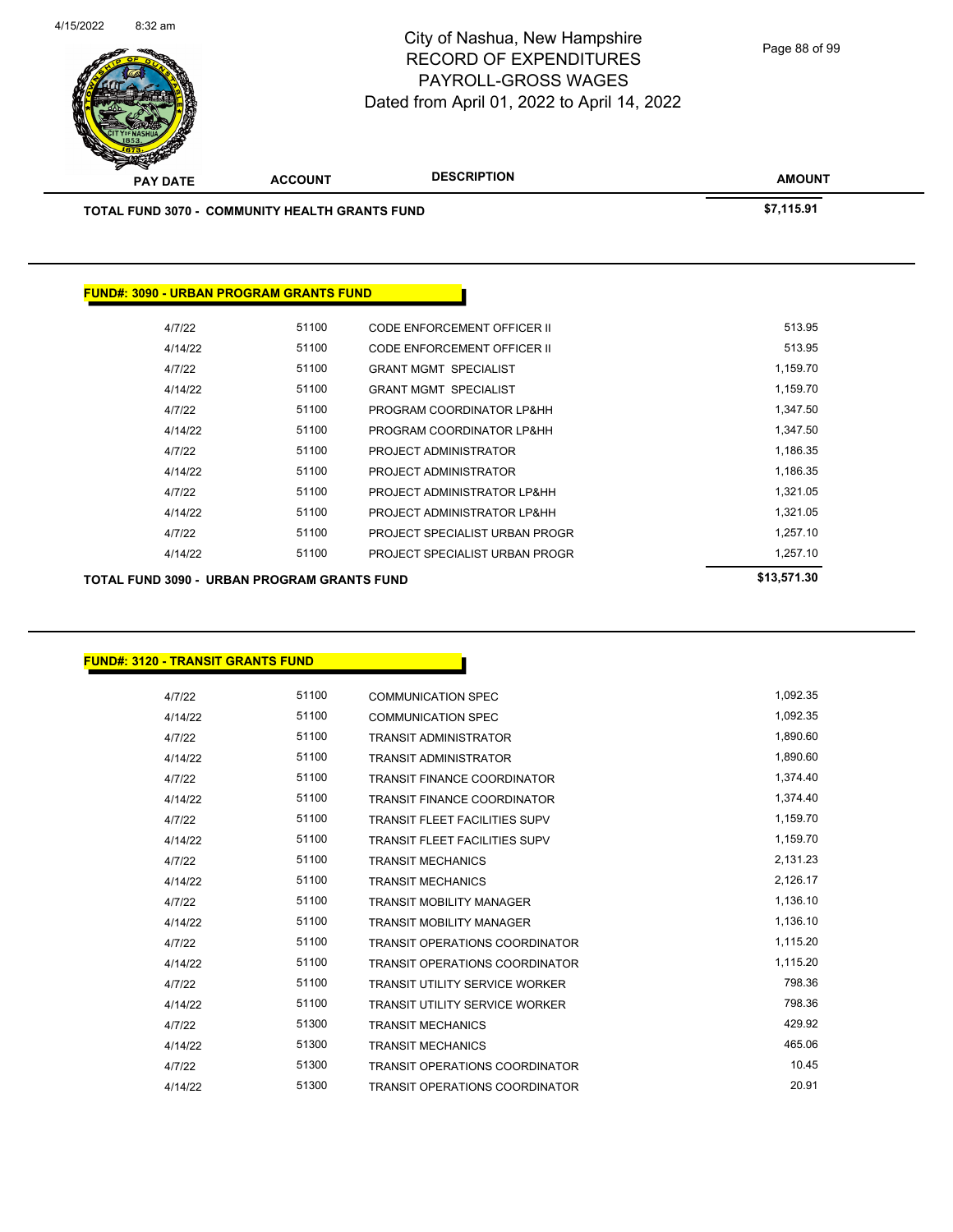

Page 89 of 99

| <b>PAY DATE</b>                  | <b>ACCOUNT</b>                               | <b>DESCRIPTION</b>                 | <b>AMOUNT</b> |  |
|----------------------------------|----------------------------------------------|------------------------------------|---------------|--|
|                                  | <b>TOTAL FUND 3120 - TRANSIT GRANTS FUND</b> |                                    | \$22,317.16   |  |
|                                  |                                              |                                    |               |  |
|                                  |                                              |                                    |               |  |
|                                  |                                              |                                    |               |  |
| FUND#: 3800 - SCHOOL GRANTS FUND |                                              |                                    |               |  |
| 4/7/22                           | 51100                                        | 21 CENTURY ASST COORDINATOR        | 1,923.10      |  |
| 4/7/22                           | 51100                                        | 21 CENTURY ELEM MFAM RES COORD     | 9,415.38      |  |
| 4/7/22                           | 51100                                        | ASSISTANT PRINCIPAL AMH            | 1,437.50      |  |
| 4/7/22                           | 51100                                        | ASSISTANT PRINCIPAL DR CRSP        | 1,461.60      |  |
| 4/7/22                           | 51100                                        | ASSISTANT PRINCIPAL MTP            | 1,485.60      |  |
| 4/7/22                           | 51100                                        | ASSISTANT PRINCIPAL SHE            | 1,851.10      |  |
| 4/7/22                           | 51100                                        | ASST SYSTEMS ADMIN FULL YEAR       | 1,853.10      |  |
| 4/7/22                           | 51100                                        | <b>ATTENDANCE OFFICER</b>          | 2,387.20      |  |
| 4/7/22                           | 51100                                        | <b>CLERICAL 21 CENTURY</b>         | 1,012.77      |  |
| 4/14/22                          | 51100                                        | <b>CLERICAL 21 CENTURY</b>         | 1,046.25      |  |
| 4/7/22                           | 51100                                        | DATABASE ADMINISTRATOR             | 2,848.90      |  |
| 4/7/22                           | 51100                                        | ELL OUTREACH WORKER HOURLY         | 1,694.32      |  |
| 4/14/22                          | 51100                                        | ELL OUTREACH WORKER HOURLY         | 1,851.69      |  |
| 4/7/22                           | 51100                                        | HOME SCHOOL CORD TTI               | 3,148.86      |  |
| 4/14/22                          | 51100                                        | HOME SCHOOL CORD TTI               | 3,186.88      |  |
| 4/7/22                           | 51100                                        | <b>HOMELESS LIASION</b>            | 1,527.00      |  |
| 4/14/22                          | 51100                                        | <b>HOMELESS LIASION</b>            | 1,527.00      |  |
| 4/7/22                           | 51100                                        | INSTRUCTIONAL LEADER-DISTRICT WIDE | 4,002.50      |  |
| 3/31/22                          | 51100                                        | <b>INTERPRETER</b>                 | (374.91)      |  |
| 4/14/22                          | 51100                                        | <b>INTERPRETER</b>                 | 356.25        |  |
| 4/7/22                           | 51100                                        | LICENSED PRACTICAL NURSE NHS       | 2,214.49      |  |
| 4/7/22                           | 51100                                        | <b>OFFICE MANAGER TITLE 1</b>      | 1,656.80      |  |
| 4/7/22                           | 51100                                        | PARA DW SPEC ED AMH                | 647.10        |  |
| 4/14/22                          | 51100                                        | PARA DW SPEC ED AMH                | 695.64        |  |
| 4/7/22                           | 51100                                        | PARA INST AMH                      | 451.25        |  |
| 4/14/22                          | 51100                                        | PARA INST AMH                      | 444.03        |  |
| 4/7/22                           | 51100                                        | PARA INST LDG                      | 615.90        |  |
| 4/14/22                          | 51100                                        | PARA INST LDG                      | 615.90        |  |
|                                  |                                              |                                    |               |  |

4/7/22 51100 PARA INST NSE 444.30 4/14/22 51100 PARA INST NSE 444.31 4/7/22 51100 PARA INST SHE 500.85 4/14/22 51100 PARA INST SHE 508.55 4/7/22 51100 PARA KIND NSE 651.12 4/14/22 51100 PARA KIND NSE 651.12 4/7/22 51100 PARA TTI AMH 925.60 4/14/22 51100 PARA TTI AMH 929.54 4/7/22 51100 PARA TTI LDG 1,885.52 4/14/22 51100 PARA TTI LDG 1,880.33 4/7/22 51100 PEER COACH 15,745.69 4/7/22 51100 SEL TITLE 1 - LDG 3,409.60 4/7/22 51100 SIGN LANGUAGE INTERPRETER 1,250.00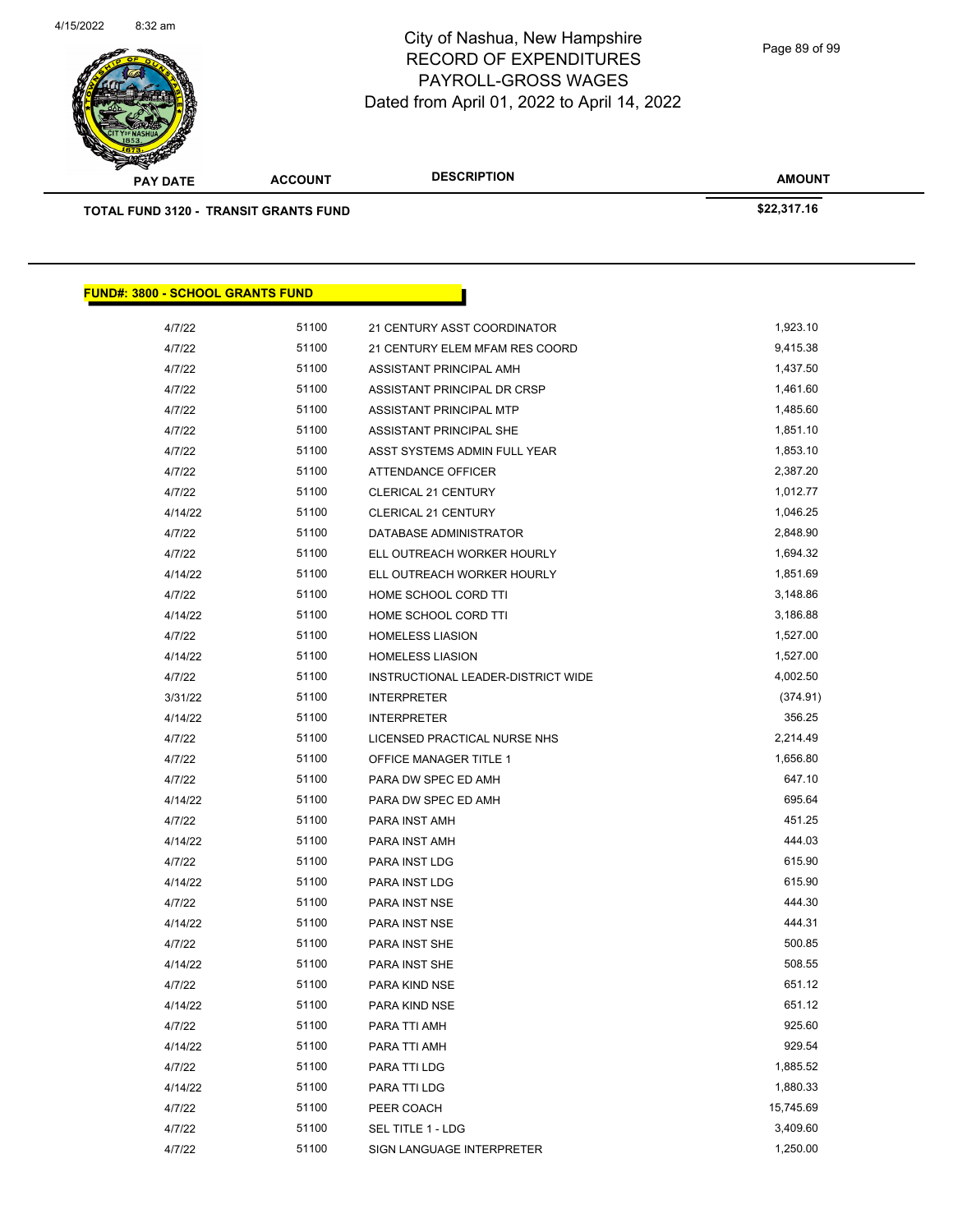

| <b>PAY DATE</b>                         | <b>ACCOUNT</b> | <b>DESCRIPTION</b>             | <b>AMOUNT</b>        |
|-----------------------------------------|----------------|--------------------------------|----------------------|
| <b>FUND#: 3800 - SCHOOL GRANTS FUND</b> |                |                                |                      |
| 4/14/22                                 | 51100          | SIGN LANGUAGE INTERPRETER      | 1,162.84             |
| 4/7/22                                  | 51100          | SOCIAL WORKER                  | 12,429.90            |
| 4/7/22                                  | 51100          | SPEECH LANG PATHOLOGIST WID    | 2,383.51             |
| 4/7/22                                  | 51100          | SYSTEMS ADMIN FULL YEAR        | 3,758.27             |
| 4/7/22                                  | 51100          | TEACHER BEHAVIOR SPEC WID      | 2,979.50             |
| 4/7/22                                  | 51100          | <b>TEACHER DWSE BRO</b>        | 1,888.80             |
| 4/7/22                                  | 51100          | <b>TEACHER DWSE CHA</b>        | 3,932.50             |
| 4/7/22                                  | 51100          | <b>TEACHER DWSE ELM</b>        | 1,971.59             |
| 4/7/22                                  | 51100          | TEACHER DWSE NHS               | 14,180.35            |
| 4/7/22                                  | 51100          | TEACHER ELL DRC                | 2,116.40             |
| 4/7/22                                  | 51100          | <b>TEACHER ELL LDG</b>         | 2,022.10             |
| 4/7/22                                  | 51100          | TEACHER ELL MTP                | 2,266.10             |
|                                         | 51100          |                                | 782.00               |
| 4/7/22                                  |                | TEACHER ELL NHS                |                      |
| 4/7/22                                  | 51100          | TEACHER INST SPED WID          | 6,082.10<br>2,283.60 |
| 4/7/22                                  | 51100          | TEACHER PRESCHOOL NHS          |                      |
| 4/7/22                                  | 51100          | TEACHER READ CHA               | 1,764.20             |
| 4/7/22                                  | 51100          | TEACHER READ MDE               | 1,697.70             |
| 4/7/22                                  | 51100          | <b>TEACHER SPED AMH</b>        | 1,744.90             |
| 4/7/22                                  | 51100          | <b>TEACHER SPED BIC</b>        | 2,168.60             |
| 4/7/22                                  | 51100          | TEACHER SPED BRO               | 1,792.60             |
| 4/7/22                                  | 51100          | <b>TEACHER SPED DRC</b>        | 3,862.40             |
| 4/7/22                                  | 51100          | <b>TEACHER SPED ELM</b>        | 4,724.40             |
| 4/7/22                                  | 51100          | <b>TEACHER SPED FES</b>        | 3,420.20             |
| 4/7/22                                  | 51100          | <b>TEACHER SPED FMS</b>        | 2,876.80             |
| 4/7/22                                  | 51100          | TEACHER SPED LDG               | 1,605.20             |
| 4/7/22                                  | 51100          | <b>TEACHER SPED MDE</b>        | 2,168.60             |
| 4/7/22                                  | 51100          | <b>TEACHER SPED NHN</b>        | 9,904.50             |
| 4/7/22                                  | 51100          | TEACHER SPED NHS               | 9,775.02             |
| 4/7/22                                  | 51100          | <b>TEACHER SPED NSE</b>        | 6,624.70             |
| 4/7/22                                  | 51100          | <b>TEACHER SPED PMS</b>        | 5,539.83             |
| 4/7/22                                  | 51100          | <b>TEACHER TTI NURSERY</b>     | 2,979.50             |
| 4/7/22                                  | 51100          | TITLE ONE PARA FES             | 1,649.10             |
| 4/14/22                                 | 51100          | TITLE ONE PARA FES             | 1,485.67             |
| 4/7/22                                  | 51200          | 21 CENTURY ELEM MFAM RES COORD | 140.00               |
| 4/7/22                                  | 51200          | 21 CENTURY PROGRAM ASSISTANT   | 2,622.80             |
| 4/14/22                                 | 51200          | 21 CENTURY PROGRAM ASSISTANT   | 2,265.00             |
| 4/7/22                                  | 51200          | 21ST CENTURY INSTRUCTOR        | 874.65               |
| 4/14/22                                 | 51200          | 21ST CENTURY INSTRUCTOR        | 1,381.25             |
| 4/7/22                                  | 51200          | ELL OUTREACH WORKER HOURLY     | 698.43               |
| 4/14/22                                 | 51200          | ELL OUTREACH WORKER HOURLY     | 707.81               |
| 4/7/22                                  | 51200          | HOME SCHOOL CORD TTI           | 2,955.30             |
| 4/14/22                                 | 51200          | HOME SCHOOL CORD TTI           | 2,852.89             |
| 3/31/22                                 | 51200          | <b>INTERPRETER</b>             | 374.91               |
| 4/7/22                                  | 51200          | <b>INTERPRETER</b>             | 912.50               |
| 4/14/22                                 | 51200          | <b>INTERPRETER</b>             | 1,012.50             |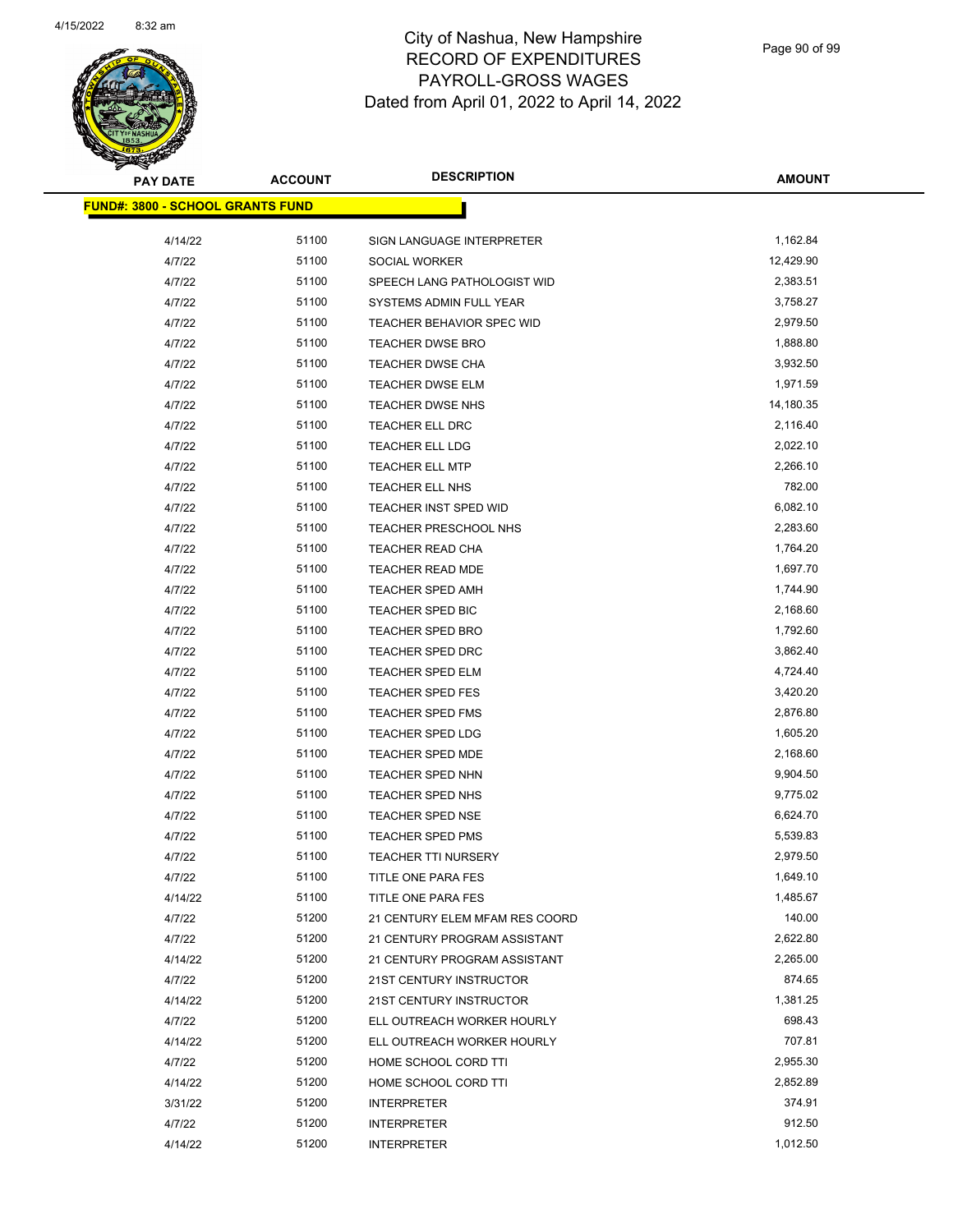

| <b>PAY DATE</b>                          | <b>ACCOUNT</b> | <b>DESCRIPTION</b>               | <b>AMOUNT</b> |
|------------------------------------------|----------------|----------------------------------|---------------|
| <u> FUND#: 3800 - SCHOOL GRANTS FUND</u> |                |                                  |               |
|                                          |                |                                  |               |
| 4/7/22                                   | 51200          | <b>LIBRARIAN FES</b>             | 73.75         |
| 4/7/22                                   | 51200          | <b>LIBRARIAN SHE</b>             | 125.00        |
| 4/7/22                                   | 51200          | PARA DW SPEC ED BIR              | 36.92         |
| 4/14/22                                  | 51200          | PARA DW SPEC ED BIR              | 52.20         |
| 4/7/22                                   | 51200          | PARA DW SPEC ED CHA              | 32.36         |
| 4/14/22                                  | 51200          | PARA DW SPEC ED CHA              | 64.71         |
| 4/7/22                                   | 51200          | PARA ELL SHE                     | 31.01         |
| 4/7/22                                   | 51200          | PARA INST BIC                    | 124.02        |
| 4/7/22                                   | 51200          | PARA INST BIR                    | 61.73         |
| 4/14/22                                  | 51200          | PARA INST BIR                    | 41.20         |
| 4/7/22                                   | 51200          | PARA INST FES                    | 103.35        |
| 4/14/22                                  | 51200          | PARA INST FES                    | 103.35        |
| 4/7/22                                   | 51200          | PARA INST SHE                    | 109.17        |
| 4/14/22                                  | 51200          | PARA INST SHE                    | 54.59         |
| 4/7/22                                   | 51200          | PARA KIND CHA                    | 44.43         |
| 4/14/22                                  | 51200          | PARA KIND CHA                    | 22.22         |
| 4/7/22                                   | 51200          | PARA KIND SHE                    | 62.01         |
| 4/14/22                                  | 51200          | PARA KIND SHE                    | 31.01         |
| 4/7/22                                   | 51200          | PARA TTI NURSERY                 | 361.00        |
| 4/14/22                                  | 51200          | PARA TTI NURSERY                 | 361.00        |
| 4/7/22                                   | 51200          | SUB TEACHER                      | 11,270.00     |
| 4/14/22                                  | 51200          | <b>SUB TEACHER</b>               | 12,707.50     |
| 4/7/22                                   | 51200          | SUB TEACHER LONG TERM            | 920.00        |
| 4/14/22                                  | 51200          | SUB TEACHER LONG TERM            | 1,610.00      |
| 4/7/22                                   | 51200          | <b>TEACHER BEHAVIOR SPEC WID</b> | 368.75        |
| 4/7/22                                   | 51200          | TEACHER ELL BIC                  | 150.00        |
| 4/7/22                                   | 51200          | TEACHER ELL BIR                  | 25.00         |
| 4/7/22                                   | 51200          | TEACHER ELL DRC                  | 475.00        |
| 4/7/22                                   | 51200          | <b>TEACHER ELL FMS</b>           | 175.00        |
| 4/7/22                                   | 51200          | TEACHER ELL SHE                  | 125.00        |
| 4/7/22                                   | 51200          | TEACHER FOREIGN LANG PMS         | 2,193.80      |
| 4/7/22                                   | 51200          | TEACHER GR1 FES                  | 150.00        |
| 4/7/22                                   | 51200          | TEACHER GR3 BIC                  | 150.00        |
| 4/7/22                                   | 51200          | TEACHER GR3 DRC                  | 362.50        |
| 4/7/22                                   | 51200          | <b>TEACHER GR4 BIC</b>           | 150.00        |
| 4/7/22                                   | 51200          | <b>TEACHER GR4 DRC</b>           | 343.75        |
| 4/7/22                                   | 51200          | <b>TEACHER GR4 FES</b>           | 625.00        |
| 4/7/22                                   | 51200          | <b>TEACHER GR5 AMH</b>           | 50.00         |
| 4/7/22                                   | 51200          | <b>TEACHER GR5 LDG</b>           | 133.25        |
| 4/7/22                                   | 51200          | <b>TEACHER MATH FMS</b>          | 75.00         |
| 4/7/22                                   | 51200          | <b>TEACHER MUSIC FES</b>         | 612.50        |
| 4/7/22                                   | 51200          | <b>TEACHER MUSIC SHE</b>         | 106.50        |
| 4/7/22                                   | 51200          | TEACHER READ BRO                 | 75.00         |
| 4/7/22                                   | 51200          | <b>TEACHER READ FMS</b>          | 100.00        |
| 4/7/22                                   | 51200          | TEACHER READ WID                 | 1,842.90      |
|                                          |                |                                  |               |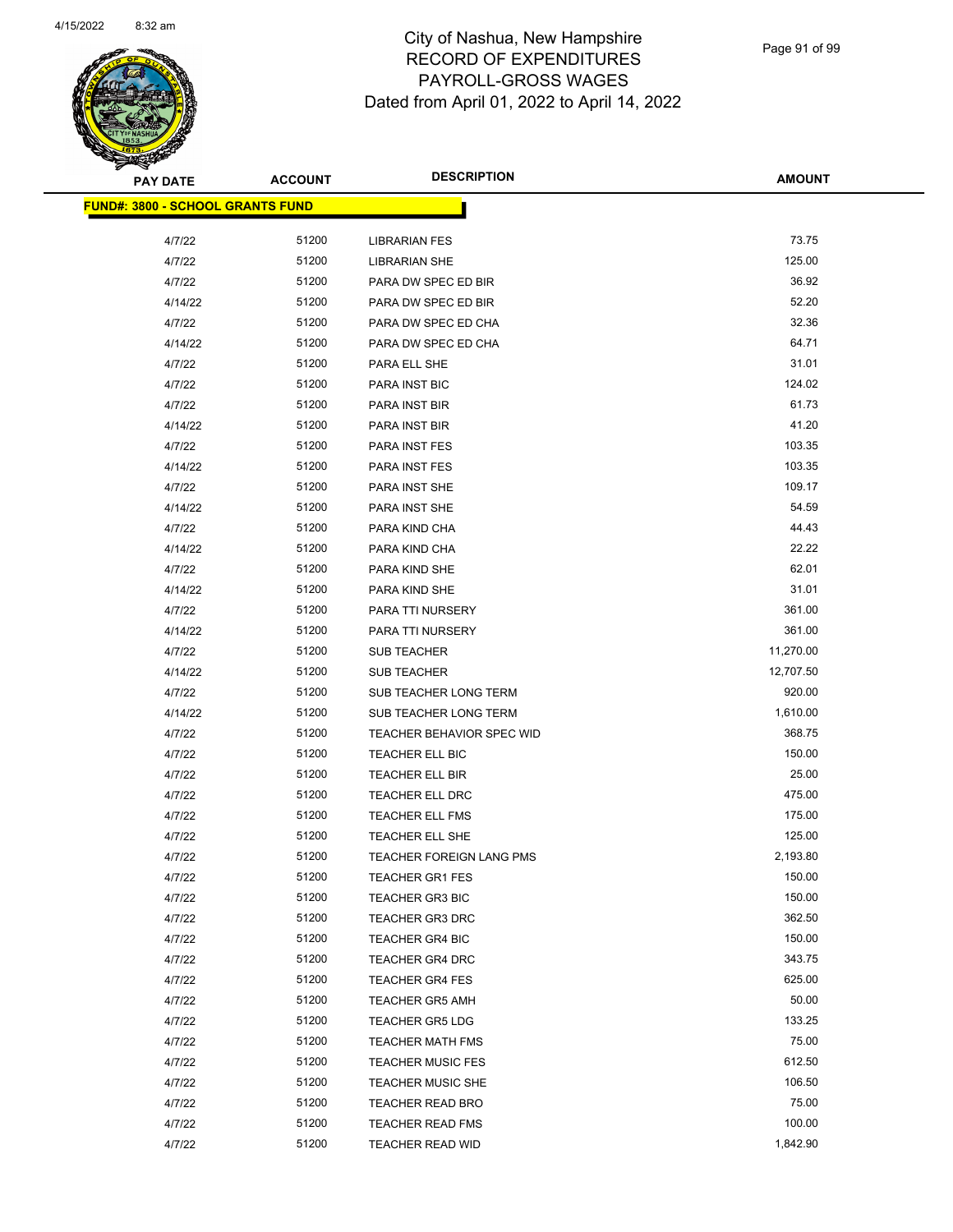

Page 92 of 99

| <b>PAY DATE</b>                         | <b>ACCOUNT</b> | <b>DESCRIPTION</b>                          | <b>AMOUNT</b>      |
|-----------------------------------------|----------------|---------------------------------------------|--------------------|
| <b>FUND#: 3800 - SCHOOL GRANTS FUND</b> |                |                                             |                    |
| 4/7/22                                  | 51200          | <b>TEACHER SPED BIR</b>                     | 100.00             |
| 4/7/22                                  | 51200          | <b>TEACHER SPED FES</b>                     | 393.75             |
| 4/7/22                                  | 51200          | TEACHER TTI AMH                             | 5,047.30           |
| 4/7/22                                  | 51200          | <b>TEACHER TTI FES</b>                      | 1,561.60           |
| 4/7/22                                  | 51200          | TEACHER TTI LDG                             | 7,367.60           |
| 4/7/22                                  | 51200          | <b>TEACHER TTI MTP</b>                      | 5,625.30           |
| 4/7/22                                  | 51200          | <b>TEACHER TTI NURSERY</b>                  | 5,877.80           |
| 4/7/22                                  | 51200          | TEACHER TTI SHE                             | 2,383.59           |
| 4/7/22                                  | 51200          | <b>TEACHER TTIDRC</b>                       | 7,132.22           |
| 4/7/22                                  | 51200          | TECH INTERGRATION ASST SHE                  | 100.00             |
| 4/14/22                                 | 51200          | TECH INTERGRATION ASST SHE                  | 75.00              |
| 4/7/22                                  | 51200          | TITLE ONE TUTOR                             | 700.00             |
| 4/14/22                                 | 51200          | TITLE ONE TUTOR                             | 700.00             |
| 4/7/22                                  | 51412          | SUB ADMIN LONG TERM                         | 823.08             |
| 4/14/22                                 | 51412          | <b>SUB TEACHER</b>                          | 822.78             |
| 4/7/22                                  | 51650          | ADULT ED DIPOLMA TEACHER                    | 100.00             |
| 4/14/22                                 | 51650          | ADULT ED DIPOLMA TEACHER                    | 100.00             |
| 4/7/22                                  | 51650          | ADULT ED INSTRUCTOR                         | 100.00             |
| 4/14/22                                 | 51650          | ADULT ED INSTRUCTOR                         | 100.00             |
| 4/7/22                                  | 51650          | ASSISTANT PRINCIPAL NHS                     | 600.00             |
| 4/7/22                                  | 51650          | CLERICAL GUIDANCE NHN                       | 137.45             |
| 4/14/22                                 | 51650          | CLERICAL GUIDANCE NHN                       | 180.85             |
| 4/2/22                                  | 51650          | GUIDANCE COUNSELOR NHN                      | (150.00)           |
| 4/7/22                                  | 51650          | GUIDANCE COUNSELOR NHN                      | 50.00              |
| 4/2/22                                  | 51650          | <b>GUIDANCE COUNSELOR NHS</b>               | (1,100.00)         |
| 4/7/22                                  | 51650          | GUIDANCE COUNSELOR NHS                      | 435.00             |
| 4/7/22                                  | 51650          | <b>INTERPRETER</b>                          | 418.75             |
| 4/14/22                                 | 51650          | <b>INTERPRETER</b>                          | 206.25             |
| 4/7/22                                  | 51650          | <b>LIBRARIAN NHN</b>                        | 75.00              |
| 4/7/22                                  | 51650          | <b>LIBRARIAN NHS</b>                        | 50.00              |
| 4/7/22                                  | 51650          | PEER COACH                                  | 105.00             |
| 4/7/22                                  | 51650          | SUB ADMIN LONG TERM                         | 2,690.92           |
| 4/7/22                                  | 51650          | SUB TEACHER                                 | 375.00             |
| 4/14/22                                 | 51650          | <b>SUB TEACHER</b>                          | 375.00             |
| 4/7/22                                  | 51650          | TEACHER ART NHN                             | 400.00             |
| 4/7/22                                  | 51650          | <b>TEACHER BUSINESS NHS</b>                 | 340.00             |
| 4/7/22                                  | 51650          | TEACHER COMPUTER NHN                        | 200.00             |
| 4/7/22                                  | 51650          | TEACHER DWSE MDE                            | 1,662.50           |
| 4/7/22                                  | 51650          | TEACHER ELL LDG                             | 987.50<br>537.50   |
| 4/7/22                                  | 51650          | TEACHER ELL NHS                             |                    |
| 4/7/22<br>4/7/22                        | 51650<br>51650 | <b>TEACHER ENGLISH NHN</b>                  | 587.50<br>1,055.00 |
| 4/7/22                                  | 51650          | <b>TEACHER ENGLISH NHS</b>                  | 315.00             |
| 4/7/22                                  | 51650          | TEACHER FOREIGN LANG NHS<br>TEACHER GR2 BIC | 35.00              |
| 4/7/22                                  | 51650          | <b>TEACHER GR3 DRC</b>                      | 340.00             |
|                                         |                |                                             |                    |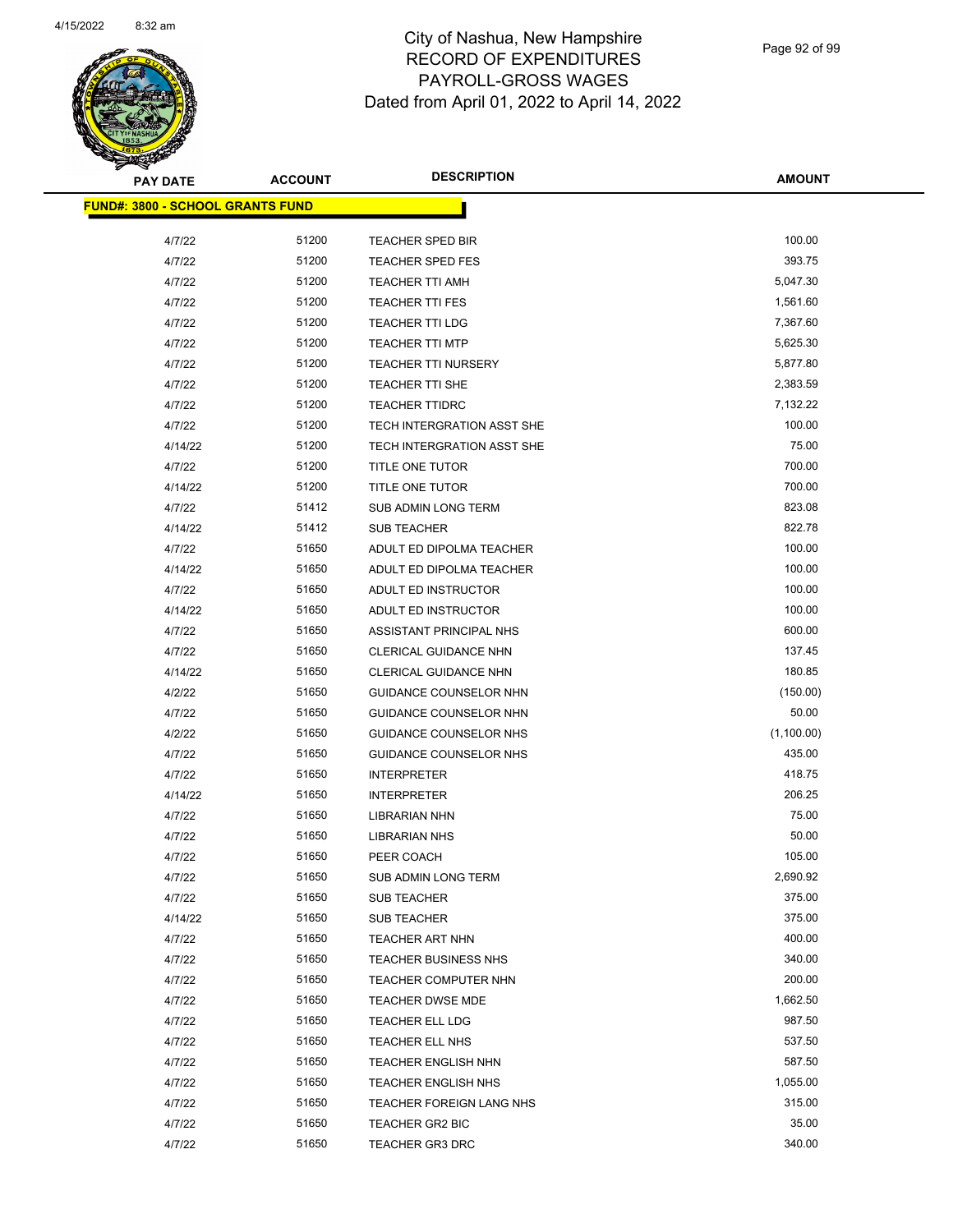

Page 93 of 99

| <b>PAY DATE</b>                         | <b>ACCOUNT</b>                              | <b>DESCRIPTION</b>         | <b>AMOUNT</b> |
|-----------------------------------------|---------------------------------------------|----------------------------|---------------|
| <b>FUND#: 3800 - SCHOOL GRANTS FUND</b> |                                             |                            |               |
| 4/7/22                                  | 51650                                       | <b>TEACHER GR3 FES</b>     | 105.00        |
| 4/7/22                                  | 51650                                       | <b>TEACHER GR3 NSE</b>     | 70.00         |
| 4/7/22                                  | 51650                                       | <b>TEACHER GR3 SHE</b>     | 70.00         |
| 4/7/22                                  | 51650                                       | <b>TEACHER GR4 DRC</b>     | 315.00        |
| 4/7/22                                  | 51650                                       | <b>TEACHER GR4 NSE</b>     | 35.00         |
| 4/7/22                                  | 51650                                       | <b>TEACHER GR5 AMH</b>     | 35.00         |
| 4/7/22                                  | 51650                                       | <b>TEACHER GR5 BIC</b>     | 200.00        |
| 4/7/22                                  | 51650                                       | <b>TEACHER GR5 DRC</b>     | 200.00        |
| 4/7/22                                  | 51650                                       | <b>TEACHER GR6 ELM</b>     | 225.00        |
| 4/7/22                                  | 51650                                       | <b>TEACHER MATH NHN</b>    | 690.00        |
| 4/7/22                                  | 51650                                       | <b>TEACHER MATH NHS</b>    | 1,270.00      |
| 4/7/22                                  | 51650                                       | <b>TEACHER READ BIC</b>    | 362.50        |
| 4/7/22                                  | 51650                                       | <b>TEACHER READ CHA</b>    | 70.00         |
| 4/7/22                                  | 51650                                       | <b>TEACHER READ DRC</b>    | 35.00         |
| 4/7/22                                  | 51650                                       | <b>TEACHER READ NHN</b>    | 70.00         |
| 4/7/22                                  | 51650                                       | TEACHER SCIENCE ELM        | 700.00        |
| 4/7/22                                  | 51650                                       | TEACHER SCIENCE NHN        | 600.00        |
| 4/7/22                                  | 51650                                       | <b>TEACHER SCIENCE NHS</b> | 175.00        |
| 4/7/22                                  | 51650                                       | TEACHER SOCIAL STUDIES NHN | 515.00        |
| 4/7/22                                  | 51650                                       | TEACHER SOCIAL STUDIES NHS | 465.00        |
| 4/7/22                                  | 51650                                       | TEACHER SPED NHN           | 760.00        |
| 4/7/22                                  | 51650                                       | TEACHER SPED NHS           | 200.00        |
| 4/7/22                                  | 51650                                       | <b>TEACHER SPED PMS</b>    | 700.00        |
| 4/7/22                                  | 51650                                       | <b>TEACHER TTI LDG</b>     | 140.00        |
| 4/7/22                                  | 51650                                       | <b>TEACHER TTIDRC</b>      | 210.00        |
|                                         | <b>TOTAL FUND 3800 - SCHOOL GRANTS FUND</b> |                            | \$317,959.47  |

#### **FUND#: 3810 - FOOD SERVICE GRANTS FUND**

| 4/7/22  | 51650 | FOOD SERVICE ASST PT AMH | 136.30 |
|---------|-------|--------------------------|--------|
| 4/14/22 | 51650 | FOOD SERVICE ASST PT AMH | 136.30 |
| 4/7/22  | 51650 | FOOD SERVICE ASST PT BIR | 63.00  |
| 4/14/22 | 51650 | FOOD SERVICE ASST PT BIR | 63.00  |
| 4/7/22  | 51650 | FOOD SERVICE ASST PT DRC | 63.00  |
| 4/14/22 | 51650 | FOOD SERVICE ASST PT DRC | 63.00  |
| 4/7/22  | 51650 | FOOD SERVICE ASST PT ELM | 63.00  |
| 4/14/22 | 51650 | FOOD SERVICE ASST PT ELM | 63.00  |
| 4/7/22  | 51650 | FOOD SERVICE ASST PT LDG | 52.52  |
| 4/14/22 | 51650 | FOOD SERVICE ASST PT LDG | 65.65  |
| 4/7/22  | 51650 | FOOD SERVICE ASST PT PMS | 63.00  |
| 4/14/22 | 51650 | FOOD SERVICE ASST PT PMS | 64.20  |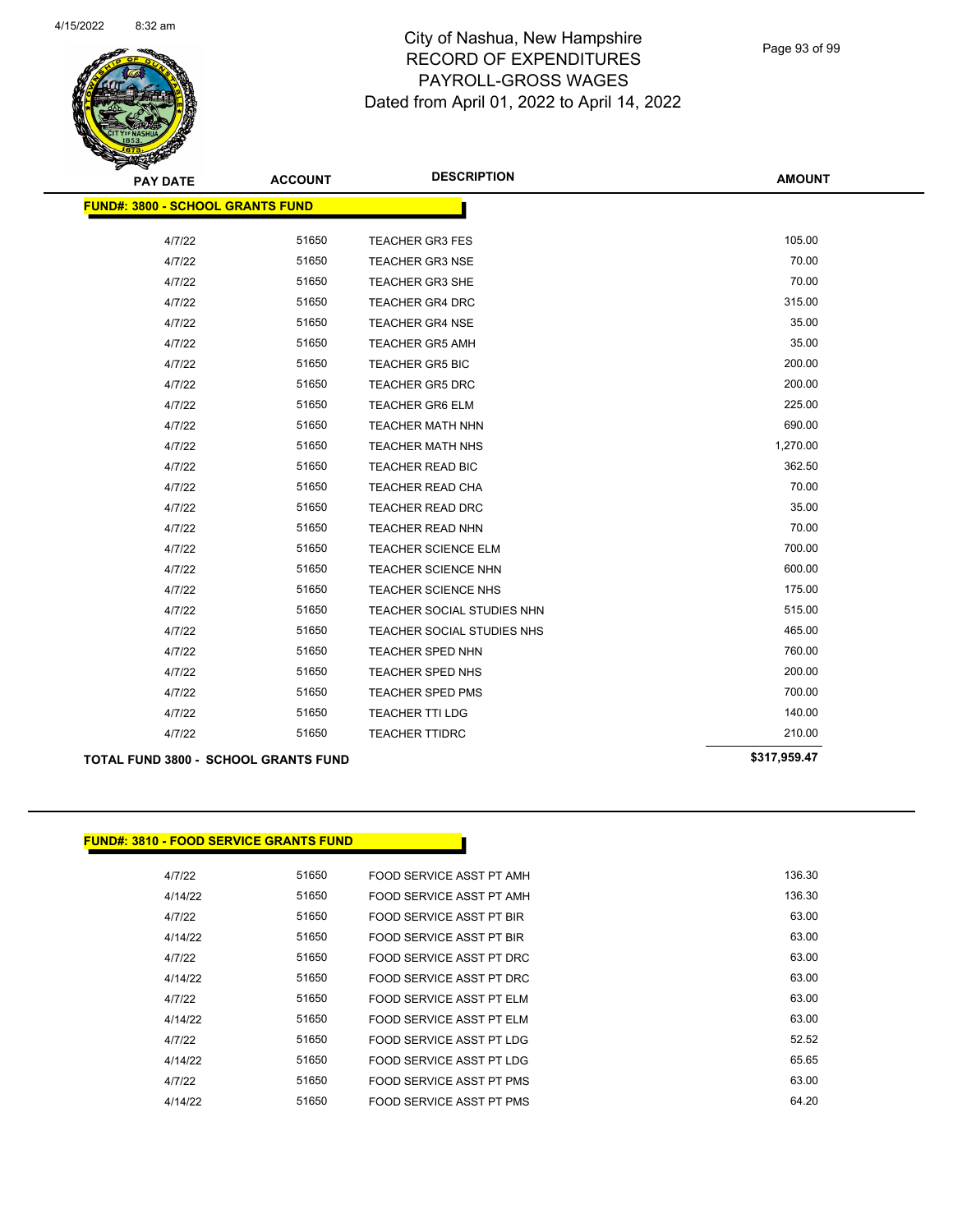| <b>CAPTAIN</b>                                 | 178.92                                                       |  |  |  |
|------------------------------------------------|--------------------------------------------------------------|--|--|--|
| <b>FIRE LIEUTENANT</b>                         | 324.63                                                       |  |  |  |
| <b>TOTAL FUND 4065 - FIRE WATCHGUARDS FUND</b> |                                                              |  |  |  |
|                                                | <b>FUND#: 4065 - FIRE WATCHGUARDS FUND</b><br>51712<br>51712 |  |  |  |

4/7/22 51300 PATROLMAN ALL RANKS 1,859.20 4/14/22 51300 PATROLMAN ALL RANKS 1,654.65

| <b>FUND#: 4030 - POLICE SPECIAL DETAILS FUND</b>     |             |                          |           |
|------------------------------------------------------|-------------|--------------------------|-----------|
| 4/7/22                                               | 51710       | <b>1ST YEAR OFFICERS</b> | 268.36    |
| 4/14/22                                              | 51710       | <b>1ST YEAR OFFICERS</b> | 805.08    |
| 4/7/22                                               | 51710       | PATROLMAN ALL RANKS      | 8,384.07  |
| 4/14/22                                              | 51710       | PATROLMAN ALL RANKS      | 10,154.67 |
| 4/7/22                                               | 51712       | LIEUTENANT               | 318.66    |
| 4/7/22                                               | 51712       | PATROLMAN ALL RANKS      | 927.04    |
| 4/14/22                                              | 51712       | PATROLMAN ALL RANKS      | 1,990.29  |
| 4/7/22                                               | 51712       | <b>SERGEANT</b>          | 701.54    |
| 4/14/22                                              | 51712       | <b>SERGEANT</b>          | 601.32    |
| <b>TOTAL FUND 4030 - POLICE SPECIAL DETAILS FUND</b> | \$24,151.03 |                          |           |

| <b>FUND#: 4010 - MOTOR VEHICLE ADMIN FUND</b>     |       |                     |
|---------------------------------------------------|-------|---------------------|
| 4/7/22                                            | 51100 | <b>MVR CLERK I</b>  |
| 4/14/22                                           | 51100 | <b>MVR CLERK I</b>  |
| 4/7/22                                            | 51100 | <b>MVR CLERK II</b> |
| 4/14/22                                           | 51100 | <b>MVR CLERK II</b> |
| 4/7/22                                            | 51300 | <b>MVR CLERK I</b>  |
| 4/14/22                                           | 51300 | <b>MVR CLERK I</b>  |
| <b>TOTAL FUND 4010 - MOTOR VEHICLE ADMIN FUND</b> |       |                     |

| w |                 |                                                   |                    |               |
|---|-----------------|---------------------------------------------------|--------------------|---------------|
|   | <b>PAY DATE</b> | <b>ACCOUNT</b>                                    | <b>DESCRIPTION</b> | <b>AMOUNT</b> |
|   |                 | <b>TOTAL FUND 3810 - FOOD SERVICE GRANTS FUND</b> |                    | \$895.97      |
|   |                 |                                                   |                    |               |
|   |                 |                                                   |                    |               |
|   |                 | <b>FUND#: 4010 - MOTOR VEHICLE ADMIN FUND</b>     |                    |               |
|   | 17100           | <b>51100</b>                                      | $MN \cap \bigcap$  | GGG EG        |

**FUND#: 4035 - POLICE OVERTIME BILLING FUND**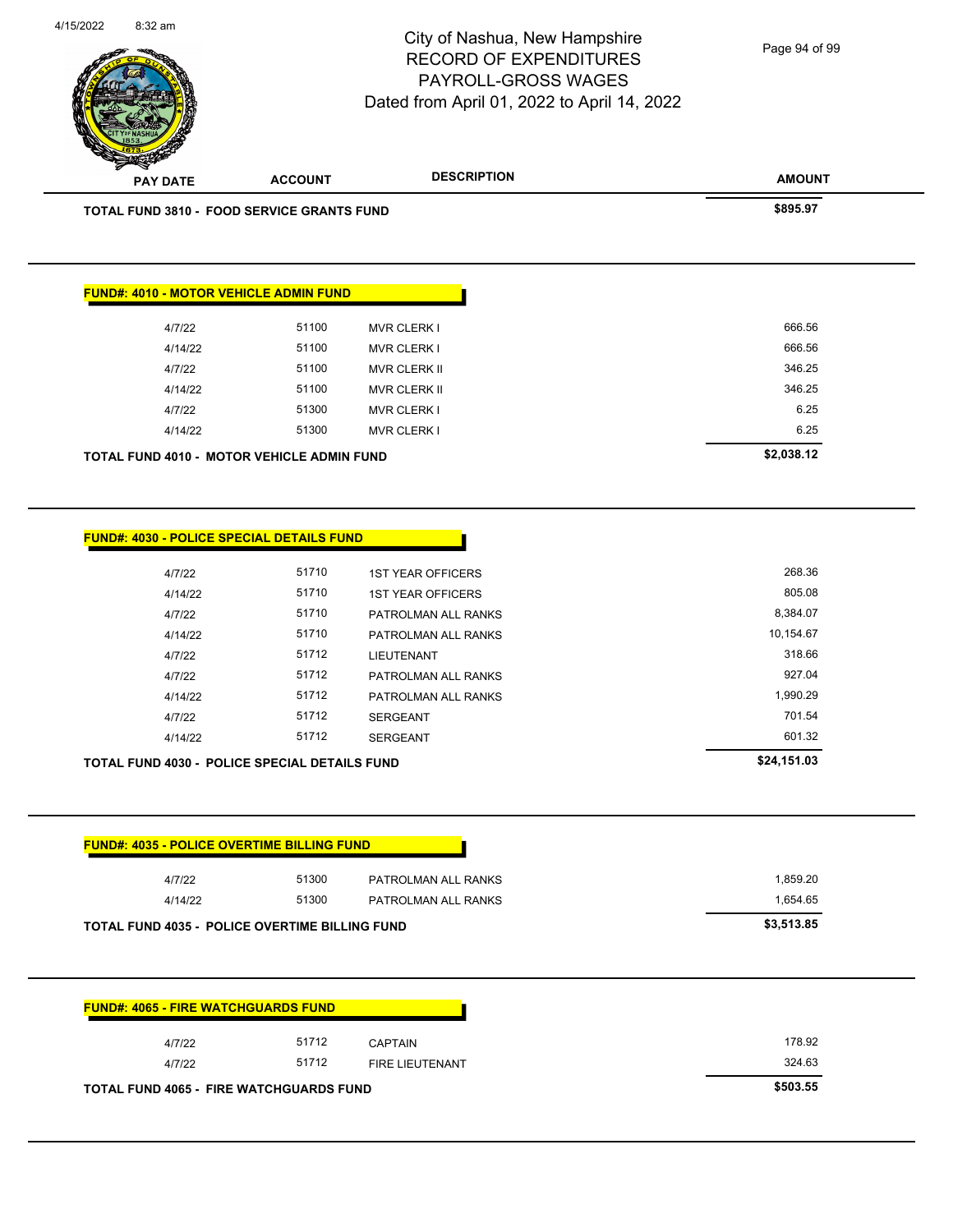**FUND#: 6000 - SOLID WASTE FUND**



Page 95 of 99

| <b>CONTRACTORY</b><br><b>PAY DATE</b>              | <b>ACCOUNT</b> | <b>DESCRIPTION</b>           | <b>AMOUNT</b> |
|----------------------------------------------------|----------------|------------------------------|---------------|
| <b>FUND#: 4068 - ENGINEERING SERVICES FUND</b>     |                |                              |               |
| 4/14/22                                            | 51300          | <b>ENGINEERING INSPECTOR</b> | 408.37        |
| <b>TOTAL FUND 4068 - ENGINEERING SERVICES FUND</b> |                |                              | \$408.37      |

| 4/7/22  | 51100 | ADMINISTRATIVE ASSISTANT II                 | 798.84   |
|---------|-------|---------------------------------------------|----------|
| 4/14/22 | 51100 | ADMINISTRATIVE ASSISTANT II                 | 798.85   |
| 4/7/22  | 51100 | ASSISTANT DIRECTOR OF PUBLIC WORKS          | 229.05   |
| 4/14/22 | 51100 | ASSISTANT DIRECTOR OF PUBLIC WORKS          | 229.05   |
| 4/7/22  | 51100 | AUTOMATED TRASH COLLECTION OPR              | 5,302.00 |
| 4/14/22 | 51100 | AUTOMATED TRASH COLLECTION OPR              | 5,302.00 |
| 4/7/22  | 51100 | <b>CITY ENGINEER</b>                        | 392.65   |
| 4/14/22 | 51100 | <b>CITY ENGINEER</b>                        | 392.65   |
| 4/7/22  | 51100 | <b>COLLECTION EQUIP OPR</b>                 | 9,040.24 |
| 4/14/22 | 51100 | <b>COLLECTION EQUIP OPR</b>                 | 9,052.64 |
| 4/7/22  | 51100 | COLLECTION EQUIP OPR LANDFILL               | 2,101.60 |
| 4/14/22 | 51100 | COLLECTION EQUIP OPR LANDFILL               | 2,101.60 |
| 4/7/22  | 51100 | COMMUNICATIONS AND RECREATION ADMINISTRATOR | 185.70   |
| 4/14/22 | 51100 | COMMUNICATIONS AND RECREATION ADMINISTRATOR | 185.70   |
| 4/7/22  | 51100 | <b>COMPTROLLER</b>                          | 223.55   |
| 4/14/22 | 51100 | <b>COMPTROLLER</b>                          | 223.55   |
| 4/7/22  | 51100 | DEP TREASURER TAX COLLECTOR                 | 255.25   |
| 4/14/22 | 51100 | DEP TREASURER TAX COLLECTOR                 | 255.25   |
| 4/7/22  | 51100 | DEPUTY CITY ENGINEER                        | 92.05    |
| 4/14/22 | 51100 | <b>DEPUTY CITY ENGINEER</b>                 | 92.04    |
| 4/7/22  | 51100 | <b>DIRECTOR PUBLIC WORKS</b>                | 286.30   |
| 4/14/22 | 51100 | <b>DIRECTOR PUBLIC WORKS</b>                | 286.30   |
| 4/7/22  | 51100 | DPW BILLING ACCOUNTANT                      | 535.71   |
| 4/14/22 | 51100 | DPW BILLING ACCOUNTANT                      | 535.70   |
| 4/7/22  | 51100 | DPW COLLECTIONS SPEC III                    | 792.78   |
| 4/14/22 | 51100 | DPW COLLECTIONS SPEC III                    | 871.80   |
| 4/7/22  | 51100 | DPW CONTRACT ADMINISTRATOR                  | 130.60   |
| 4/14/22 | 51100 | DPW CONTRACT ADMINISTRATOR                  | 130.61   |
| 4/7/22  | 51100 | <b>ENVIRONMENTAL ENGINEER</b>               | 1,817.80 |
| 4/14/22 | 51100 | <b>ENVIRONMENTAL ENGINEER</b>               | 1,817.81 |
| 4/7/22  | 51100 | <b>EQUIPMENT OPR LANDFILL</b>               | 4,347.25 |
| 4/14/22 | 51100 | <b>EQUIPMENT OPR LANDFILL</b>               | 4,347.22 |
| 4/7/22  | 51100 | <b>EXECUTIVE ASSISTANT</b>                  | 184.05   |
| 4/14/22 | 51100 | <b>EXECUTIVE ASSISTANT</b>                  | 184.05   |
| 4/7/22  | 51100 | FLEET MANAGER STREET DEPT                   | 365.00   |
| 4/14/22 | 51100 | FLEET MANAGER STREET DEPT                   | 365.00   |
| 4/7/22  | 51100 | LICENSED SCALE OPERATOR                     | 1,864.50 |
|         |       |                                             |          |

4/14/22 51100 LICENSED SCALE OPERATOR 1,864.51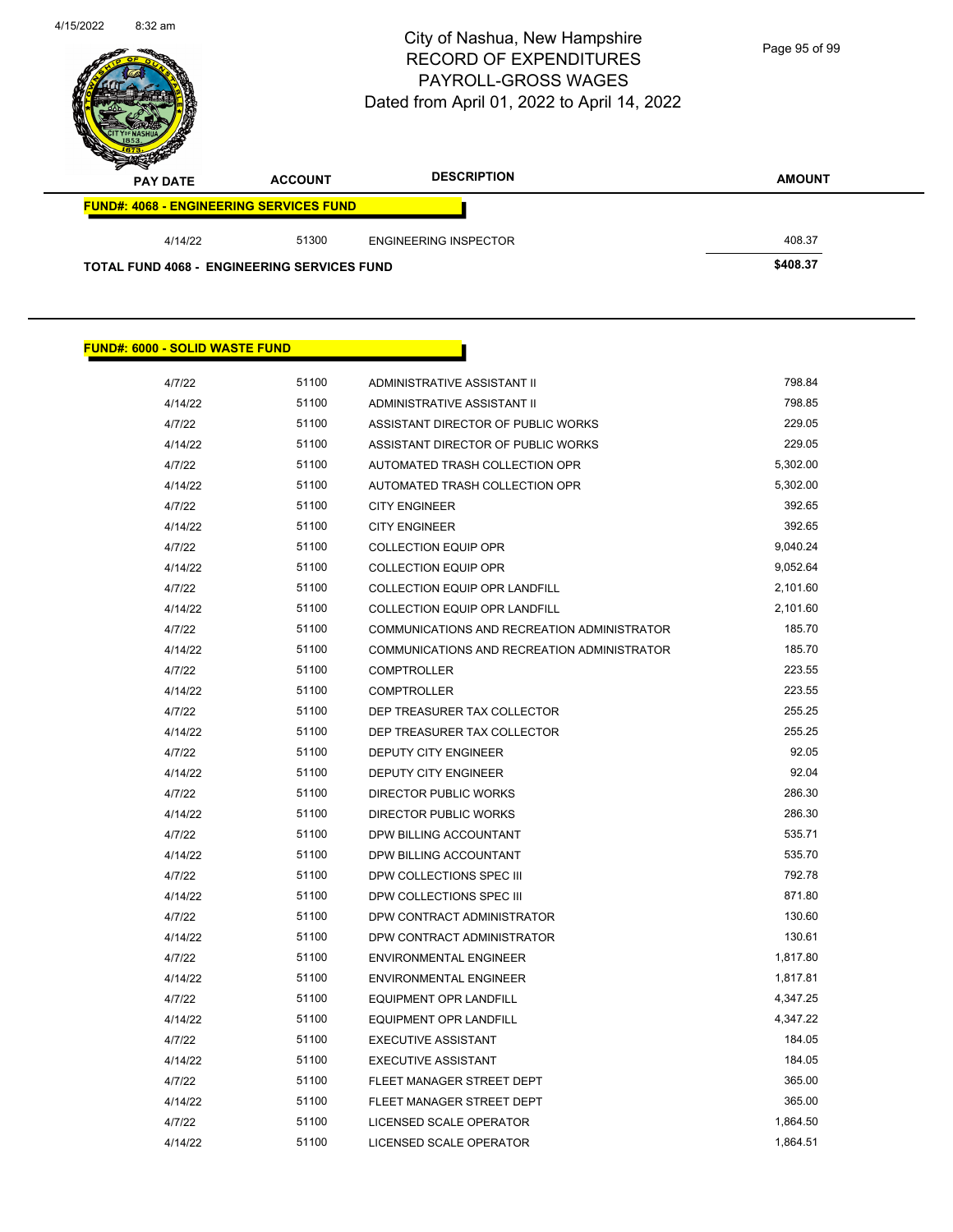

| <b>PAY DATE</b>                       | <b>ACCOUNT</b> | <b>DESCRIPTION</b>                          | <b>AMOUNT</b> |
|---------------------------------------|----------------|---------------------------------------------|---------------|
| <b>FUND#: 6000 - SOLID WASTE FUND</b> |                |                                             |               |
| 4/7/22                                | 51100          | <b>RECYCLING ADMINISTRATOR</b>              | 1,159.70      |
| 4/14/22                               | 51100          | <b>RECYCLING ADMINISTRATOR</b>              | 1,159.70      |
| 4/7/22                                | 51100          | SENIOR MANAGER DPW FINANCE & ADMINISTRATION | 491.60        |
| 4/14/22                               | 51100          | SENIOR MANAGER DPW FINANCE & ADMINISTRATION | 491.60        |
| 4/7/22                                | 51100          | SENIOR STAFF ENGINEER                       | 163.60        |
| 4/14/22                               | 51100          | <b>SENIOR STAFF ENGINEER</b>                | 163.60        |
| 4/7/22                                | 51100          | <b>SOLID WASTE FOREMAN</b>                  | 2,783.80      |
| 4/14/22                               | 51100          | SOLID WASTE FOREMAN                         | 2,783.80      |
| 4/7/22                                | 51100          | SOLID WASTE TECHNICIAN                      | 1,227.05      |
| 4/14/22                               | 51100          | SOLID WASTE TECHNICIAN                      | 1,227.05      |
| 4/7/22                                | 51100          | SUPERINTENDENT OF SOLID WASTE               | 2,045.05      |
| 4/14/22                               | 51100          | SUPERINTENDENT OF SOLID WASTE               | 2,045.06      |
| 4/7/22                                | 51300          | AUTOMATED TRASH COLLECTION OPR              | 435.35        |
| 4/14/22                               | 51300          | AUTOMATED TRASH COLLECTION OPR              | 243.08        |
| 4/7/22                                | 51300          | <b>COLLECTION EQUIP OPR</b>                 | 313.85        |
| 4/14/22                               | 51300          | <b>COLLECTION EQUIP OPR</b>                 | 493.05        |
| 4/7/22                                | 51300          | <b>COLLECTION EQUIP OPR LANDFILL</b>        | 201.38        |
| 4/14/22                               | 51300          | <b>COLLECTION EQUIP OPR LANDFILL</b>        | 201.38        |
| 4/7/22                                | 51300          | DPW COLLECTIONS SPEC III                    | 12.25         |
| 4/7/22                                | 51300          | EQUIPMENT OPR LANDFILL                      | 1,165.90      |
| 4/14/22                               | 51300          | EQUIPMENT OPR LANDFILL                      | 1,374.85      |
| 4/7/22                                | 51300          | LICENSED SCALE OPERATOR                     | 259.42        |
| 4/14/22                               | 51300          | LICENSED SCALE OPERATOR                     | 461.66        |
| 4/7/22                                | 51300          | <b>SOLID WASTE FOREMAN</b>                  | 626.37        |
| 4/14/22                               | 51300          | SOLID WASTE FOREMAN                         | 822.11        |
| 4/14/22                               | 51600          | <b>COLLECTION EQUIP OPR</b>                 | 400.00        |
| TOTAL FUND 6000 - SOLID WASTE FUND    |                |                                             | \$80,733.51   |

## **FUND#: 6200 - WASTEWATER FUND**

| 4/7/22  | 51100 | ADMINISTRATIVE ASSISTANT II        | 798.85   |
|---------|-------|------------------------------------|----------|
| 4/14/22 | 51100 | ADMINISTRATIVE ASSISTANT II        | 798.85   |
| 4/7/22  | 51100 | ANALYTICAL CHEMIST                 | 889.30   |
| 4/14/22 | 51100 | ANALYTICAL CHEMIST                 | 889.30   |
| 4/7/22  | 51100 | ASSISTANT DIRECTOR OF PUBLIC WORKS | 229.05   |
| 4/14/22 | 51100 | ASSISTANT DIRECTOR OF PUBLIC WORKS | 229.04   |
| 4/7/22  | 51100 | <b>CITY ENGINEER</b>               | 916.15   |
| 4/14/22 | 51100 | <b>CITY ENGINEER</b>               | 916.15   |
| 4/7/22  | 51100 | COLLECTION SYSTEMS OPERATOR        | 3.393.28 |
| 4/14/22 | 51100 | COLLECTION SYSTEMS OPERATOR        | 3.181.20 |
| 4/7/22  | 51100 | COLLECTION SYSTEMS TECHNICIAN      | 2.276.80 |
| 4/14/22 | 51100 | COLLECTION SYSTEMS TECHNICIAN      | 2.276.80 |
| 4/7/22  | 51100 | COLLECTIONS SPEC II                | 864.70   |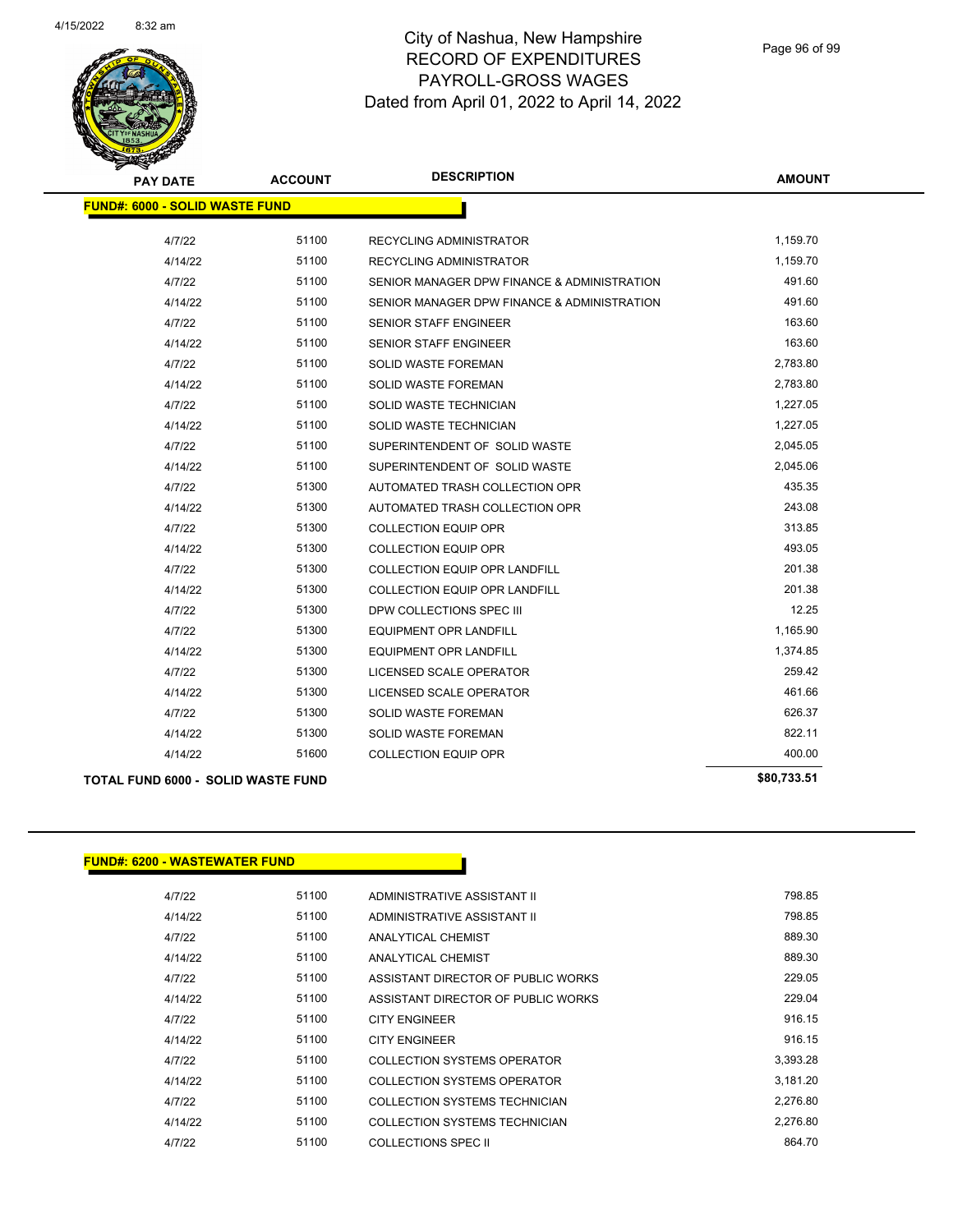

| <b>PAY DATE</b>                      | <b>ACCOUNT</b> | <b>DESCRIPTION</b>                          | <b>AMOUNT</b> |  |
|--------------------------------------|----------------|---------------------------------------------|---------------|--|
| <b>FUND#: 6200 - WASTEWATER FUND</b> |                |                                             |               |  |
| 4/14/22                              | 51100          | <b>COLLECTIONS SPEC II</b>                  | 864.70        |  |
| 4/7/22                               | 51100          | COMMUNICATIONS AND RECREATION ADMINISTRATOR | 260.00        |  |
| 4/14/22                              | 51100          | COMMUNICATIONS AND RECREATION ADMINISTRATOR | 260.00        |  |
| 4/7/22                               | 51100          | <b>COMPTROLLER</b>                          | 447.20        |  |
| 4/14/22                              | 51100          | <b>COMPTROLLER</b>                          | 447.20        |  |
| 4/7/22                               | 51100          | DEP TREASURER TAX COLLECTOR                 | 255.20        |  |
| 4/14/22                              | 51100          | DEP TREASURER TAX COLLECTOR                 | 255.20        |  |
| 4/7/22                               | 51100          | DEPUTY CITY ENGINEER                        | 920.25        |  |
| 4/14/22                              | 51100          | <b>DEPUTY CITY ENGINEER</b>                 | 920.26        |  |
| 4/7/22                               | 51100          | DIRECTOR PUBLIC WORKS                       | 572.60        |  |
| 4/14/22                              | 51100          | DIRECTOR PUBLIC WORKS                       | 572.60        |  |
| 4/7/22                               | 51100          | DPW BILLING ACCOUNTANT                      | 535.69        |  |
| 4/14/22                              | 51100          | DPW BILLING ACCOUNTANT                      | 535.70        |  |
| 4/7/22                               | 51100          | DPW COLLECTIONS SPEC III                    | 792.82        |  |
| 4/14/22                              | 51100          | DPW COLLECTIONS SPEC III                    | 871.80        |  |
| 4/7/22                               | 51100          | DPW CONTRACT ADMINISTRATOR                  | 783.60        |  |
| 4/14/22                              | 51100          | DPW CONTRACT ADMINISTRATOR                  | 783.60        |  |
| 4/7/22                               | 51100          | ELECTRICAL DIAGNOSTIC TECH I                | 2,856.00      |  |
| 4/14/22                              | 51100          | ELECTRICAL DIAGNOSTIC TECH I                | 2,856.00      |  |
| 4/7/22                               | 51100          | ENVIRONMENTAL PERMIT & PROGRAMS COORDINATOR | 1,429.90      |  |
| 4/14/22                              | 51100          | ENVIRONMENTAL PERMIT & PROGRAMS COORDINATOR | 1,429.90      |  |
| 4/7/22                               | 51100          | <b>EXECUTIVE ASSISTANT</b>                  | 184.05        |  |
| 4/14/22                              | 51100          | <b>EXECUTIVE ASSISTANT</b>                  | 184.05        |  |
| 4/7/22                               | 51100          | FLEET MANAGER STREET DEPT                   | 121.70        |  |
| 4/14/22                              | 51100          | FLEET MANAGER STREET DEPT                   | 121.70        |  |
| 4/7/22                               | 51100          | <b>GIS SPECIALIST</b>                       | 806.65        |  |
| 4/14/22                              | 51100          | <b>GIS SPECIALIST</b>                       | 806.65        |  |
| 4/7/22                               | 51100          | MECHANIC WWTP 1ST CLASS                     | 4,670.40      |  |
| 4/14/22                              | 51100          | <b>MECHANIC WWTP 1ST CLASS</b>              | 4,670.40      |  |
| 4/7/22                               | 51100          | OPERATOR II WWTP 1st                        | 5,816.00      |  |
| 4/14/22                              | 51100          | OPERATOR II WWTP 1st                        | 5,816.00      |  |
| 4/7/22                               | 51100          | OPERATOR II WWTP 2nd                        | 1,175.20      |  |
| 4/14/22                              | 51100          | OPERATOR II WWTP 2nd                        | 1,175.20      |  |
| 4/7/22                               | 51100          | OPERATOR II WWTP 3rd                        | 2,358.40      |  |
| 4/14/22                              | 51100          | OPERATOR II WWTP 3rd                        | 2,358.40      |  |
| 4/7/22                               | 51100          | OPERATOR III WWTP 1st                       | 2,456.00      |  |
| 4/14/22                              | 51100          | OPERATOR III WWTP 1st                       | 2,456.00      |  |
| 4/7/22                               | 51100          | PLANT OPERATIONS SUPERVISOR                 | 1,601.65      |  |
| 4/14/22                              | 51100          | PLANT OPERATIONS SUPERVISOR                 | 1,601.64      |  |
| 4/7/22                               | 51100          | PROCESS CHEMIST                             | 1,053.45      |  |
| 4/14/22                              | 51100          | PROCESS CHEMIST                             | 1,053.45      |  |
| 4/7/22                               | 51100          | SENIOR MANAGER DPW FINANCE & ADMINISTRATION | 491.60        |  |
| 4/14/22                              | 51100          | SENIOR MANAGER DPW FINANCE & ADMINISTRATION | 491.60        |  |
| 4/7/22                               | 51100          | SENIOR STAFF ENGINEER                       | 2,631.55      |  |
| 4/14/22                              | 51100          | SENIOR STAFF ENGINEER                       | 2,631.55      |  |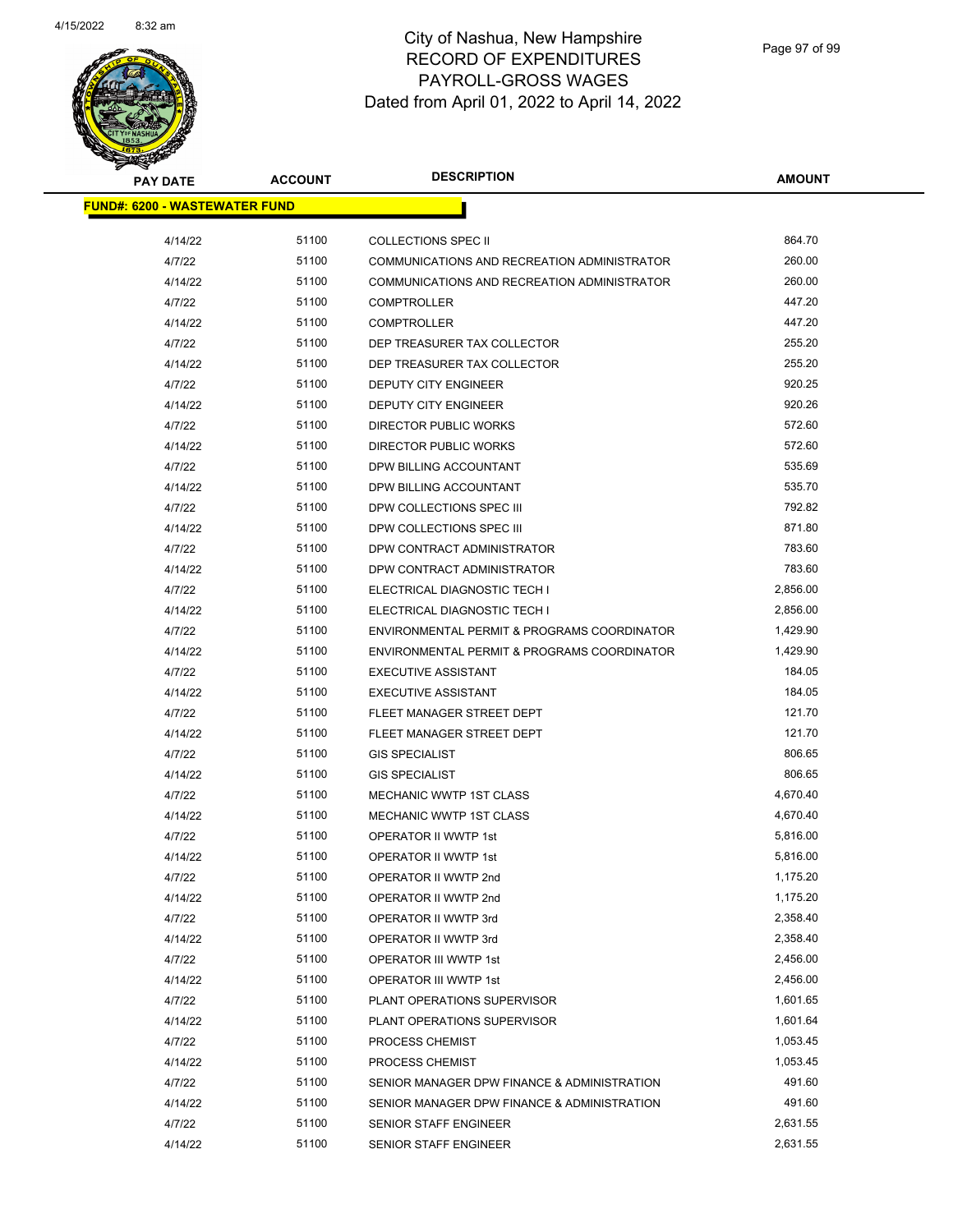

| <b>PAY DATE</b>                          | <b>ACCOUNT</b> | <b>DESCRIPTION</b>                 | <b>AMOUNT</b> |
|------------------------------------------|----------------|------------------------------------|---------------|
| <b>FUND#: 6200 - WASTEWATER FUND</b>     |                |                                    |               |
| 4/7/22                                   | 51100          | <b>STAFF ENGINEER</b>              | 1,258.80      |
| 4/14/22                                  | 51100          | <b>STAFF ENGINEER</b>              | 1,258.80      |
| 4/7/22                                   | 51100          | SUPERINTENDENT OF WASTEWATER       | 2,236.59      |
| 4/14/22                                  | 51100          | SUPERINTENDENT OF WASTEWATER       | 2,236.60      |
| 4/7/22                                   | 51100          | <b>SUPV LABORATORY</b>             | 1,300.50      |
| 4/14/22                                  | 51100          | SUPV LABORATORY                    | 1,300.50      |
| 4/7/22                                   | 51100          | WASTEWATER ASSISTANT 2ND SHIFT     | 982.40        |
| 4/14/22                                  | 51100          | WASTEWATER ASSISTANT 2ND SHIFT     | 982.40        |
| 4/7/22                                   | 51100          | <b>WASTEWATER FOREMAN</b>          | 2,783.80      |
| 4/14/22                                  | 51100          | <b>WASTEWATER FOREMAN</b>          | 2,783.79      |
| 4/7/22                                   | 51100          | <b>WASTEWATER PROJECT ENGINEER</b> | 1,636.05      |
| 4/14/22                                  | 51100          | <b>WASTEWATER PROJECT ENGINEER</b> | 1,636.02      |
| 4/14/22                                  | 51300          | ADMINISTRATIVE ASSISTANT II        | 7.49          |
| 4/14/22                                  | 51300          | <b>COLLECTION SYSTEMS OPERATOR</b> | 239.95        |
| 4/7/22                                   | 51300          | DPW COLLECTIONS SPEC III           | 12.27         |
| 4/7/22                                   | 51300          | MECHANIC WWTP 1ST CLASS            | 142.31        |
| 4/14/22                                  | 51300          | MECHANIC WWTP 1ST CLASS            | 132.21        |
| 4/7/22                                   | 51300          | OPERATOR II WWTP 1st               | 362.22        |
| 4/14/22                                  | 51300          | OPERATOR II WWTP 1st               | 351.24        |
| 4/7/22                                   | 51300          | OPERATOR II WWTP 3rd               | 1,031.27      |
| 4/14/22                                  | 51300          | OPERATOR II WWTP 3rd               | 699.95        |
| 4/7/22                                   | 51300          | OPERATOR III WWTP 1st              | 754.56        |
| 4/14/22                                  | 51300          | <b>OPERATOR III WWTP 1st</b>       | 1,128.24      |
| 4/7/22                                   | 51300          | <b>WASTEWATER FOREMAN</b>          | 796.01        |
| 4/14/22                                  | 51300          | <b>WASTEWATER FOREMAN</b>          | 665.52        |
| 4/7/22                                   | 51400          | <b>INTERN</b>                      | 527.00        |
| 4/14/22                                  | 51400          | <b>INTERN</b>                      | 527.00        |
| 4/14/22                                  | 51600          | COLLECTION SYSTEMS TECHNICIAN      | 400.00        |
| 4/7/22                                   | 51600          | <b>MECHANIC WWTP 1ST CLASS</b>     | 400.00        |
| 4/7/22                                   | 51600          | <b>OPERATOR II WWTP 1st</b>        | 400.00        |
| <b>TOTAL FUND 6200 - WASTEWATER FUND</b> |                |                                    | \$112,016.47  |

| <b>FUND#: 6500 - PROPERTY &amp; CASUALTY FUND</b> |  |
|---------------------------------------------------|--|
|---------------------------------------------------|--|

4/7/22 51100 DEPUTY RISK MANAGER 1,607.00 4/14/22 51100 DEPUTY RISK MANAGER 1,607.00 4/7/22 51100 LOSS & ADA SPECIALIST 1,442.35 4/14/22 51100 LOSS & ADA SPECIALIST 1,442.35 4/7/22 51100 PROPERTY AND CASUALTY ADJUSTER 1,329.30 4/14/22 51100 PROPERTY AND CASUALTY ADJUSTER 1,329.30 4/7/22 51100 RISK COORDINATOR 961.30 4/14/22 51100 RISK COORDINATOR 961.30 4/7/22 51100 RISK MANAGER 2,117.50